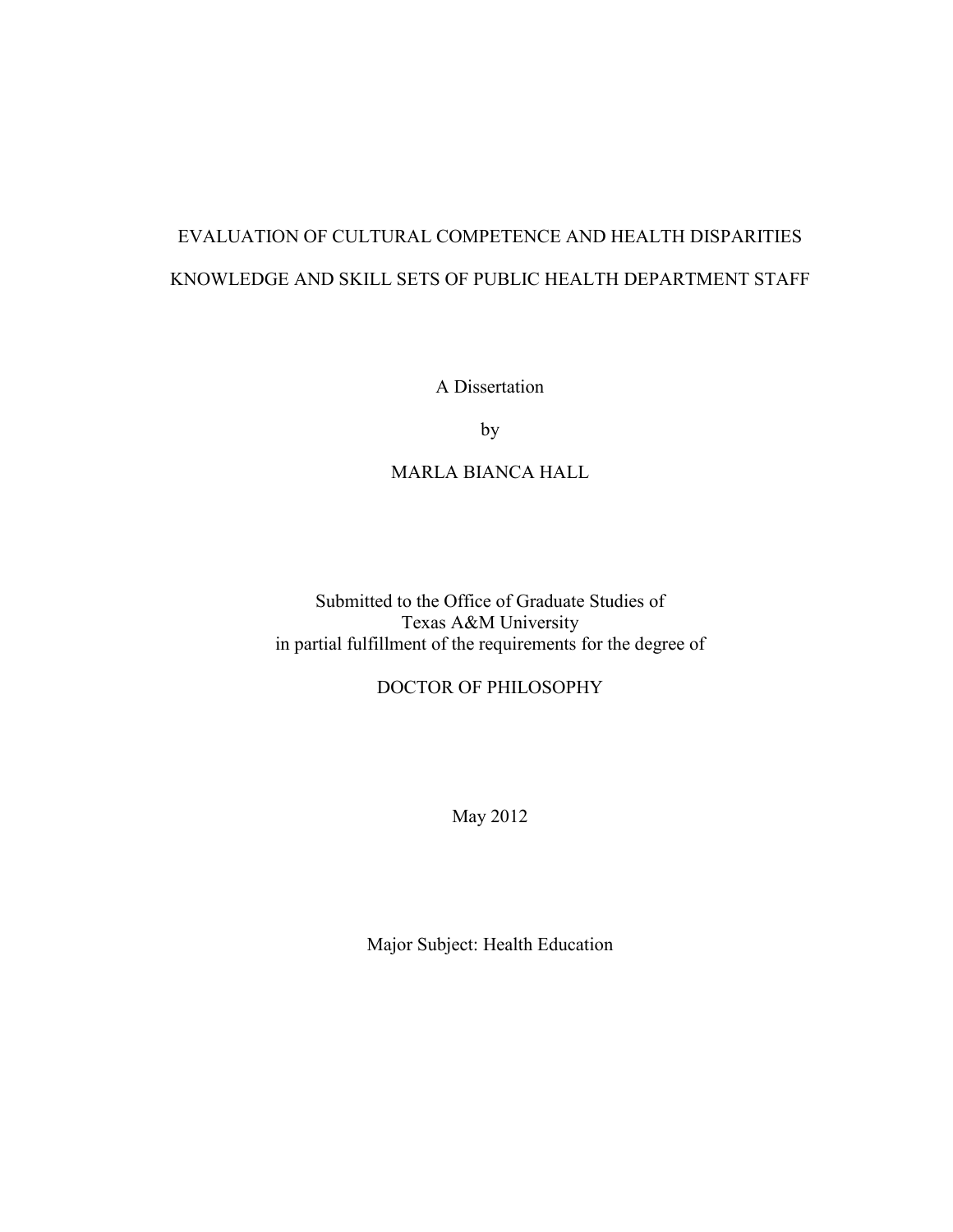Evaluation of Cultural Competence and Health Disparities Knowledge and Skill Sets of

Public Health Department Staff

Copyright 2012 Marla Bianca Hall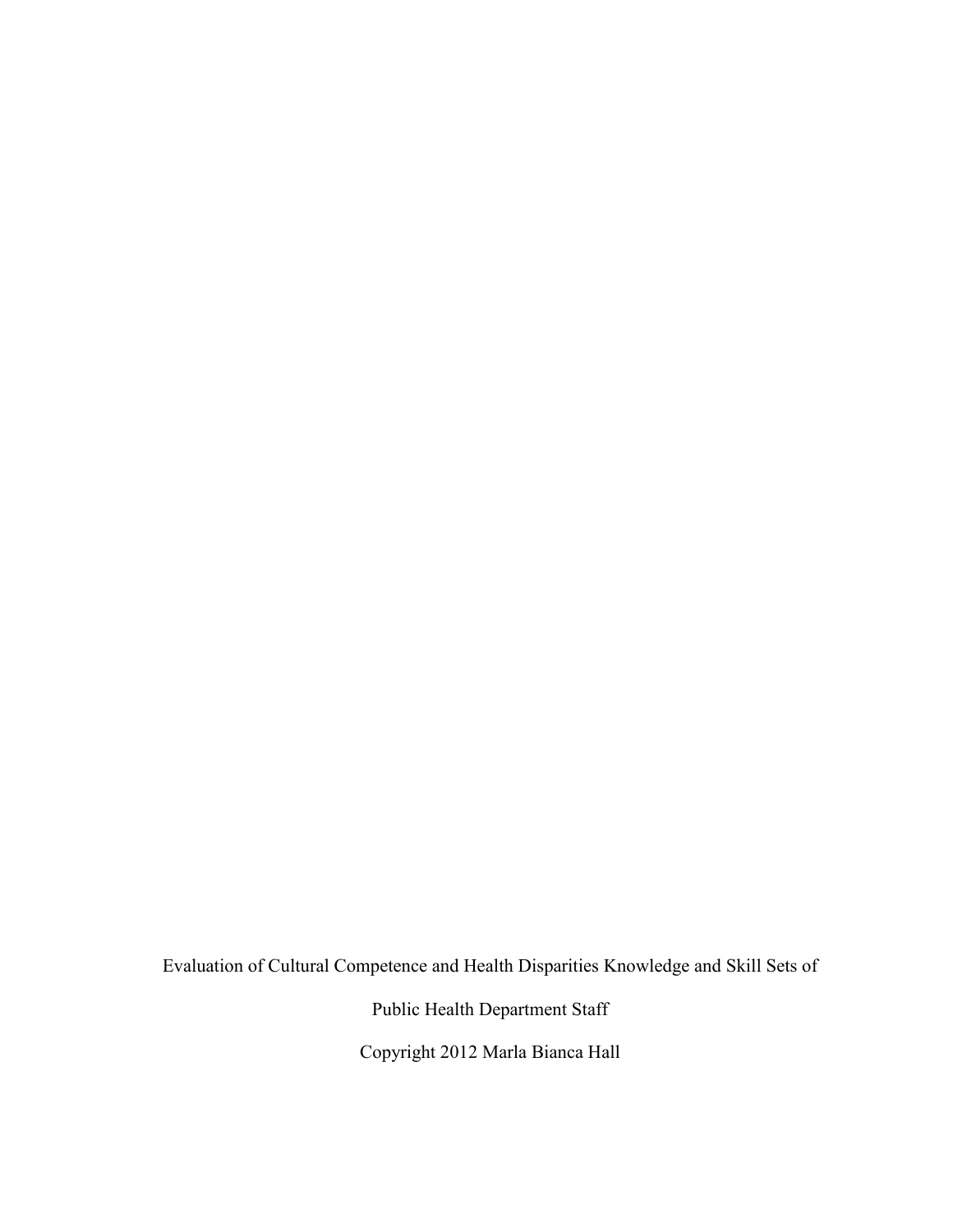## EVALUATION OF CULTURAL COMPETENCE AND HEALTH DISPARITIES KNOWLEDGE AND SKILL SETS OF PUBLIC HEALTH DEPARTMENT STAFF

A Dissertation

by

## MARLA BIANCA HALL

## Submitted to the Office of Graduate Studies of Texas A&M University in partial fulfillment of the requirements for the degree of

## DOCTOR OF PHILOSOPHY

Approved by:

| Co-Chairs of Committee, Jeffrey J. Guidry |
|-------------------------------------------|
| Danny Ballard                             |
| Lisako J. McKyer                          |
| Corliss Outley                            |
| Richard Kreider                           |
|                                           |

May 2012

Major Subject: Health Education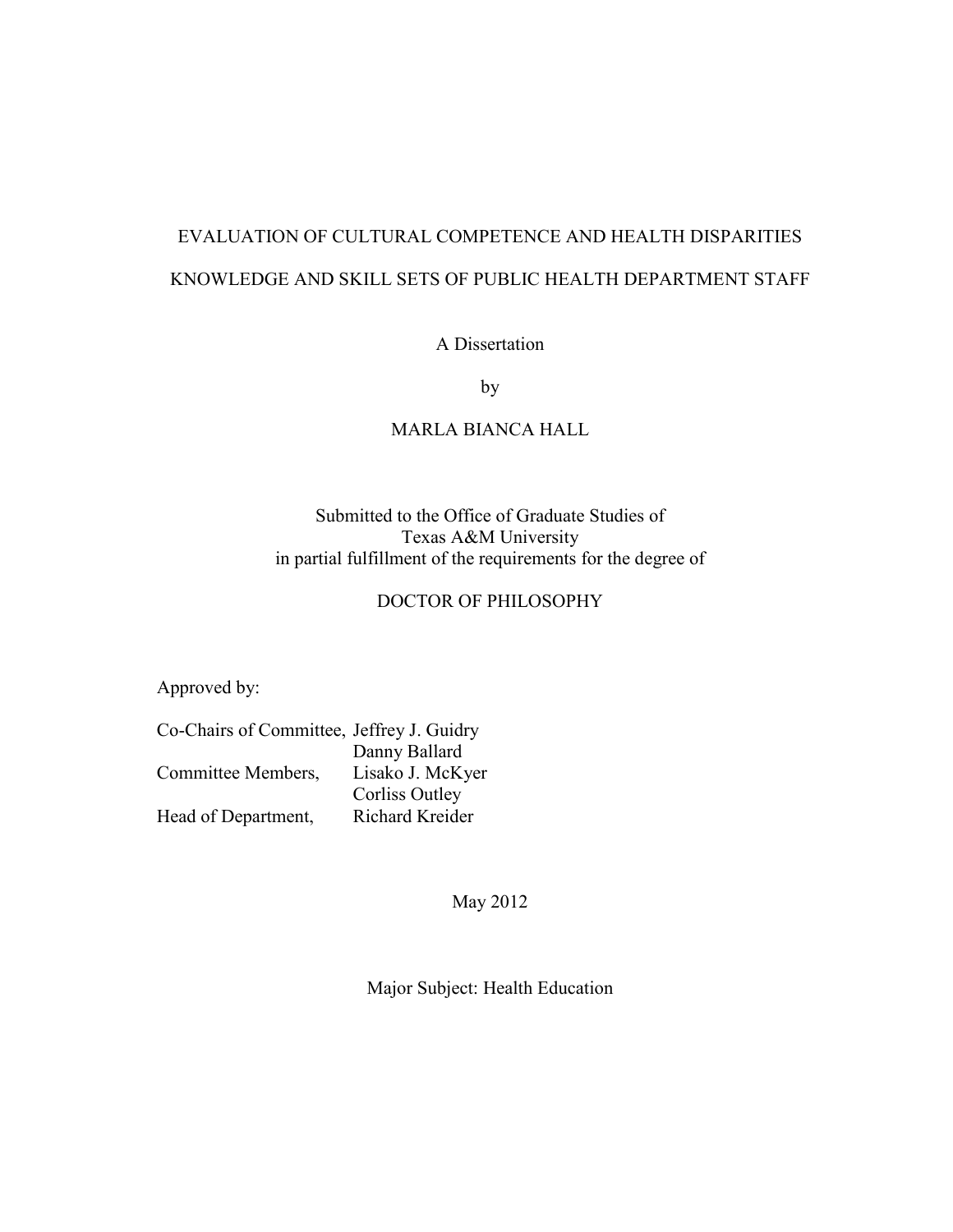### ABSTRACT

# Evaluation of Cultural Competence and Health Disparities Knowledge and Skill Sets of Public Health Department Staff. (May 2012) Marla Bianca Hall, B.S.; M.A., East Carolina University Co-Chairs of Advisory Committee, Dr. Jeffrey J. Guidry

Dr. Danny Ballard

 Life expectancy and overall health have improved in recent years for most Americans, thanks in part to an increased focus on preventive medicine and dynamic new advances in medical technology. However, not all Americans are benefiting equally. This suggests a level of urgency for need to assist our public health professionals in obtaining specific skills sets that will assist them in working better with ethnic and racial minority populations. The overall goal of the research was to assess cultural competence knowledge and programmatic skill sets of individuals employed by an urban department of health located in the southwest region of the US. The Theory of Planned Behavior (TPB) guided the research design to effectively evaluate the correlation between behavior and beliefs, attitudes and intention, of an individual, as well as their level of perceived control. Within the program design, 90 participants were identified using convenience sampling. In order to effectively evaluate these constructs, a quantitative research approach was employed to assess attitudes, beliefs, knowledge and competencies of the subject matter. Participants completed the *Cultural Competence*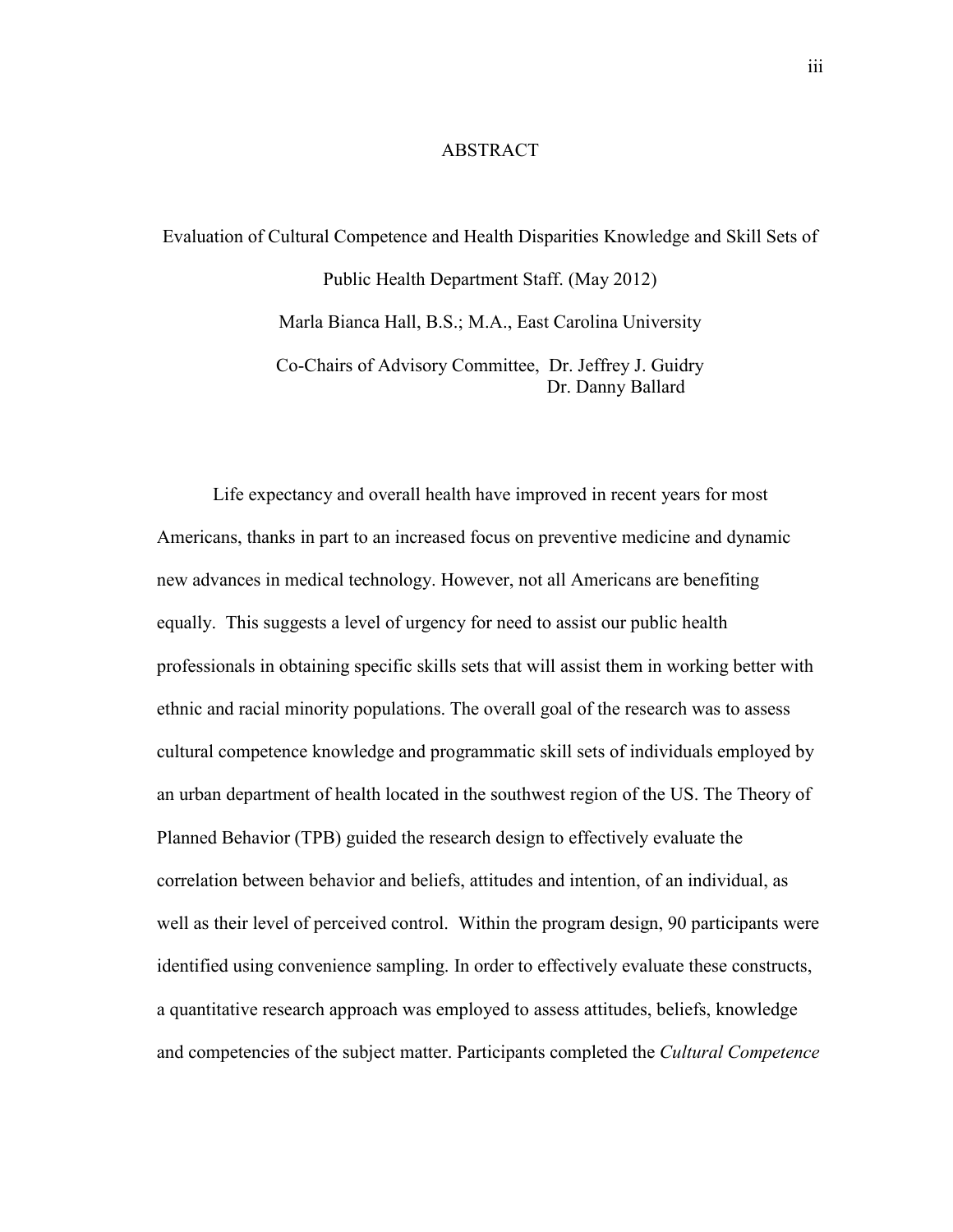*Assessment* (CCA), which is designed to explore individual knowledge, feelings and actions of respondents when interacting with others in health service environments (Schim, 2009). The instrument is based on the cultural competence model, and measures cultural awareness and sensitivity; cultural competence behaviors and cultural diversity experience on a 49 item scale. It seeks to assess actual behaviors through a self report, rather than self-efficacy of performing behaviors. In addition, information was obtained to assess participant perception of organizational promotion of culturally competent care and; availability of opportunities to participate in professional development training. The analysis suggested healthcare professionals who are more knowledgeable and possess attitudes which reflect increased cultural sensitivity, are more likely to engage in culturally competent behaviors. In addition, positive attitudes and increased knowledge were associated with diversity training participation. Respondents reported high levels of interaction with patients from ethnic and racial minorities. Observing the clinical and non-clinical respondents, approximately 47% and 57% respectively, stated their cultural diversity training was an employer sponsored program.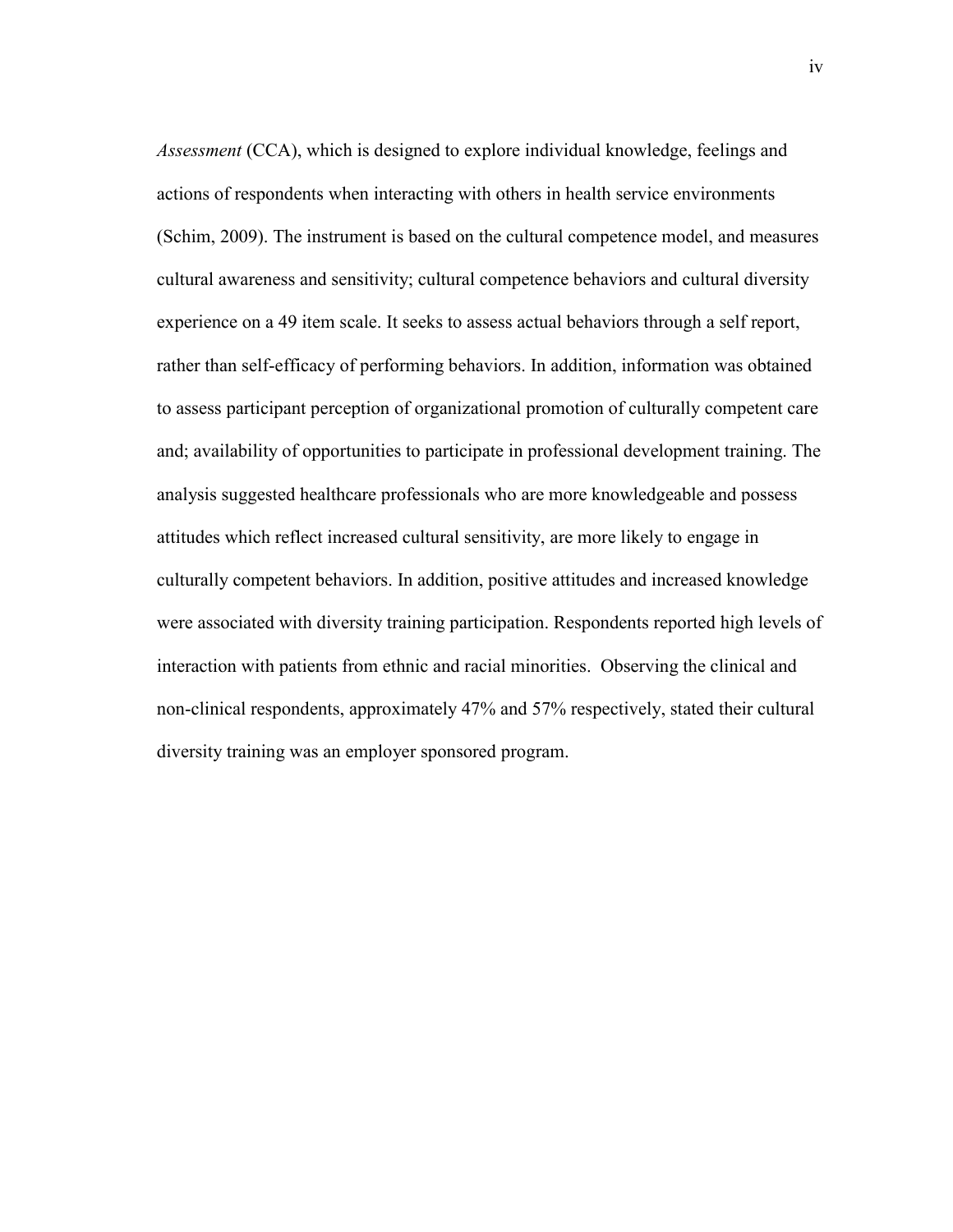## DEDICATION

This dissertation is dedicated to the loving memory of my grandparents, Jesse

Philip and Mary Elizabeth Bass.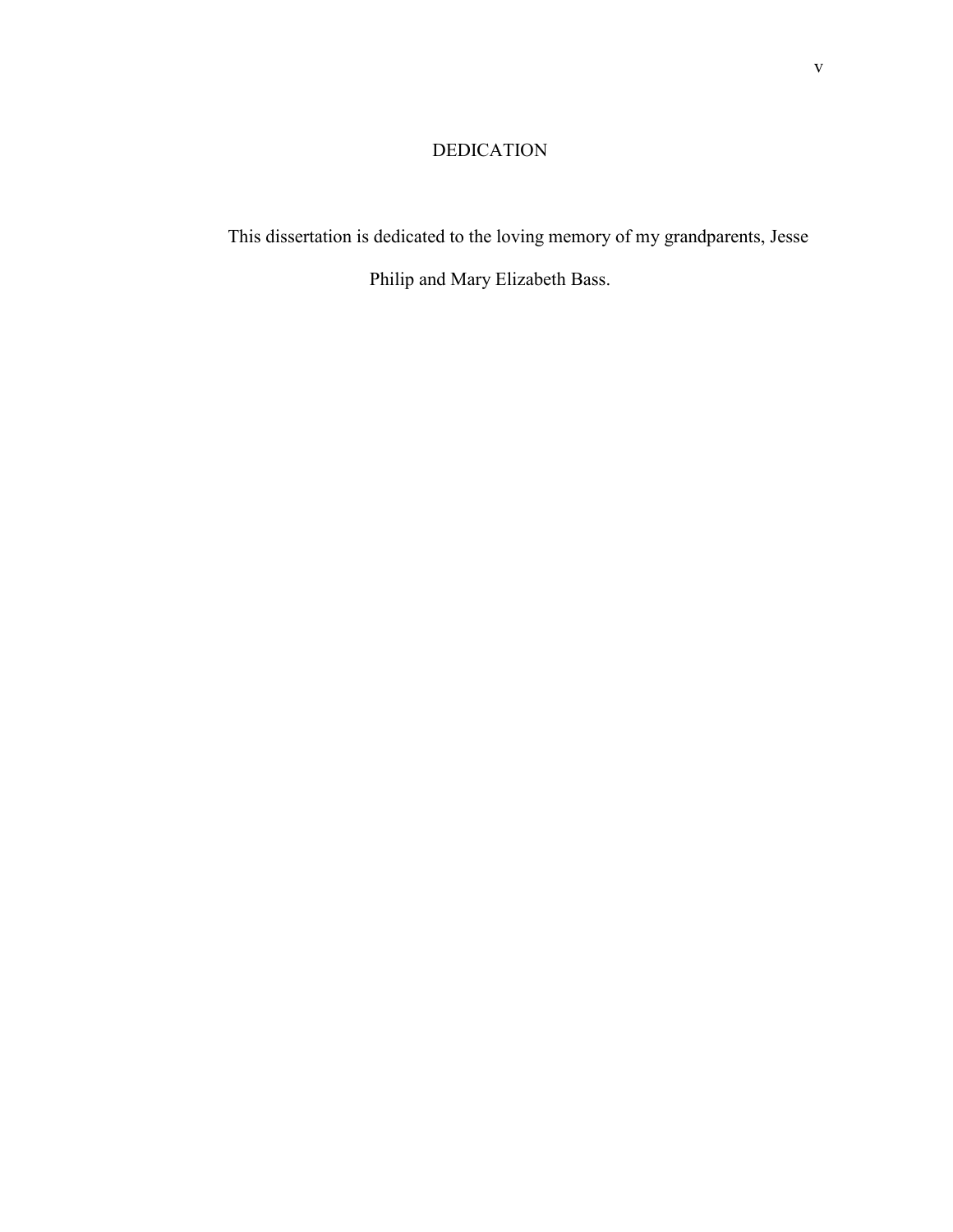### ACKNOWLEDGEMENTS

I would like to thank my committee chair, Dr. Jeffrey J. Guidry, co-chair, Dr. Danny Ballard and committee members, Dr. Lisako McKyer and Dr. Corliss Outley for their guidance and support throughout the course of this research.

Thanks also go to my friends and colleagues and the department faculty and staff for making my time at Texas A&M University a great experience. I also want to extend my gratitude to Dr. Stephanie Schim, which provided the survey instrument, and to all the employees of the health department who were willing to participate in the study.

Finally, thanks to my mother and father for their encouragement and my son for his patience and love.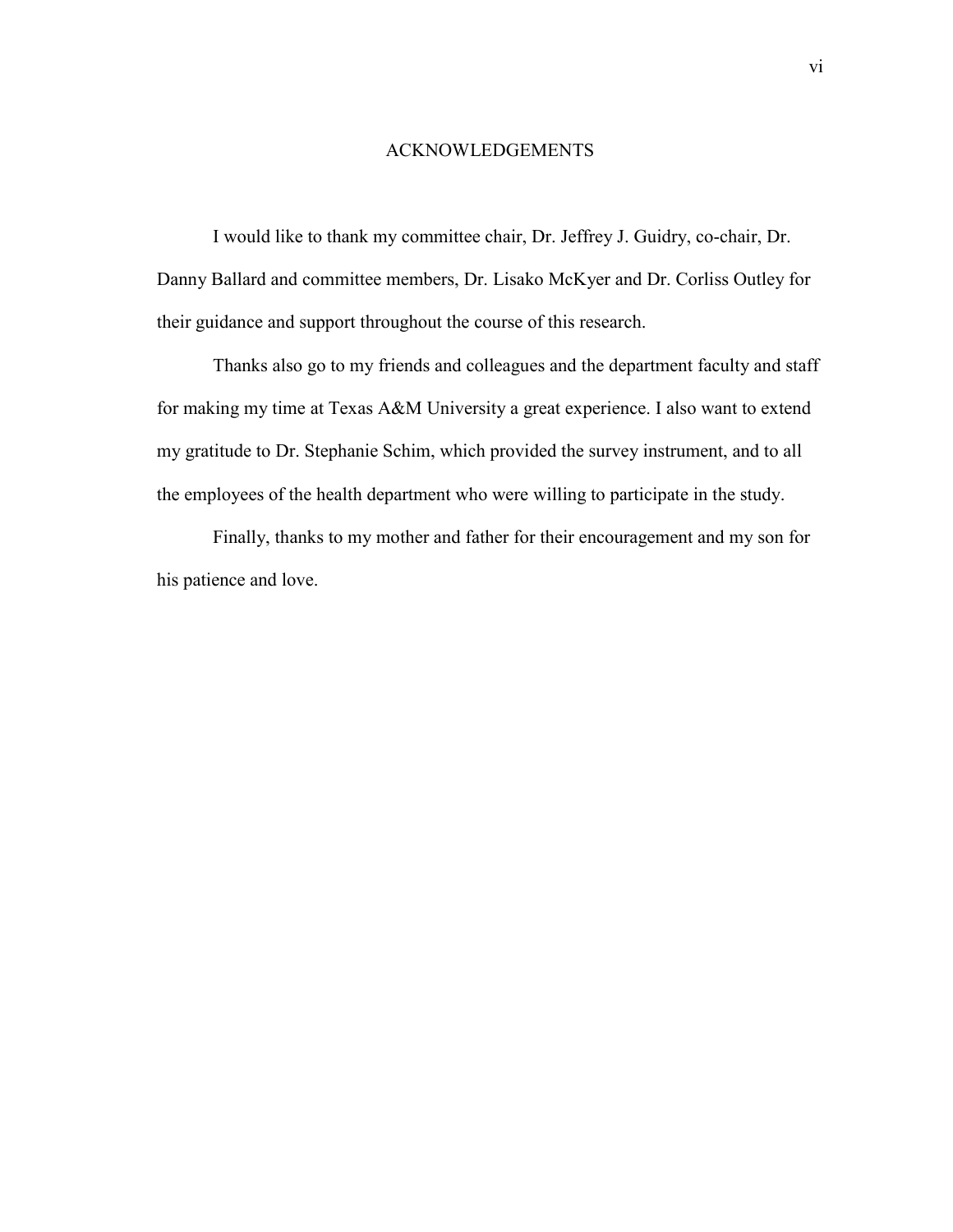## NOMENCLATURE

| <b>CAS</b> | Cultural Awareness and Sensitivity subscale    |
|------------|------------------------------------------------|
| <b>CCA</b> | <b>Cultural Competent Assessment subscale</b>  |
| <b>CCB</b> | <b>Culturally Competent Behavior subscale</b>  |
| <b>CSA</b> | <b>Culturally Sensitive Attitudes subscale</b> |
| <b>TPB</b> | Theory of Planned Behavior                     |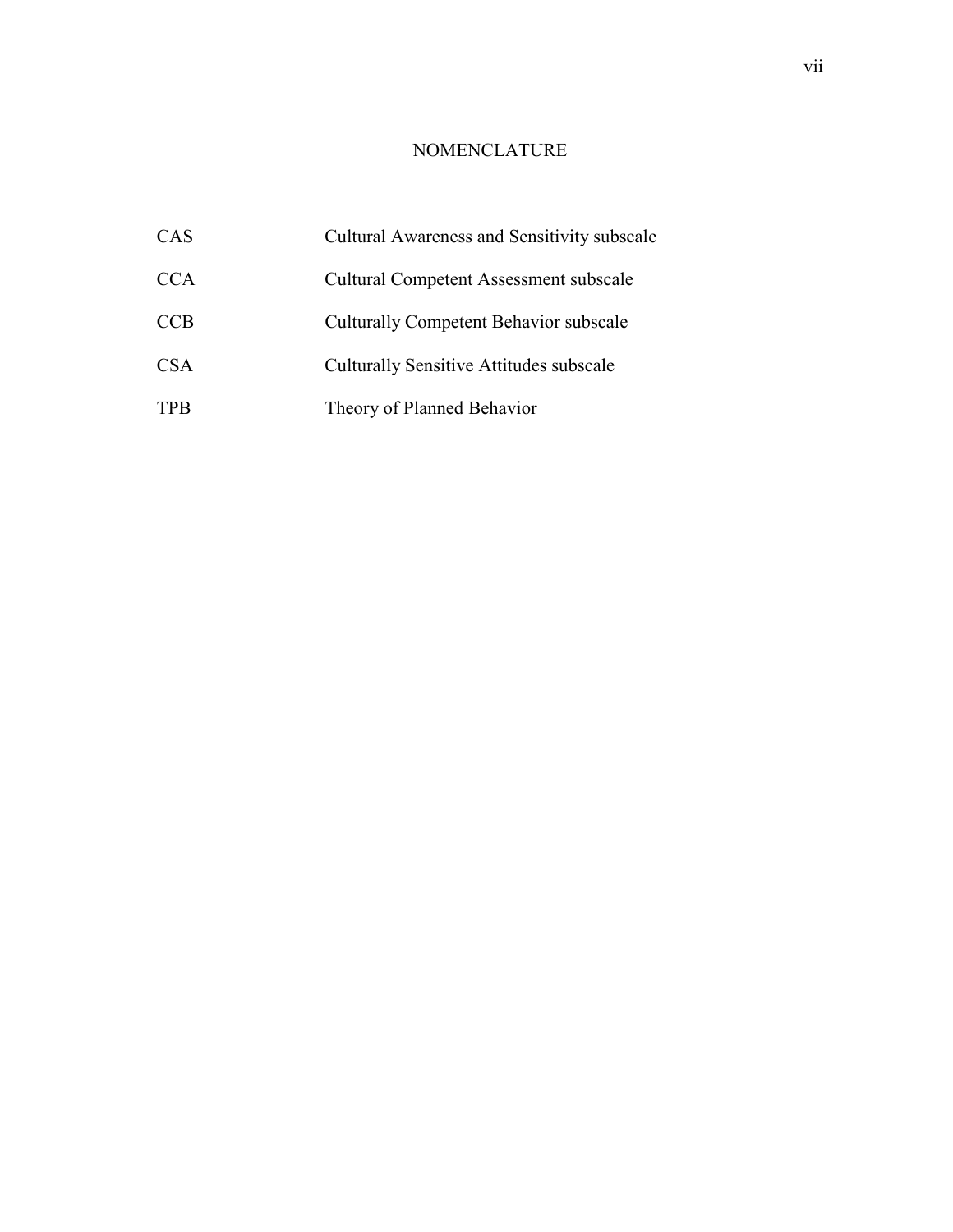## TABLE OF CONTENTS

|                                 |                                                                                                                    | $\overline{\text{iii}}$                     |
|---------------------------------|--------------------------------------------------------------------------------------------------------------------|---------------------------------------------|
|                                 |                                                                                                                    | V                                           |
|                                 |                                                                                                                    | V <sub>1</sub>                              |
|                                 |                                                                                                                    | V11                                         |
|                                 |                                                                                                                    | viii                                        |
|                                 |                                                                                                                    | $\mathbf{X}$                                |
|                                 |                                                                                                                    | xi                                          |
|                                 |                                                                                                                    | $\mathbf{1}$                                |
|                                 | 2. ANALYSIS OF HEALTH DISPARITIES ACADEMIC PREPARATION FOR                                                         | $\mathbf{1}$<br>$\overline{2}$<br>5<br>8    |
| 2.1<br>2.2<br>2.3<br>2.4<br>2.5 | Undergraduate and Graduate Health Disparities Curriculum<br>3. CONTINUING EDUCATION EFFECTS ON CULTURAL COMPETENCE | 8<br>11<br>15<br>15<br>17<br>17<br>19<br>23 |
|                                 |                                                                                                                    | 26                                          |
| 3.1<br>3.2                      |                                                                                                                    | 26<br>32<br>32                              |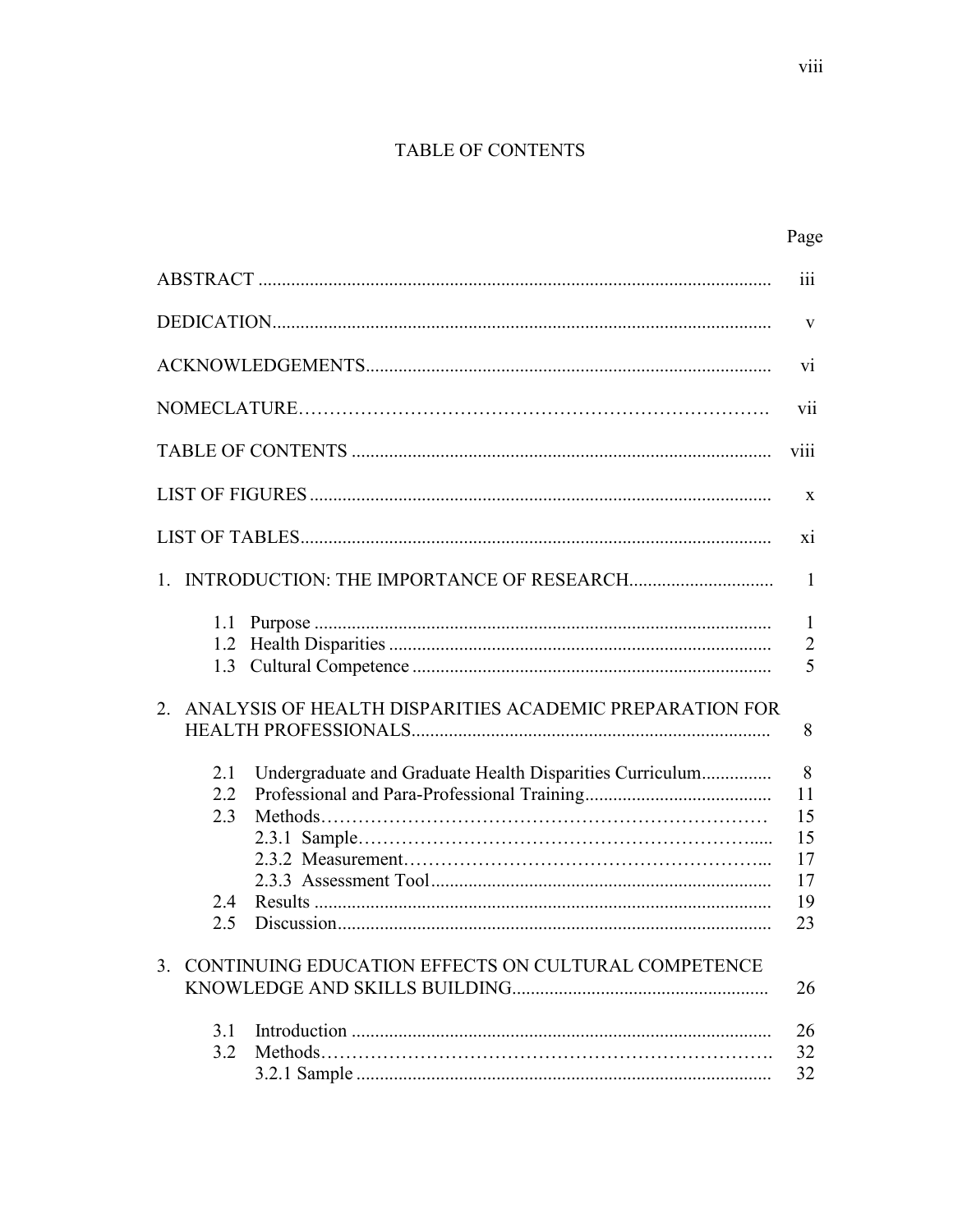|     |                                                          | 32 |
|-----|----------------------------------------------------------|----|
|     |                                                          | 33 |
|     |                                                          | 36 |
| 3.3 |                                                          | 38 |
| 3.4 |                                                          | 44 |
|     | 4. ASSOCIATION ANALYSIS OF HEALTH PROFESSIONALS REPORTED |    |
|     | ATTITUDES AND CULTURALLY COMPETENT BEHAVIOR              | 47 |
| 41  |                                                          | 47 |
| 4.2 |                                                          | 51 |
|     |                                                          | 51 |
|     |                                                          | 52 |
|     |                                                          | 52 |
|     |                                                          | 56 |
| 4.3 |                                                          | 58 |
| 4.4 |                                                          | 63 |
|     |                                                          | 66 |
| 5.1 |                                                          | 66 |
| 5.2 |                                                          | 68 |
|     |                                                          | 72 |
|     |                                                          | 78 |
|     |                                                          | 88 |
|     |                                                          | 90 |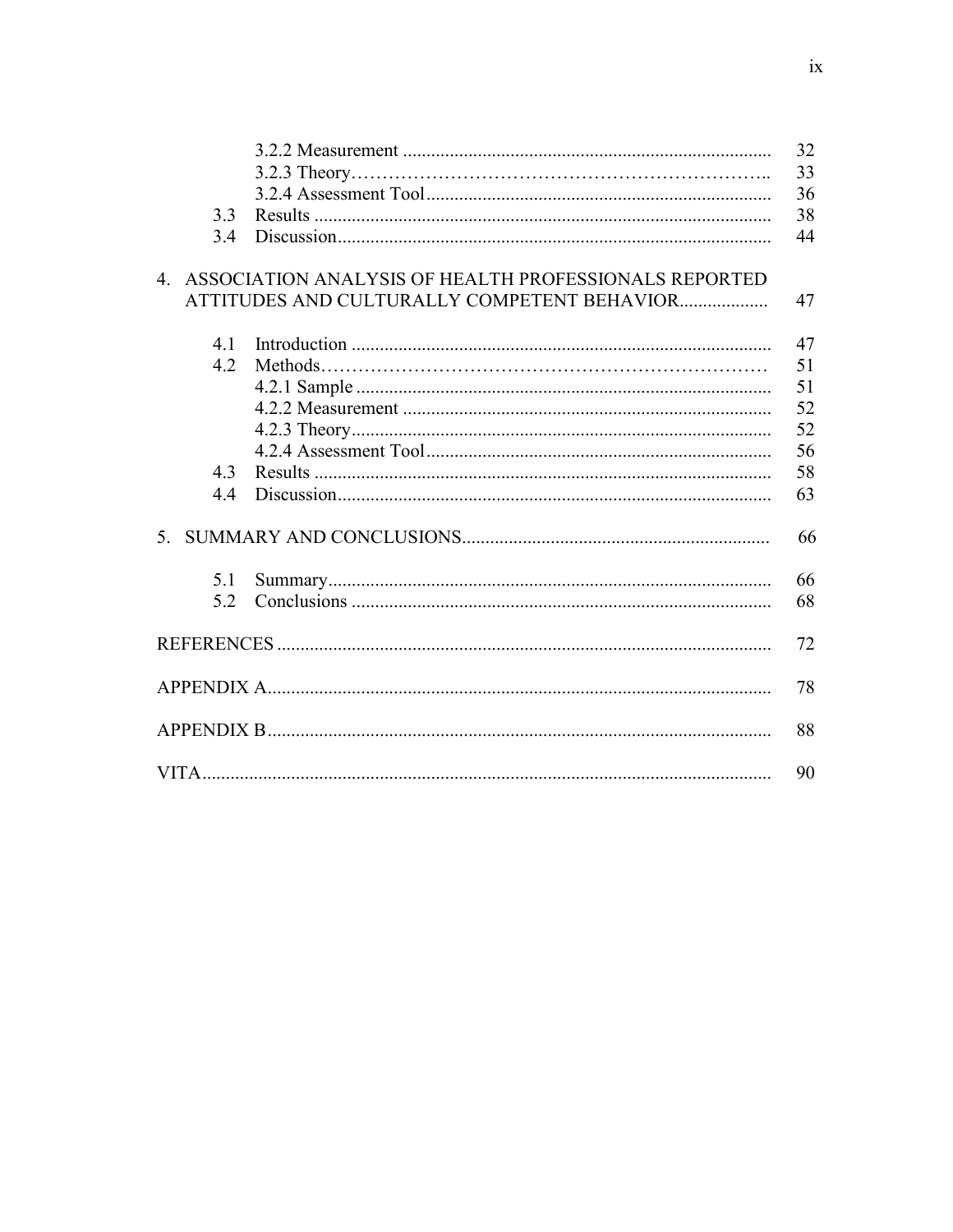## LIST OF FIGURES

| FIGURE |                                                                  | Page |
|--------|------------------------------------------------------------------|------|
|        | Cultural Competence Professional Development Need for the Public |      |
| 2      |                                                                  | - 40 |
| 3      | Items Examined for Cultural Competency Behavior                  |      |
| 4      |                                                                  |      |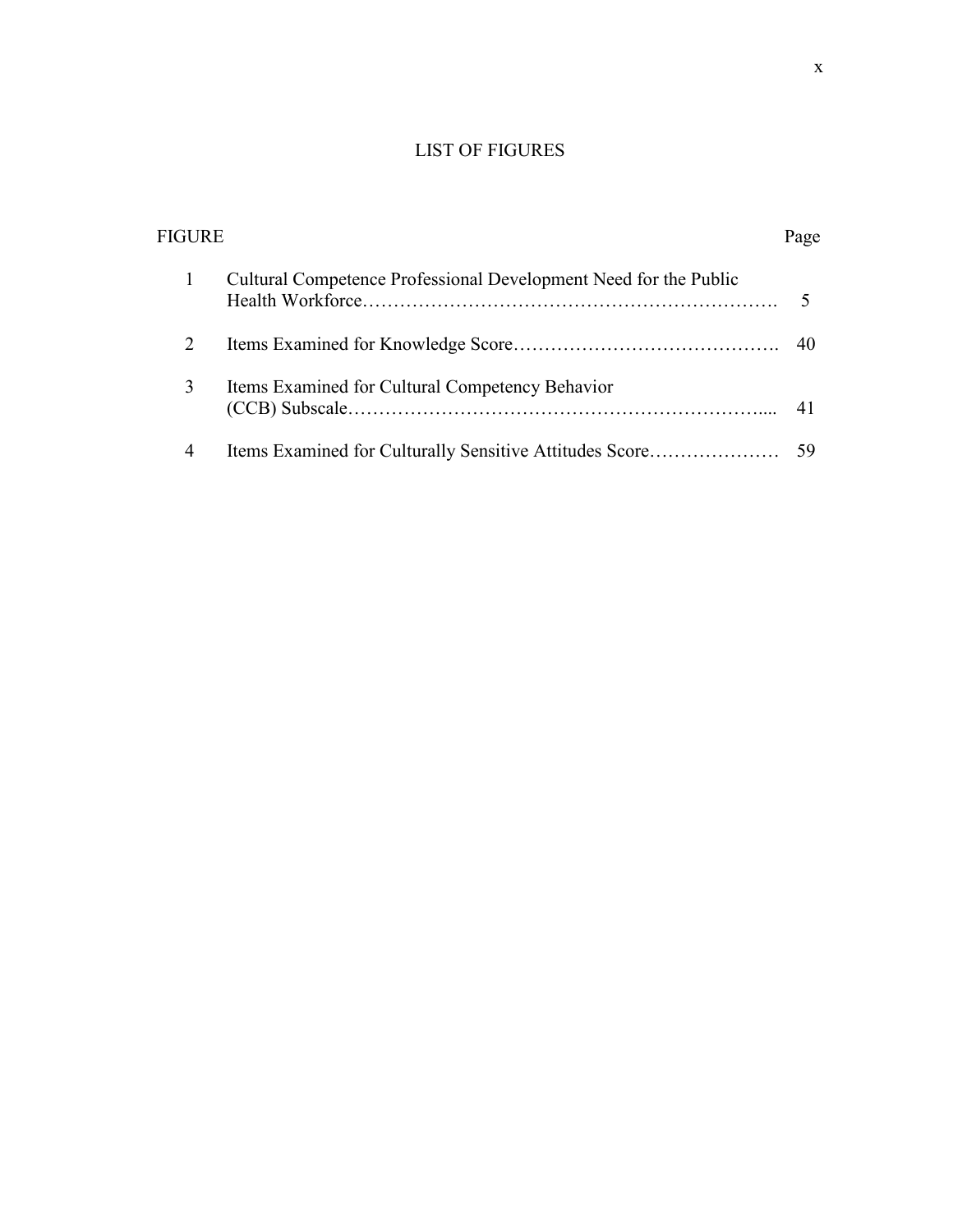## LIST OF TABLES

| <b>TABLE</b>   |                                                                     | Page |
|----------------|---------------------------------------------------------------------|------|
| $\mathbf{1}$   | Demographics of total employees from potential sample pool          | 16   |
| $\overline{2}$ |                                                                     | 21   |
| $\overline{3}$ | Racial Composition of Racial/Ethnic Patients Encountered within the | 22   |
| $\overline{4}$ |                                                                     | 22   |
| 5              | Effects of Diversity Training on Employee Preparational             | 23   |
| 6              | Cross-tabulation of Diversity Training and Knowledge Scores among   | 40   |
| 7              | Cross-tabulation of Knowledge Scores and Behavior Scores among      | 42   |
| 8              |                                                                     | 43   |
| 9              |                                                                     | 43   |
| 10             |                                                                     | 44   |
| 11             |                                                                     | 44   |
| 12             | Cross-tabulation of Knowledge Scores and Culturally Sensitive       | 60   |
| 13             | Cross-tabulation of Knowledge Scores and Culturally Sensitive       | 61   |
| 14             | Culturally Sensitive Attitudes Score Averages by Race/Ethnicity     | 62   |
| 15             | Culturally Sensitive Attitudes Score Averages by Education          | 62   |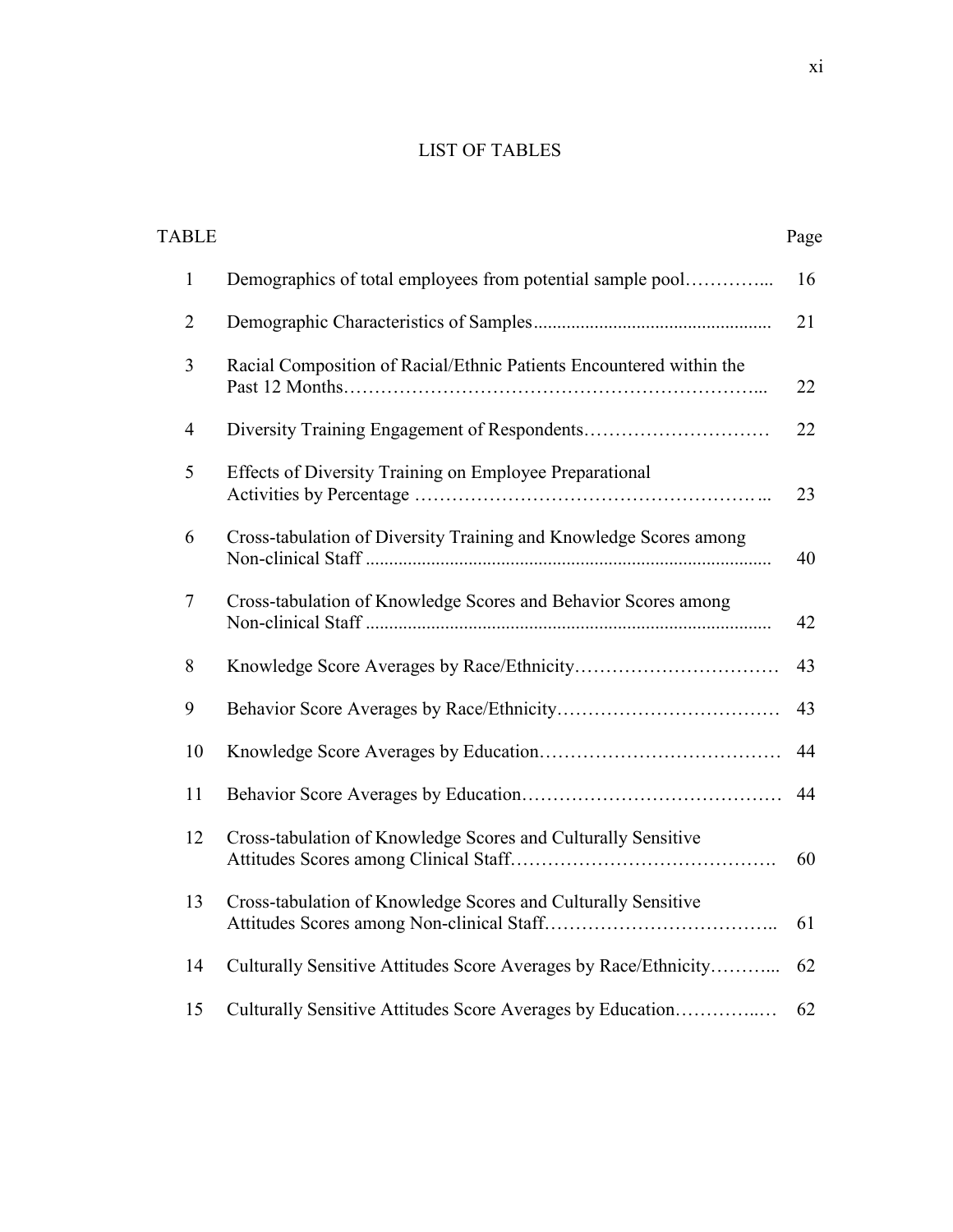## 1. INTRODUCTION: THE IMPORTANCE OF RESEARCH

### **1.1 Purpose**

Life expectancy and overall health have improved in recent years for most Americans, thanks in part to an increased focus on preventive medicine and dynamic new advances in medical technology (Office of Minority Health & Health Disparities, 2010). However, not all Americans are benefiting equally. For too many racial and ethnic minorities in the United States, good health is elusive, since appropriate care is often associated with an individual's economic status, race, and gender (OMHHD, 2010). Indeed, despite notable progress in the overall health of the nation, there are continuing disparities in the burden of illness and death experienced by Blacks or African Americans, Hispanics or Latinos, American Indians and Alaska Natives, and Native Hawaiian and other Pacific Islanders, compared to the U.S. population as a whole (OMHHD, 2010).

Racial and ethnic health disparity data from a national perspective indicates there is much to learn in the public health workforce about the ongoing health disparity crisis in our state and nation. This suggests a level of urgency for need to assist our public health professionals in obtaining specific skills sets that will assist them in working better with ethnic and racial minority populations. These skills encompass culturally

This dissertation follows the style of *Social Science & Medicine*.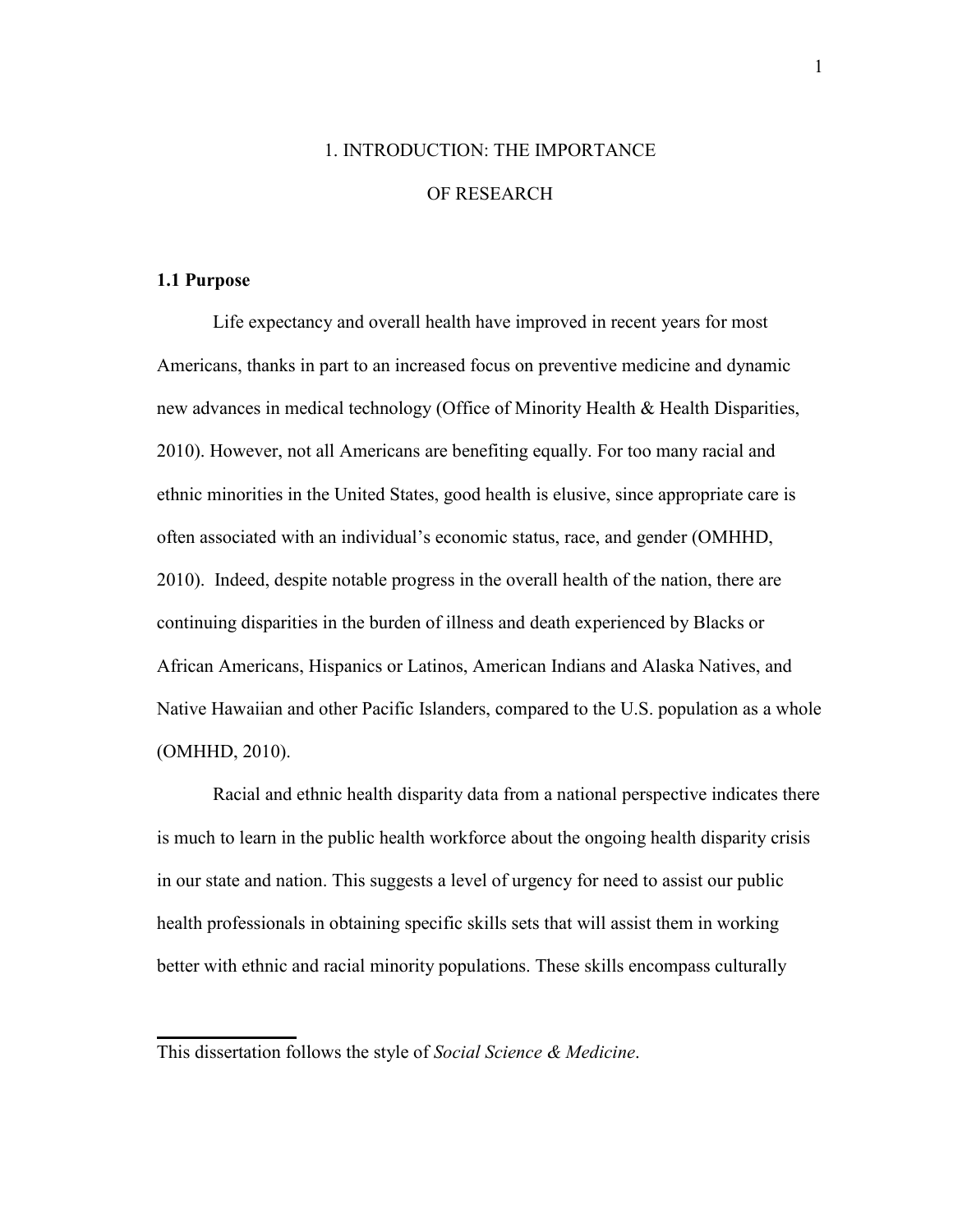competent care and entails understanding the social and cultural factors which influence individual health beliefs and behaviors (Harvard Catalyst, 2010).

 Heightened levels of cultural competence by public health workers, enables the elimination of health disparities. This concept is well accepted and incorporated into many initiatives of federal organizations, such as the National Institutes of Health and the Agency for Healthcare Research and Quality (Betancourt, Green, Carillo & Park, 2005). The goal is to assess cultural competence knowledge and programmatic skill sets of individuals employed within public health departments. In order to effectively evaluate these constructs, a quantitative research approach was employed to examine attitudes, beliefs, knowledge and competencies of the subject matter.

### **1.2 Health Disparities**

The first attempt at an official definition for "health disparities" was developed in September 1999, in response to a White House initiative. The National Institutes of Health (NIH) convened an NIH-wide working group, charged with developing a strategic plan for reducing health disparities (National Cancer Institute, 2010). That group developed the first NIH definition of health disparities. It was defined as differences in the incidence, prevalence, mortality, and burden of diseases and other adverse health conditions that exist among specific population groups in the United States."

Carter-Pokras and Baquet (2002) noted the term "health disparity" is mostly used exclusively in the United States. However, terms "health inequality" or "health inequity" are commonly used in foreign countries. "Disparity" has taken on the implications of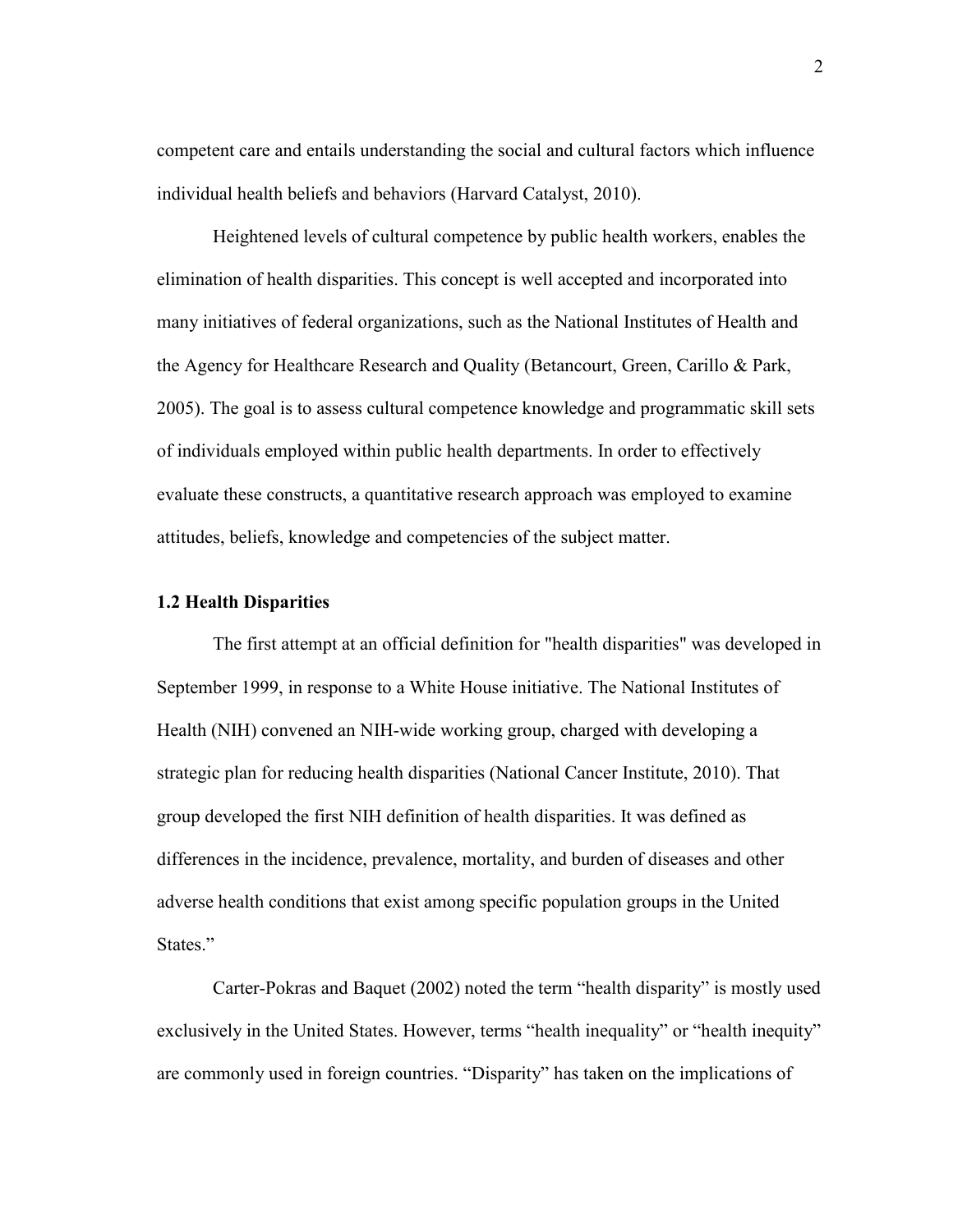injustice within the public health and social science paradigm, but can be distinguished from the general term of "inequality". A health disparity should be seen as a chain of events with differences in environment, health status, health outcome; or access to, utilizations of and quality of care (Carter-Pokras & Baquet, 2002).

Dressler, Oths and Gravlee (2005) identified five general models in the literature to explain health disparities: a racial-genetic model; a health behavior model; a socioeconomic status model; a psychosocial stress model; and a structural-constructivist model. The racial-genetic model attempts to explain the health disparities which focus on population differences in the distribution of genetic variants (Dressler et al., 2005). The health behavior model emphasizes differences between racial and ethnic groups in the distribution of individual behaviors related to health outcomes. The socioeconomic status model offers an explanation of health disparities as the over-representation of some racial and ethnic groups within lower socioeconomic statuses (Dressler et al., 2005). The psychosocial stress model examines the stresses associated with minority group status, and particularly the experience of racism and discrimination. The structural-constructivist model explores the intersection of racially stratified social structures with the cultural construction of collective goals and aspirations as the cause of differences in morbidity and mortality (Dressler et al., 2005).

Public health workers are vital in preventing, controlling and eliminating health disparities. The Office of Minority Health (2006) noted health care is a cultural construct, derived from beliefs about the nature of disease and the human body. Because of this, cultural issues are essential in the avenue of delivery of health services treatment

3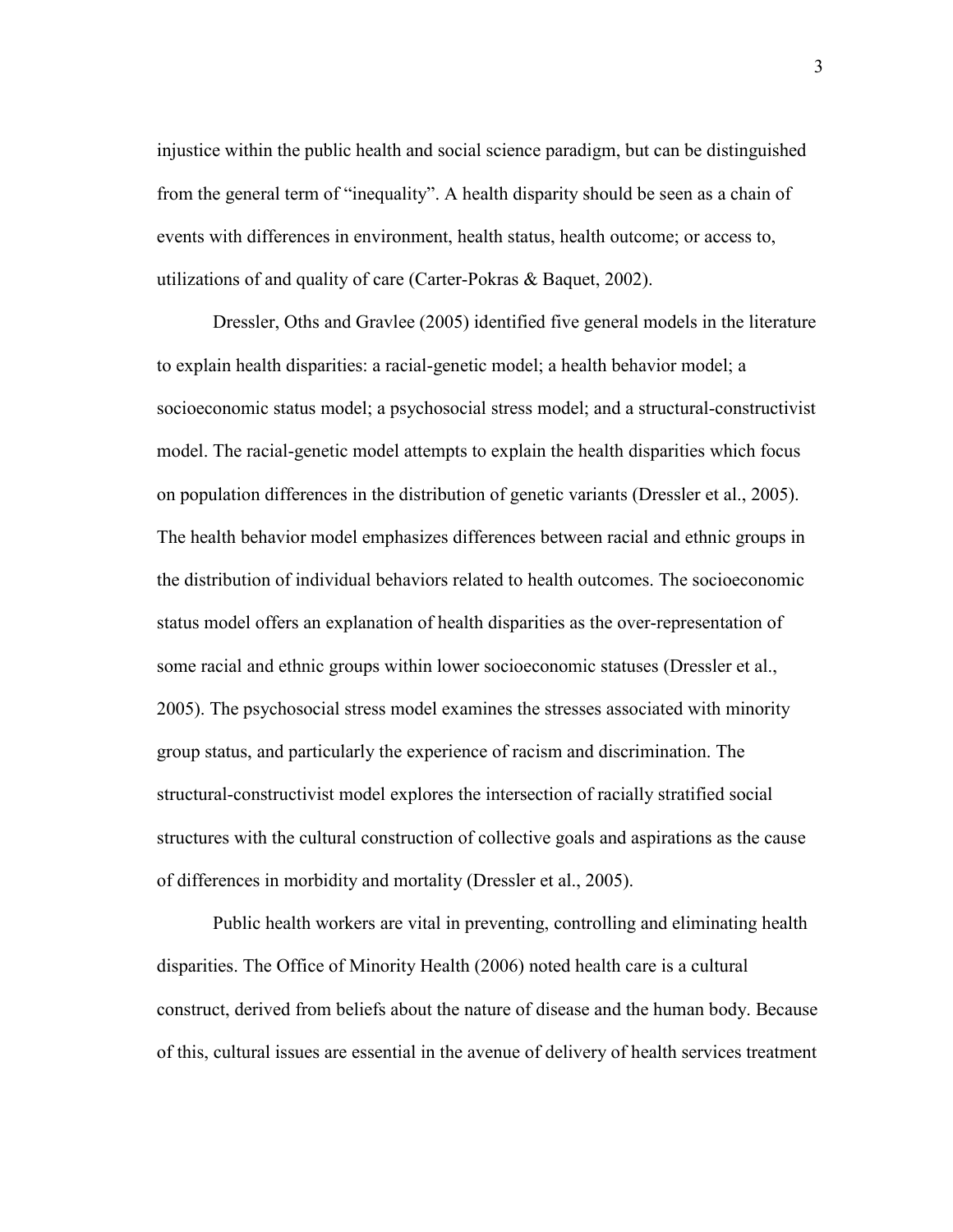and preventive interventions. By understanding, valuing, and incorporating the cultural differences of populations and exploring personal health-related values and beliefs, public health workers can support a system that directly addresses the unique needs of racial and ethnic minority populations (Office of Minority Health, 2006).

According to Rice (2007), culture influences the community's views toward health, poverty, welfare, crime, and other social and human services areas, in addition to outcomes of public agency services and interventions. Understanding these concepts enables public service delivery providers to avoid stereotypes and biases, as well as the promotion of positive characteristics of particular groups. When a public agency or public service provider does not consider culture, clients may not obtain services or support they need. Consequently, they may also receive services and assistance that could be more harmful than helpful (Rice, 2007). Betancourt, Green and Carrillo (2002) noted the importance of cross-cultural training and education for public health workers to ensure the delivery of quality care (see Figure 1). Training suggestions include: cultural competence education focused on knowledge and skills building to ensure the delivery of quality care, with the incorporation of communication skills, socioeconomic factors; and strategies for addressing bias and racism (Betancourt et al., 2002).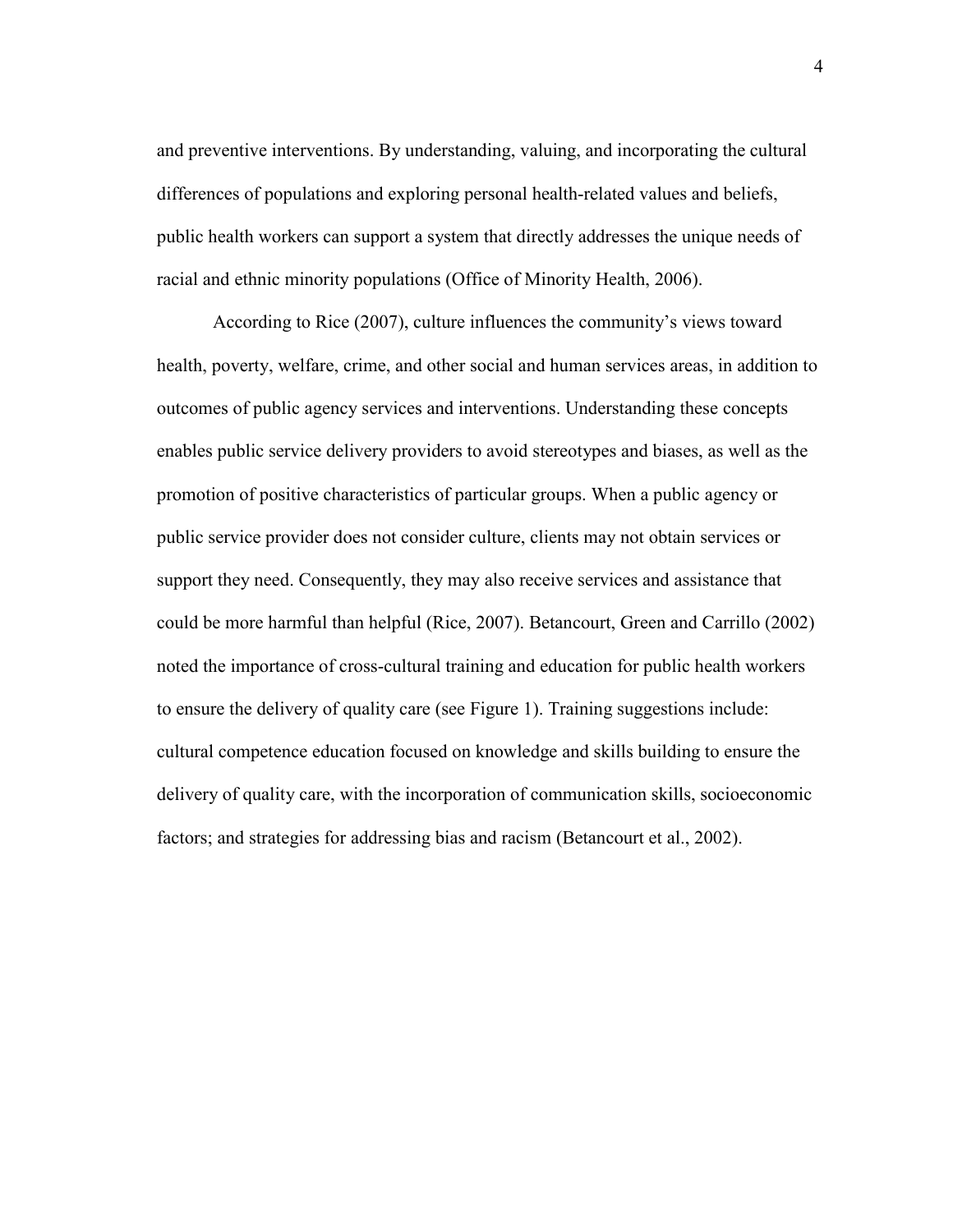

**Figure 1.** *Cultural competence professional development need for the public health workforce*

### **1.3 Cultural Competence**

 Harvard Catalyst (2010) suggests cultural competence refers to awareness of unique characteristics of the populations for which health professionals provide care. Betancourt et al. (2002) further defines cultural competence in health care as the ability of systems to provide care to patients with diverse values, beliefs and behaviors. This includes tailoring delivery to meet patients' social, cultural, and linguistic needs. Cultural competence is both a vehicle to increase access to quality care for all patients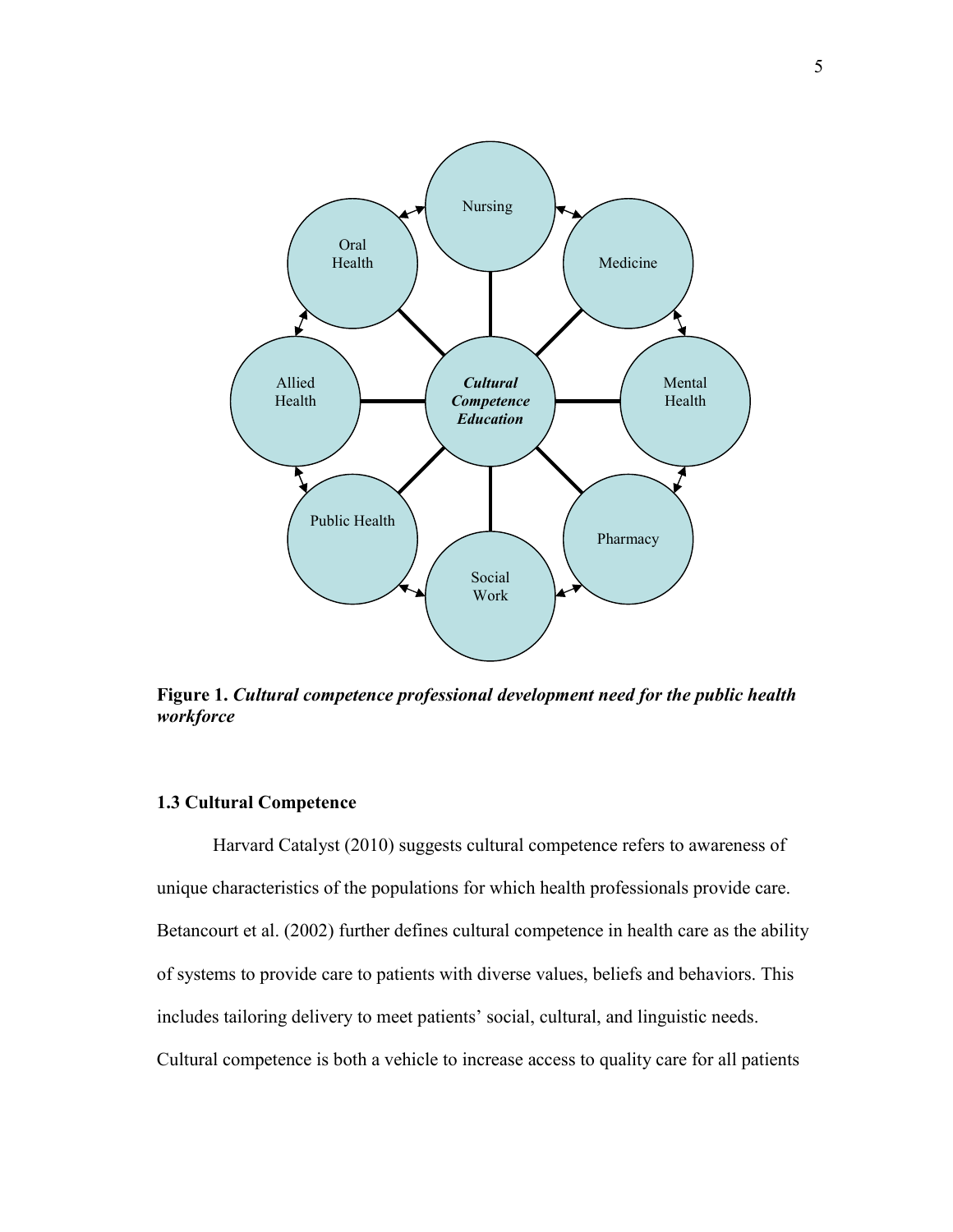and as a business strategy to attract new patients through effective communication (Betancourt et al., 2002). Literature identifies various terms often used interchangeably to define cultural competence including awareness, responsiveness, safety and sensitivity. However, unlike cultural sensitivity or responsiveness, cultural competency moves beyond sensitivity or awareness to action (Harvard Catalyst, 2010).

 Gallegos, Tindall and Gallegos (2008) stated the term "cultural competence" has become intertwined in health services language and settings. The concept first appeared in social work and counseling psychology literature. Years following, it dispersed within the professional disciplines of nursing, education and most recently, medical education (Gallegos et al., 2008). In the 1980s, as a result of the social directions introduced by the civil rights movements, federal and local governments made the inclusion of cultural competence strategies a funding requirement for pubic health programs (Gallegos et al., 2008).

Researchers determined cultural competency objectives in health care first appeared with public health nurses working with immigrant populations at the turn of the century, who reported differences in the lifestyles and health behaviors of their patients (Dreher & MacNaughton, 2002). In addition, upon the move of nursing education from hospitals to universities, increased exposure to social sciences enabled a broader grasp of understanding of health care, especially those aspects intensely shaped by cultural context (Dreher & MacNaughton, 2002). Nursing is identified as a cultural phenomenon because most expressions of care and comfort, universal to all populations, are learned

6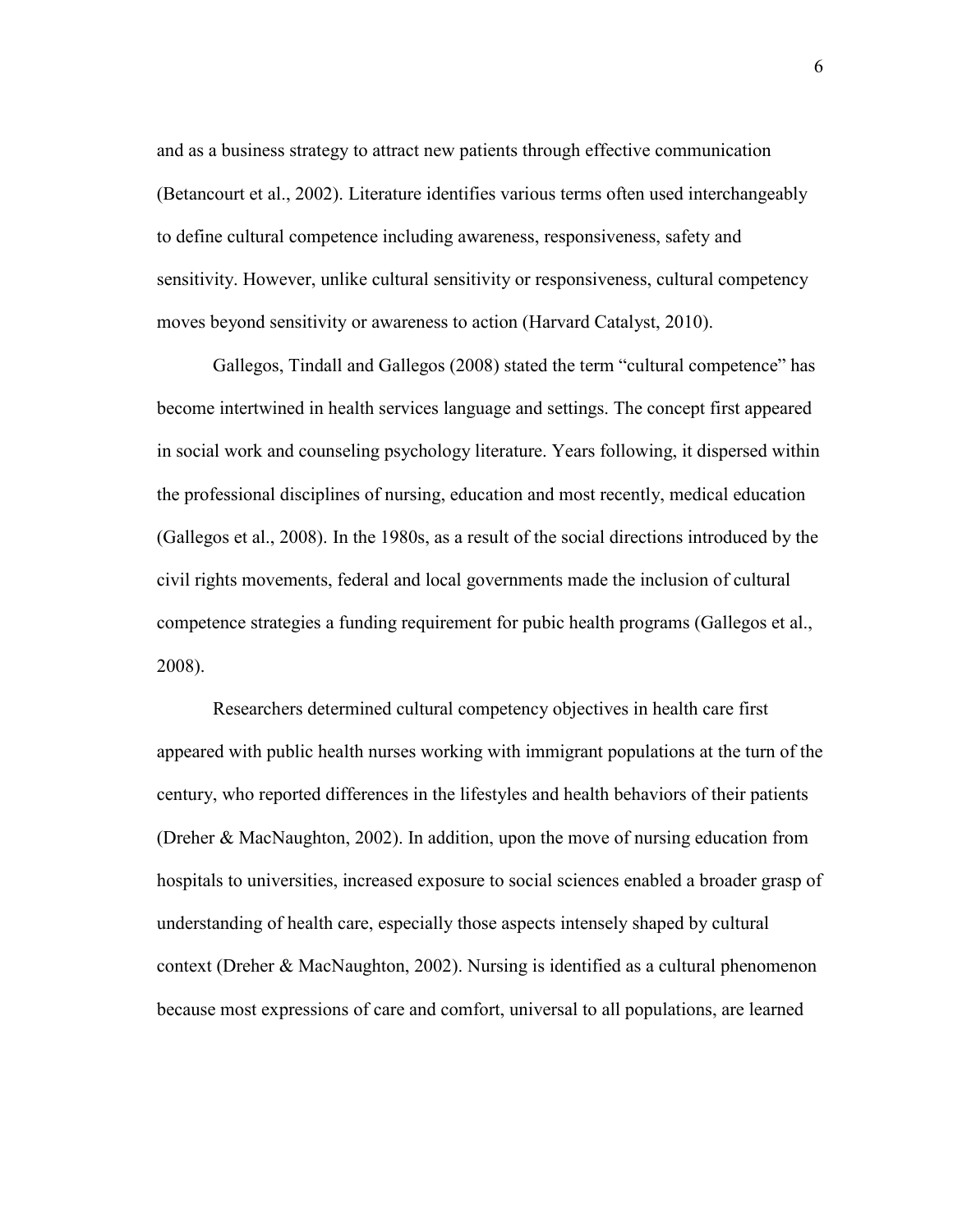responses. These responses derive from social context, and vary across ethnic and racial groups (Dreher & MacNaughton, 2002)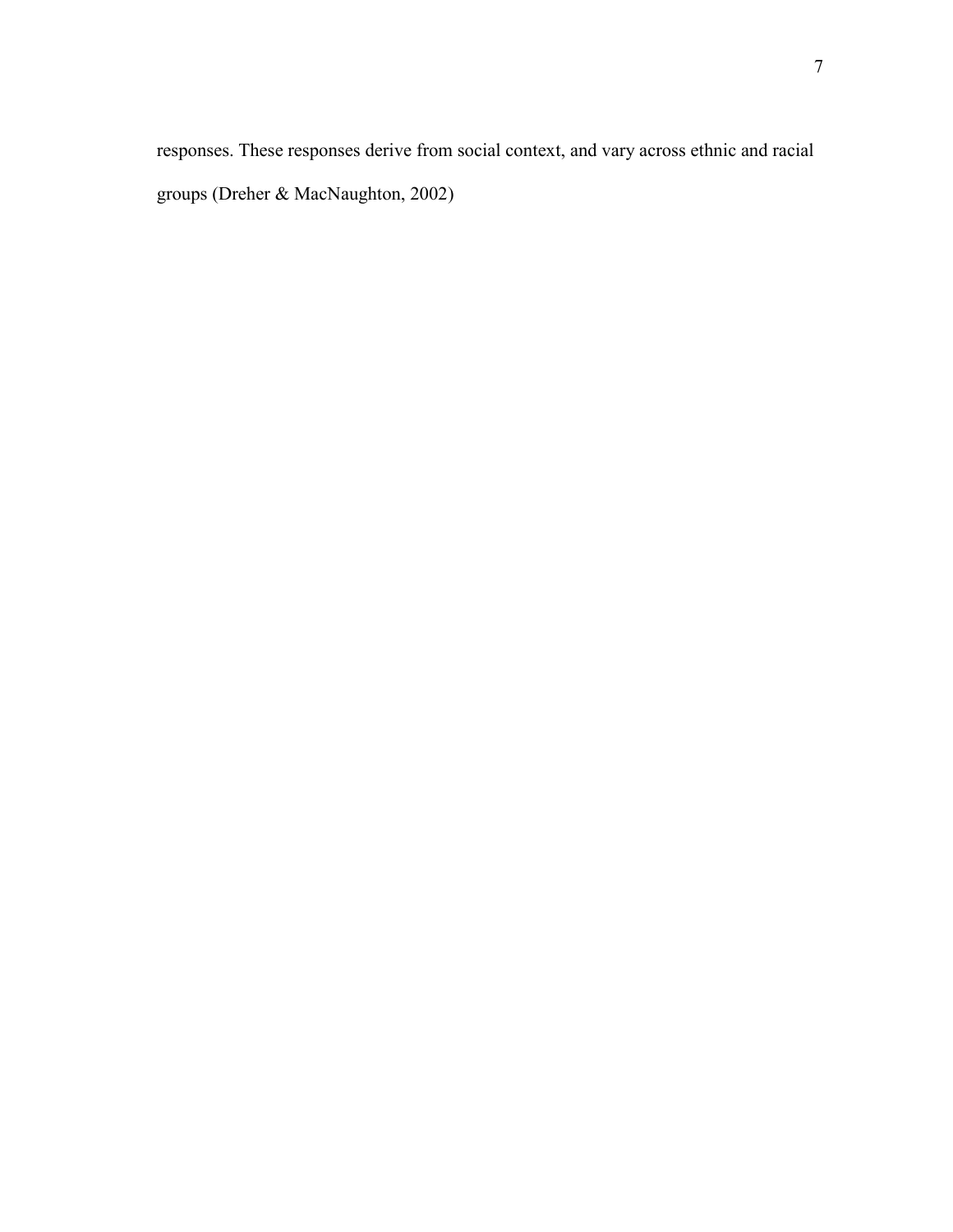## 2. ANALYSIS OF HEALTH DISPARITIES ACADEMIC PREPARATION FOR HEALTH PROFESSIONALS

### **2.1 Undergraduate and Graduate Health Disparities Curriculum**

When factors including, access, socioeconomic status and education are controlled, often racial and ethnic minorities receive lower-quality health care than white patients (Smith et al., 2007). Bushy (2008) identified lack of cultural competency of health professionals as having a direct link to minority health disparities. Specifically, being proactive with addressing methodological challenges will contribute to the advancement of health care delivery, as it relates to best practices and improving minority health outcomes (Bushy, 2008). Smith et al. (2007) suggests in addressing disparities, health care professionals must learn their roles in eliminating them. However, curricula focused on addressing and understanding racial and ethnic health disparities, and accepted guidelines on content and delivery of this complex area are lacking (Smith et al., 2007).

Luquis, Perez and Young (2006) utilized surveys to assess current opportunities in health education preparational programs in the area of cultural competence. Academic institutions, offering both undergraduate and graduate degree programs in health education were selected, by utilization of the American Association of Health Education (AAHE) Directory of Institutions (Luquis et al., 2006). The researchers obtained information on the number of courses in each program focusing on cultural competency, the percentage of capstone or core courses that integrate cultural competence, as well as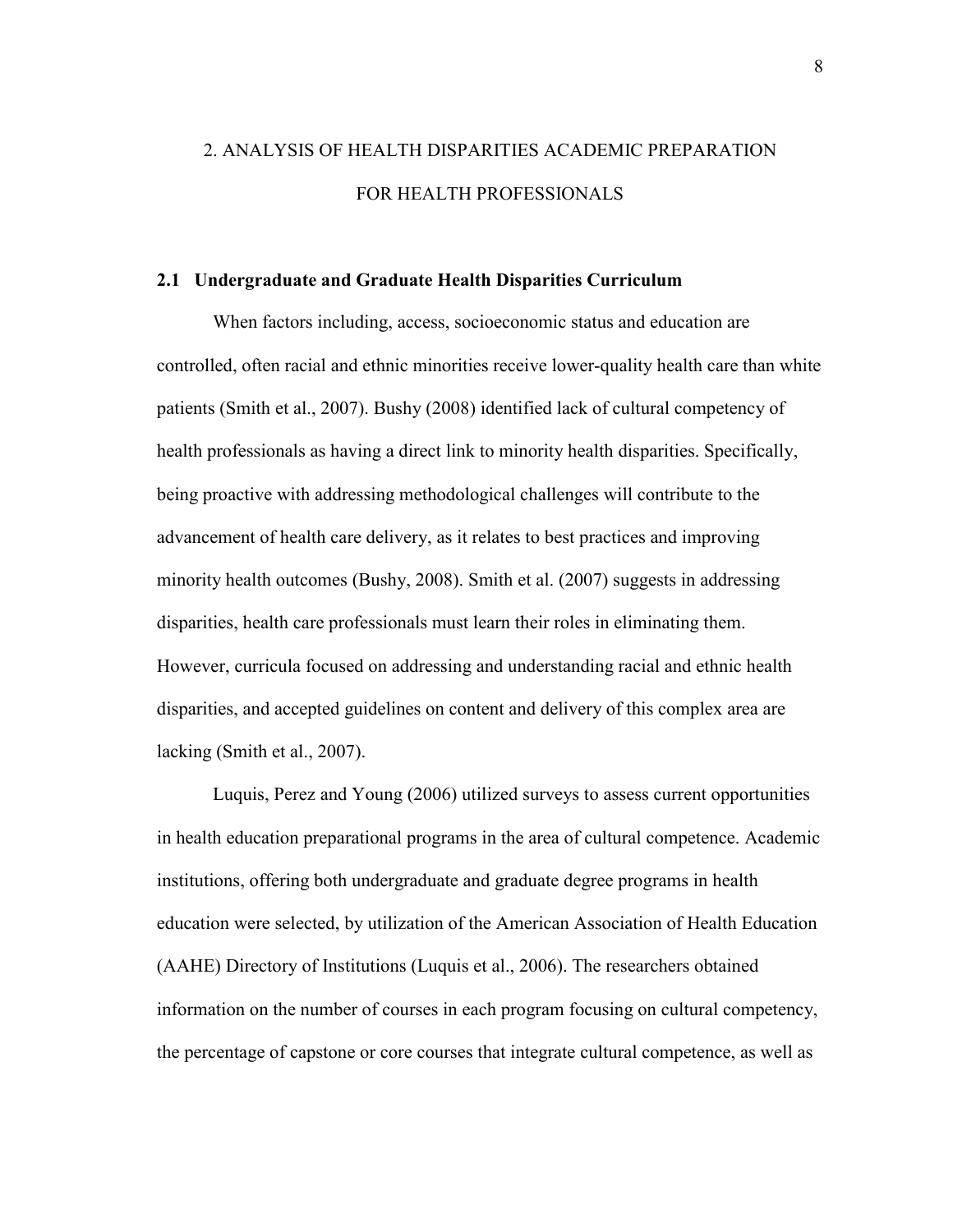the skills and content addressed in the courses. In addition, the assessment included questions regarding the level of involvement of faculty members with ethnic/racial minority groups; and their, as well as students', level of knowledge, comfort and commitment in the area (Luquis et al., 2006). According to Luquis et al. (2006), the findings indicated that less than one-third of the programs offer a course devoted to cultural competency in its entirety. Eighty percent reported that they do not provide cultural/diversity training or education programs for their faculty members.

Betancourt, Green, Carrillo and Park (2005) conducted interviews with experts in cultural competency in managed care, government and academe, to assess their perspectives of the field in improving the quality of and eliminating minority health disparities in health care. Many of the informants expressed concern regarding stereotypic teaching strategies that did not explore socioeconomic issues, bias and empathy. Interviewees also suggested the need for a unified conceptual teaching framework to address the current variability and quality of preparational health programs (Betancourt et al., 2005).

Despite the need, there are various challenges associated with teaching cultural competence to public health workers. The learners' attitude and the context, content and timing of the curriculum can act as a hinderance to practice adoption (Boutin-Foster, Foster & Konopasek, 2008). Changing attitudes and raising awareness may be complicated through some students' resistance to the discussion of social inequities and health disparities or feeling responsible for existing social issues (Boutin-Foster et al., 2008). Research suggests that when discussing cultural competence, students must also

9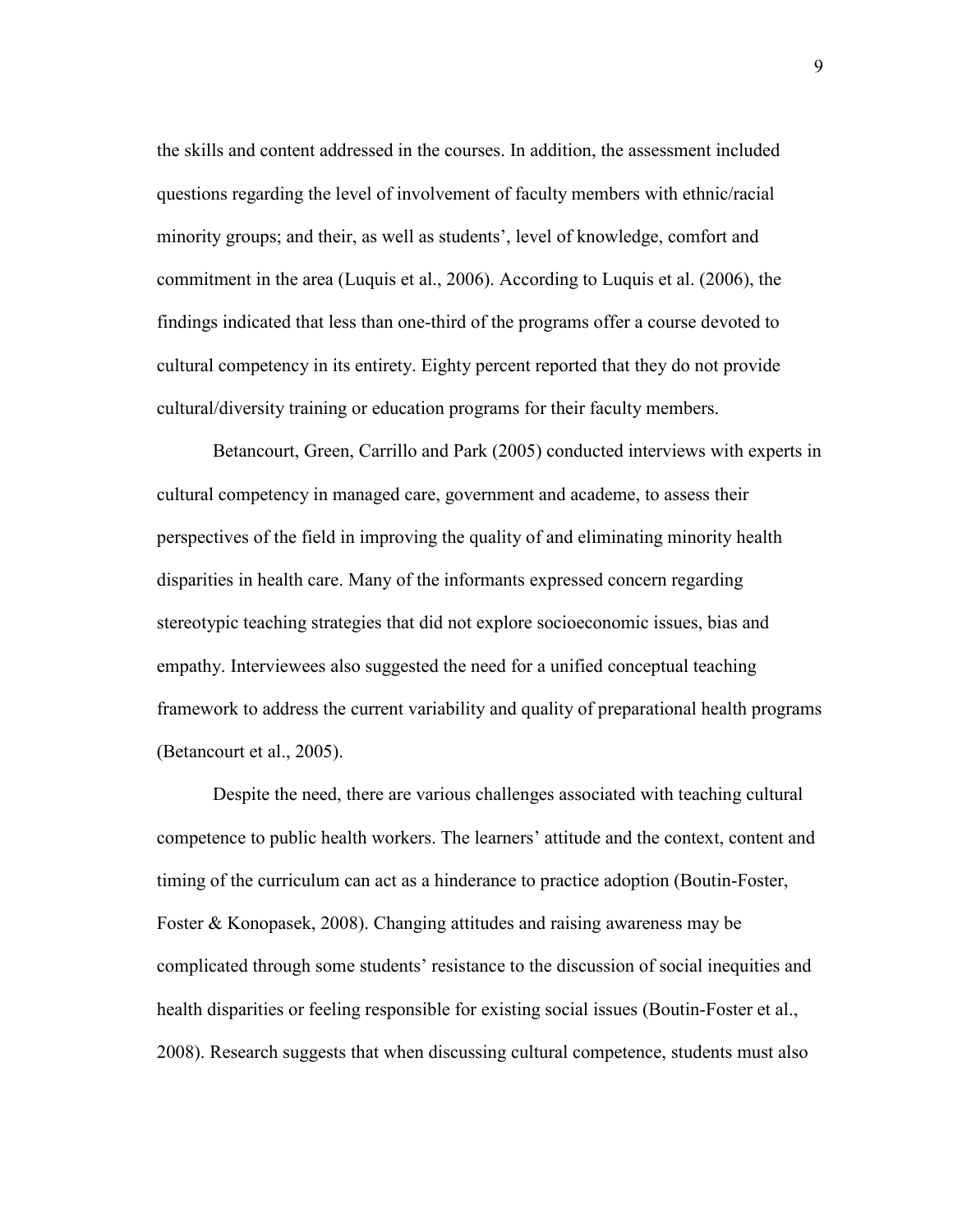be taught the concept of cultural humility. Cultural humility is defined as a process of ongoing self-reflection and critique of one's own behaviors (Boutin-Foster et al., 2008). Boutin-Foster (2008) also emphasizes the need for understanding and accepting the biases of biomedical fields, in an effort to enable cross cultural dialogue and solutions. Another key component in cultural competence education implementation and development, is allowing the exploration of the student's own cultural values. Selfreflection is a recurring theme of the numerous approaches discussed in literature (Boutin-Foster, 2008).

Because the health care field encompasses a wide variety of professional disciplines such as health education, social work, nursing, and physicians, a universal practicum is unlikely. However, many components of individual teaching frameworks incorporate interdisciplinary principles. The Society of General Internal Medicine Health Disparities Task Force employed a review and consensus process to develop evidence based guidelines and recommendations for health disparities curricula. Although designed for medical practitioners, the content can be applied to various health professions (Smith et al., 2007). Smith et al. (2007) offered three learning objectives of racial and ethnic health disparities curricula: 1) examine and understand attitudes (i.e., bias, mistrust, stereotyping) which practitioners and patients may bring to clinical encounters; 2) gain knowledge of the existence and severity of health disparities, including causes and solutions to elimination; and 3) acquire the effective communicate skills and improve communication through negotiation across cultures, languages, and literacy levels. The goal of the curriculum is for the learner to adopt a commitment to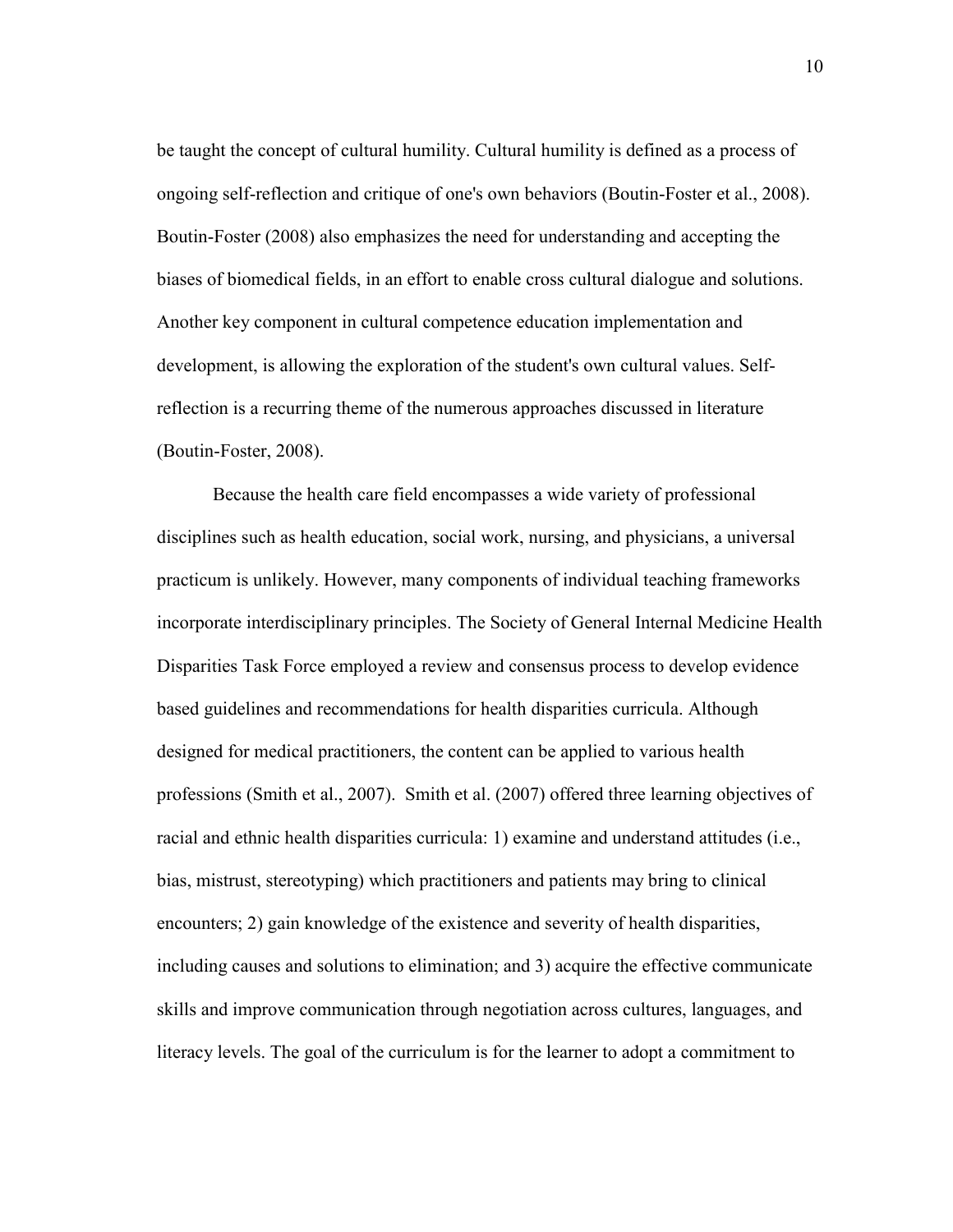eliminating inequities in health care quality by understanding and assuming their

professional role (Smith et al., 2007).

The Association of Schools of Public Health (ASPH) noted that graduate health

disparities curriculum should include the following core competencies (ASPH, 2010):

- 1. Describe the roles of history, power, privilege, and structural inequality in producing health disparities.
- 2. Explain how professional ethics and practices relate to equity and accountability in diverse community settings.
- 3. Explain why cultural competence alone cannot address health disparities.
- 4. Discuss the importance and characteristics of a sustainable, diverse public health workforce.
- 5. Use the basic concepts and skills involved in culturally appropriate community engagement and empowerment with diverse communities.
- 6. Apply the principles of community-based participatory research (CBPR) to improve health in diverse populations.
- 7. Differentiate among availability, acceptability, and accessibility of health care across diverse populations.
- 8. Differentiate among linguistic competence, cultural competency, and health literacy in public health practice.
- 9. Cite examples of situations where consideration of culture-specific needs resulted in a more effective modification or adaptation of a health intervention.
- **10.** Develop public health programs and strategies that respond to the diverse cultural values and traditions of the communities being served.

### **2.2 Professional and Para-Professional Training**

Continuing education is a popular avenue to keep working professionals abreast

of current trends in health services. Continuing [education](http://www.wisegeek.com/what-is-education.htm) refers to any type of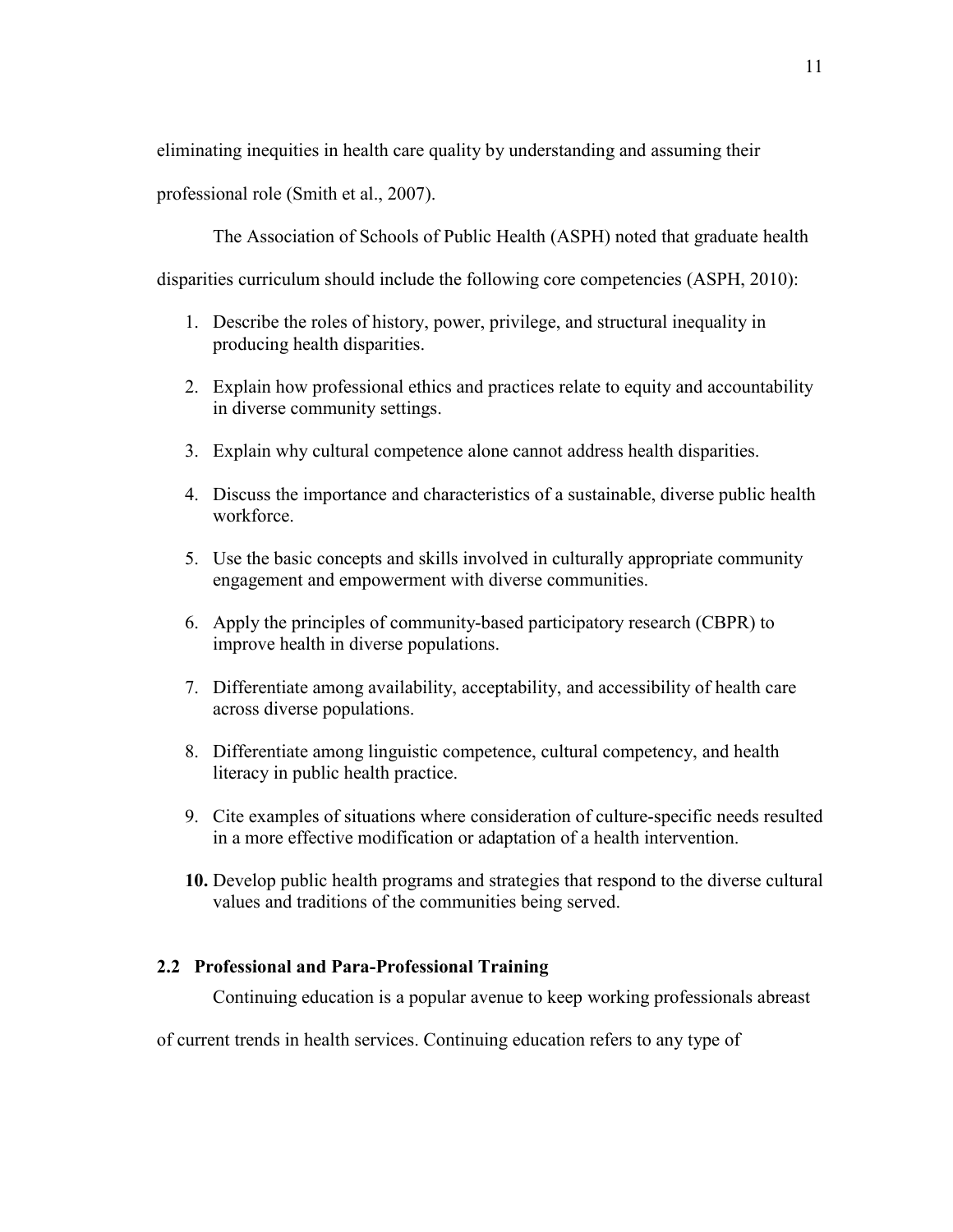postsecondary education, used either to obtain additional certifications or as credits required to maintain a license. It is aimed at adults who already possess a college or university degree (Bocco, 2010). Continuing education can take the form of workshops, seminars, home-study or online courses, conferences, or hands-on training. There is no specific format or length for continuing education programs, which vary in completion time (Bocco, 2010). In the case of continuing education for personal advancement only, participants usually don't receive college credits, as the courses are not considered part of the standard educational system (Bocco, 2010). Due to the highly competitive job market, professionals who are not required to complete continuing education often decide to undertake it anyway as a means of improving their resume and their chances for advancement (Bocco, 2010).

Specifically, certificate programs provide continuing education credit opportunities for many careers, and participants decide to pursue graduate certificates for both professional and academic reasons. The curriculum consists of short, focused programs of study designed to give practitioners advanced skills in a particular subject or area of specialization (Education-Portal, 2010). Many accredited colleges and universities offer graduate certificate programs (generally consisting of one year in length) that include 3-12 courses and range from 9-21 credits of advanced coursework. Often credits earned can be applied to a more advanced degree in a related field (Education-Portal.com, 2010).

The concept of cultural competency focused continuing education for the public health workforce is stressed within the *National Standards on Culturally and*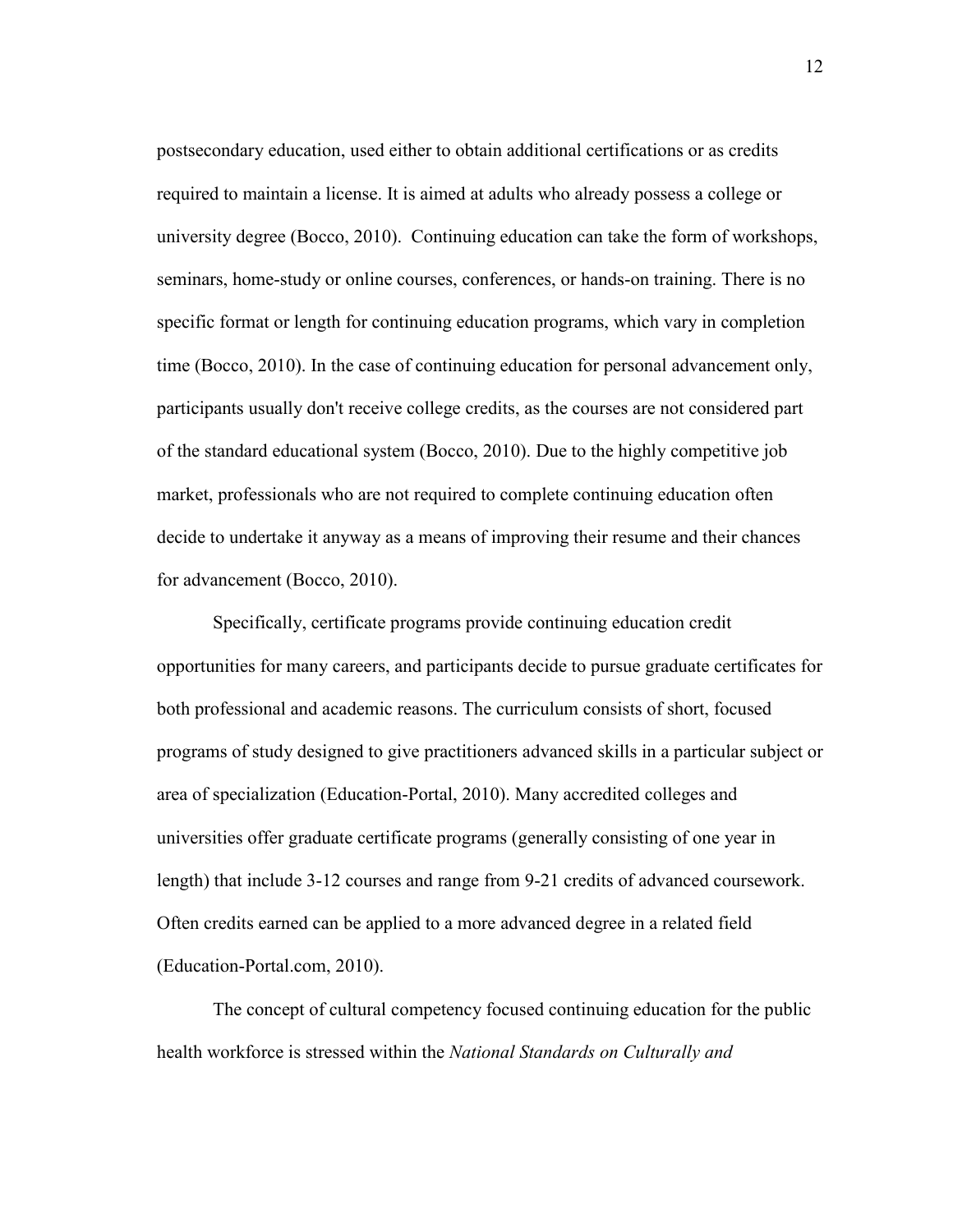*Linguistically Appropriate Services* (CLAS). The activities and principles are designed to be integrated not only throughout health care organizations and across professional disciplines, but implemented as a partnership with the served communities (Office of Minority Health, 2007). There are organized themes comprised from 14 standards: Culturally Competent Care (Standards 1-3), Language Access Services (Standards 4-7), and Organizational Supports for Cultural Competence (Standards 8-14). The three types of standards are: 1) CLAS mandates; current Federal requirements for all recipients of Federal funds (Standards 4-7). 2) CLAS guidelines; activities recommended by OMH for adoption as mandates by Federal, State, and national accrediting agencies (Standards 1- 3, 8-13). 3) CLAS recommendations; suggested by OMH for voluntary adoption by health care organizations (Standard 14). The individual standards are shown below

(Office of Minority Health, 2007).

Standard 1: Health care organizations should ensure that patients/consumers receive from all staff member's effective, understandable, and respectful care that is provided in a manner compatible with their cultural health beliefs and practices and preferred language.

Standard 2: Health care organizations should implement strategies to recruit, retain, and promote at all levels of the organization a diverse staff and leadership that are representative of the demographic characteristics of the service area.

Standard 3: Health care organizations should ensure that staff at all levels and across all disciplines receive ongoing education and training in culturally and linguistically appropriate service delivery.

Standard 4: Health care organizations must offer and provide language assistance services, including bilingual staff and interpreter services, at no cost to each patient/consumer with limited English proficiency at all points of contact, in a timely manner during all hours of operation.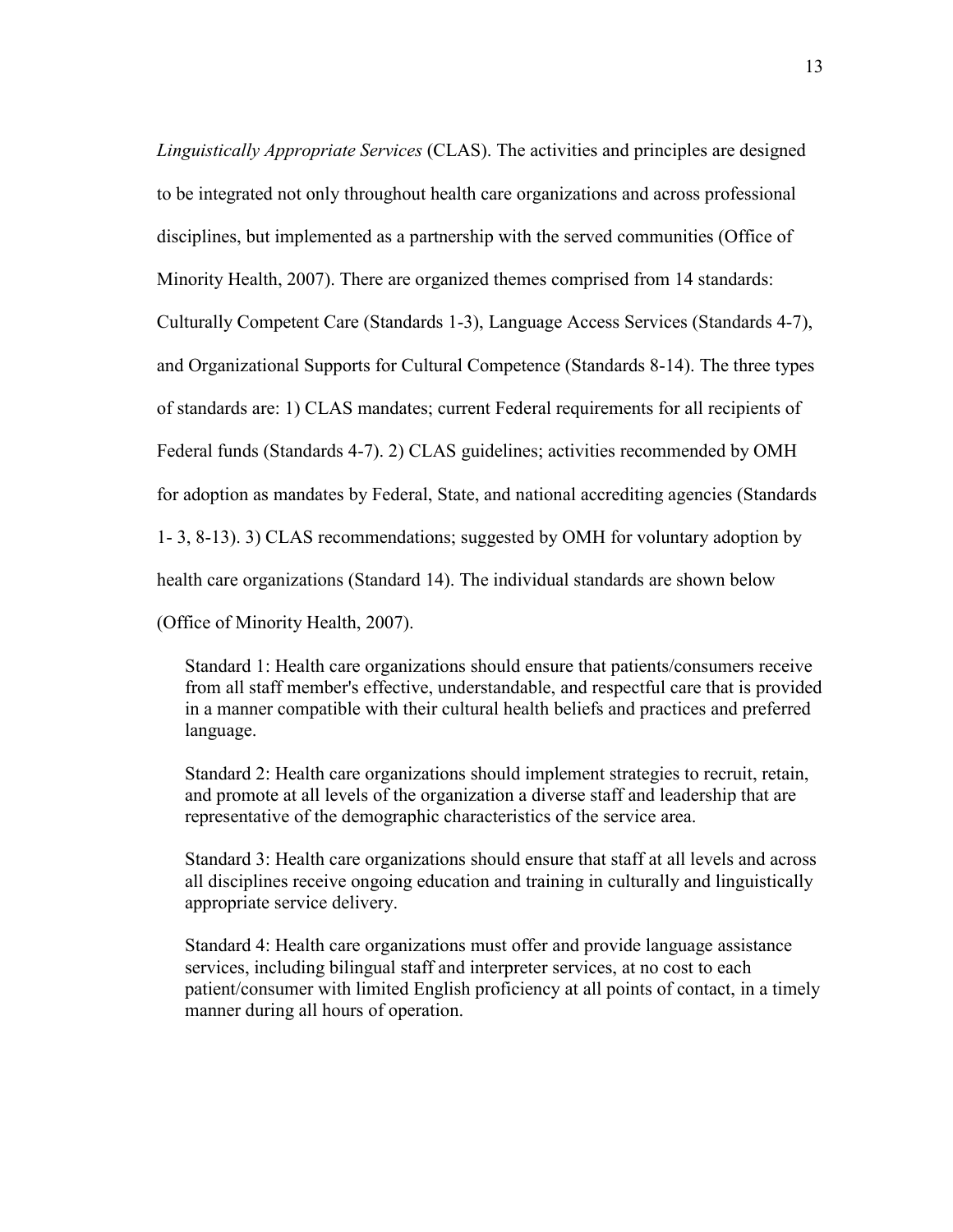Standard 5: Health care organizations must provide to patients/consumers in their preferred language both verbal offers and written notices informing them of their right to receive language assistance services.

Standard 6: Health care organizations must assure the competence of language assistance provided to limited English proficient patients/consumers by interpreters and bilingual staff. Family and friends should not be used to provide interpretation services (except on request by the patient/consumer).

Standard 7: Health care organizations must make available easily understood patientrelated materials and post signage in the languages of the commonly encountered groups and/or groups represented in the service area.

Standard 8: Health care organizations should develop, implement, and promote a written strategic plan that outlines clear goals, policies, operational plans, and management accountability/oversight mechanisms to provide culturally and linguistically appropriate services.

Standard 9: Health care organizations should conduct initial and ongoing organizational self-assessments of CLAS-related activities and are encouraged to integrate cultural and linguistic competence-related measures into their internal audits, performance improvement programs, patient satisfaction assessments, and outcomes-based evaluations.

Standard 10: Health care organizations should ensure that data on the individual patient's/consumer's race, ethnicity, and spoken and written language are collected in health records, integrated into the organization's management information systems, and periodically updated.

Standard 11: Health care organizations should maintain a current demographic, cultural, and epidemiological profile of the community as well as a needs assessment to accurately plan for and implement services that respond to the cultural and linguistic characteristics of the service area.

Standard 12: Health care organizations should develop participatory, collaborative partnerships with communities and utilize a variety of formal and informal mechanisms to facilitate community and patient/consumer involvement in designing and implementing CLAS-related activities.

Standard 13: Health care organizations should ensure that conflict and grievance resolution processes are culturally and linguistically sensitive and capable of identifying, preventing, and resolving cross-cultural conflicts or complaints by patients/consumers.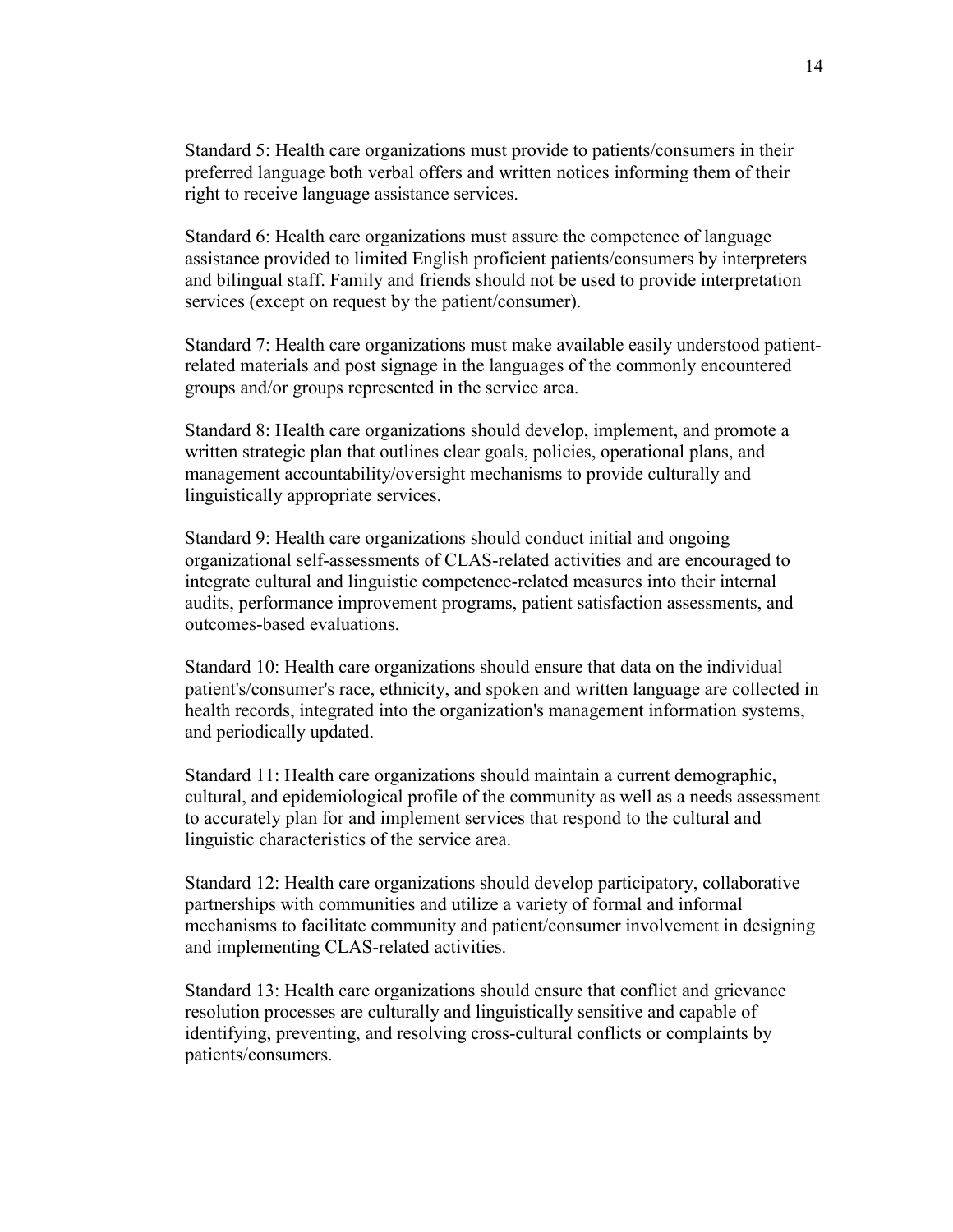Standard 14: Health care organizations are encouraged to regularly make available to the public information about their progress and successful innovations in implementing the CLAS standards and to provide public notice in their communities about the availability of this information.

The purpose of this research is to collect demographic data, utilizing an explorational case study of individuals employed within an urban public health department. In order to effectively evaluate these constructs, a quantitative research approach was employed. Frequency data was collected on variables such as race, age, level of education, and diversity training participation.

### **2.3 Methods**

### *2.3.1 Sample*

 Within the dissertation program design, participants were identified using convenience sampling. Employees (n= 90) from four metropolitan clinical sites of an urban public health department located in the southwest region of the United States were solicited and recruited during a monthly staff meeting. This sample is representative of 84% of the total employees which is comprised of 107 individuals (see Table 1). Participants met criteria for inclusion in the study if they: 1) work in a clinical setting and 2) provide services to individuals of racial and ethnic minority backgrounds. Participants included health education specialists, nurses, physicians, social workers and other general staff.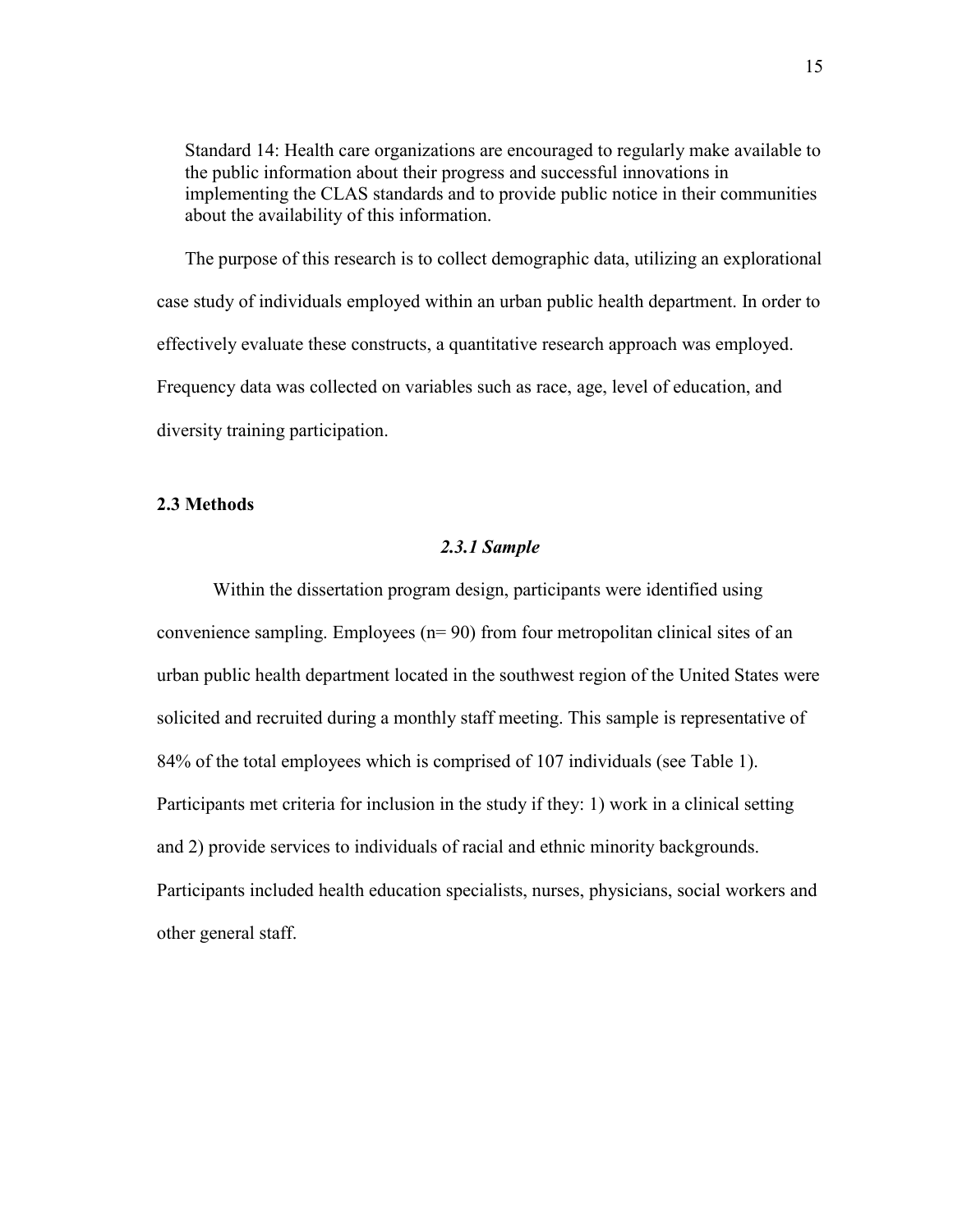| <b>Clinic</b>  | <b>Number of Staff</b>                                                                                                                                                                                                                                          | <b>Racial Description of Majority</b><br>Clients Served (i.e, Hispanic, Black,<br>etc.) |
|----------------|-----------------------------------------------------------------------------------------------------------------------------------------------------------------------------------------------------------------------------------------------------------------|-----------------------------------------------------------------------------------------|
| $\mathbf{1}$   | Administrators: 2<br>Clerical: 6<br>Social Workers: 0<br>Nurses: 10<br>Physicians: 2<br>Health Educators: 0<br>Other: 5 cma/ca, 1 CRS                                                                                                                           | Hispanic                                                                                |
| 2              | Administrators: 2<br>Clerical: 6<br>Social Workers: 0<br>Nurses: 11<br>Physicians: 2<br>Nurse Practitioner: 1<br>Health Educators: 0<br>Other: Community Relation<br>Specialist 1; Eligibility Clerk 1                                                          | African American and Hispanic                                                           |
| 3              | Administrators: 2<br>Clerical: 4<br>Social Workers: 0<br>Nurses: 5<br>Physicians: 1<br>Health Educators: 0<br>Other: MSC Personnel 7;<br>Programming Team 4                                                                                                     | African American and Hispanic                                                           |
| $\overline{4}$ | Administrators: 4<br>Clerical: 6<br>Social Workers/Counselors: 0<br>Nursing Staff: 4<br>Physicians: 11<br>Health Educators: 2<br>Other: Community Nurses 0<br>Community Specialist 2<br>Community Liaison 0<br>Navigators 0<br>Dental Assistance 3<br>Dentist 2 | African American and Hispanic                                                           |

**Table 1.** *Demographics of total employees from potential sample pool*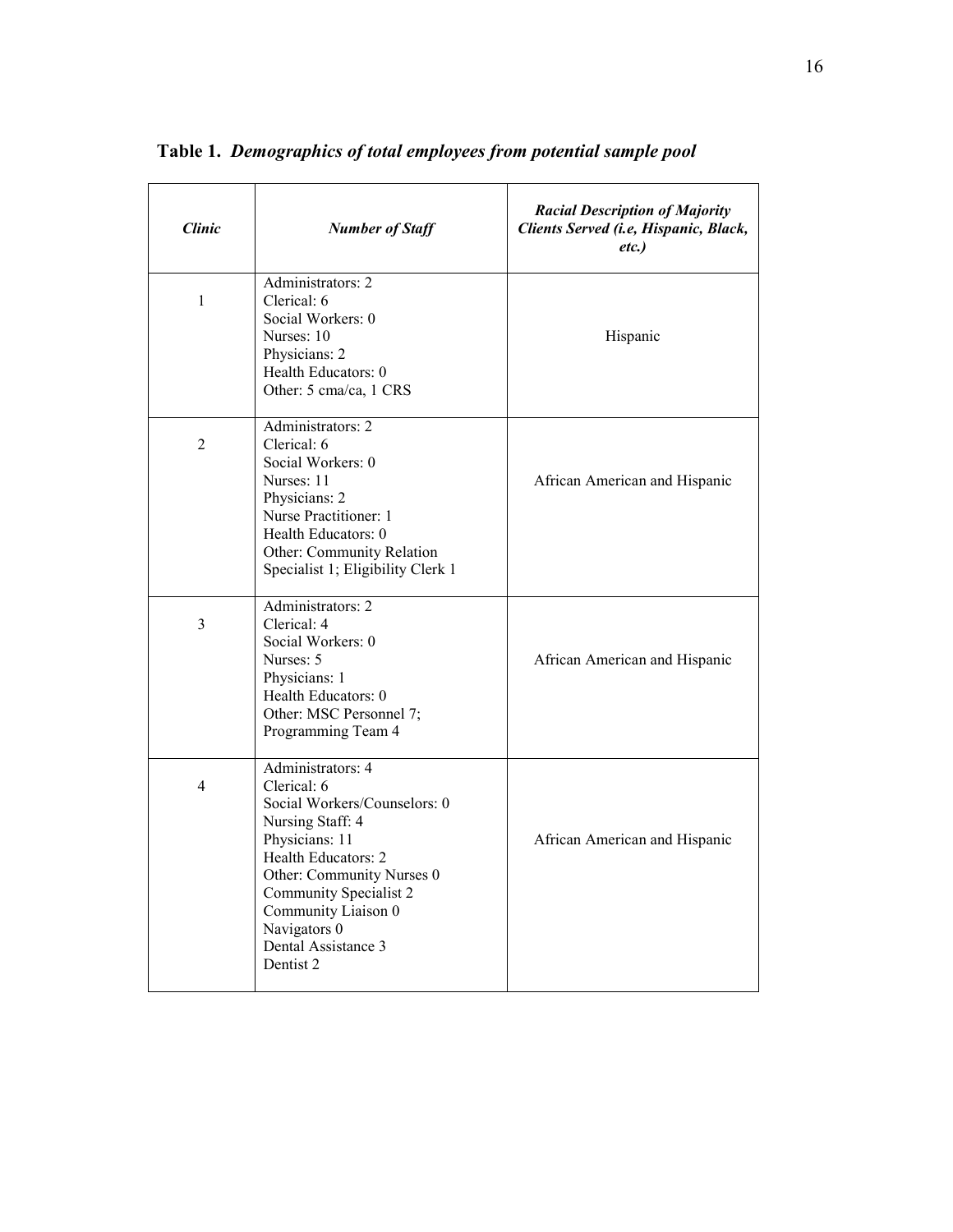#### *2.3.2 Measurement*

O'Connor (2011) defines conceptualization as a process of redefining a concept or construct, in an effort to define it theoretically or conceptually. Researchers identify keywords from their hypothesis or research questions, and then develop a concise and consistent definition, well-accepted in the scientific community (O'Connor, 2011). The term operationalization differs in that a conceptual definition is obtained and made more precise by linking it to one or more operational definitions. The operational definition is created to define specific procedures and steps to measure a concept (O'Connor, 2011). Within the dissertation design, the researcher observed numerous concepts for measurement. All concepts will be measured using an ordinal scale. Ordinal measurement utilizes ranked levels, in which value can not be applied to the individual designations (Lund Research, 2010b). The analysis of demographic data was completed using means, frequencies, and percentages.

### *2.3.3 Assessment Tool*

*The Cultural Competence Assessment* (CCA) is designed to explore individual knowledge, feelings and actions of respondents when interacting with others in health service environments (Schim, 2009). The instrument is based on the cultural competence model, and measures cultural awareness and sensitivity; cultural competence behaviors and cultural diversity experience and training on a 49 item scale (see Appendix A). It seeks to assess actual behaviors through a self report, rather than self-efficacy of performing behaviors (Doorenbos, Schim, Benkert & Borse, 2005).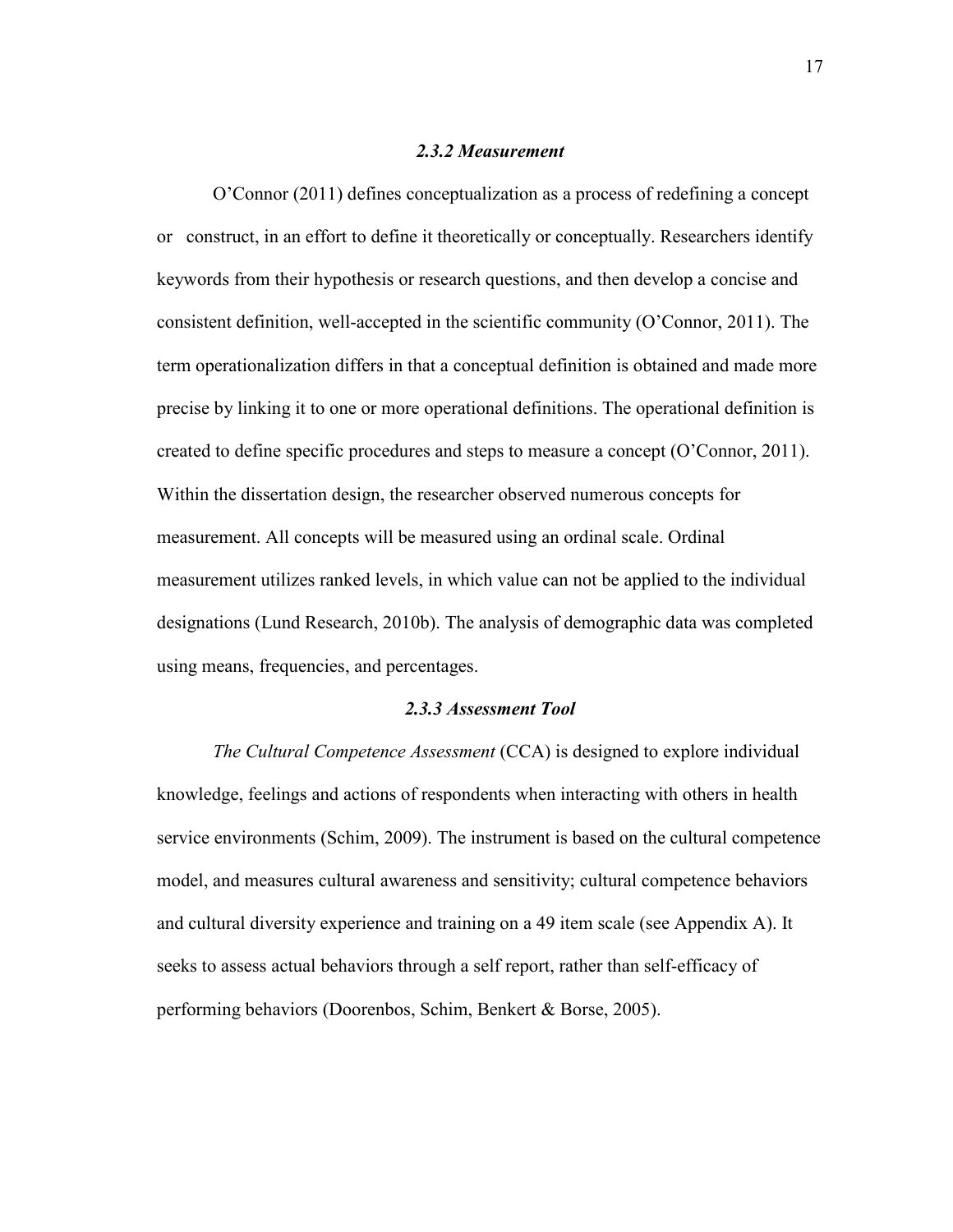Cultural awareness and sensitivity is analyzed with the Cultural Awareness and Sensitivity (CAS) subscale which measures with a 5-point likert-like response. Within this dissertation design, the CAS scale was divided in two sections, *knowledge* and *culturally sensitive attitudes*. An assessment of cultural competence behaviors is measured by the Cultural Competence Behaviors (CCB) subscale, with response categories of always, often, at time, never, and not sure (Doorenbos et al., 2005). A single-item index is used for cultural diversity experience with respondents being asked about the amount of various encounters with minority groups within the past year. Subscale scores are provided by adding the CAS and CCB totals (Doorenbos et al., 2005). Higher scores indicate more positive attitudes, a higher level of knowledge and increased engagement of competence behaviors. In addition, CCA assesses self identified ethical/racial group, age and education (Doorenbos et al., 2005).

A convenience sample of 405 healthcare providers were recruited from hospitals, home health agencies and community health agencies, to research CCA reliability and validity among the population. Content and face validity for the instrument was established and the internal consistency was documented at .92. Cronbach's alphas for CAS and CCB subscales were reported at .75 and .93, respectively (Doorenbos et al., 2005). The psychometric analysis of CCA suggests it is an effective tool to measure cultural competence. It is useful to evaluate healthcare professionals' specific cultural competence training needs which may decrease health disparities (Doorenbos et al., 2005).

18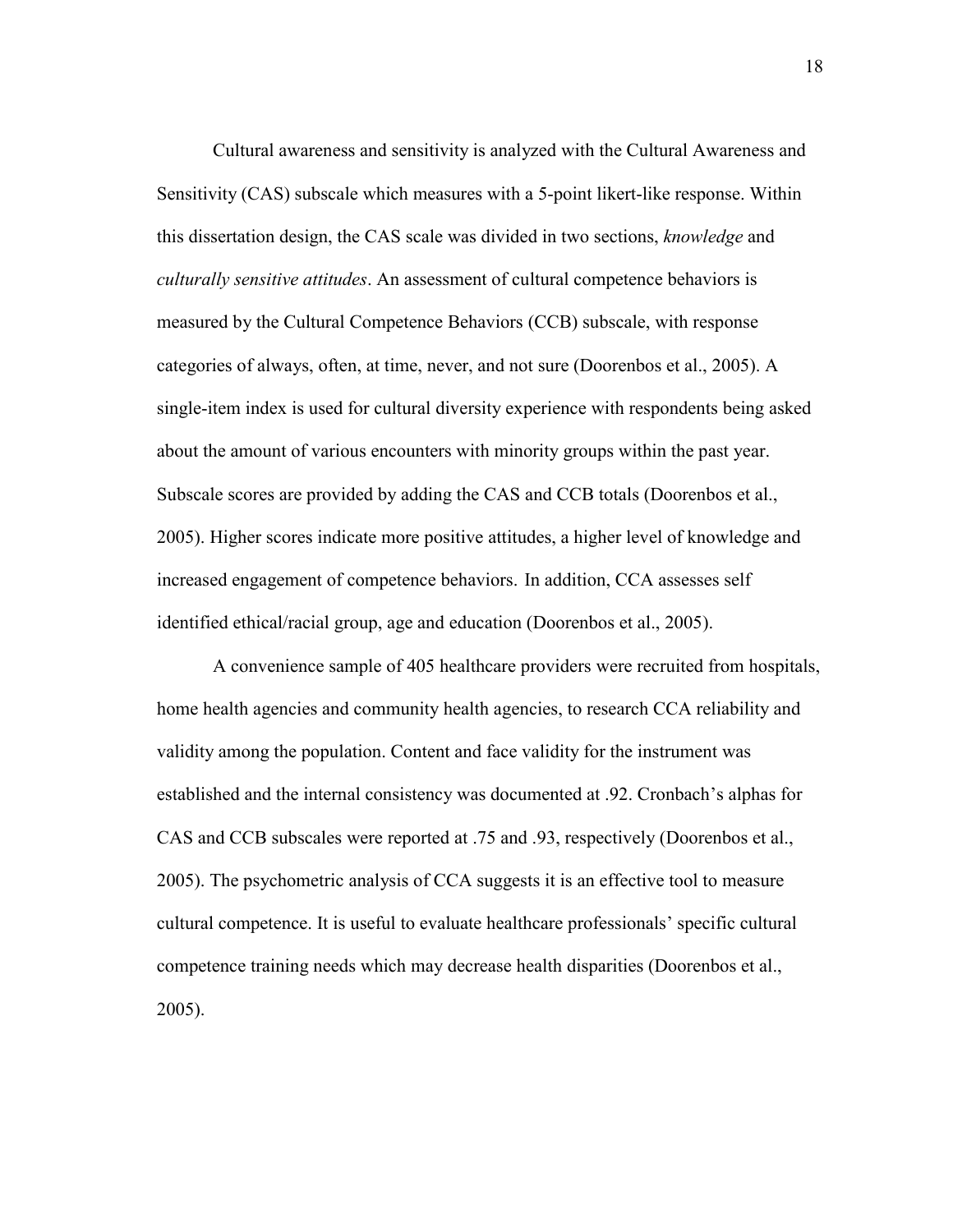Paez et al. (2007) utilized the Cultural Competence Behaviors (CCB) subscale tool to determine if there is an association between cultural competence of primary care providers and the clinics in which they are employed. Forty-nine providers, from twentythree clinics responded to the online survey, across two states. The researchers suggested providers with who possess attitudes which reflect increased cultural learning motivation, are more likely to work in clinics which offer diversity training and cultural competent patient education materials (Paez et al., 2007).

Starr and Wallace (2009) examined cultural competence of thirty-one public health nurses with CCA. In addition, participants documented personal experiences and perceptions of culturally competent healthcare through qualitative data collection. The findings concluded participation in specific types of training was highly correlated to cultural competence knowledge and attitudes. Many reported increased levels of cultural competency knowledge and beliefs; however they disclosed the need for diversity education opportunities, to enable favorable clinical application (Starr & Wallace, 2009).

### **2.4 Results**

Of the sixty-two clinical respondents, 47% were African American, 44% Hispanic/Latino and 5% Caucasian. This was comparable to the non-clinical subgroup with 43% being comprised of African Americans, 50% Hispanic/Latino and 7% of the total population being identifying themselves as Caucasian (see Table 2). In addition, respondents reported high levels of interaction with patients from ethnic and racial minorities (see Table 3). Almost the entire sample pool interacted with patients from Hispanic/Latino heritage. Eighty-six percent of respondents encountered Black/African

19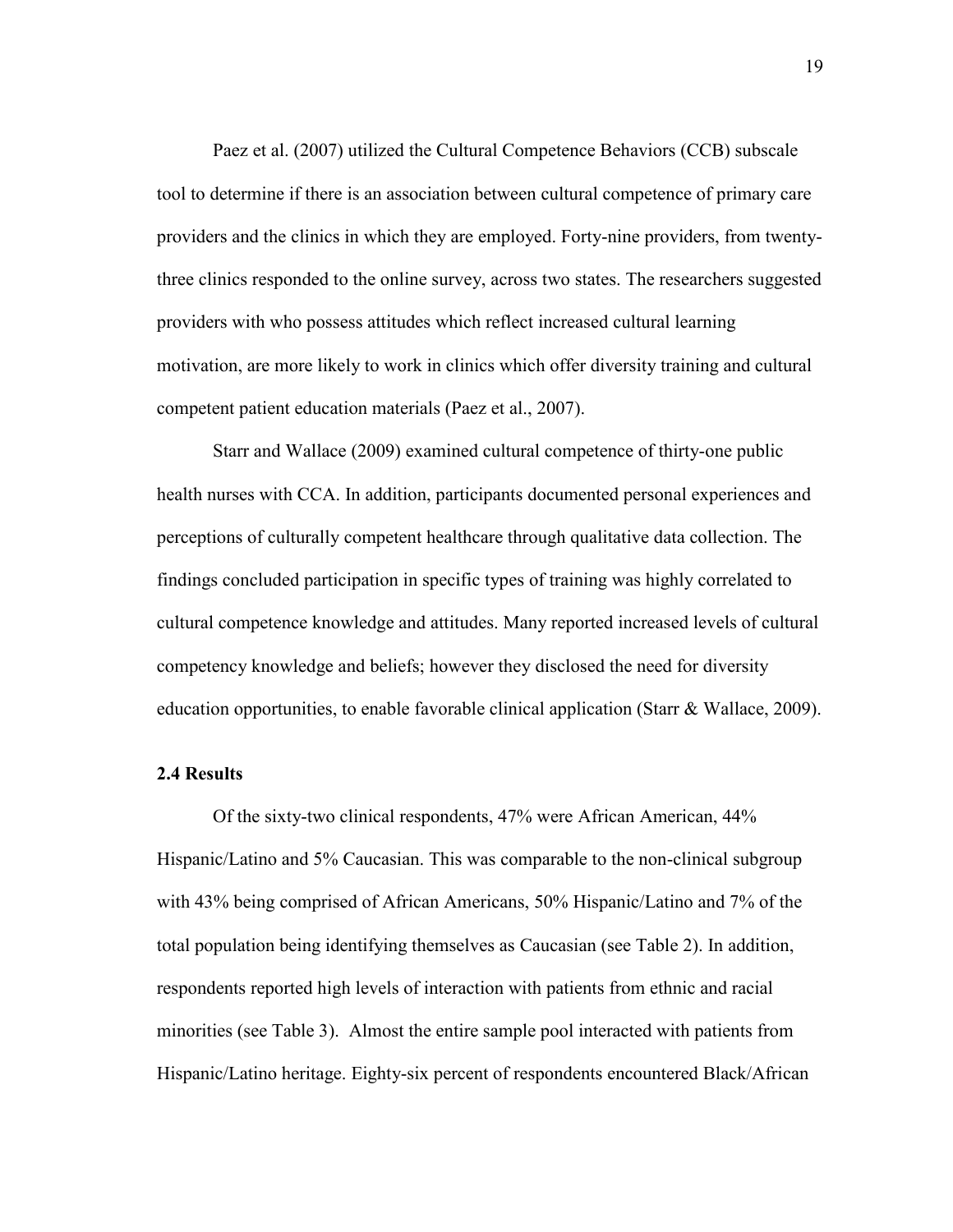American individuals within their position of employment. Over half of the employees examined served White/Caucasian and Asian community members. In addition, fortyone percent of those surveyed noted Arab Americans/Middle Easterners as their usual clientele. Respondents were asked about their knowledge of CLAS adherence and over two-thirds of both subgroups were not sure if their clinic of employment implemented some of the recommended standards (see Table 2). Observing the clinical and nonclinical respondents, approximately 47% and 57% respectively, stated their cultural diversity training was an employer sponsored program. Continuing education offered training was reported among clinical workers at roughly 24% and 35% for non-clinical staff (see Table 4). When assessing respondents with diversity training preparational behaviors, clinical workers sought out information on cultural needs when identifying new individuals in the work environment more often than their non-clinical counterparts. Clinical respondents also had a better understanding of the variance in the definition of "health care" by patients from racial and ethnic minority backgrounds (see Table 5).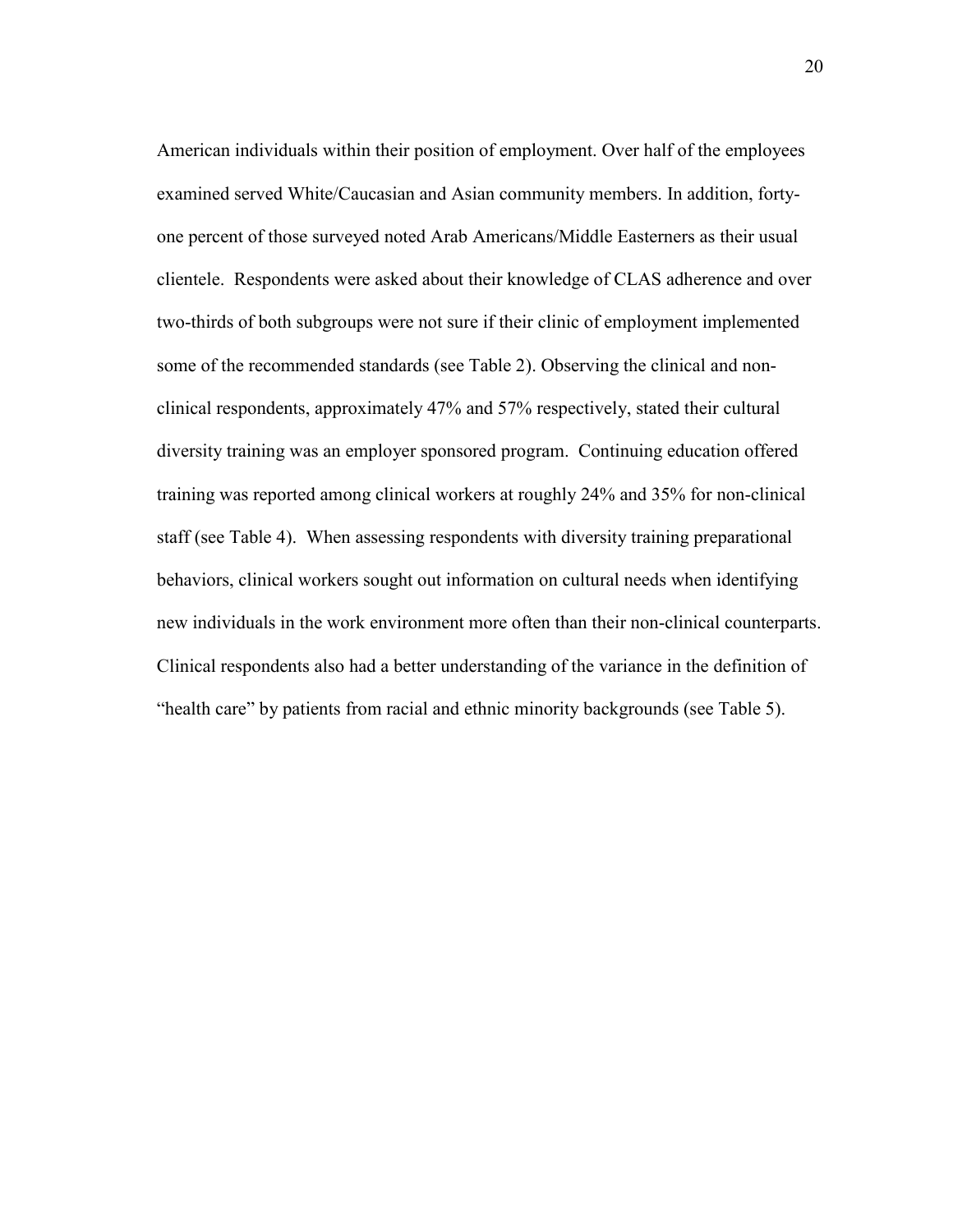|                                       | <b>Clinical</b><br><b>Staff</b><br>$(n = 62)$ | <b>Non-clinical</b><br><b>Staff</b><br>$(n = 28)$ |
|---------------------------------------|-----------------------------------------------|---------------------------------------------------|
| Age (in years), mean [SD]             | 51 [10.8]                                     | 46 [9.3]                                          |
| Highest education level (%)           |                                               |                                                   |
| Less than high school                 | $\overline{2}$                                |                                                   |
| Diploma                               | 15                                            | 22                                                |
| High school or GED                    | 27                                            | 48                                                |
| Associate degree                      | 21                                            | 15                                                |
| Bachelors degree                      | 13                                            | $\tau$                                            |
| Graduate or professional degree       | 21                                            | $\overline{7}$                                    |
| Racial/ethnic self-identification (%) |                                               |                                                   |
| Black/African American/Negro          | 47                                            | 43                                                |
| Hispanic/Latino                       | 44                                            | 50                                                |
| White/Caucasian/European American     | 5                                             | $\tau$                                            |
| Asian                                 | $\overline{c}$                                |                                                   |
| Other                                 | $\overline{2}$                                |                                                   |
| Knowledge of CLAS standards (%)       |                                               |                                                   |
| Yes                                   | 28                                            | 15                                                |
| No                                    | $\overline{2}$                                | 8                                                 |
| Not Sure                              | 70                                            | 77                                                |
| Position within agency $(\% )$        |                                               |                                                   |
| <b>LPN</b>                            | 14                                            |                                                   |
| <b>RN</b>                             | 24                                            |                                                   |
| <b>Clerical Worker</b>                |                                               | 96                                                |
| <b>Dental Practitioners</b>           | 18                                            |                                                   |
| Physician                             | 3                                             |                                                   |
| <b>Certified Medical Assistant</b>    | 20                                            |                                                   |
| Other                                 | 22                                            | 4                                                 |

**Table 2.** *Demographic characteristics of sample*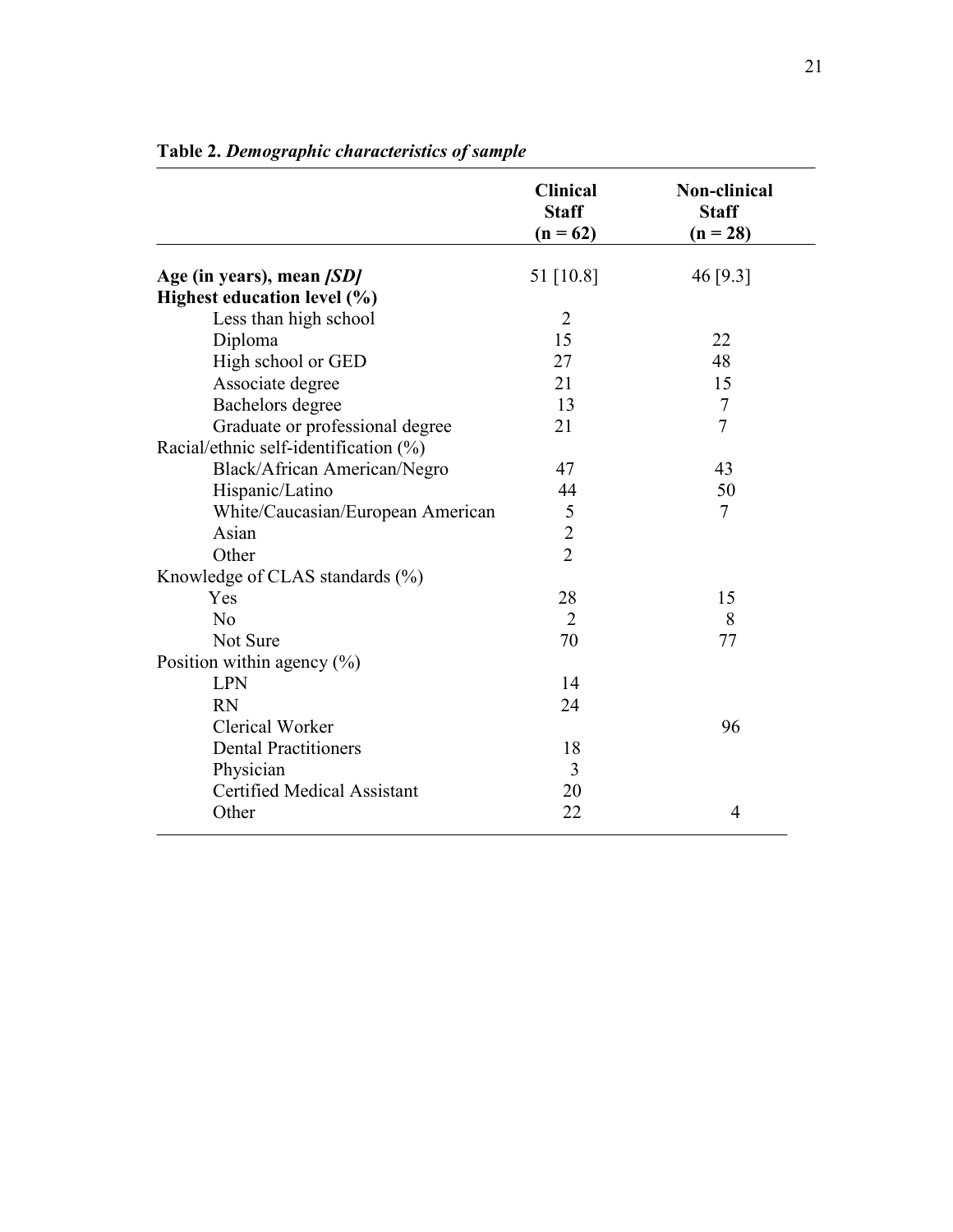| <b>Patients' Racial Composition</b>                                                                      | <b>Percentage of Respondents</b><br>with Interaction |
|----------------------------------------------------------------------------------------------------------|------------------------------------------------------|
| Hispanic/Latino (including Mexican, Mexican<br>American, Chicano, Puerto Rican, Cuban,<br>other Spanish) | 99                                                   |
| White/Caucasian/European American                                                                        | 55                                                   |
| Black/African American/Negro                                                                             | 86                                                   |
| American Indian/Alaska Native                                                                            | 15                                                   |
| Asian (Asian Indian, Chinese, Filipino,<br>Japanese, Korean, Vietnamese, or other Asian)                 | 52                                                   |
| Native Hawaiian/pacific Islander                                                                         | 10                                                   |
| Arab American/Middle Eastern                                                                             | 41                                                   |

**Table 3.** *Racial composition of racial/ethnic patients encountered within the past 12 months*

**Table 4.** *Diversity training engagement of respondents* 

|                                                        | <b>Clinical</b> |       |                | <b>Non-Clinical</b> |
|--------------------------------------------------------|-----------------|-------|----------------|---------------------|
| <b>Type of Diversity Training</b>                      | N               | $\%$  | N              | $\frac{0}{0}$       |
| <b>Content Covered in a College</b><br><b>Course</b>   | 1               | 2.22  |                |                     |
| <b>Professional Conference or</b><br><b>Seminar</b>    | 4               | 8.89  | $\overline{2}$ | 8.70                |
| <b>Employer Sponsored Program</b>                      | 21              | 46.67 | 13             | 56.52               |
| <b>On-line (Computer Assisted)</b><br><b>Education</b> | 5               | 11.11 |                |                     |
| <b>Continuing Education Offering</b>                   | 11              | 24.44 | 8              | 34.78               |
| Other                                                  | 3               | 6.67  |                |                     |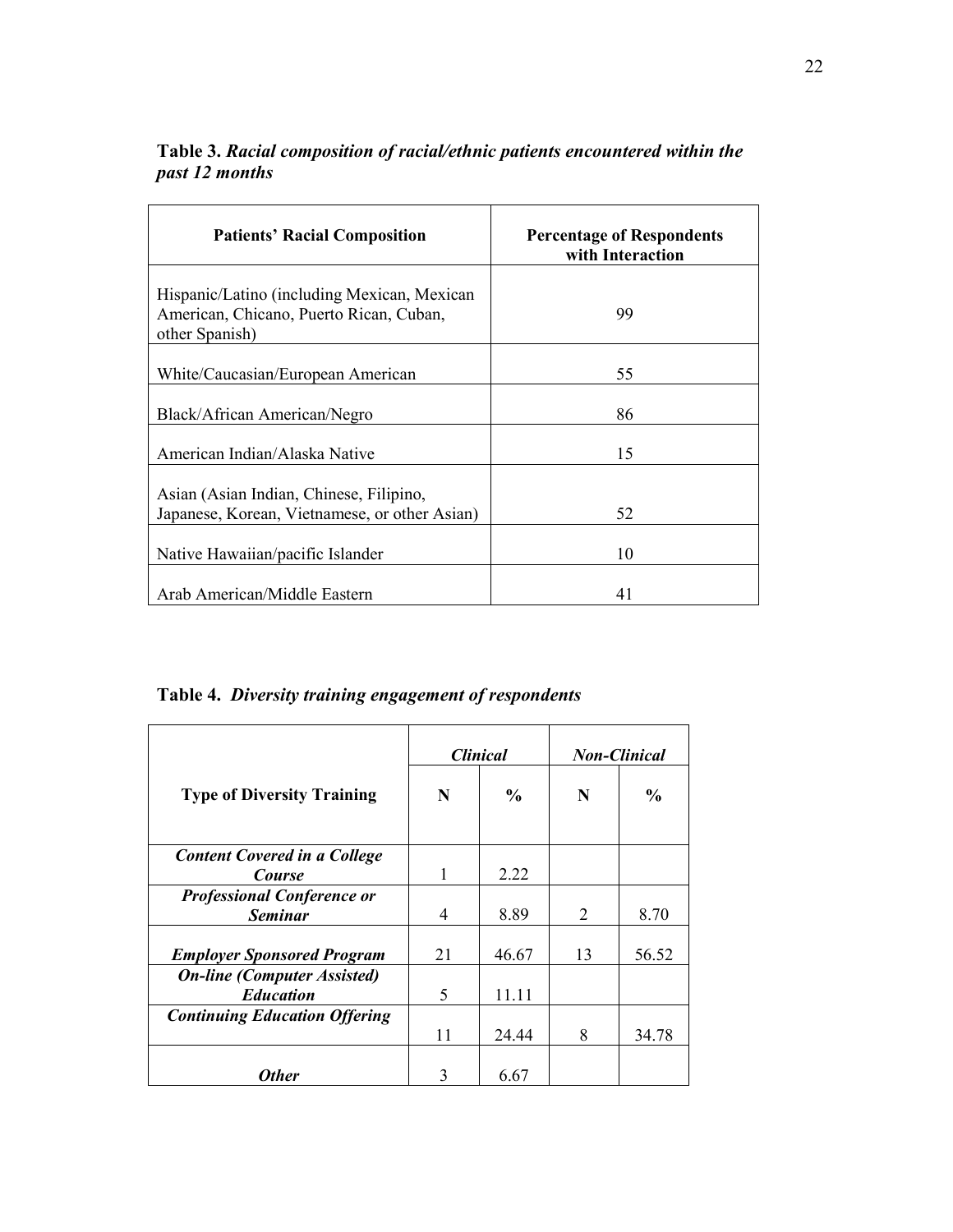**Table 5.** *Effects of diversity training on employee preparational activities by percentage* 

|                                 | <b>Aspects of cultural</b><br>diversity need to be<br>assessed for each<br>individual, group, and<br>organization. |            | If I know about a<br>person's culture, I<br>don't need to assess<br>their personal<br>preferences for<br>health services.                    |                      | I understand that<br>people from different<br>cultures may define<br>the concept of<br>"healthcare" in<br>different ways. |                |
|---------------------------------|--------------------------------------------------------------------------------------------------------------------|------------|----------------------------------------------------------------------------------------------------------------------------------------------|----------------------|---------------------------------------------------------------------------------------------------------------------------|----------------|
|                                 | <b>Clinical</b>                                                                                                    | Non        | <b>Clinical</b>                                                                                                                              | <b>Non</b>           | <b>Clinical</b>                                                                                                           | Non            |
| <b>Strongly Agree</b>           | 12                                                                                                                 | 13         | $\overline{4}$                                                                                                                               |                      | 27                                                                                                                        | 26             |
| Agree                           | 54                                                                                                                 | 17         | 10                                                                                                                                           |                      | 61                                                                                                                        | 44             |
| <b>Somewhat Agree</b>           | 18                                                                                                                 | 30         | $\overline{2}$                                                                                                                               | 9                    | 8                                                                                                                         | 22             |
| <b>Neutral</b>                  | 6                                                                                                                  | 26         | 12                                                                                                                                           | 9                    | $\overline{4}$                                                                                                            |                |
| <b>Somewhat Disagree</b>        | $\overline{4}$                                                                                                     |            | 10                                                                                                                                           | 22                   |                                                                                                                           |                |
| <b>Disagree</b>                 | $\overline{4}$                                                                                                     | 13         | 37                                                                                                                                           | 43                   |                                                                                                                           | 4              |
| <b>Strongly Disagree</b>        |                                                                                                                    |            | 25                                                                                                                                           | 17                   |                                                                                                                           |                |
| <b>No Opinion</b>               | $\overline{2}$                                                                                                     |            |                                                                                                                                              |                      |                                                                                                                           | $\overline{4}$ |
|                                 | I seek information on<br>cultural needs when I<br><i>identify new people in</i><br>my work or school.              |            | <i>I use resource books</i><br>and other materials<br><i>available to help me</i><br>learn about people<br>from different<br><i>cultures</i> |                      | I use a variety of<br>sources to learn<br>more about the<br>cultural heritage of<br>other people.                         |                |
|                                 | <b>Clinical</b>                                                                                                    | <b>Non</b> | <b>Clinical</b>                                                                                                                              | <b>Non</b>           | <b>Clinical</b>                                                                                                           | <b>Non</b>     |
| <b>Always</b>                   |                                                                                                                    |            |                                                                                                                                              |                      |                                                                                                                           |                |
|                                 | 8                                                                                                                  | 5          | 6                                                                                                                                            |                      | 10                                                                                                                        |                |
| <b>Very Often</b>               | 20                                                                                                                 | 9          | 14                                                                                                                                           | $\overline{4}$       | 17                                                                                                                        | 14             |
| <b>Somewhat Often</b>           | 8                                                                                                                  | 14         | $\overline{4}$                                                                                                                               | 9                    | 13                                                                                                                        | 9              |
| Often                           | 12                                                                                                                 | 5          | 14                                                                                                                                           | 14                   | 17                                                                                                                        | 18             |
| <b>Sometimes</b>                | 25                                                                                                                 | 18         | 22                                                                                                                                           | 23                   | 19                                                                                                                        | 18             |
| <b>Few Times</b>                | $\overline{4}$                                                                                                     | 5          | 14                                                                                                                                           | $\overline{4}$       | 8                                                                                                                         | 9              |
| <b>Never</b><br><b>Not Sure</b> | 20<br>$\overline{2}$                                                                                               | 45         | 18<br>6                                                                                                                                      | 41<br>$\overline{5}$ | 14<br>$\overline{2}$                                                                                                      | 31             |

## **2.5 Discussion**

The health care field encompasses a wide variety of professional disciplines such as administrative, oral health practitioners, nursing, and physicians, making a universal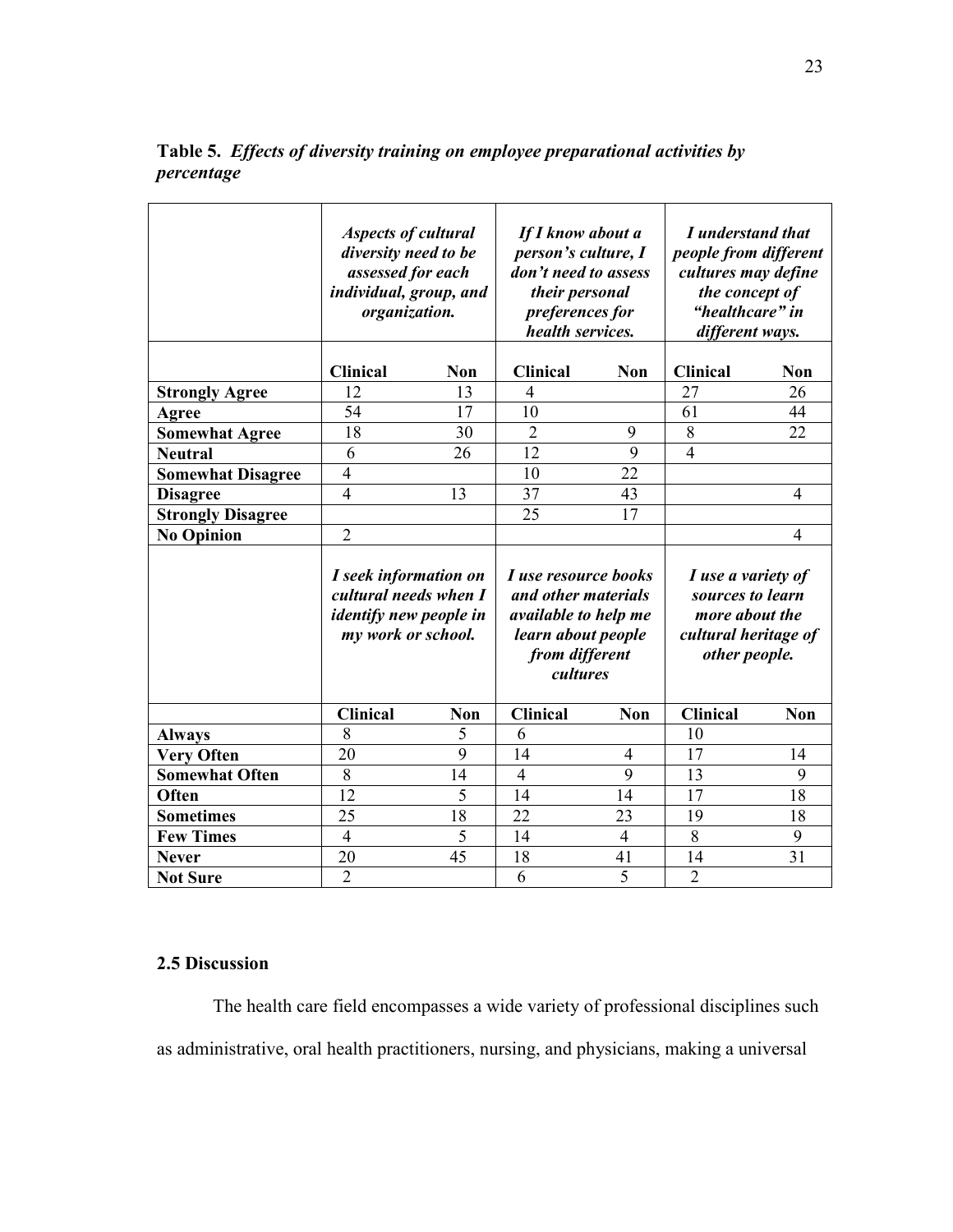cultural competency practicum unlikely. However, as illustrated within the data collected, employer sponsored diversity training is a crucial strategy in addressing workforce deficiencies and building the capacity of employees. Culturally focused training opportunities for professionals are usually referred to as cultural diversity/competence training or cultural sensitivity training. Although the terms are often used interchangeably, there are notable differences. From a public health perspective cultural sensitivity involves being aware of cultural differences and similarities, and its effect on individuals' values, learning and behavior (Stafford, Bowman, Eking, Hanna & Lopoes-DeFede, 1997). Within public health the components of cultural sensitivity include: 1) willingness to adapt one's communication and behaviors to be compatible with another culture's norms and; 2) willingness to learn about the traditions and characteristics of other cultures (Stafford et al., 1997).

However, cultural diversity training typically incorporates a more holistic approach going beyond psycho-emotional factors or intent, into action. It has elements of cultural sensitivity, humility, relevance and self awareness. Scott (2012) noted these types of comprehensive training and education improves employee relations and enhances interpersonal skills in various areas. It assists workers improve their performance by fostering an environment free of bias and stereotypes. Diversity training implements techniques to foster the discovery of self initiated behaviors that could create a workplace which is conducive to improving the health outcomes of those being served.

Depending upon an individual's career discipline, such as clerical workers, there may not be a professional organization in their field to gain cultural competence

24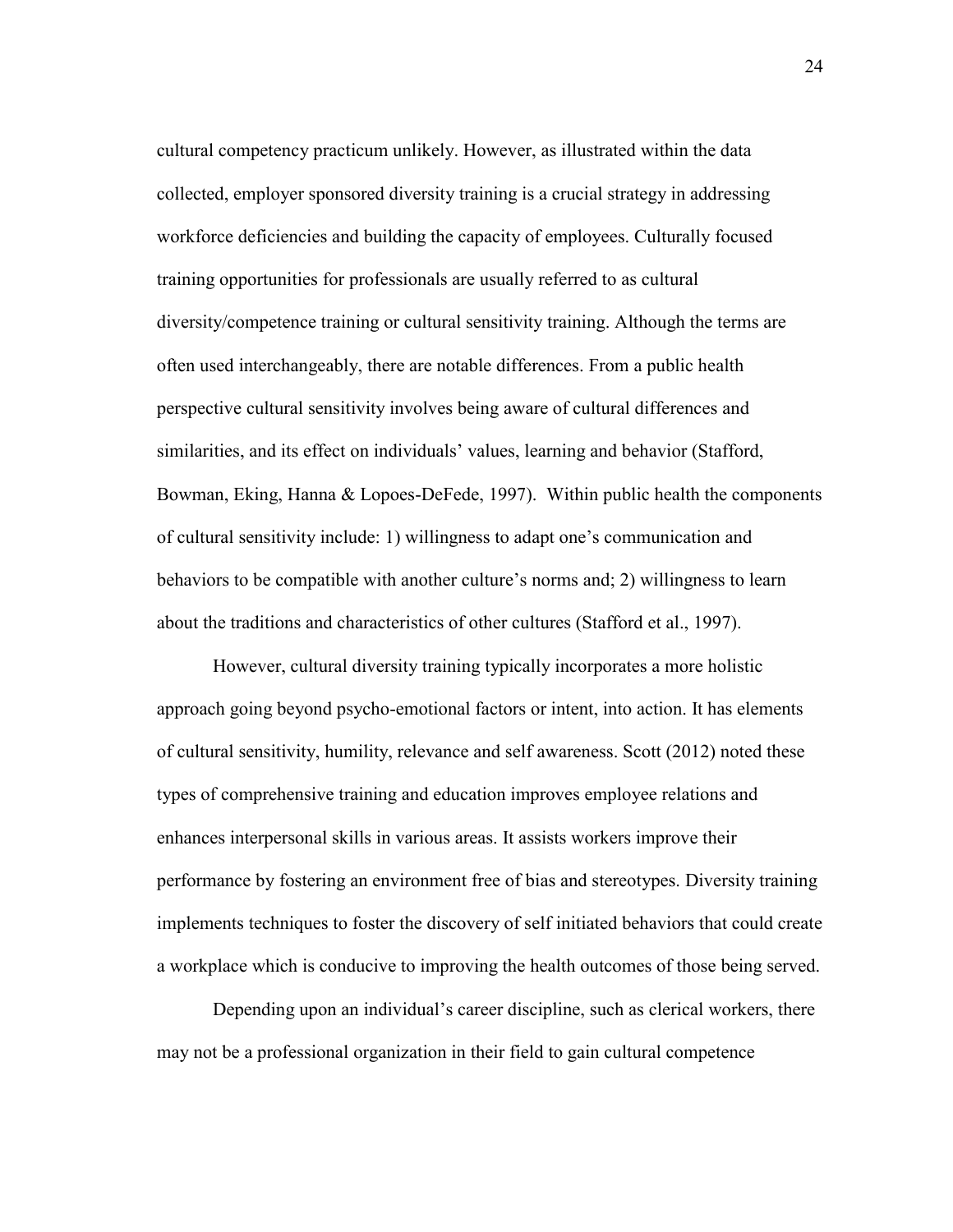continuing education. In addition, those without post-secondary degrees may be less inclined to participate in certifications offered through collegiate institutions. This illustrates the importance of employer sponsored programs to reach these populations. Often times these trainings are conducted during working hours and in convenient locations, enabling employee participation.

The concept of cultural competency focused continuing education for the public health workforce is stressed within the *National Standards on Culturally and Linguistically Appropriate Services* (CLAS). Most health care organizations receiving federal dollars must adhere to the recommendations for accreditation purposes. Within both subgroups, clinical and non-clinical workers, over two-thirds of the respondents were not sure if their clinic implemented these strategies. CLAS is designed to be integrated throughout an organization and undertaken in partnership with the communities being served. All employees, no matter their role within the organization, hold some degree of responsibility when addressing these standards. It must be incorporated within the daily operational plans. Administrators and executives are obligated in keeping their employees abreast of this information to assist in a collective effort, to ensure maximum effectiveness. This coupled with cultural diversity training may foster an environment conducive to eliminating health disparities.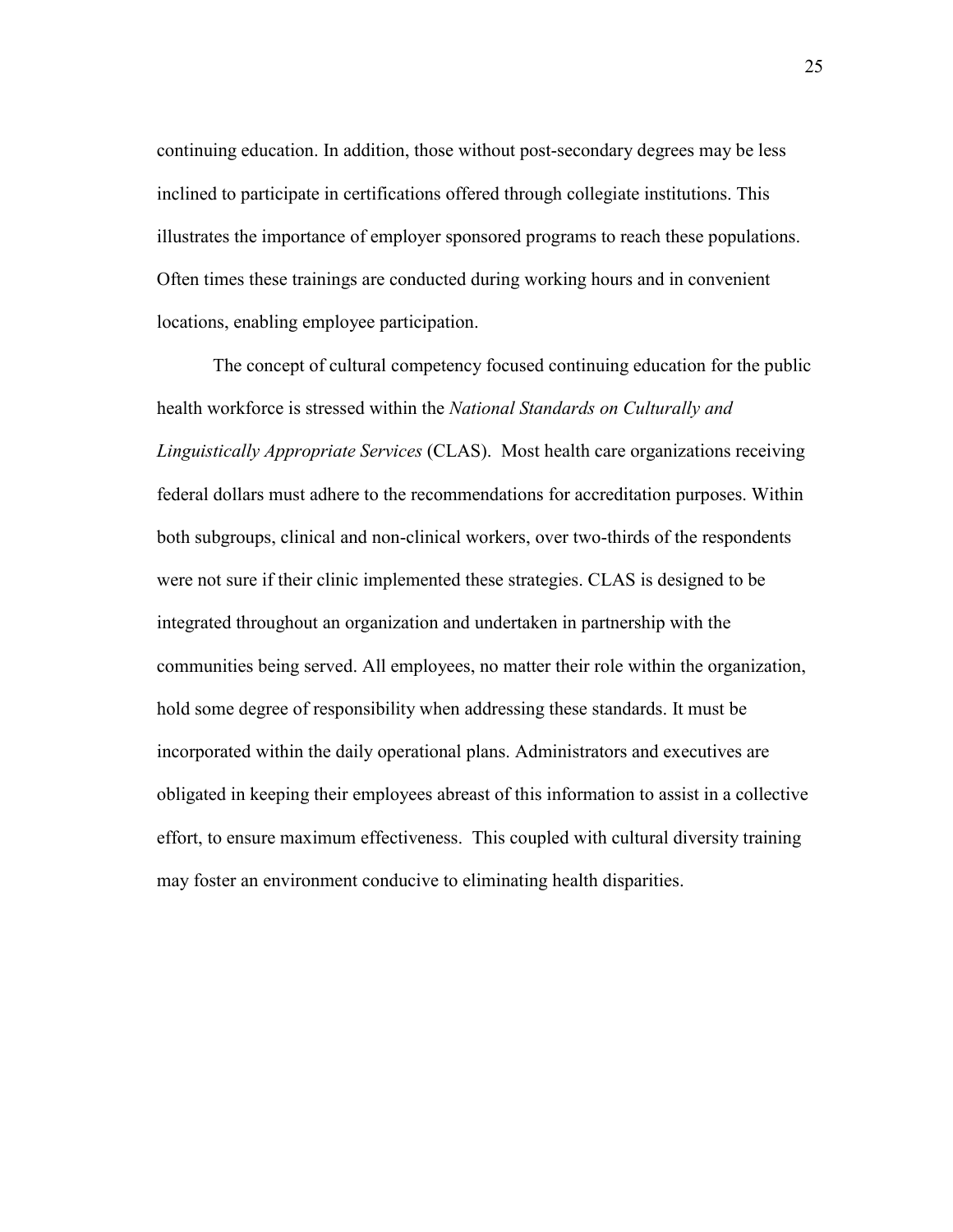# 3. CONTINUING EDUCATION EFFECTS ON CULTURAL COMPETENCE KNOWLEDGE AND SKILLS BUILDING

# **3.1 Introduction**

Racial and ethnic health disparity data from a national perspective indicates there is much to learn in the public health workforce about the ongoing health disparity crisis in our state and nation. This suggests a level of urgency for need to assist our public health professionals in obtaining specific skills sets that will assist them in working better with ethnic and racial minority populations. These skills encompass culturally competent care and entails understanding the social and cultural factors which influence individual health beliefs and behaviors (Harvard Catalyst, 2010). Heightened levels of cultural competence by public health workers, enables the elimination of health disparities. This concept is well accepted and incorporated into many initiatives of federal organizations, such as the National Institutes of Health and the Agency for Healthcare Research and Quality (Betancourt et al., 2005).

The concept of cultural competency focused continuing education for the public health workforce is stressed within the National Standards on Culturally and Linguistically Appropriate Services (CLAS). The activities and principles are designed to be integrated not only throughout health care organizations and across professional disciplines, but implemented as a partnership with the served communities (Office of Minority Health, 2007). There are organized themes comprised from 14 standards: Culturally Competent Care (Standards 1-3), Language Access Services (Standards 4-7),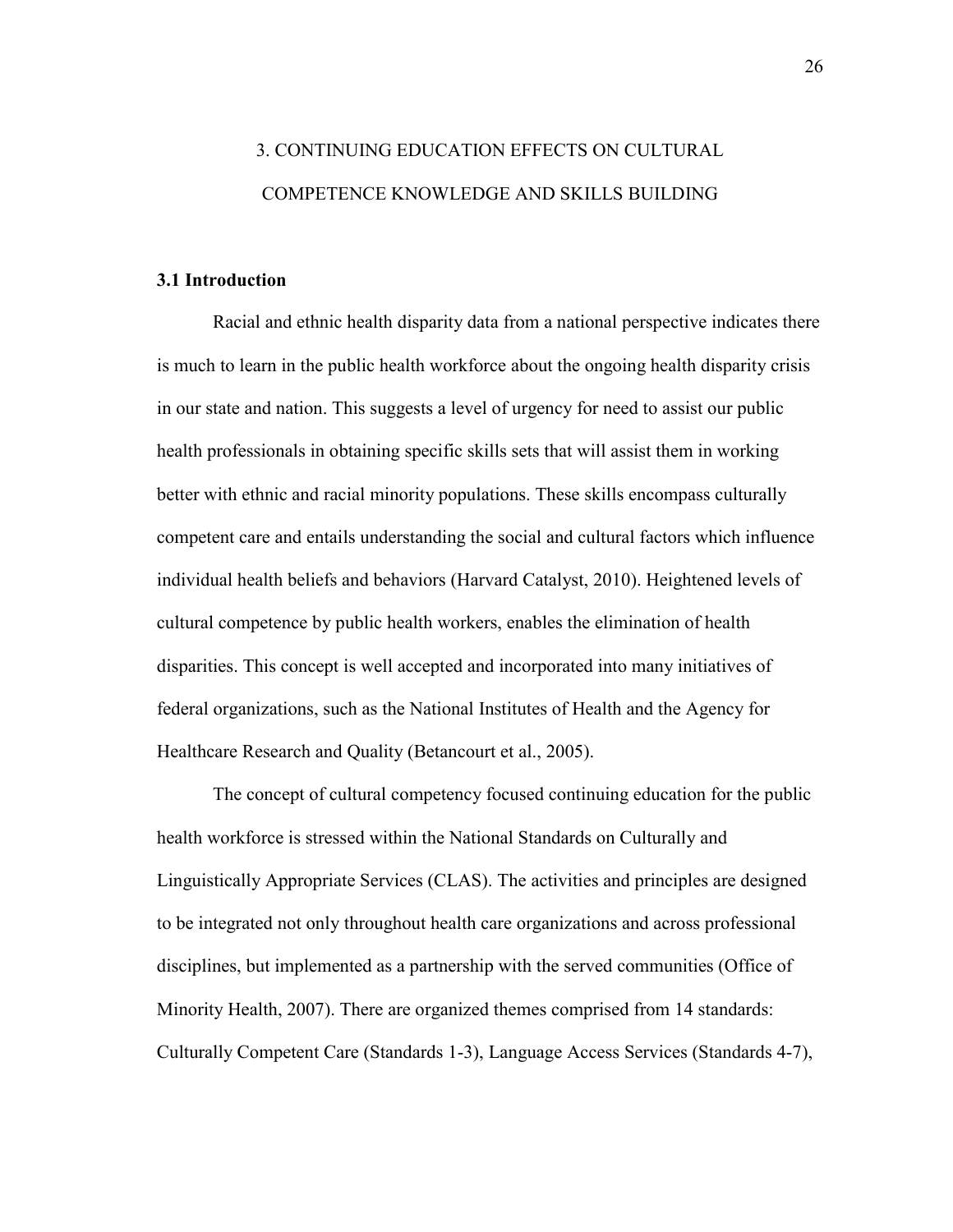and Organizational Supports for Cultural Competence (Standards 8-14). The three types of standards are: 1) CLAS mandates; current Federal requirements for all recipients of Federal funds (Standards 4-7). 2) CLAS guidelines; activities recommended by OMH for adoption as mandates by Federal, State, and national accrediting agencies (Standards 1- 3, 8-13). 3) CLAS recommendations; suggested by OMH for voluntary adoption by health care organizations (Standard 14) (Office of Minority Health, 2007).

Van Ryn and Fu (2003) stated public health providers may influence race/ethnicity and socioeconomic health disparities in numerous areas. Providers may reflect and/or reinforce societal notions regarding patients' own value, self-reliance, knowledge, and deservingness of effective care. In addition, providers have the ability to communicate lower expectations for patients in disadvantaged social and economic positions (Van Ryn & Fu, 2003). This is an example of the public health workforce's influence on individual's expectations for the degree to which they expect to obtain the resources and services they need, and their expectations for improvements in their conditions and situations. Also noted is patients' health related cognition and behavior being highly correlated to provider communication (Van Ryn & Fu, 2003). In addition, health care professionals act as gatekeepers, differential access to services and treatments, as well as benefits, are well documented. All these factors, whether intentional or unintentional, may account for some of the disparities observed in health outcomes (Van Ryn & Fu, 2003).

Jones, Cason and Bond (2004) conducted a cultural competence skills and knowledge assessment with 409 health care workers. The findings suggested cultural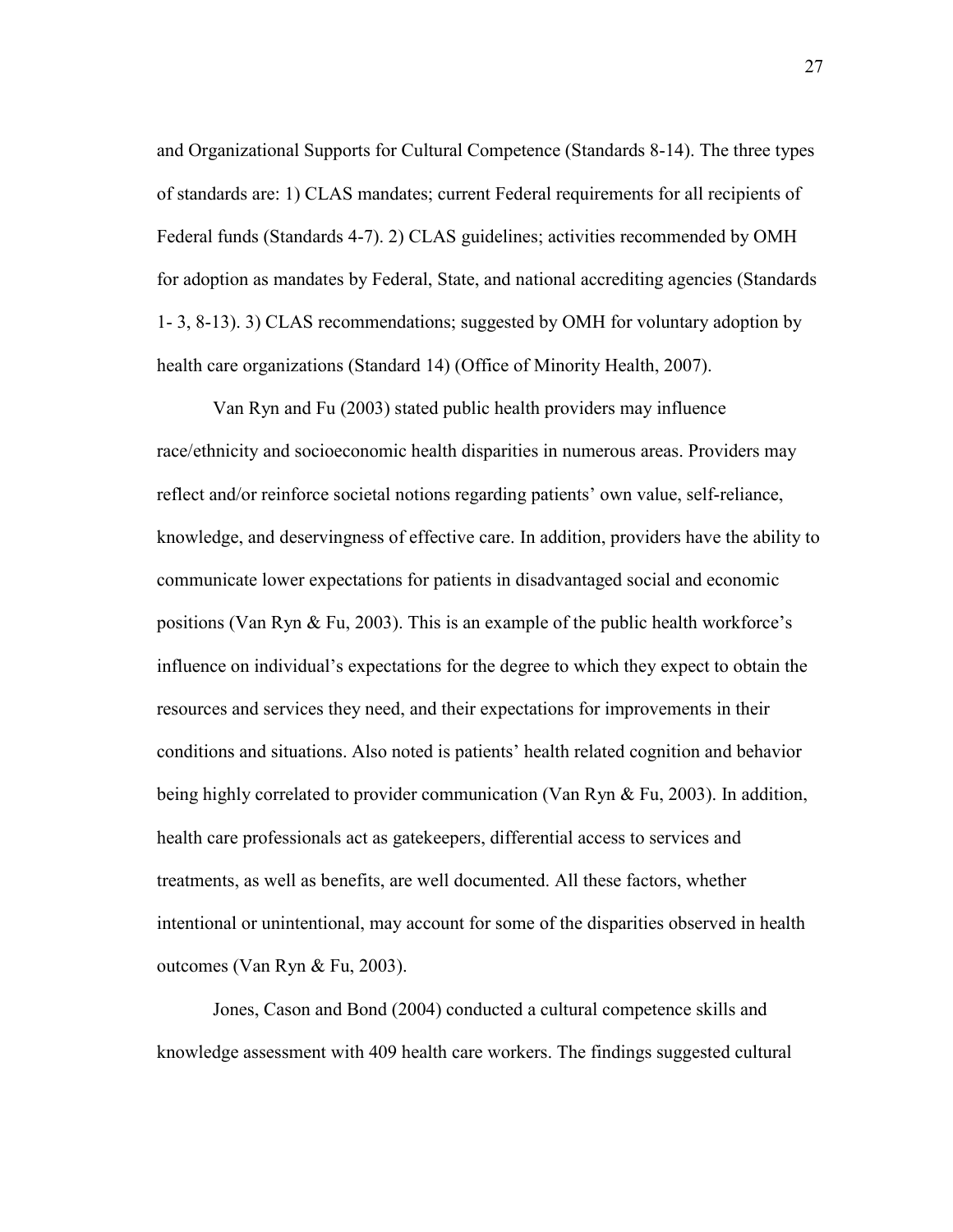educational preparation and knowledge subsequently influences their skills in interacting with ethnic and racial minority patients (Jones et al., 2004). It was also reported health care workers with the most confidence in their cultural relational working skills, had high levels of confidence in their knowledge of cultural concepts. Researchers noted the gaps presented in workers' cultural diversity knowledge must be proactively addressed to potentially improve patient health outcomes (Jones et al., 2004).

Shaya and Gbarayor (2006) reviewed results provided from a pre- and postanalysis of training needs from 22 health professionals working across 5 health services organizations located in ethnic and racially diverse areas of the country. The primary purpose was to assess their knowledge about caring for multiethnic patient groups (Shaya & Gbarayor, 2006). Another aim was to assess their perceptions of training needs in their respective discipline. Sixty-five percent of participants stated no attention was given in their collegiate education to the health care needs of minority groups. Most participants engaged in self-initiated learning to improve their knowledge and understanding (Shaya & Gbarayor, 2006).

Kai et al. (2007) conducted a study with the enrollment of 106 doctors, nurses, and other health-related professionals from different ethnically diverse serving healthservice settings. Researchers organized 18 focus groups to allow health professionals an opportunity to describe their experiences of caring for people from minority backgrounds. Participants recalled actual cases to identify problems and strengths observed in their patient interactions. Findings suggested health professionals tackle many challenges when providing health care for these populations as it relates to general

28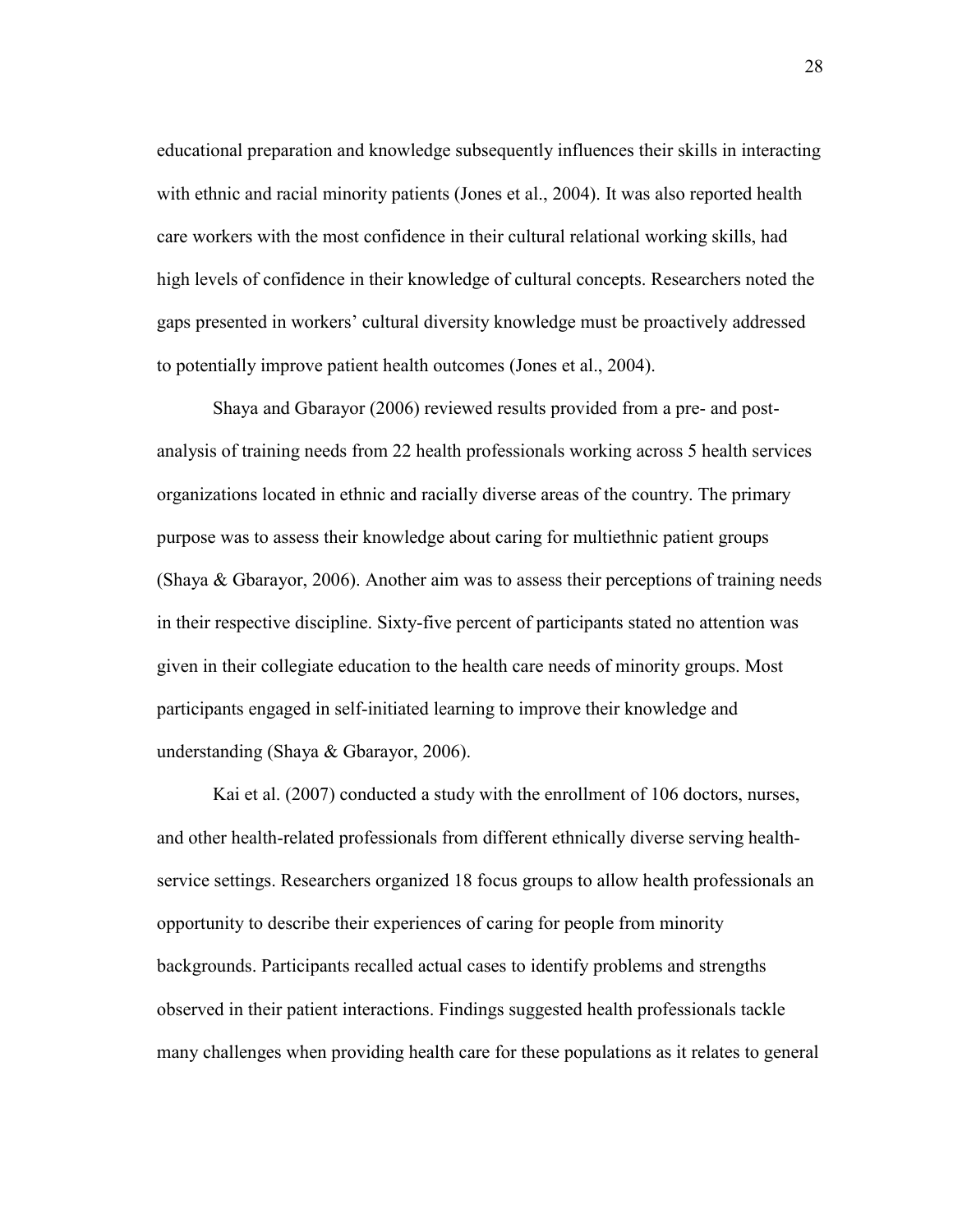communication (Kai et al., 2007). Many disclosed uncertainty in their ability to avoid portraying cultural insensitivity. As a result, health professionals became disempowered, which is highly correlated to the quality of the services they deliver. Kai et al. (2007) suggested attention should be focused on skills building training to increase health professionals' self efficacy in communicating with patients of diverse backgrounds, to enable disease prevention and treatment.

Continuing education in cultural competence is an essential strategy for improving public health employees' effectiveness in working with diverse clients and reducing racial and ethnic health disparities. Beach et al. (2005) conducted an extensive literature review to identify studies which evaluated interventions designed to improve cultural competence of health professionals. It is reported most studies illustrated beneficial effects on participant knowledge. The areas of intervention were broad including culture-specific knowledge (e.g., cultural traditions, norms) and adverse health outcomes as a result of provider bias (Beach et al., 2005).

In addition, Beach et al. (2005) noted evidence suggests skills building training among health care professionals improves their interactions with patients. In one study, participants were given various hour sessions to practice communication skills with community members. As a result, participants were more competent in interviewing a non-English-speaking person (Beach et al., 2005). Other observed behaviors included an increase in nurses' involvement in community-based chronic disease education programs, learners reported increased social interactions with peers of different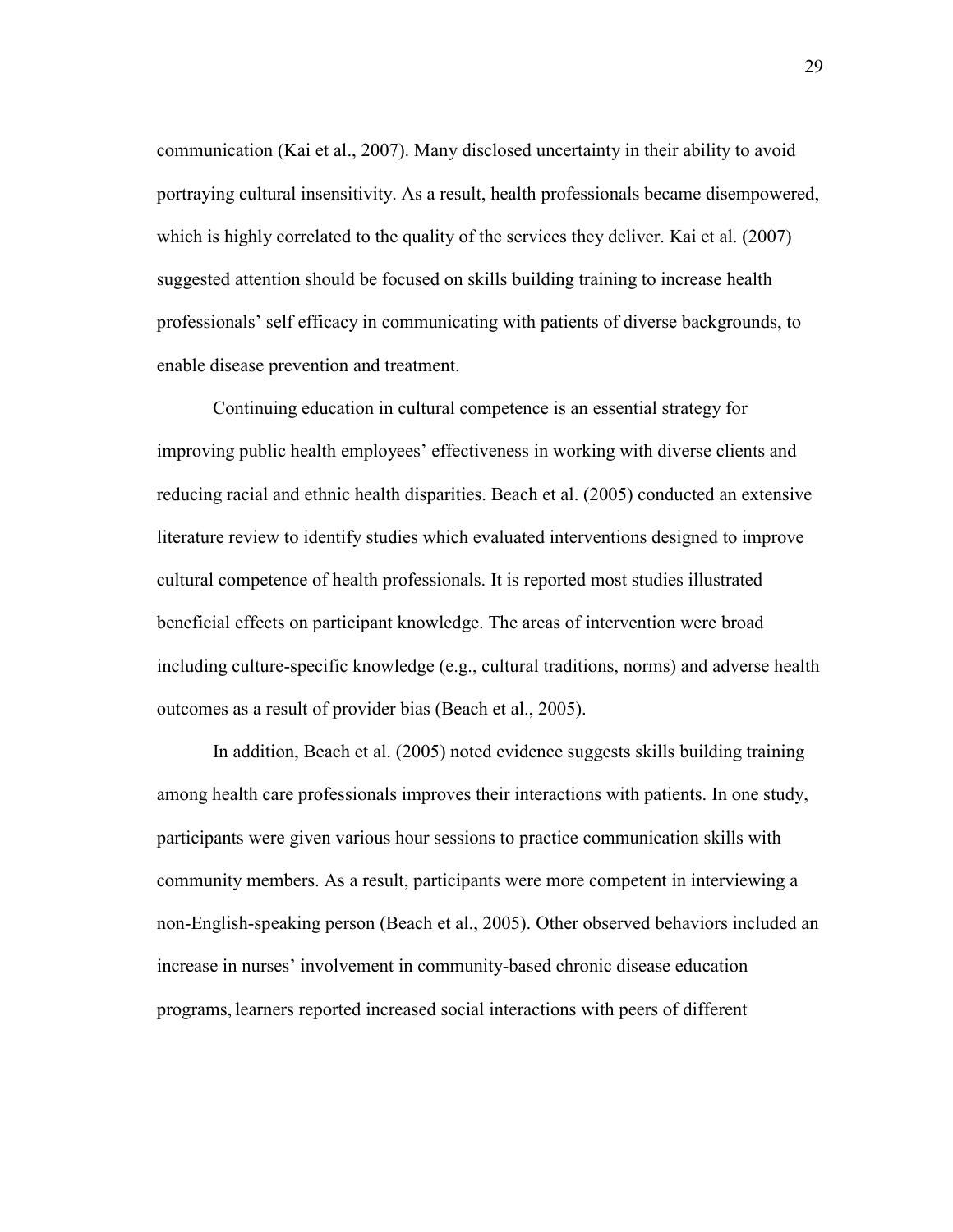races/ethnicity, and an improvement in their ability to conduct a behavioral analysis and treatment plan (Beach et al., 2005).

 Webb and Sergison (2003) evaluated the effectiveness and acceptability of antiracism and cultural competence training among health care professionals providing services to children. The curriculum was designed to give learners the opportunity to gain an understanding of how racism and personal views hinder the delivery of services. This was conducted through small multidisciplinary group discussion, with strict ground rules, facilitated by antidiscrimination professionals (Webb & Sergison, 2003). A retrospective evaluation was conducted with trainees to identify their views between two and seven years upon course completion. Seventy-five percent gave positive reviews to one or more of the questions related to behavioral change and; practice and communication modification (Webb & Sergison, 2003).

Smith et al. (2007) noted the Society of General Internal Medicine Health Disparities Task Force used a review process for the development of recommendations and guidelines of health disparities curricula for staff employed in clinical settings. The taskforce provides learning objectives, curriculum content, teaching methods and implementation resources (Smith et al., 2007). Recommendations suggest curricula address three areas of racial and ethnic health disparities and focus on the following specific learning objectives. These include examining and understanding patients' attitudes, such as mistrust, subconscious bias, and stereotyping, which can determine clinical encounters. Also, trainees should gain knowledge focused on the existence and magnitude of health disparities, including the causes and subsequent solutions of health

30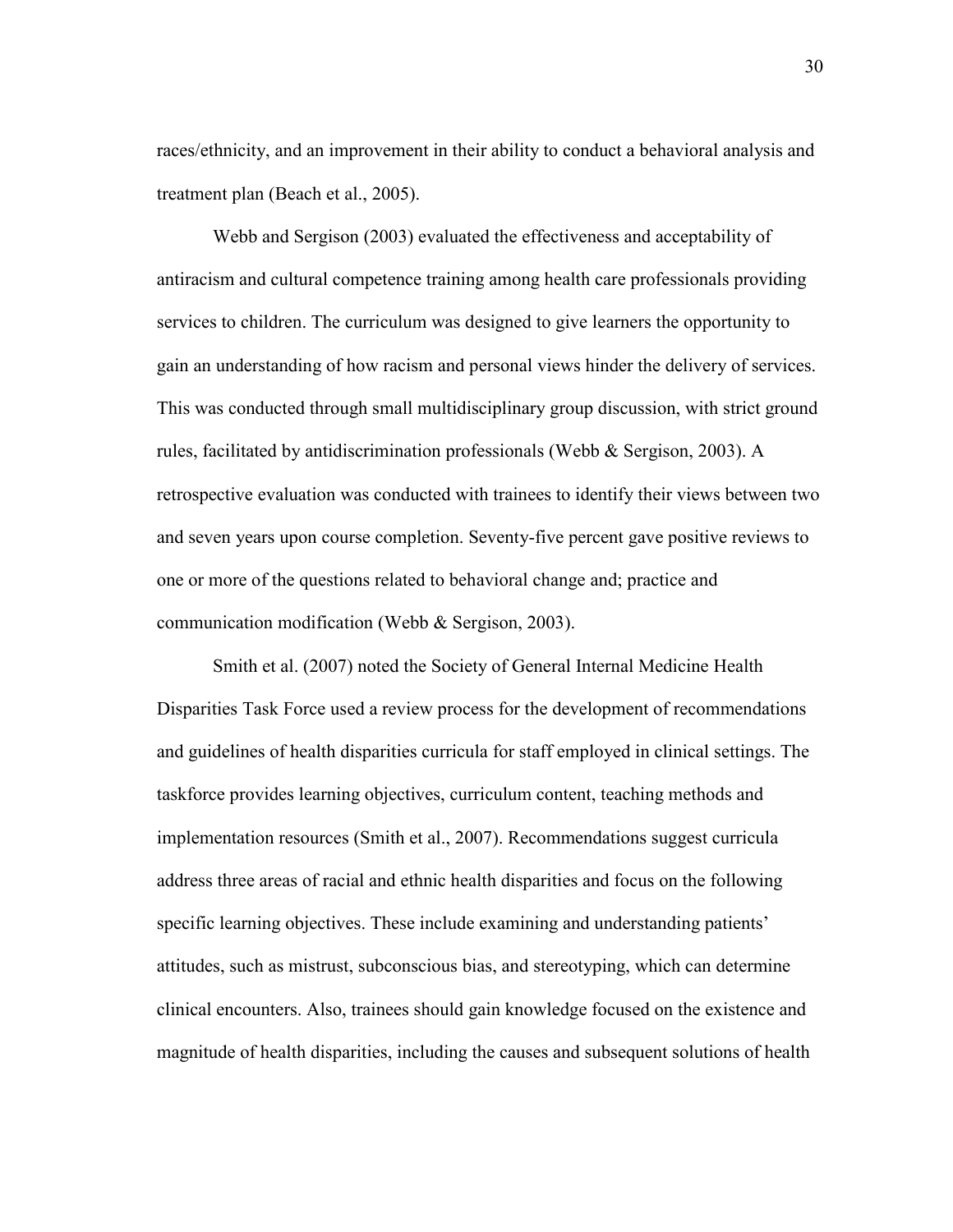disparities, in an effort to diminish or eliminate them (Smith et al., 2007). The final objective encompasses skills building to effectively communicate and negotiate across the diverse cultural, linguistic and educational levels of patients. The overall goal of the curriculum is to assist learners in developing a personal commitment to eliminating inequities in health care quality (Smith et al., 2007).

Kagawa-Singer and Kassim-Lakha (2003) suggested culturally competent practice in health care settings, require**s** organizational commitment and the development of infrastructure to promote and support employee diversity, and responsiveness to cross-cultural issues. Specifically, interventions must include exploring ways to achieve multidimensionality in training programs. The researchers identified Donabedian's model as a useful framework to assess proposed institutional changes to promote and support culturally competent practice (Kagawa-Singer & Kassim-Lakha, 2003). The model examines outcomes from clinical/administrative standards, through environmental characteristics and resourcefulness. It seeks to identify strategies to improve health care services and patients' satisfaction. Some areas of inquiry include the adoption of multifaceted, strategic culturally competent care by senior management and organizational boards; the managerial support and accountability for the implementation of employee training programs; and the strategic integration of cultural competency principles and values into ongoing service delivery (Kagawa-Singer and Kassim-Lakha, 2003).

 The purpose of this research is to assess cultural competence knowledge and programmatic skill sets, utilizing an explorational case study, of individuals employed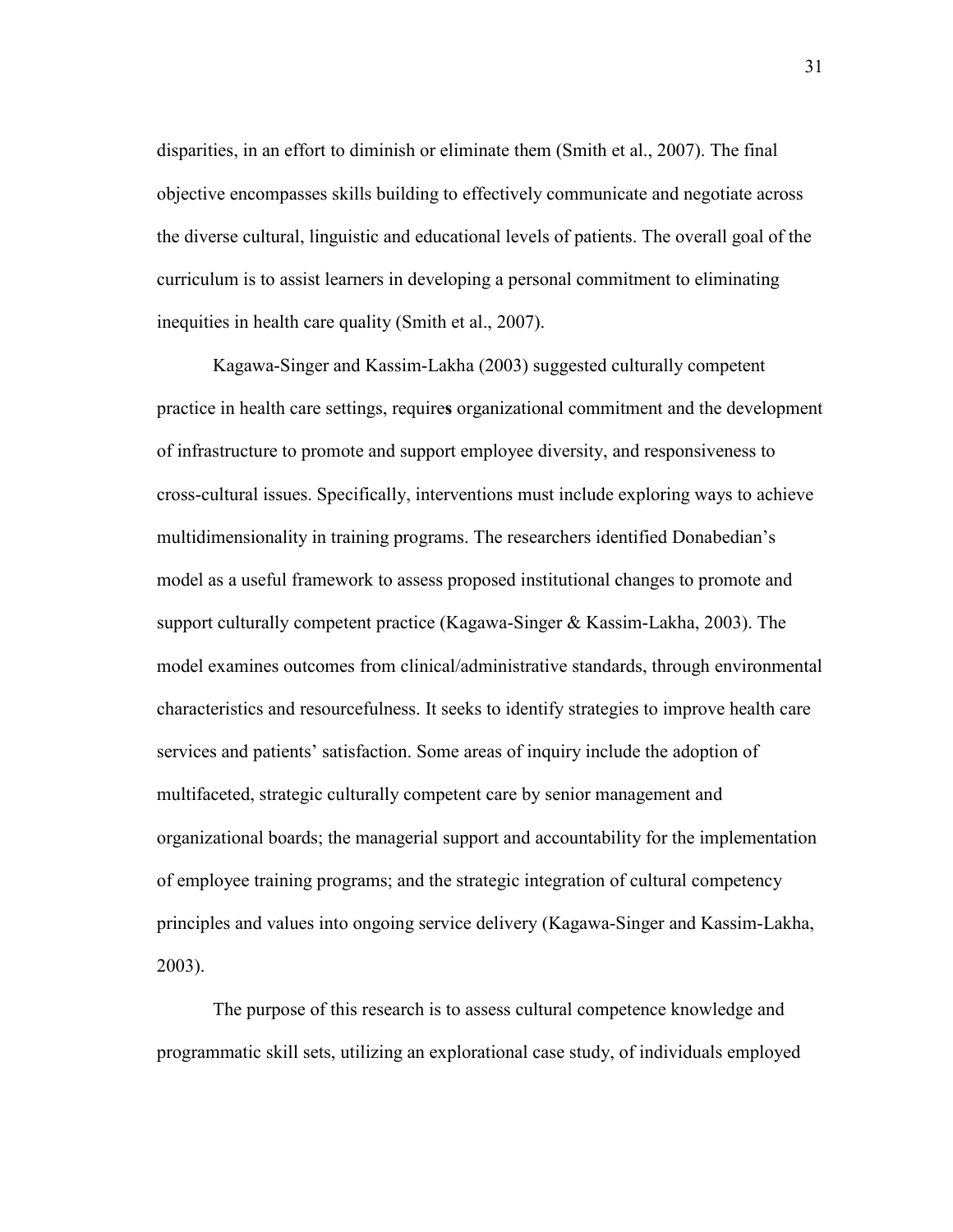within an urban public health department. In order to effectively evaluate these constructs, a quantitative research approach was employed to examine participants' knowledge and competencies of the subject matter. This data was further analyzed to determine if continuing education participation and training was correlated to the levels culturally competent practice engagement and self reported confidence. In addition, researchers obtained data on the availability of employer sponsored training opportunities.

## **3.2 Methods**

## *3.2.1 Sample*

Within the dissertation program design, participants were identified using convenience sampling. Employees (n=90) from four metropolitan clinical sites of an urban public health department located in the southwest region of the United States were solicited and recruited during a monthly staff meeting. This sample is representative of 84% of the total employees which is comprised of 107 individuals (see Table 1). Participants met criteria for inclusion in the study if they: 1) work in a clinical setting and 2) provide services to individuals of racial and ethnic minority backgrounds. Participants included nurses, physicians, and oral health practitioners, as well as general medical and clerical staff.

# *3.2.2 Measurement*

Within the dissertation design, the researcher observed numerous concepts for measurement. All concepts will be measured using an ordinal scale. Ordinal measurement utilizes ranked levels, in which value can not be applied to the individual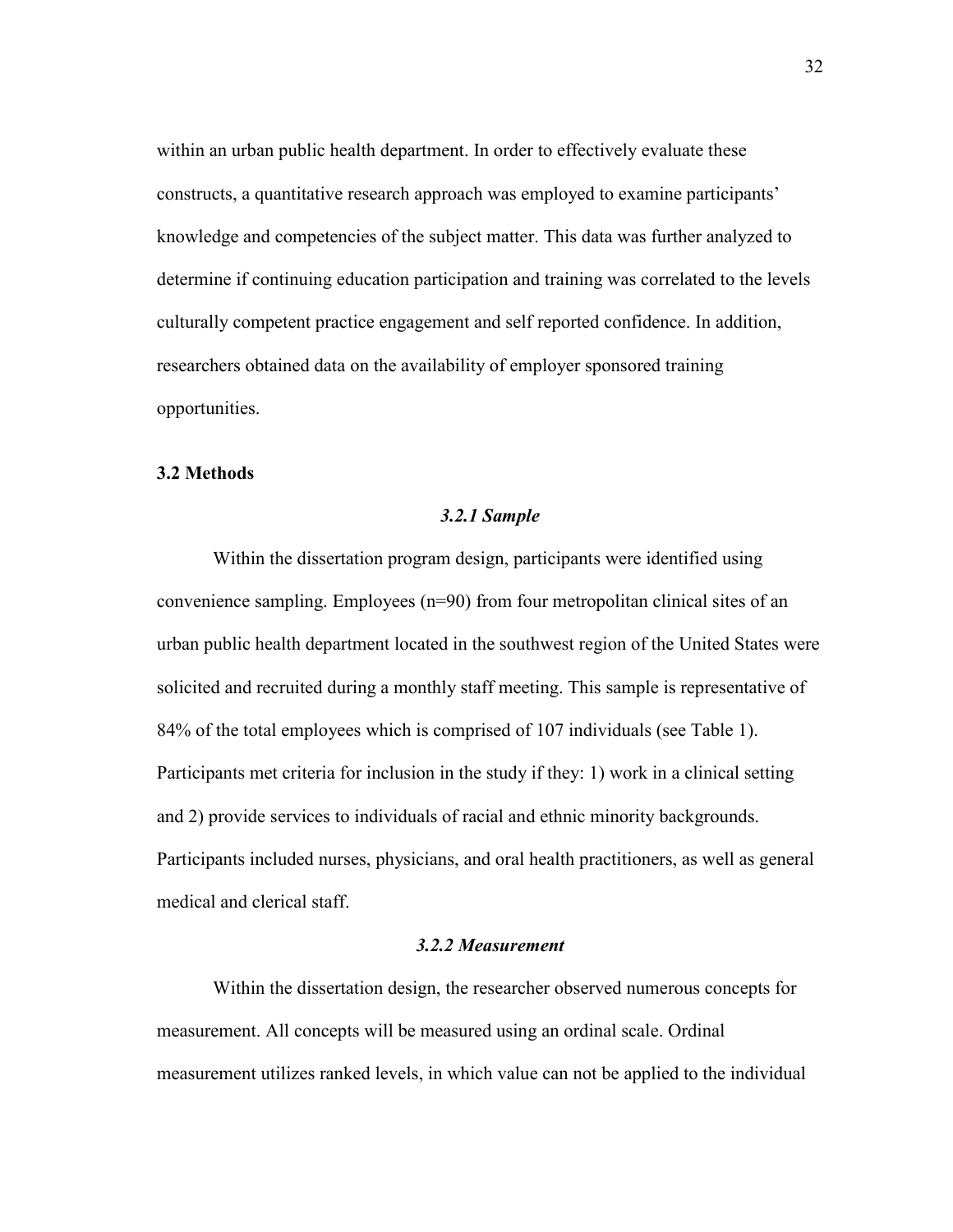designations (Lund Research, 2010b). Descriptive statistics characterized healthcare professionals' cultural competence and personal demographic measures. Prior to analysis, negative items on the attitude measure were reverse coded so a higher score indicated a more favorable attitude. One-way analysis variance (ANOVA) was used to compare knowledge, behavior and culturally sensitive attitudes (CSA) across race, and educational level. In order to evaluate equality between knowledge, behavior and CSA scores across diversity training participation, a T-Test was employed. Associations between knowledge, behavior and CSA scores; and race, diversity training and educational levels were determined by Fisher's Exact Test.

## *3.2.3 Theory*

The derivative of the dissertation design can be attributed to the Theory of Planned Behavior (TPB) developed by Martin Fishbein and Icek Ajzen, which evaluates the correlation between behavior and beliefs, attitudes and intention, of an individual, as well as their level of perceived control (National Cancer Institute, 2005). There are four concepts incorporated within this the TPB framework. These include behavioral intent, attitude, subjective norm and perceived behavioral control. TPB suggests that deliberate individual behavior is driven by behavioral intentions and is a function of an individual's attitude toward the behavior, the subjective norms surrounding the performance of the behavior, and the person's perception of the feasibility in which the behavior can be performed (behavioral control) (Furneaux, 2005).

Within the theory, attitude toward the behavior is described as the individual's positive or negative feelings about performing a behavior. It is determined through an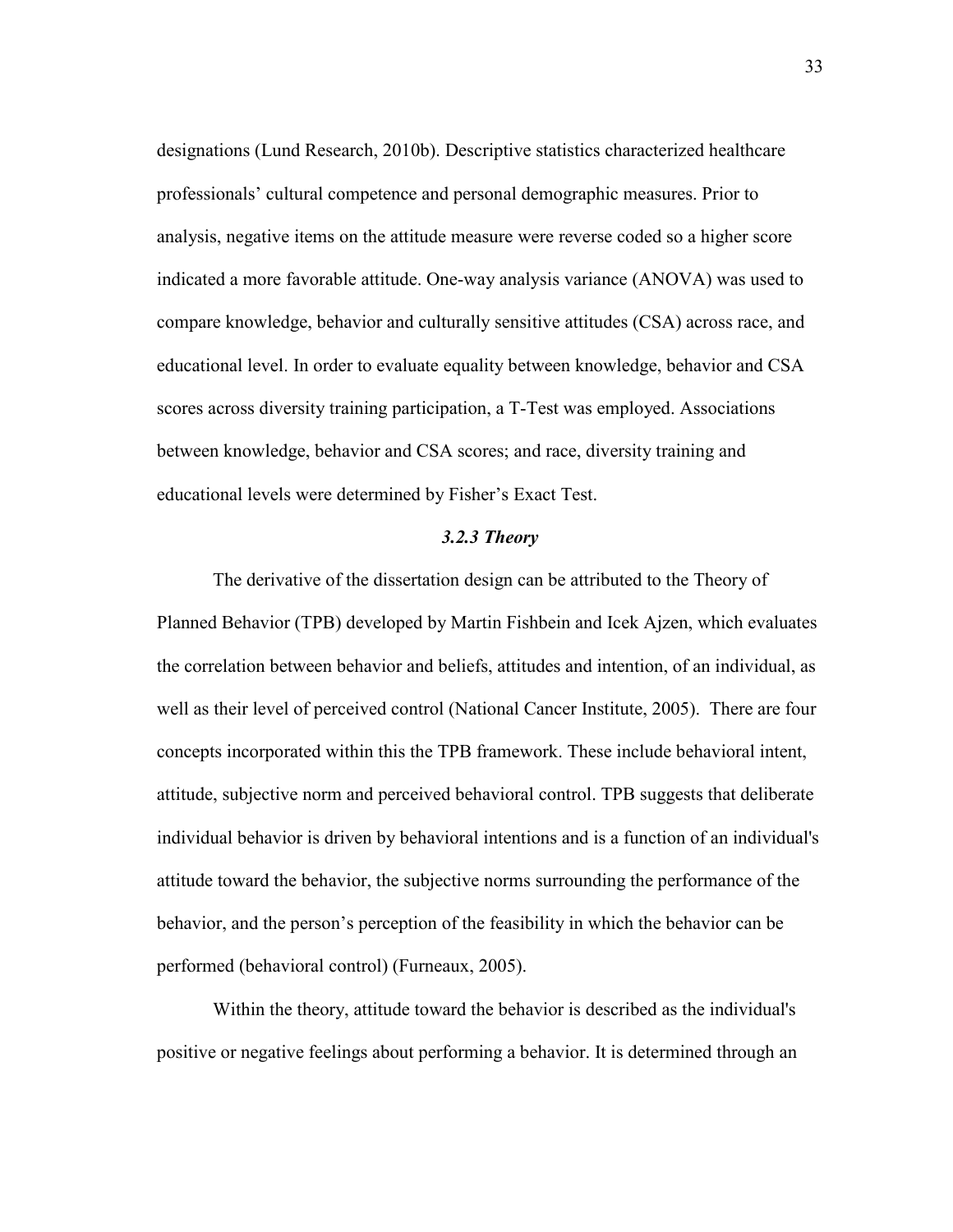assessment of one's beliefs regarding the consequences arising from a behavior and an evaluation of the desirability of these consequences (Furneaux, 2005). Subjective norm is an individual's perception of whether key people believe the behavior should be performed. Behavioral control is defined as one's perception of the difficulty in performing a behavior. TPB suggests control that people have over their behavior as being continual. However, the behaviors are easily adopted only if effort and resources merge (Furneaux, 2005). The TPB takes into account that all behavior is not under volitional control and that behaviors are located at some point along a continuum that extends from total control to a complete lack of control. Control factors include both internal factors and external factors (Ajzen, 1988).

The goal of TPB is to not only predict but also explain human behavior. The theory suggests behavior is a function of salient beliefs relevant to specific behaviors. These beliefs are considered the determinants of an individual's intentions and actions (Ajzen, 1991). These salient beliefs include: behavioral beliefs, normative beliefs and control beliefs. Behavioral beliefs influence attitudes toward the behavior. Normative beliefs are the underlying components of subjective norms; and control beliefs provide the foundation for perception of behavioral control (Ajzen, 1991).

The Theory of Planned Behavior is an extension of the Theory of Reasoned Action (TRA), which was formulated by Martin Fishbein. TRA resulted from research from the Expectancy Value Models, after attempting to estimate the discrepancy between attitude and voluntary behavior (Ajzen, 1991). Theory of Reasoned Action suggests the determinant of behavior is an individual's intention to perform the behavior.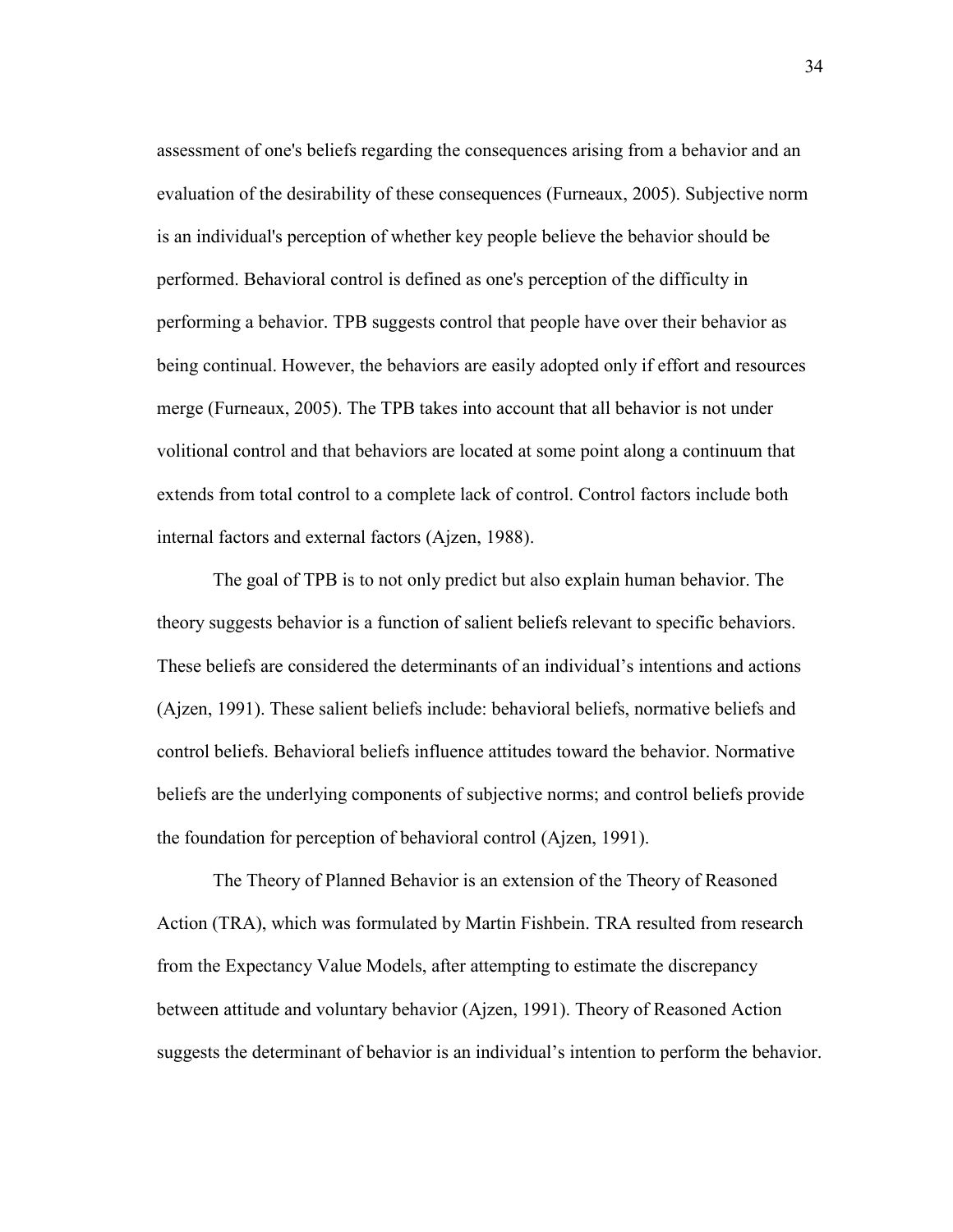Intention is a functionality derived from attitude toward the behavior and subjective norm. Intention is defined as the cognitive representation of a person's readiness to perform a given behavior, and it is antecedent of behavior (Ajzen, 1991). Upon further TRA analysis, behavior appeared not to be 100% voluntary and under control, this resulted in the addition of perceived behavioral control construct, and subsequent title of Theory of Planned Behavior (Ajzen, 1991).

The Theory of Planned Behavior (TPB) has been used in a wide variety of health education programming. Schifter and Ajzen (1985) utilized TPB to successfully predict weight reduction among women enrolled in college. The findings suggested that intentions to lose weight was dependent upon their attitudes, subjective norms and perceived control. Researchers noted weight lost increased with active planning and ego strength (Schifter & Ajzen, 1985).

Kassem, Lee, Modeste & Johnston (2003) further applied TPB to understand soft drink consumption among female adolescents. The study illustrated attitude, subjective norm and perceived behavioral control as having a positive association with intention. However, attitude was the strongest, with the most statistical significance (Kassem et al., 2003). Another use of the Theory of Planned Behavior in health education is its prediction of healthy eating behaviors among youth. Fila and Smith (2006) used the theory among Native American youth and determined healthy eating behavior was correlated with subjective norm, perceived behavioral control, attitude and barriers.

 The small body of research explored in the above literature review illustrates the need for researchers to explore many variables when using TPB for theoretical guidance.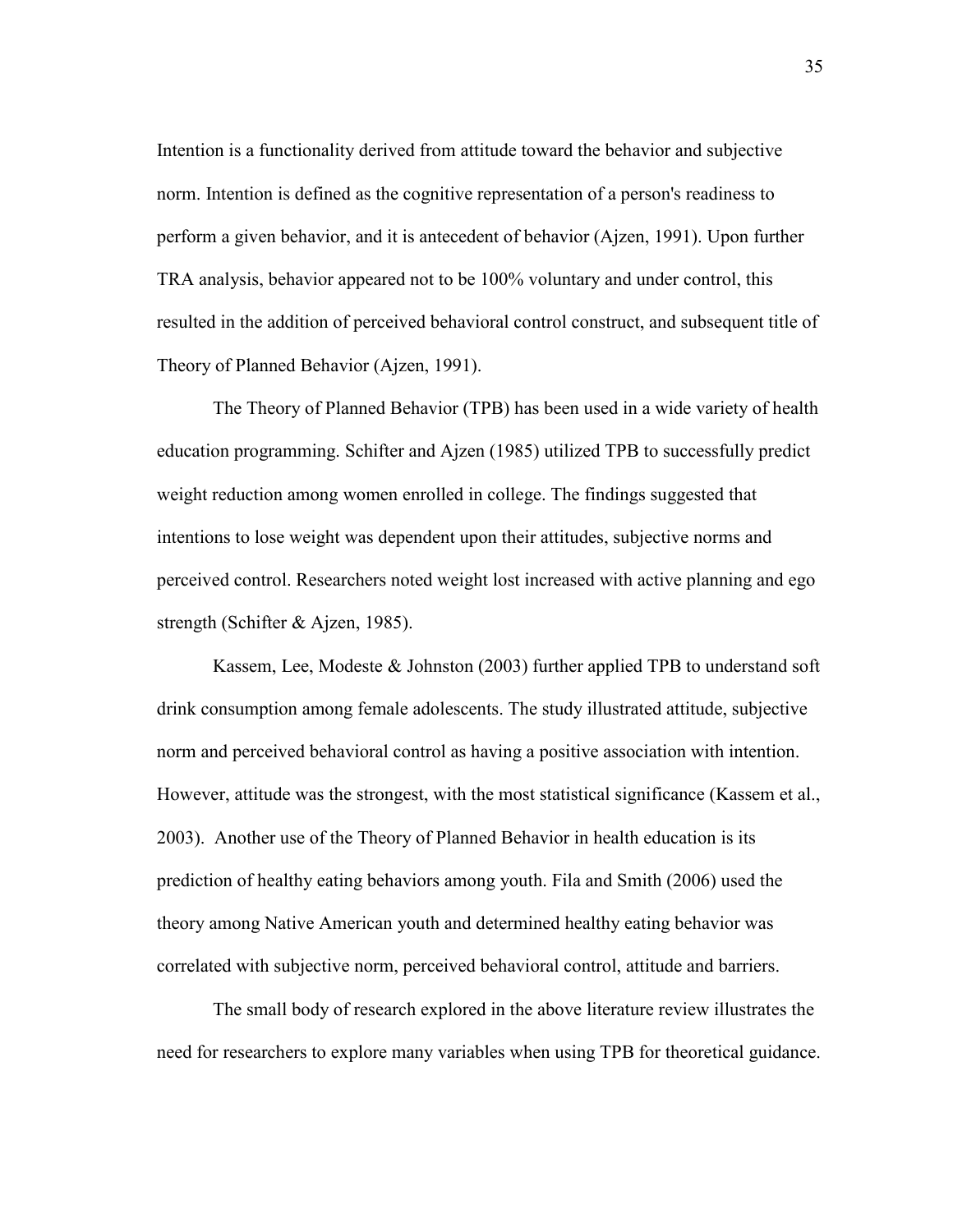As it relates to the dissertation design, literature is limited in the study of TPB being applied to the public health workforce to understand and modify behavior (Perkins et al., 2007). Perkins et al. (2007) conducted a literature review and found different constructs of TPB predict intentions depending upon the target group, and for different guidelines and behaviors. It is believed the rationale provided by the small meta-analysis gives guidance for future research direction (Perkins et al., 2007). The hypothesis for the dissertation study can be designed to further the knowledge of TPB as a predictor for various actions. Predictions include:

- 1) If organizational culture promotes and values cultural competence and health disparities capacity building, then employees are more likely to participate in diversity training and continuing education.
- 2) If public health employees are provided with cultural competence and health disparities training, then they have a heightened sense of behavioral control in implementing effective clinical encounters.

# *3.2.4 Assessment Tool*

*The Cultural Competence Assessment* (CCA) is designed to explore individual knowledge, feelings and actions of respondents when interacting with others in health service environments (Schim, 2009). The instrument is based on the cultural competence model, and measures cultural awareness and sensitivity; cultural competence behaviors and cultural diversity experience and training on a 49 item scale (see Appendix A). It seeks to assess actual behaviors through a self report, rather than self-efficacy of performing behaviors (Doorenbos, Schim, Benkert & Borse, 2005).

Cultural awareness and sensitivity is analyzed with the Cultural Awareness and Sensitivity (CAS) subscale which measures with a 5-point likert-like response. Within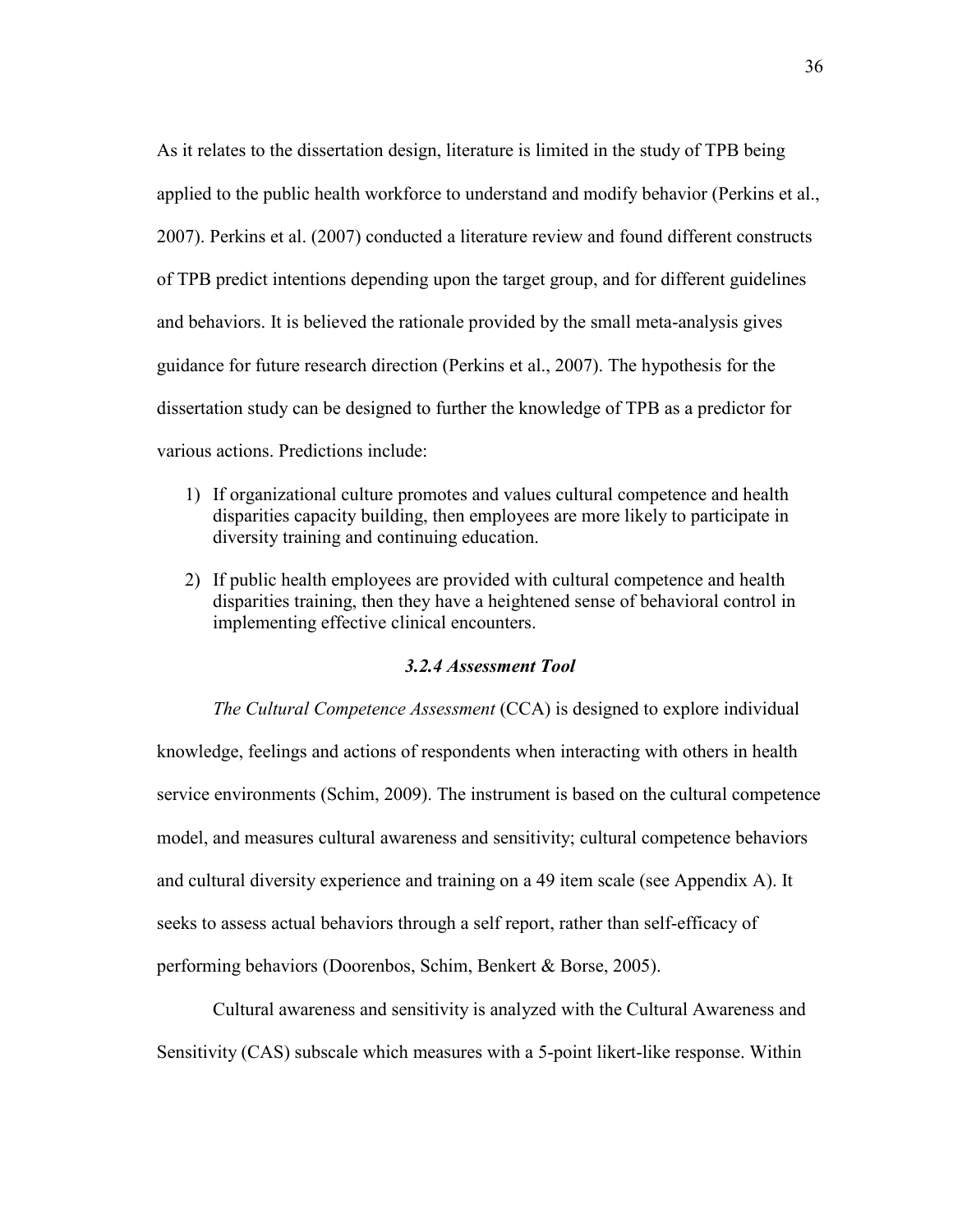this dissertation design, the CAS scale was divided in two sections, *knowledge* and *culturally sensitive attitudes*. An assessment of cultural competence behaviors is measured by the Cultural Competence Behaviors (CCB) subscale, with response categories of always, often, at time, never, and not sure (Doorenbos et al., 2005). A single-item index is used for cultural diversity experience with respondents being asked about the amount of various encounters with minority groups within the past year. Subscale scores are provided by adding the CAS and CCB totals (Doorenbos et al., 2005). Higher scores indicate more positive attitudes, a higher level of knowledge and increased engagement of competence behaviors. In addition, CCA assesses self identified ethical/racial group, age and education (Doorenbos et al., 2005).

A convenience sample of 405 healthcare providers were recruited from hospitals, home health agencies and community health agencies, to research CCA reliability and validity among the population. Content and face validity for the instrument was established and the internal consistency was documented at .92. Cronbach's alphas for CAS and CCB subscales were reported at .75 and .93, respectively (Doorenbos et al., 2005). The psychometric analysis of CCA suggests it is an effective tool to measure cultural competence. It is useful to evaluate healthcare professionals' specific cultural competence training needs which may decrease health disparities (Doorenbos et al., 2005).

Paez, Allen, Carson and Cooper (2007) utilized the Cultural Competence Behaviors (CCB) subscale tool to determine if there is an association between cultural competence of primary care providers and the clinics in which they are employed. Forty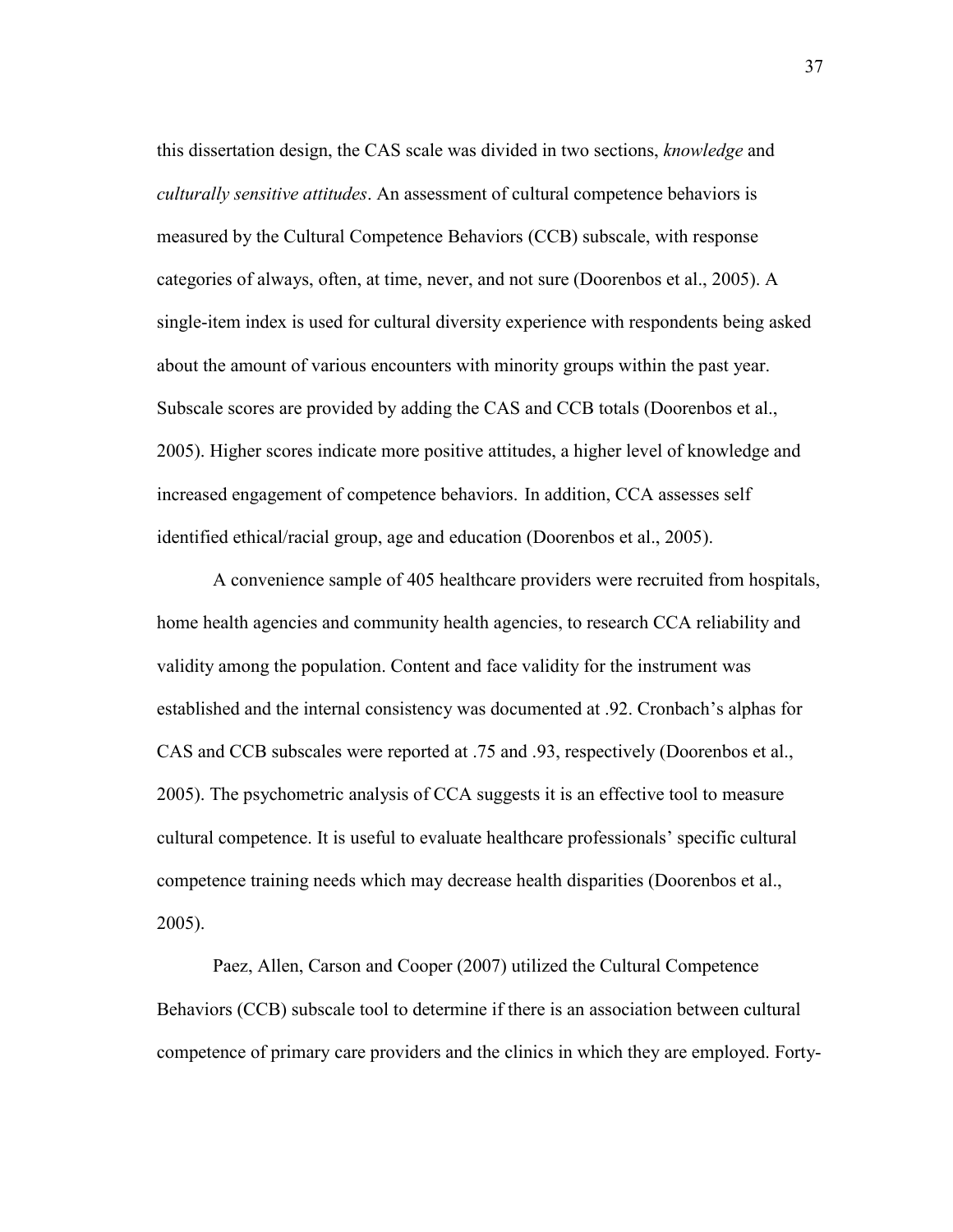nine providers, from twenty-three clinics responded to the online survey, across two states. The researchers suggested providers with who possess attitudes which reflect increased cultural learning motivation, are more likely to work in clinics which offer diversity training and cultural competent patient education materials (Paez et al., 2007).

Starr and Wallace (2009) examined cultural competence of thirty-one public health nurses with CCA. In addition, participants documented personal experiences and perceptions of culturally competent healthcare through qualitative data collection. The findings concluded participation in specific types of training was highly correlated to cultural competence knowledge and attitudes. Many reported increased levels of cultural competency knowledge and beliefs; however they disclosed the need for diversity education opportunities, to enable favorable clinical application (Starr & Wallace, 2009).

# **3.3 Results**

Knowledge scores were determined through the analysis of specific questions pertaining to the cultural competence survey tool (see Figure 2). Within the non-clinical group, using the Pearson Correlation Coefficients formula, a positive correlation was found between respondents' knowledge score and diversity training (see Table 6). In addition, non-clinical staff who participated in diversity training in the past had a significantly higher mean knowledge score than their counterparts who had not undergone training. This suggests if healthcare professionals engage in cultural competence education their level of awareness of unique characteristics between ethnic and racial minorities increase.

38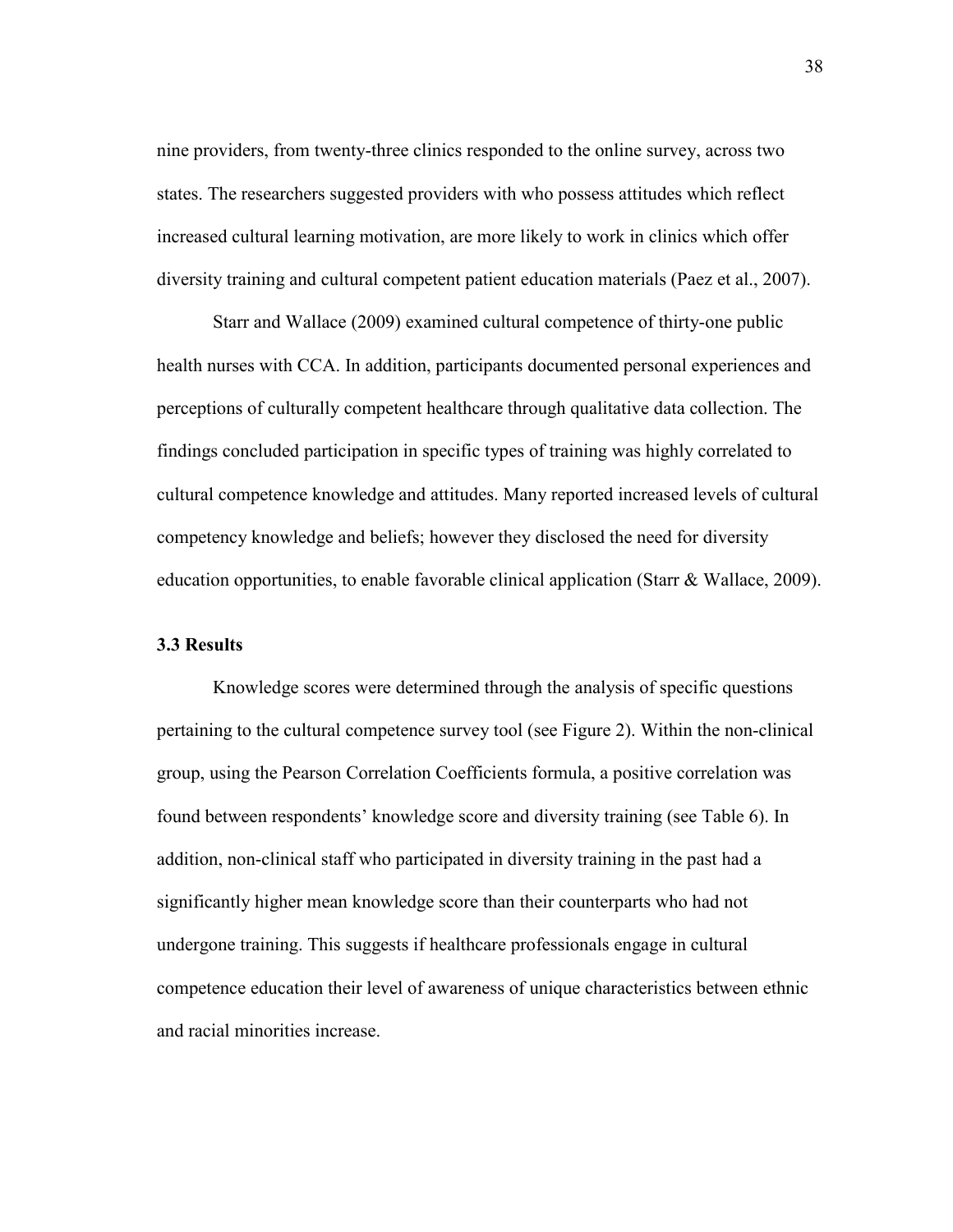The cultural competent behavior (CCB) score is determined through the analysis of items of the survey tool (see Figure 3). Within the non-clinical subgroup, the data analysis confirmed a statistically significant positive association between knowledge score and average CCB score (see Table 7). This allowed researchers to conclude those who exhibit the healthiest behaviors as it relates to effectively working with diverse populations, had a heightened sense of knowledge related to race/ethnicity and healthcare services.

There were no significant differences found in mean scores of knowledge or behavior across race/ethnicity among clinical or non-clinical respondents. However, across all races and ethnicity categories, clinical respondents had higher average knowledge scores compared to their non-clinical peers (see Table 8). Analysis of engagement of culturally appropriate behavior activity determined non-clinical Hispanics/Latinos and Whites engaged in behaviors more conducive to healthier outcomes for patients, compared to their clinical counterparts (see Table 9).

Clinical diploma recipients had increased knowledge levels compared to their non-clinical counterparts. However, non-clinical individuals with a high school diploma were more knowledgeable than clinical peers (see Table 10). Non-clinical respondents with an Associates degree as their highest level of education had a higher mean knowledge score than their clinical peers. In addition, clinicians with graduate or professional degrees had a heightened level of knowledge compared to their non-clinical peers (see Table 10). The same analysis suggested non-clinical respondents within the diploma and high school, Associate and Bachelors degrees levels of education engaged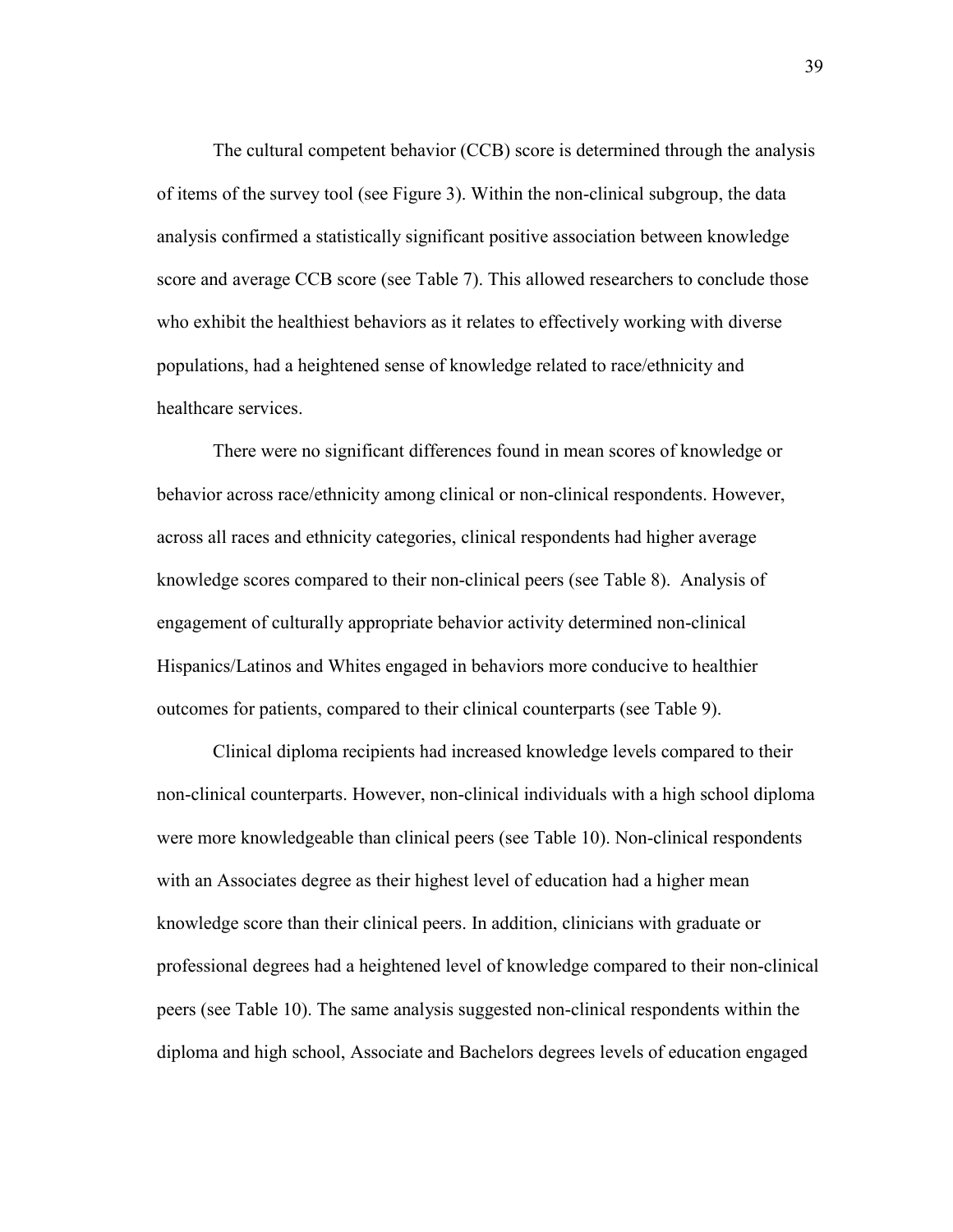in more culturally appropriate behaviors than clinical counterparts workers (see Table

11).

| Criteria Examined                                                                         |
|-------------------------------------------------------------------------------------------|
| Race is the most important factor in determining a person's culture.                      |
| People with a common cultural background think and act alike.                             |
| Many aspects of culture influence health and health care.                                 |
| Aspects of cultural diversity need to be assessed for each individual, group, and         |
| organization.                                                                             |
| If I know about a person's culture, I don't need to assess their personal preferences for |
| health services.                                                                          |
| Spiritually and religious beliefs are important aspects of many cultural groups.          |
| Individual people may identify with more than one cultural group.                         |
| Language barriers are the only difficulties for recent immigrants to the United States.   |

# **Figure 2.** *Items examined for knowledge score*

| <b>Diversity Training</b>                                                            | <b>Knowledge Score Quartile</b>          |                              |                                          |                                  |              |
|--------------------------------------------------------------------------------------|------------------------------------------|------------------------------|------------------------------------------|----------------------------------|--------------|
| Frequency<br>Percent<br><b>Row Pct</b><br><b>Col Pct</b>                             | 1                                        | $\mathbf{2}$                 | 3                                        | 4                                | <b>Total</b> |
| Yes                                                                                  | 7<br>25.93<br>30.43<br>77.78             | 6<br>22.22<br>26.09<br>75.00 | $\overline{2}$<br>7.41<br>8.70<br>100.00 | 8<br>29.63<br>34.78<br>100.00    | 23<br>85.19  |
| N <sub>0</sub>                                                                       | $\overline{2}$<br>7.41<br>50.00<br>22.22 | 2<br>7.41<br>50.00<br>25.00  | 0<br>0.00<br>0.00<br>0.00                | $\theta$<br>0.00<br>0.00<br>0.00 | 4<br>14.81   |
| <b>Total</b><br>Fisher's Exact Test Table Probablity (P) = $0.0574$ Pr <= P = 0.5733 | 9<br>33.33                               | 8<br>29.63                   | $\overline{2}$<br>7.41                   | 8<br>29.63                       | 27<br>100.00 |

# **Table 6.** *Cross-tabulation of diversity training and knowledge scores among nonclinical staff*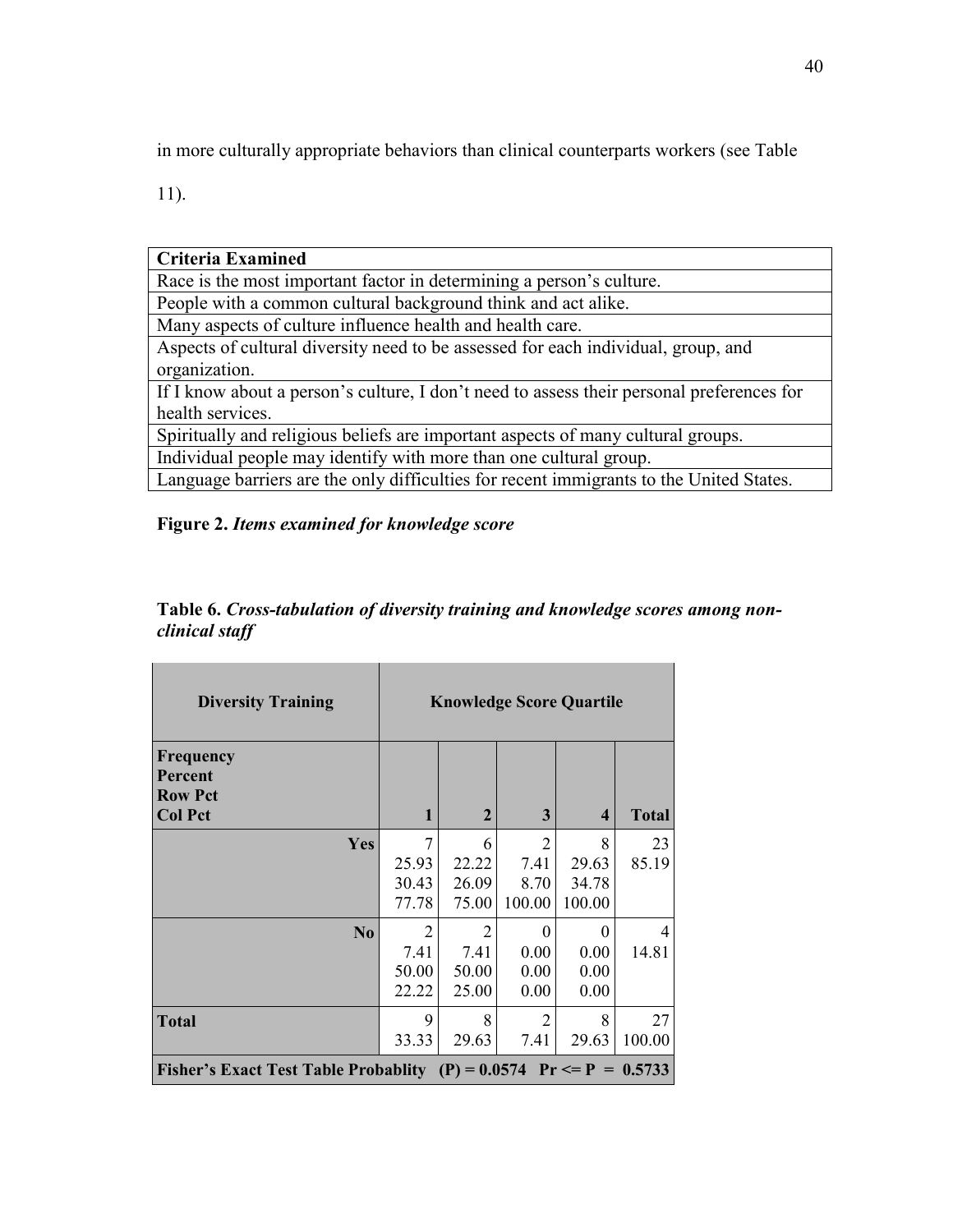| <b>Criteria Examined</b>                                                                  |
|-------------------------------------------------------------------------------------------|
| I include cultural assessments when I do individual or organizational evaluations.        |
| I seek information on cultural needs when I identify new people in my work or school.     |
| I have resource books and other materials available to help me learn about people from    |
| different cultures.                                                                       |
| I use a variety of sources to learn about the cultural heritage of other people.          |
| I ask people to tell me about their own explanations of health and illness.               |
| I ask people to tell me about their expectations for health services.                     |
| I avoid using generalizations to stereotype groups of people.                             |
| I recognize potential barriers to service that might be encountered by different people.  |
| I remove obstacles for people of different cultures when I identify barriers to services. |
| I remove obstacles for people of different cultures when people identify barriers to me.  |
| I welcome feedback from clients about how I relate to people from different cultures.     |
| I find ways to adapt my services to individual and group cultural preferences.            |
| I document cultural assessments if I provide direct client services.                      |
| I document the adaptations I make with clients if I provide direct client services.       |
|                                                                                           |

**Figure 3.** *Items examined for cultural competency behavior (CCB) subscale*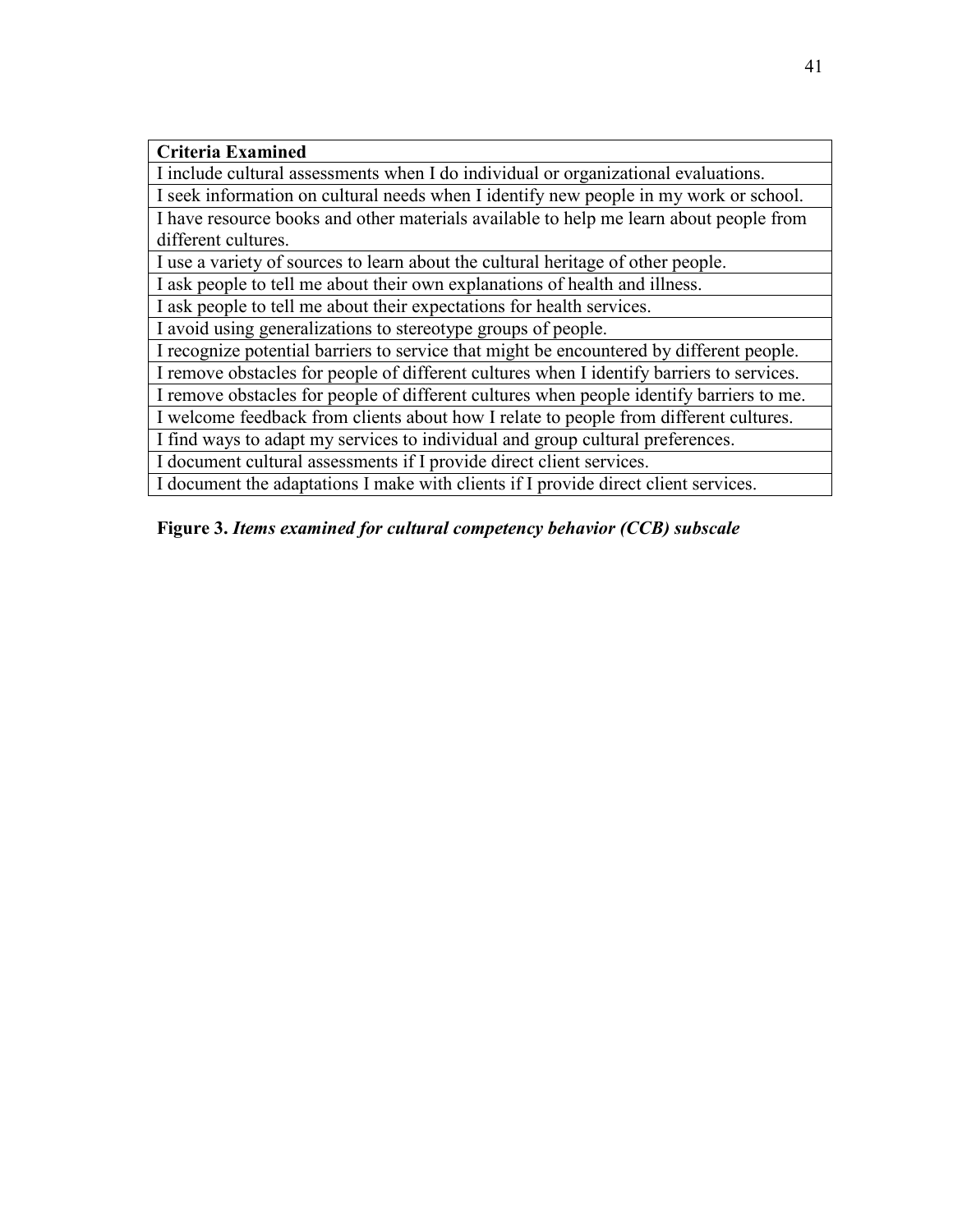| <b>Table of Knowledge Quartiles by Behavior Quartile</b>                           |                                          |                                          |                                                  |                                         |                  |  |
|------------------------------------------------------------------------------------|------------------------------------------|------------------------------------------|--------------------------------------------------|-----------------------------------------|------------------|--|
| <b>Knowledge Score</b><br>Quartile)                                                | <b>Behavior Score Quartile</b>           |                                          |                                                  |                                         |                  |  |
| Frequency<br>Percent<br><b>Row Pct</b><br><b>Col Pct</b>                           | $\mathbf{1}$                             | $\mathbf{2}$                             | $\mathbf{3}$                                     | $\overline{\mathbf{4}}$                 | <b>Total</b>     |  |
| 1                                                                                  | 4<br>14.29<br>40.00<br>100.0<br>0        | 2<br>7.14<br>20.0<br>0<br>28.5<br>7      | $\overline{2}$<br>7.14<br>20.0<br>0<br>40.0<br>0 | 2<br>7.14<br>20.00<br>16.67             | 10<br>35.71      |  |
| $\overline{2}$                                                                     | $\boldsymbol{0}$<br>0.00<br>0.00<br>0.00 | 2<br>7.14<br>25.0<br>0<br>28.5<br>7      | $\mathbf{1}$<br>3.57<br>12.5<br>0<br>20.0<br>0   | 5<br>17.86<br>62.50<br>41.67            | 8<br>28.57       |  |
| 3                                                                                  | 0<br>0.00<br>0.00<br>0.00                | 0<br>0.00<br>0.00<br>0.00                | $\boldsymbol{0}$<br>0.00<br>0.00<br>0.00         | 2<br>7.14<br>100.0<br>$\theta$<br>16.67 | 2<br>7.14        |  |
| $\overline{\mathbf{4}}$                                                            | $\boldsymbol{0}$<br>0.00<br>0.00<br>0.00 | 3<br>10.7<br>1<br>37.5<br>0<br>42.8<br>6 | $\overline{2}$<br>7.14<br>25.0<br>0<br>40.0<br>0 | 3<br>10.71<br>37.50<br>25.00            | 8<br>28.57       |  |
| <b>Total</b>                                                                       | 4<br>14.29                               | $\overline{7}$<br>25.0<br>0              | 5<br>17.8<br>6                                   | 12<br>42.86                             | 28<br>100.0<br>0 |  |
| <b>Fisher's Exact Test</b><br>Table Probability (P) 4.055E-05<br>$Pr \le P 0.2979$ |                                          |                                          |                                                  |                                         |                  |  |

**Table 7.** *Cross-tabulation of knowledge scores and behavior scores among nonclinical staff*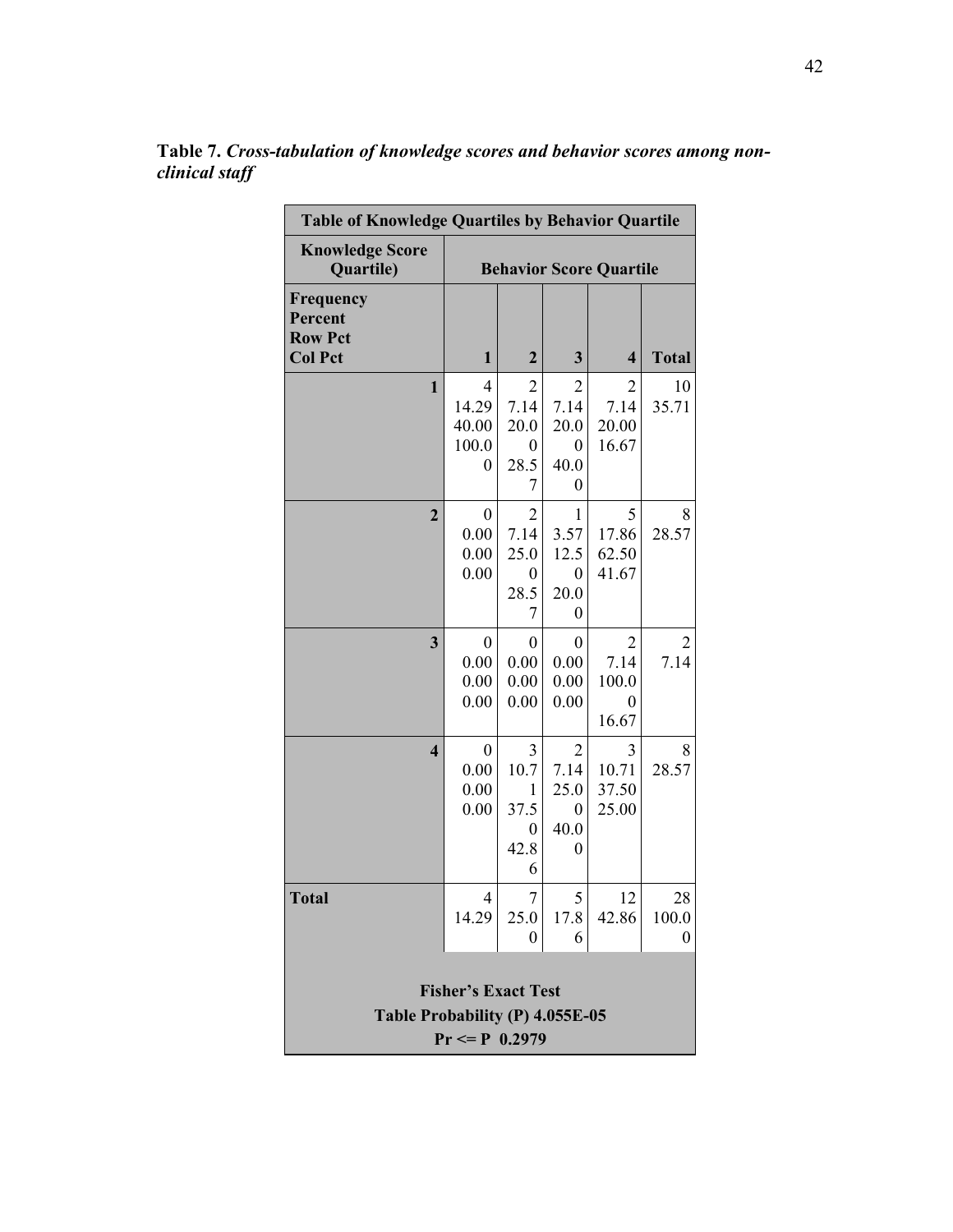| <b>Race/Ethnicity</b>                                                                                                    | <b>Knowledge Score (mean)</b>  |                                    |  |  |
|--------------------------------------------------------------------------------------------------------------------------|--------------------------------|------------------------------------|--|--|
|                                                                                                                          | <b>Clinical</b><br>$(SD=0.90)$ | <b>Non-clinical</b><br>$(SD=0.84)$ |  |  |
| Hispanic/Latino (including Mexican, Mexican<br>American, Chicano, Puerto Rican, Cuban, other<br>Spanish)                 | 3.585                          | 3.438                              |  |  |
| White/Caucasian/European American                                                                                        | 3.958                          | 3.313                              |  |  |
| Black/African American/Negro<br>Asian (Asian Indian, Chinese, Filipino, Japanese,<br>Korean, Vietnamese, or other Asian) | 3.431<br>3.125                 | 3.301<br>n/a                       |  |  |
| Other                                                                                                                    | 4.250                          | n/a                                |  |  |
| C (F = $(5,52)$ = 1.64, p > 05); NC (F = $(3,25)$ = 08, p > 05)                                                          |                                |                                    |  |  |

# **Table 8.** *Knowledge score averages by race/ethnicity*

# **Table 9.** *Behavior score averages by race/ethnicity*

| <b>Race/Ethnicity</b>                                                                                    | <b>Behavior Score (mean)</b>   |                             |  |  |
|----------------------------------------------------------------------------------------------------------|--------------------------------|-----------------------------|--|--|
|                                                                                                          | <b>Clinical</b><br>$(SD=1.36)$ | Non-clinical<br>$(SD=1.37)$ |  |  |
| Hispanic/Latino (including Mexican, Mexican<br>American, Chicano, Puerto Rican, Cuban, other<br>Spanish) | 3.578                          | 4.299                       |  |  |
| White/Caucasian/European American                                                                        | 3.929                          | 4.548                       |  |  |
| Black/African American/Negro                                                                             | 3.861                          | 3.841                       |  |  |
| Asian (Asian Indian, Chinese, Filipino, Japanese,<br>Korean, Vietnamese, or other Asian)                 | 2.214                          | n/a                         |  |  |
| Other<br>$C (F=(5.52) = 0.54 \text{ m} > 0.5) \cdot \text{N}C (F=(3.25)=0.45 \text{ m} > 0.5)$           | 4.461                          | n/a                         |  |  |

C (F=(5,52) = 0.54, p>.05); NC (F= (3, 25)=0.45, p>.05)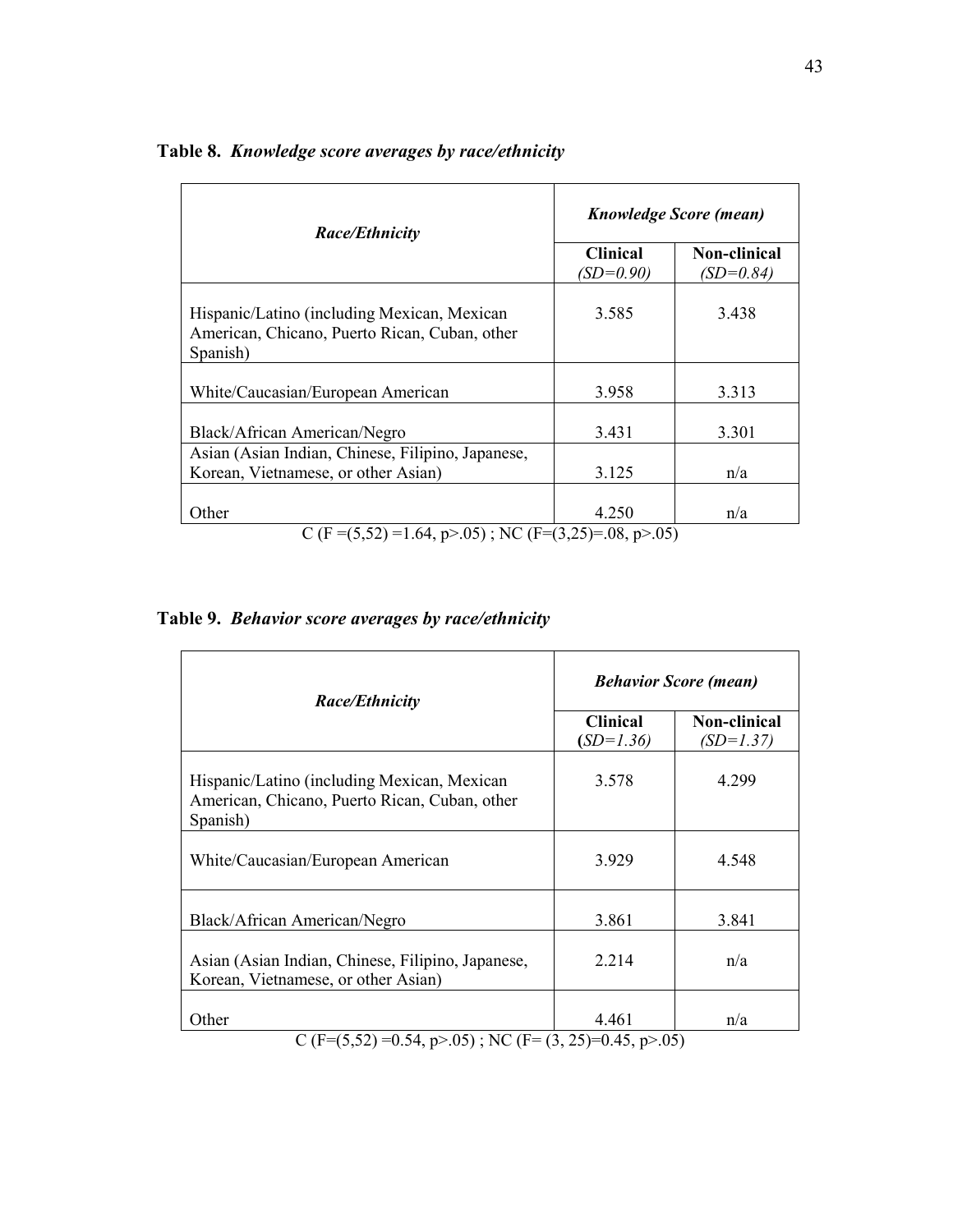| <b>Highest Level of Education Completed</b>                           | <b>Knowledge Score (mean)</b> |              |  |  |
|-----------------------------------------------------------------------|-------------------------------|--------------|--|--|
|                                                                       | <b>Clinical</b>               | Non-clinical |  |  |
|                                                                       | $(SD=0.90)$                   | $(SD=0.84)$  |  |  |
| Less than high school                                                 | 3.750                         | n/a          |  |  |
| Diploma                                                               | 3.765                         | 2.892        |  |  |
| High School or GED                                                    | 3.241                         | 3.567        |  |  |
| Associate degree                                                      | 3.761                         | 3.937        |  |  |
| Bachelors degree                                                      | 3.732                         | 3.750        |  |  |
| Graduate or Professional degree                                       | 3.465                         | 2.687        |  |  |
| $C$ (E-(6 A6) -0.58 $R > 0.5$ ) $\cdot$ NC (E-(5 22)-1.84 $R > 0.5$ ) |                               |              |  |  |

# **Table 10.** *Knowledge score averages by education*

C (F= $(6,46)$  = 0.58, p>.05); NC (F=  $(5, 22)$ =1.84, p>.05)

# **Table 11.** *Behavior score averages by education*

| <b>Highest Level of Education Completed</b>                                                   | <b>Behavior Score (mean)</b> |              |  |  |
|-----------------------------------------------------------------------------------------------|------------------------------|--------------|--|--|
|                                                                                               | <b>Clinical</b>              | Non-clinical |  |  |
|                                                                                               | $(SD=1.36)$                  | (SD=1.37)    |  |  |
| Less than high school                                                                         | 5.28                         | n/a          |  |  |
| Diploma                                                                                       | 4.160                        | 4.351        |  |  |
| High School or GED                                                                            | 3.697                        | 4.040        |  |  |
| Associate degree                                                                              | 3.900                        | 4.827        |  |  |
| Bachelors degree                                                                              | 3.657                        | 4.964        |  |  |
| Graduate or Professional degree                                                               | 2.944                        | 2.535        |  |  |
| $C(E-(6.4C)-1.20 \rightarrow \overline{OC})$ . NC $(E-(6.22)-1.22 \rightarrow \overline{OC})$ |                              |              |  |  |

C (F= $(6,46)$  =1.20, p>.05); NC (F= $(5, 22)$ =1.23, p>.05)

# **3.4 Discussion**

Life expectancy and overall health have improved in recent years for most Americans, thanks in part to an increased focus on preventive medicine and dynamic new advances in medical technology. However, not all Americans are benefiting equally. For too many racial and ethnic minorities in the United States, good health is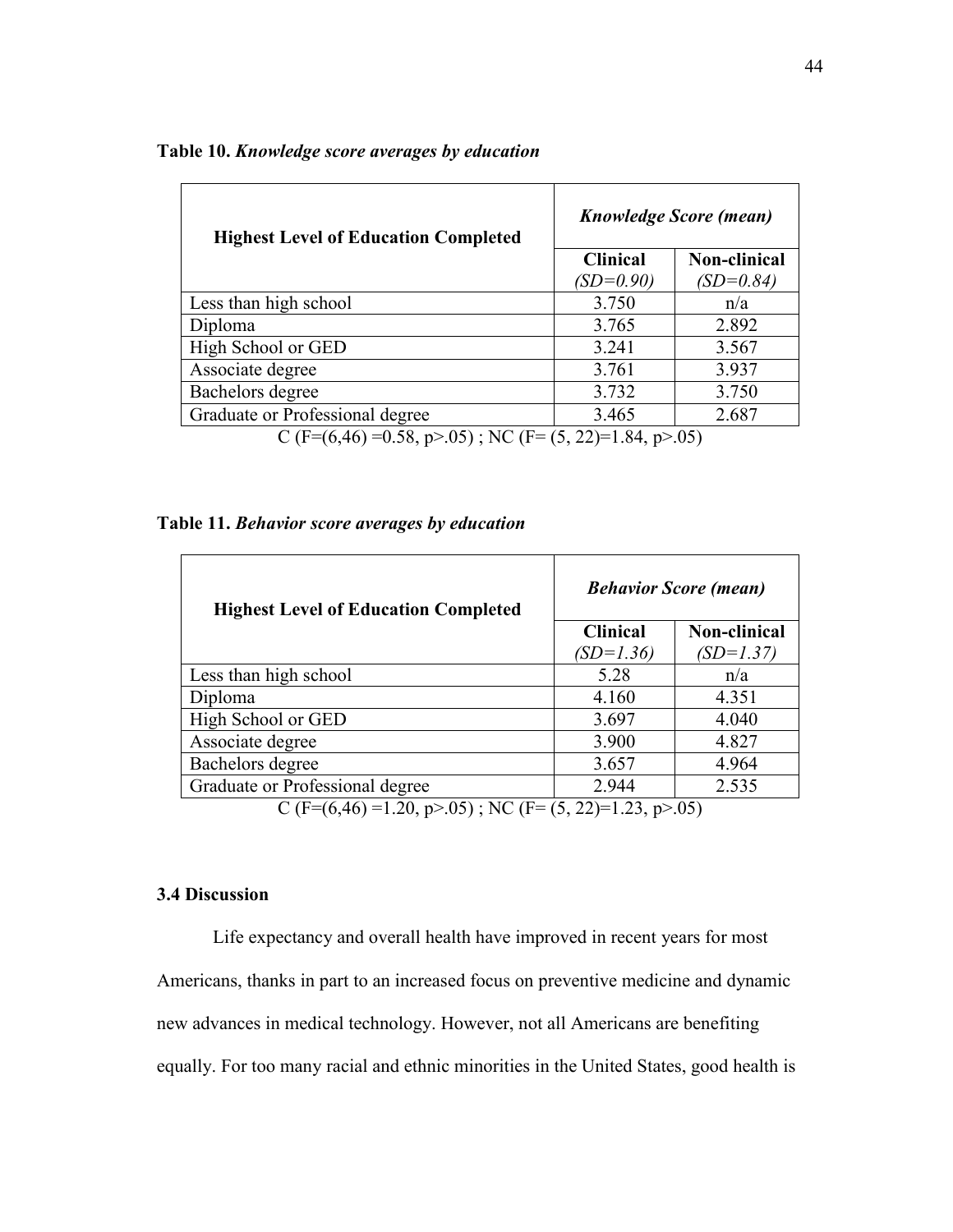elusive, since appropriate care is often associated with an individual's economic status, race, and gender. Despite notable progress in the overall health of the nation, there are continuing disparities in the burden of illness and death experienced by Blacks or African Americans, Hispanics or Latinos, American Indians and Alaska Natives, and Native Hawaiian and other Pacific Islanders, compared to the U.S. population as a whole (OMHHD, 2010).

Racial and ethnic health disparity data from a national perspective indicates there is much to learn in the public health workforce about the ongoing health disparity crisis in our state and nation. This suggests a level of urgency for need to assist our public health professionals in obtaining specific skills sets that will assist them in working better with ethnic and racial minority populations. These skills encompass culturally competent care and entails understanding the social and cultural factors which influence individual health beliefs and behaviors (Harvard Catalyst, 2010).

Van Ryn and Fu (2003) stated public health providers may influence race/ethnicity and socioeconomic health disparities in numerous areas. Providers may reflect and/or reinforce societal notions regarding patients' own value, self-reliance, knowledge, and deservingness of effective care. In addition, providers have the ability to communicate lower expectations for patients in disadvantaged social and economic positions (Van Ryn & Fu, 2003). This is an example of the public health workforce's influence on individual's expectations for the degree to which they expect to obtain the resources and services they need, and their expectations for improvements in their conditions and situations.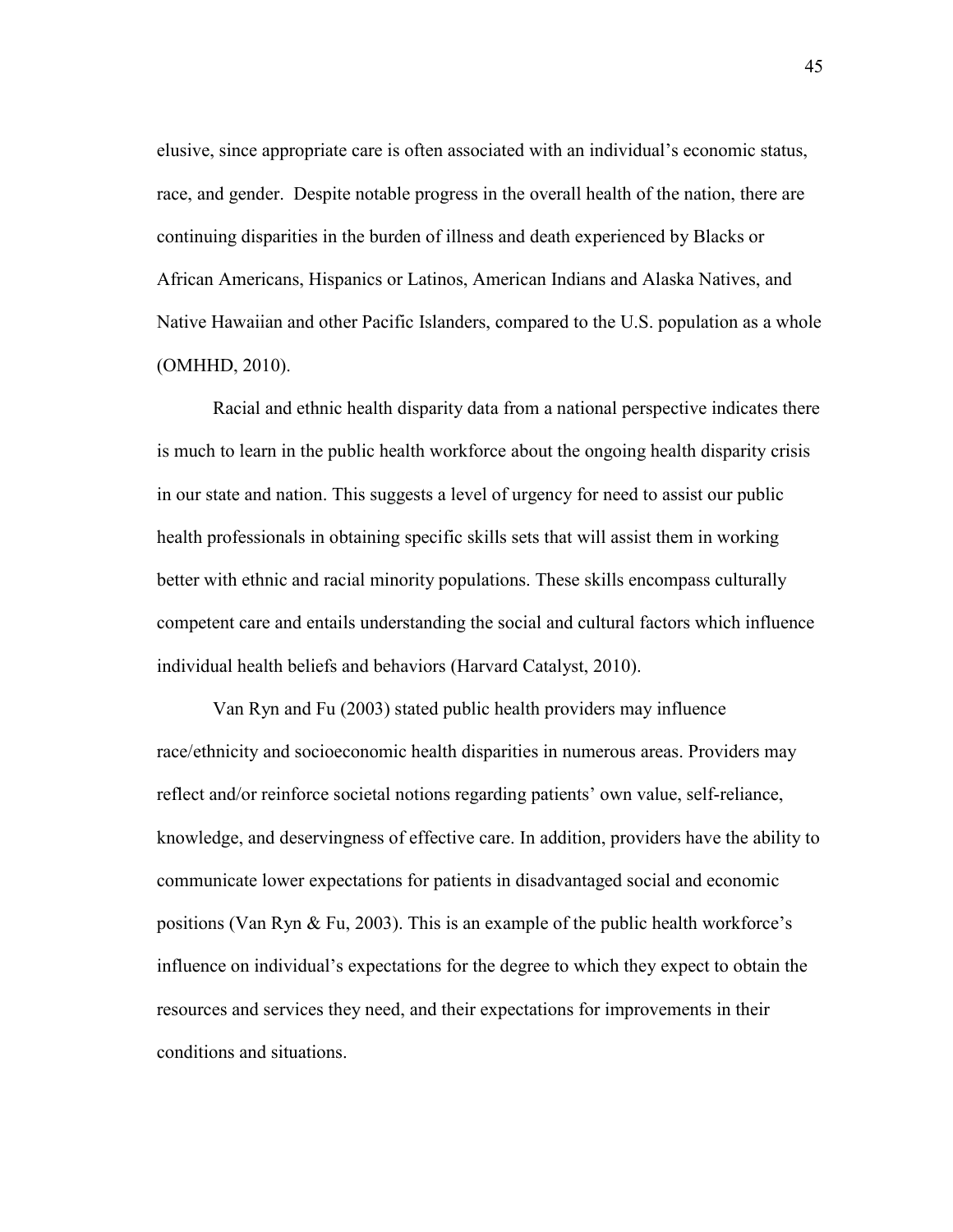Research conducted by Jones et al. (2004) suggested cultural educational preparation and knowledge subsequently influences healthcare professionals' skills in interacting with ethnic and racial minority patients. Employees with the most confidence in their cultural relational working skills had high levels of confidence in their knowledge of cultural concepts (Jones et. al, 2004). Continuing education in cultural competence is an essential strategy for improving public health employees' effectiveness in working with diverse clients and reducing racial and ethnic health disparities. Assessments concluded interventions designed to improve cultural competence of health professionals illustrated beneficial effects on participant knowledge and self efficacy.

The results of this research highlight the need to increase the capacity of health care professionals in working with diverse populations. Respondents with past diversity training displayed a higher level of culturally competent knowledge when interacting with clients and patients. In turn, their knowledge and awareness led to them engaging in behaviors conducive to improving racial/ethnic health outcomes. Training programs must incorporate educational components which foster skill building to enable subsequent culturally appropriate clinical interactions. In addition, non-clinical diploma recipients displayed a higher level of culturally competent behavior engagement than their clinical peers. This suggests research can be employed to determine if there are positive effects of using this population as gatekeepers for the improvement of patientprovider interaction.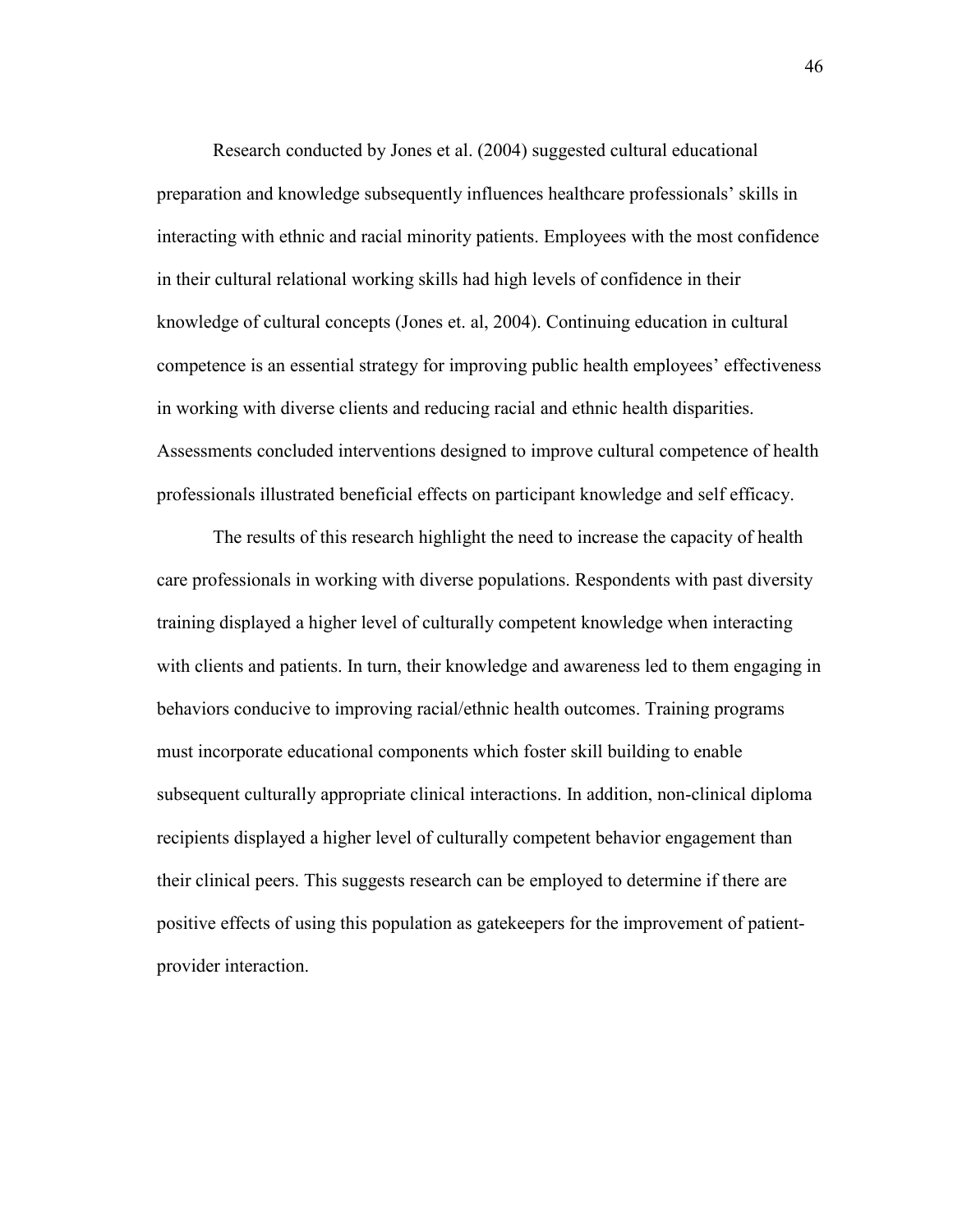# 4. ASSOCIATION ANALYSIS OF HEALTH PROFESSIONALS REPORTED ATTITUDES AND CULTURALLY COMPETENT BEHAVIOR

## **4.1 Introduction**

Racial and ethnic health disparity data from a national perspective indicates there is much to learn in the public health workforce about the ongoing health disparity crisis in our state and nation. This suggests a level of urgency for need to assist our public health professionals in obtaining specific skills sets that will assist them in working better with ethnic and racial minority populations. These skills encompass culturally competent care and entails understanding the social and cultural factors which influence individual health beliefs and behaviors (Harvard Catalyst, 2010). Heightened levels of cultural competence by public health workers, enables the elimination of health disparities. This concept is well accepted and incorporated into many initiatives of federal organizations, such as the National Institutes of Health and the Agency for Healthcare Research and Quality (Betancourt et al., 2005).

Van Ryn and Fu (2003) stated public health providers may influence race/ethnicity and socioeconomic health disparities in numerous areas. Providers may reflect and/or reinforce societal notions regarding patients' own value, self-reliance, knowledge, and deservingness of effective care. In addition, providers have the ability to communicate lower expectations for patients in disadvantaged social and economic positions (Van Ryn & Fu, 2003). This is an example of the public health workforce's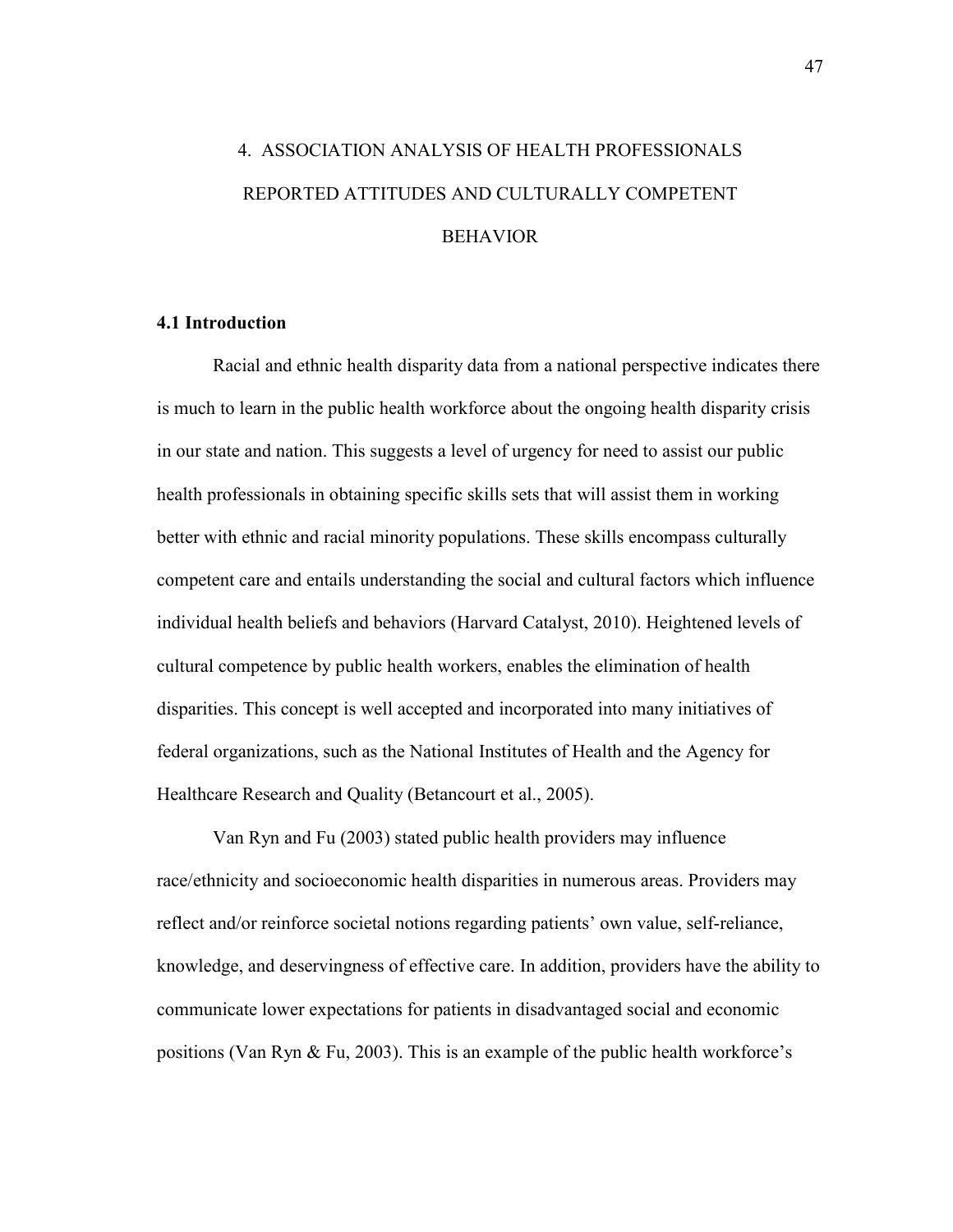influence on individual's expectations for the degree to which they expect to obtain the resources and services they need, and their expectations for improvements in their conditions and situations. Also noted is patients' health related cognition and behavior being highly correlated to provider communication (Van Ryn & Fu, 2003). In addition, health care professionals act as gatekeepers, differential access to services and treatments, as well as benefits, are well documented. All these factors, whether intentional or unintentional, may account for some of the disparities observed in health outcomes (Van Ryn & Fu, 2003).

Humans are likely to unconsciously apply stereotypes when interpreting individuals, health care workers are no exception. Extensive evidence documents humans as mentally categorizing individuals in a particular class or group. As a result, the characteristics assigned to the particular group are unconsciously and automatically applied to the individual (Burgess, Fu  $&$  Van Ryn, 2004). To allow researchers to assess automatic stereotypes associated with race/ethnicity, providers' perceptions were studied. It was noted on average, African American patients were perceived as less educated and less likely to have demanding careers as their white counterparts, regardless of actual occupation and/or educational level. Even when information about patients' education or occupation was in their medical record, they were perceived stereotypically by providers (Burgess, Fu & Van Ryn, 2004).

Novack et al. (1997) suggested healthcare providers' values, attitudes, biases and past experiences has a direct impact on communication with patients. Negative clinician attitudes may be a barrier to healthcare by some ethnic/racial minority groups. It was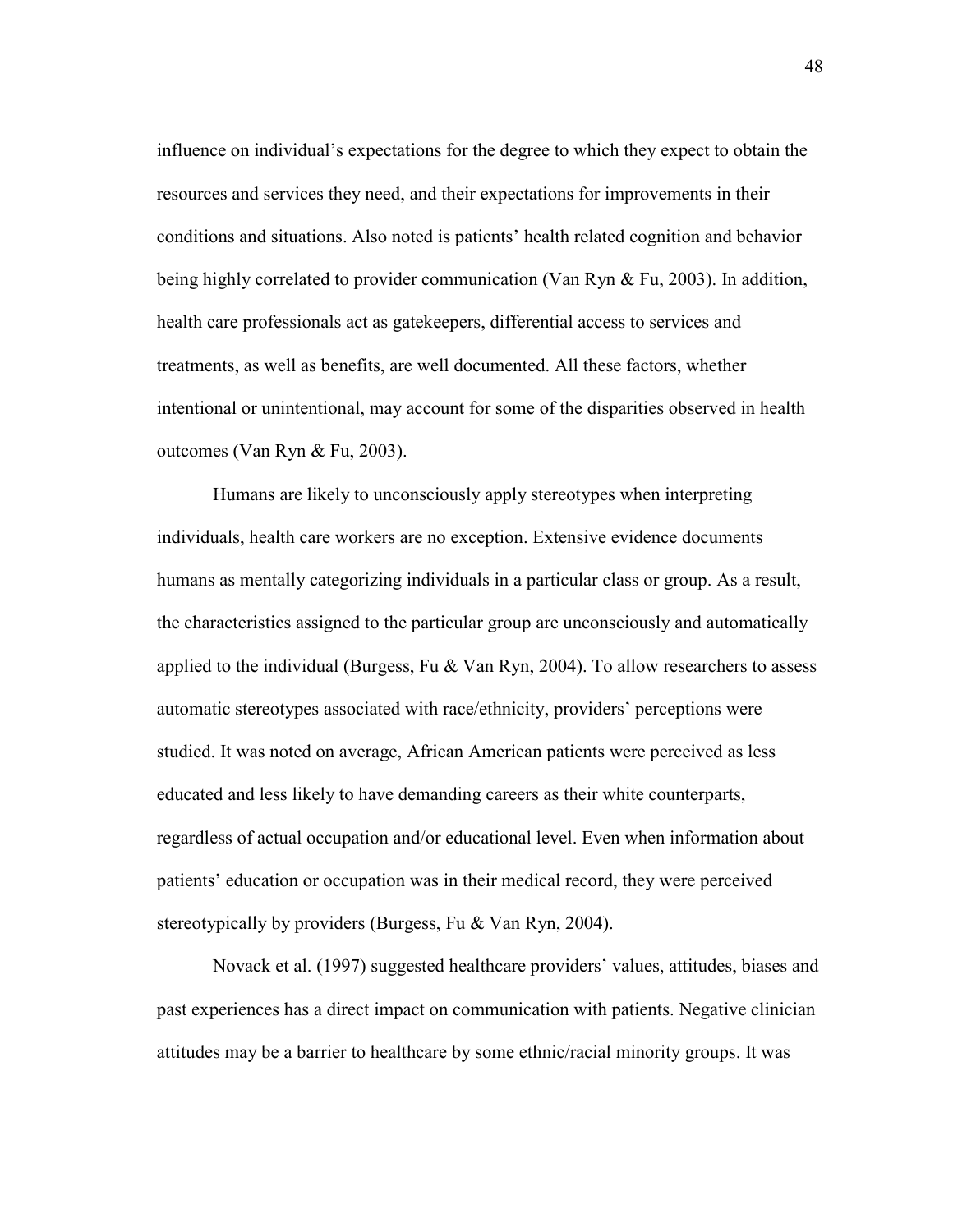reported 31% of Latino mothers of asthmatic children in a pediatric clinic stated health professionals' attitudes are a major barrier to the management of their child's condition (Flores, 2000). Research findings also suggested among this population, 11% postponed medical visits for their children because they felt staff did no understand their culture (Flores, 2000).

Van Ryn and Burke (2000) researched quality of care by analyzing the affect of patient race and socioeconomic status (SES) on physicians' perceptions and beliefs. The sample included a total of 842 patient encounters, among approximately 193 physicians. It was determined physicians viewed African Americans, as well as individuals of low and middle SES more negatively compared to whites and those of upper SES (Van Ryn & Burke, 2000). Findings also suggested patient race influenced the physicians' assessment of their level of intelligence, and their likelihood of having risky behaviors and medical recommendation adherence. In addition, physicians' perceptions of patients' behavioral activities, personality and abilities was associated with patient SES.

Paez, Allen, Carson and Cooper (2007) noted providers who possess an understanding of the outcomes of cultural diversity in customs and values; and oppressive acts within healthcare, are more confident in caring for underserved patients. Researchers suggested a possible reason for this is health professionals' level of comfortability in providing services to patients of diverse ethnic/racial minority backgrounds, have an open-mind to cultural competence (Paez et al., 2007). In order to establish this competency in clinical care settings, it requires practitioners continuously

49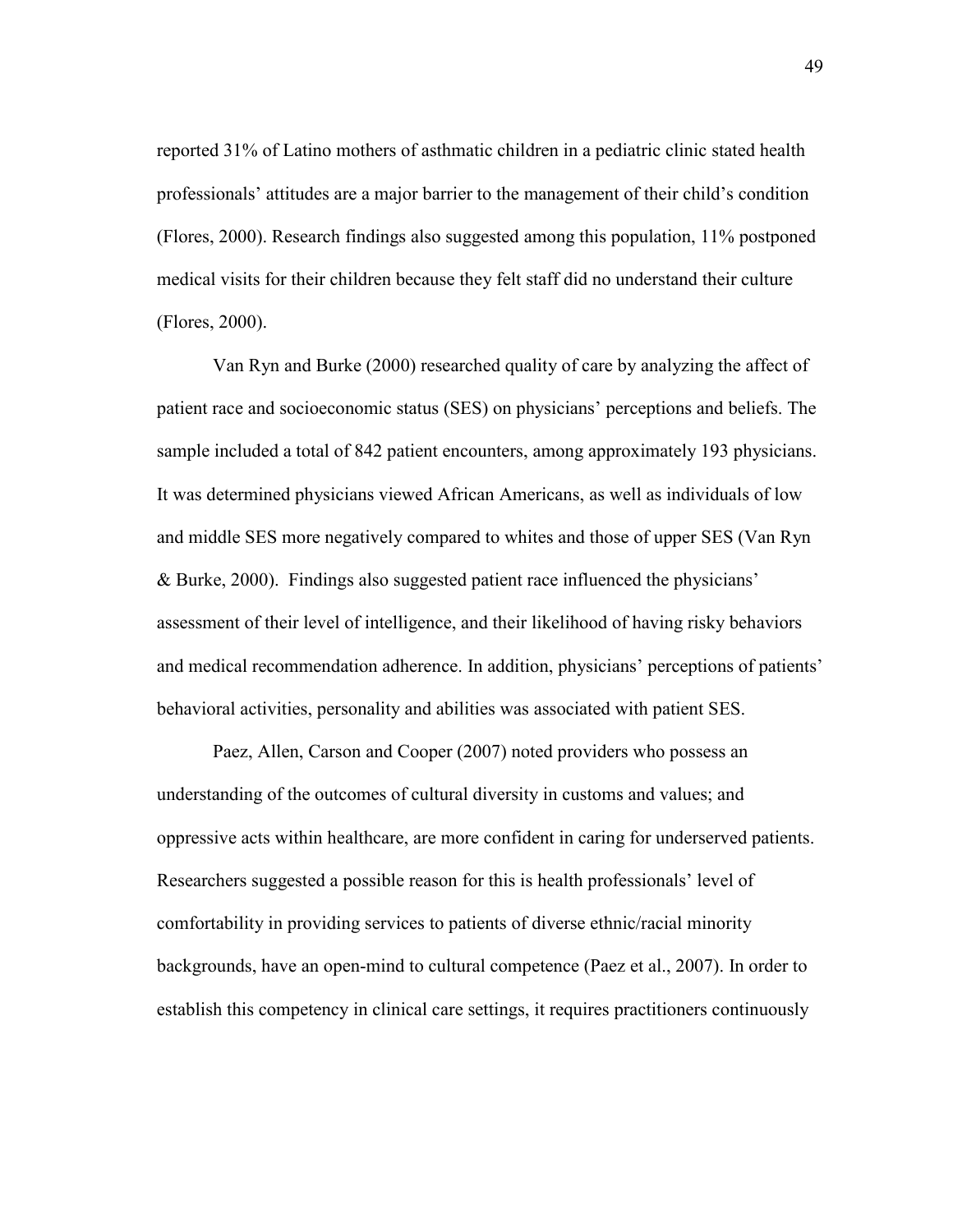self-critique and reflect, while seeking to understand the experience from the patients' perspective (Paez et al., 2007).

Beach et al. (2005) conducted an extensive literature review to identify studies which evaluated interventions designed to improve cultural competence of health professionals related to attitudes and beliefs. Twenty-five studies evaluated training effects on provider attitudes with 21 demonstrating beneficial outcomes. Researchers noted the most prevalent outcome was cultural self-efficacy, which evaluates the learner's confidence in knowledge and skills in working with ethnic and racial minority patients (Beach et al., 2005). In addition, attitude was measured as it relates to community health issues and interest in educating oneself on patient backgrounds. It was determined there was substantial evidence to suggest cultural competence training has a direct impact on the attitudes of public health workers (Beach et al., 2005).

Cooper, Beach, Johnson, and Inui (2006) characterized the clinician-self relationship as the degree of awareness the individual possesses in regards to their background, values, attitudes and its impact on their behaviors and interactions with patients. Researchers evaluated a study designed to allow physicians the identification of previously unrecognized, negative attitudes which interfered with patient-centered interviewing skills (Cooper et al., 2006). The findings suggested increasing selfawareness improved these skills of trainees. The approach utilized in this intervention encompassed the utilization of educational exercises and strategies to promote selfreflection of clinicians. This results in an increase awareness of their experiences, beliefs, values and behaviors, including subconscious bias. The overall goal of programs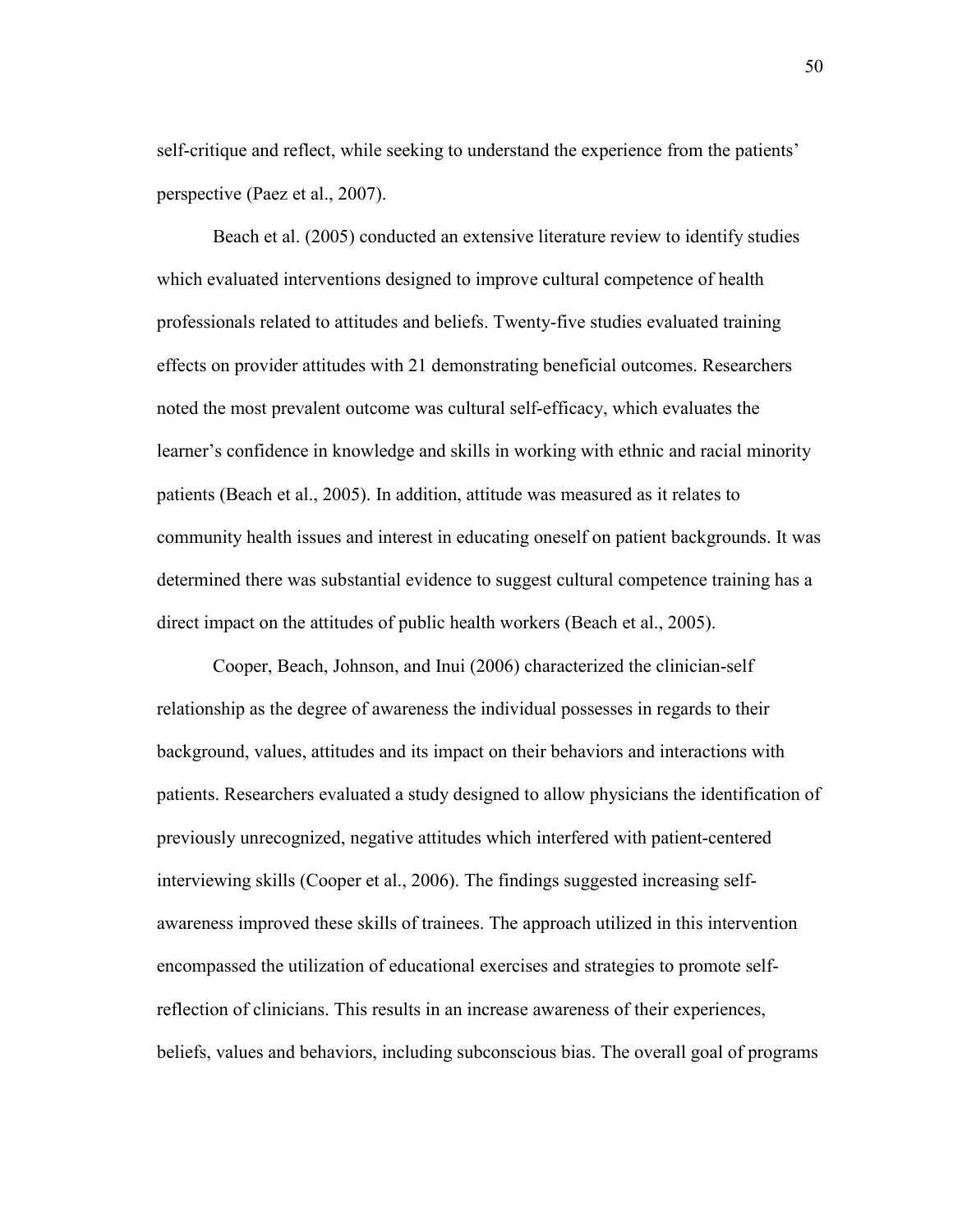designed in this nature is to improve patient-clinician interactions across cultural diversity (Cooper et al., 2006).

Novack et al. (1997) proposed a curriculum focused on awareness, with four core areas. These topics for reflection and discussion include: physician self-care, physicians' emotional responses in patient care, physicians' beliefs and attitudes; and challenging clinical situations (Novack et al., 1997). The findings suggested organized activities with support groups and meaningful discussion of clinical experiences, promote practitioner awareness. This can improve the clinical care they provide and increase occupational satisfaction (Novack et al., 1997).

 The purpose of this research is to assess the association of attitudes and beliefs on engaging in culturally competent behavior, utilizing an explorational case study, of individuals employed within an urban public health department. In order to effectively evaluate these constructs, a quantitative research approach was employed. The data was further analyzed to determine if public health workers' attitudes predicted their level of culturally competent practice engagement and past participation in diversity training.

#### **4.2 Methods**

# *4.2.1 Sample*

 Within the dissertation program design, participants were identified using convenience sampling. Employees (n=90) from four metropolitan clinical sites of an urban public health department located in the southwest region of the United States were solicited and recruited during a monthly staff meeting. This sample is representative of 84% of the total employees which is comprised of 107 individuals (see Table 1).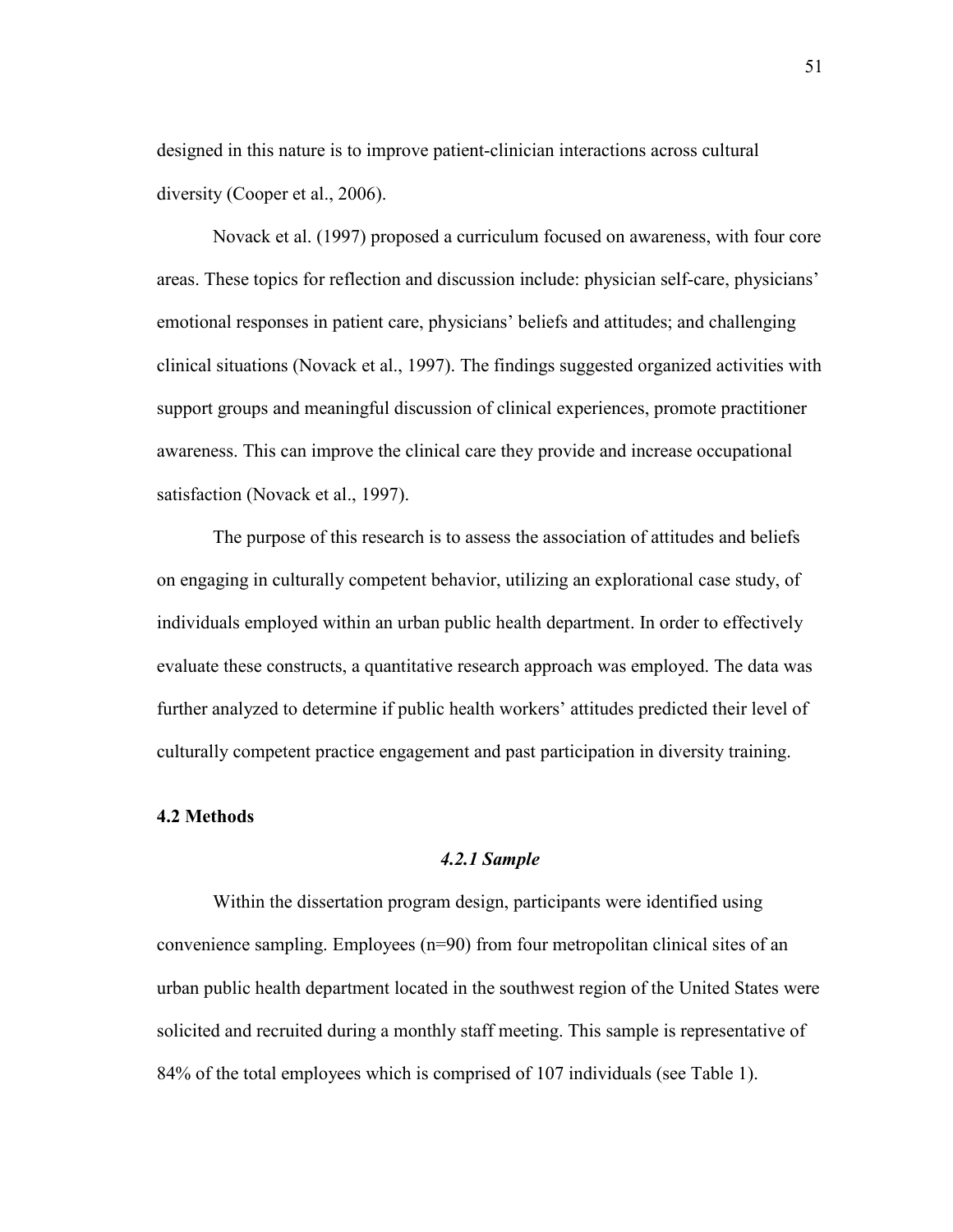Participants met criteria for inclusion in the study if they: 1) work in a clinical setting and 2) provide services to individuals of racial and ethnic minority backgrounds. Participants included nurses, physicians, and oral health practitioners, as well as general medical and clerical staff.

## *4.2.2 Measurement*

Within the dissertation design, the researcher observed numerous concepts for measurement. All concepts will be measured using an ordinal scale. Ordinal measurement utilizes ranked levels, in which value can not be applied to the individual designations (Lund Research, 2010b). Descriptive statistics characterized healthcare professionals' cultural competence and personal demographic measures. Prior to analysis, negative items on the attitude measure were reverse coded so a higher score indicated a more favorable attitude. One-way analysis variance (ANOVA) was used to compare knowledge, behavior and culturally sensitive attitudes (CSA) across race, and educational level. In order to evaluate equality between knowledge, behavior and CSA scores across diversity training participation, a T-Test was employed. Associations between knowledge, behavior and CSA scores; and race, diversity training and educational levels were determined by Fisher's Exact Test.

# *4.2.3 Theory*

 The derivative of the dissertation design can be attributed to the Theory of Planned Behavior (TPB) developed by Martin Fishbein and Icek Ajzen, which evaluates the correlation between behavior and beliefs, attitudes and intention, of an individual, as well as their level of perceived control (National Cancer Institute, 2005).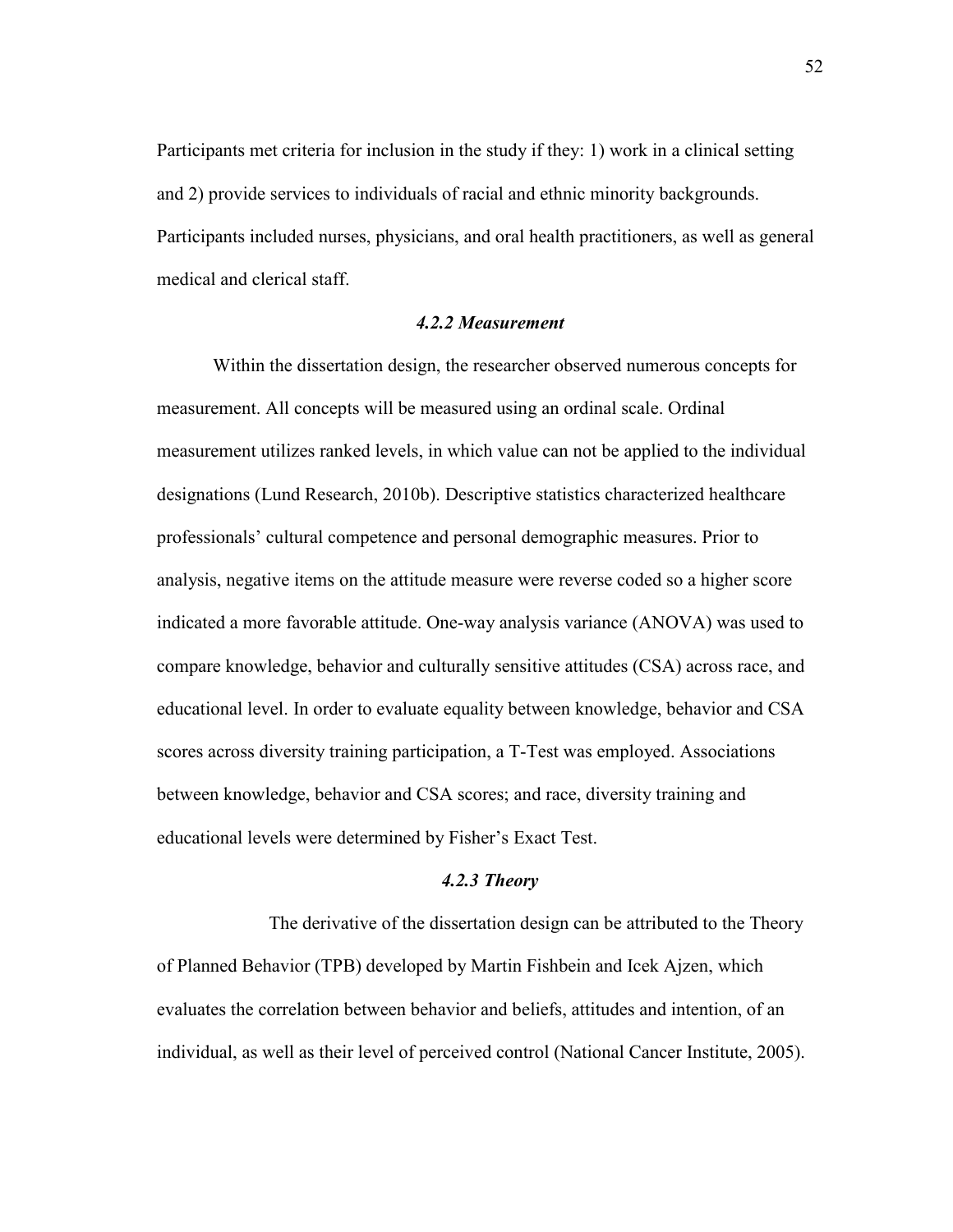There are four concepts incorporated within this the TPB framework. These include behavioral intent, attitude, subjective norm and perceived behavioral control. TPB suggests that deliberate individual behavior is driven by behavioral intentions and is a function of an individual's attitude toward the behavior, the subjective norms surrounding the performance of the behavior, and the person's perception of the feasibility in which the behavior can be performed (behavioral control) (Furneaux, 2005).

Within the theory, attitude toward the behavior is described as the individual's positive or negative feelings about performing a behavior. It is determined through an assessment of one's beliefs regarding the consequences arising from a behavior and an evaluation of the desirability of these consequences (Furneaux, 2005). Behavioral control is defined as one's perception of the difficulty in performing a behavior. TPB suggests control that people have over their behavior as being continual. However, the behaviors are easily adopted only if effort and resources merge (Furneaux, 2005). The TPB takes into account that all behavior is not under volitional control and that behaviors are located at some point along a continuum that extends from total control to a complete lack of control. Control factors include both internal factors and external factors (Ajzen, 1988).

The goal of TPB is to not only predict but also explain human behavior. The theory suggests behavior is a function of salient beliefs relevant to specific behaviors. These beliefs are considered the determinants of an individual's intentions and actions (Ajzen, 1991). These salient beliefs include: behavioral beliefs, normative beliefs and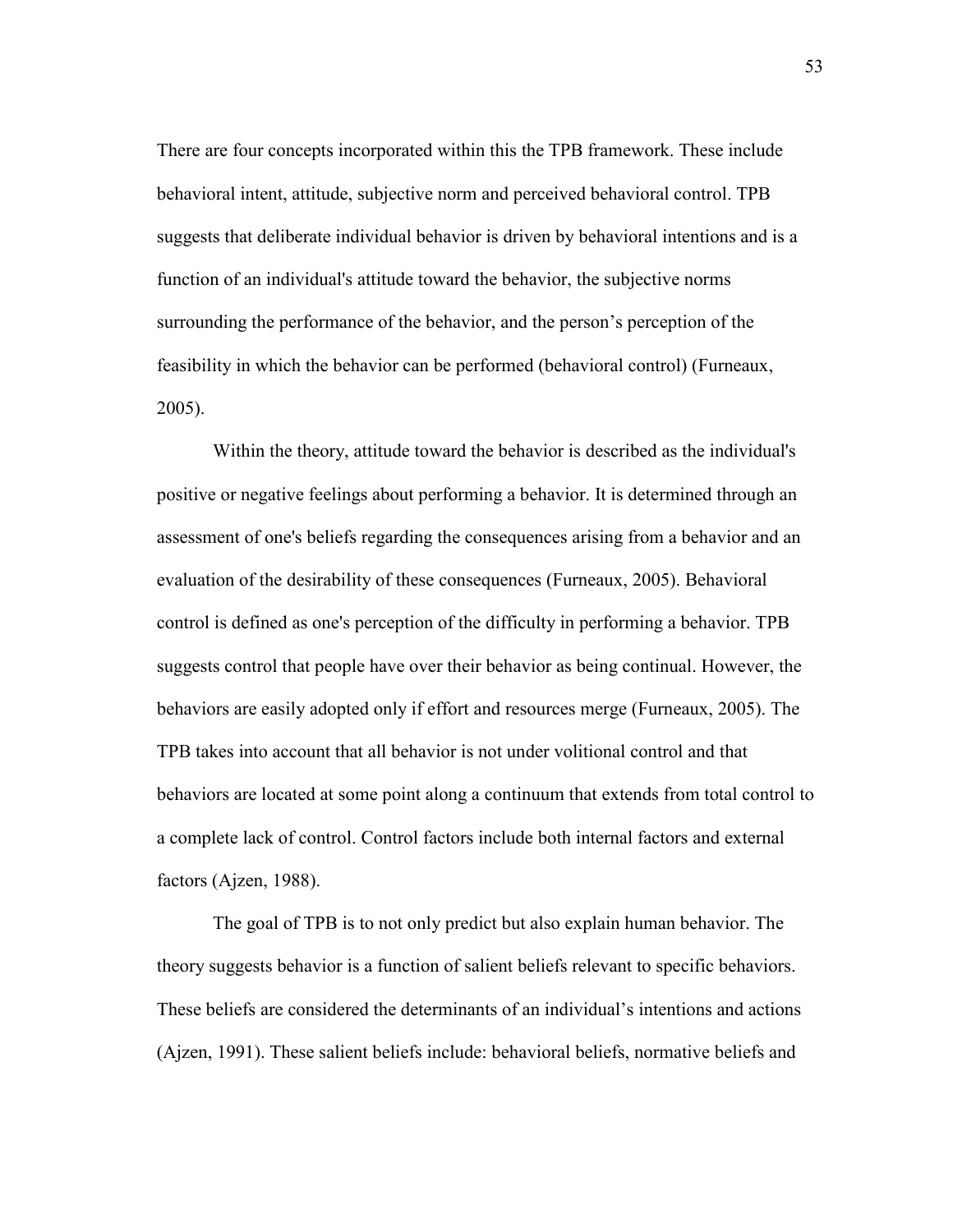control beliefs. Behavioral beliefs influence attitudes toward the behavior. Normative beliefs are the underlying components of subjective norms; and control beliefs provide the foundation for perception of behavioral control (Ajzen, 1991).

The Theory of Planned Behavior is an extension of the Theory of Reasoned Action (TRA), which was formulated by Martin Fishbein. TRA resulted from research from the Expectancy Value Models, after attempting to estimate the discrepancy between attitude and voluntary behavior (Ajzen, 1991). Theory of Reasoned Action suggests the determinant of behavior is an individual's intention to perform the behavior. Intention is a functionality derived from attitude toward the behavior and subjective norm. Intention is defined as the cognitive representation of a person's readiness to perform a given behavior, and it is antecedent of behavior (Ajzen, 1991). Upon further TRA analysis, behavior appeared not to be 100% voluntary and under control, this resulted in the addition of perceived behavioral control construct, and subsequent title of Theory of Planned Behavior (Ajzen, 1991).

The Theory of Planned Behavior (TPB) has been used in a wide variety of health education programming. Schifter and Ajzen (1985) utilized TPB to successfully predict weight reduction among women enrolled in college. The findings suggested that intentions to lose weight was dependent upon their attitudes, subjective norms and perceived control. Researchers noted weight lost increased with active planning and ego strength (Schifter & Ajzen, 1985).

Norman, Conner and Bell (1999) extended the theory in the study of smoking cessation, with participants obtained through primary care setting clinics. The finding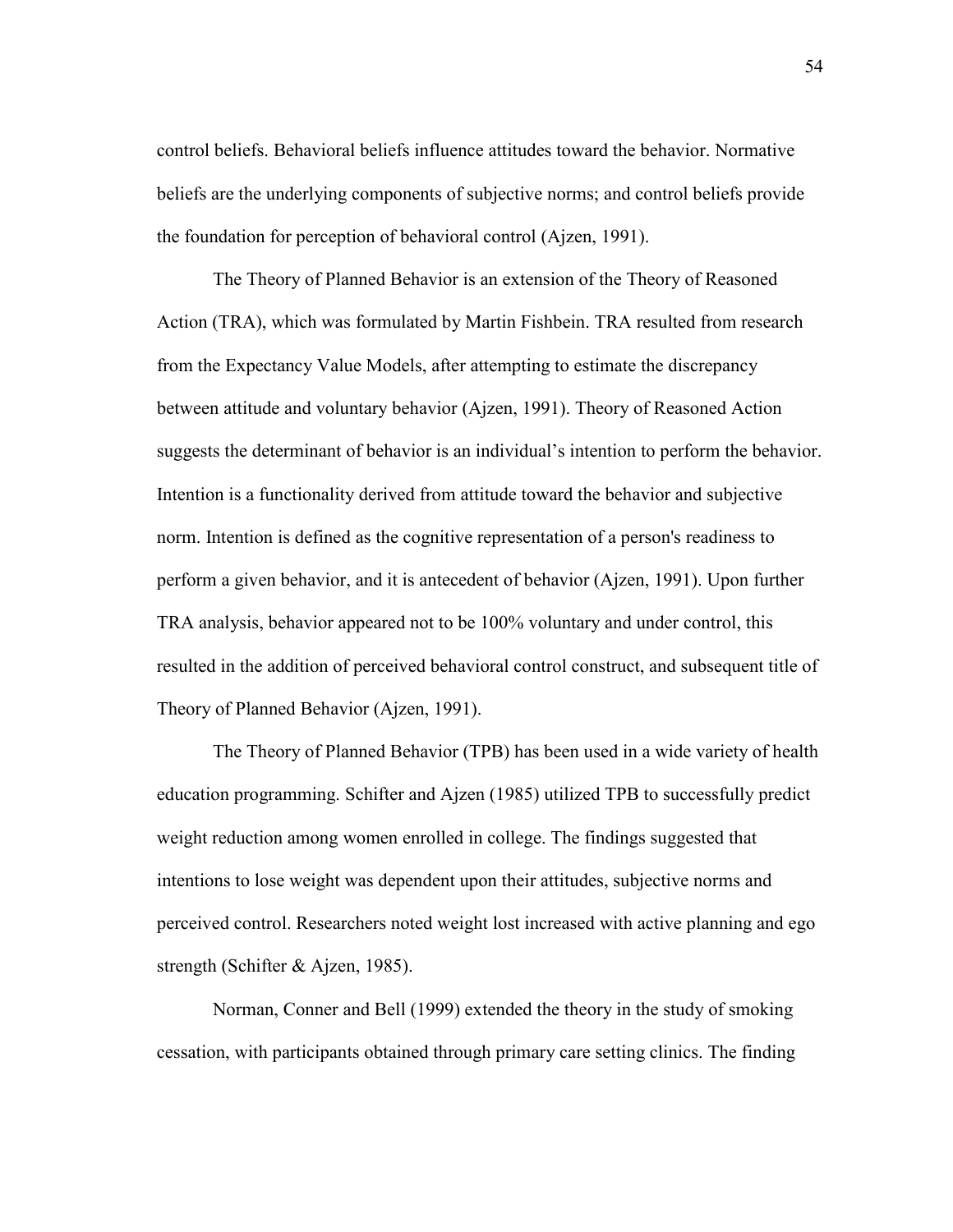suggested intention to quit smoking could be predicted by perceived behavioral control and perceived susceptibility. Norman et al. (1999) determined interventions must focus on perceptions of susceptibility and control to increase the likelihood of cessation. Bryan, Fisher & Fisher (2002) incorporated TPB into their research to prove that preparatory behaviors play a vital role in the relationship between psychosocial variables (i.e., attitudes, beliefs) and condom usage. The results suggested the correlation is significantly high between the two among inner-city high school students (Bryan et al., 2002).

Kassem, Lee, Modeste & Johnston (2003) further applied TPB to understand soft drink consumption among female adolescents. The study illustrated attitude, subjective norm and perceived behavioral control as having a positive association with intention. However, attitude was the strongest, with the most statistical significance (Kassem et al., 2003). Another use of the Theory of Planned Behavior in health education is its prediction of healthy eating behaviors among youth. Fila and Smith (2006) used the theory among Native American youth and found no association between intention and healthy eating behaviors. However, independently, healthy eating behavior was correlated with subjective norm, perceived behavioral control, attitude and barriers.

 The small body of research explored in the above literature review illustrates the need for researchers to explore many variables when using TPB for theoretical guidance. As it relates to the dissertation design, literature is limited in the study of TPB being applied to the public health workforce to understand and modify behavior (Perkins et al., 2007). Perkins et al. (2007) conducted a literature review and found different constructs

55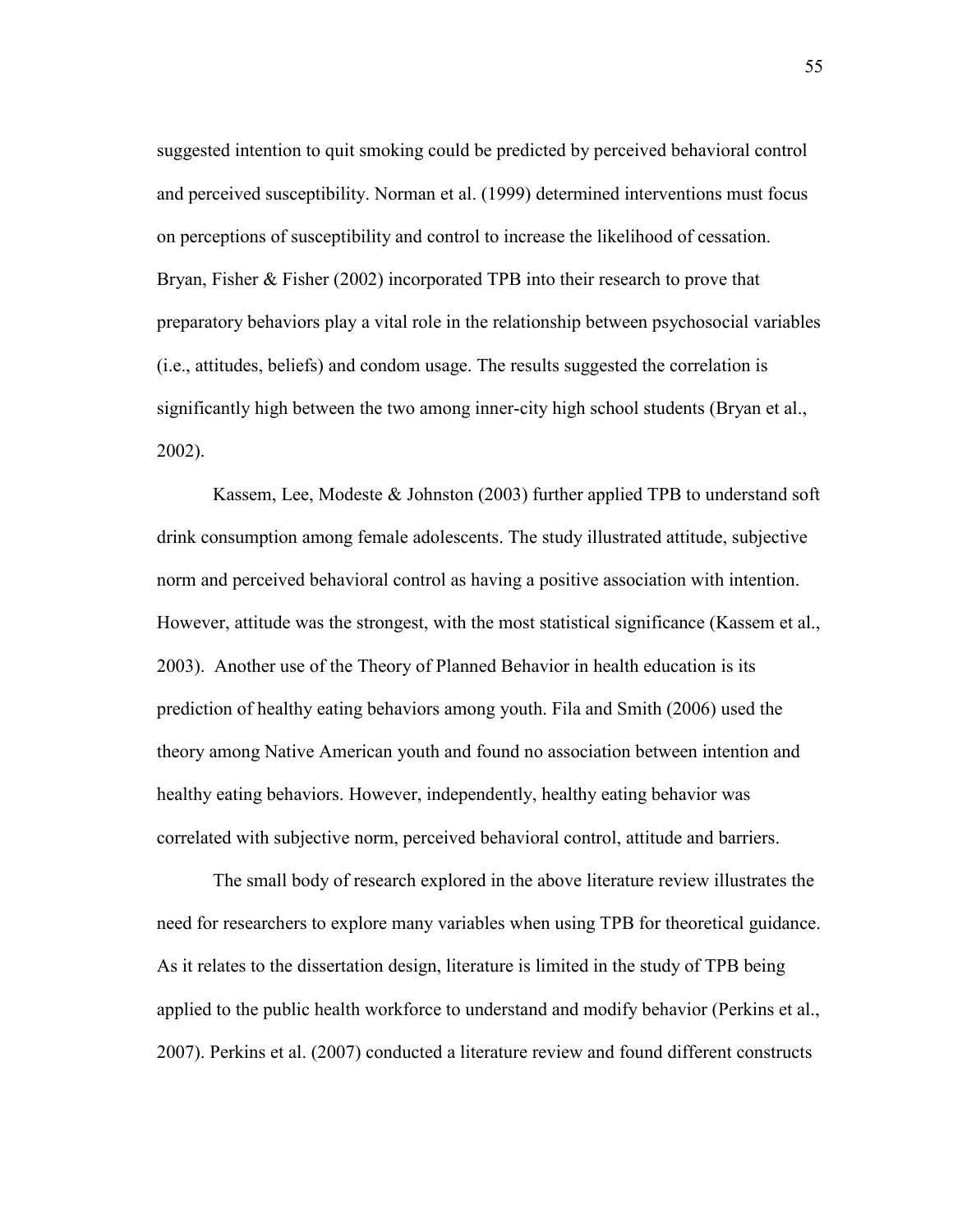of TPB predict intentions depending upon the target group, and for different guidelines and behaviors. It is believed the rationale provided by the small meta-analysis gives guidance for future research direction (Perkins et al., 2007). The hypothesis for the dissertation study can be designed to further the knowledge of TPB as a predictor for various actions. Predictions include:

- 1) If public health employees have positive attitudes of health disparities factors and their role in its elimination, then they are more likely to participate in continuing education.
- 2) If public health employees are provided with cultural competence and health disparities training, then they have a heightened sense of knowledge of attitudes conducive to implementing effective clinical encounters.

# *4.2.4 Assessment Tool*

*The Cultural Competence Assessment* (CCA) is designed to explore individual knowledge, feelings and actions of respondents when interacting with others in health service environments (Schim, 2009). The instrument is based on the cultural competence model, and measures cultural awareness and sensitivity; cultural competence behaviors and cultural diversity experience and training on a 49 item scale (see Appendix A). It seeks to assess actual behaviors through a self report, rather than self-efficacy of performing behaviors (Doorenbos, Schim, Benkert & Borse, 2005).

Cultural awareness and sensitivity is analyzed with the Cultural Awareness and Sensitivity (CAS) subscale which measures with a 5-point likert-like response. Within this dissertation design, the CAS scale was divided in two sections, *knowledge* and *culturally sensitive attitudes*. An assessment of cultural competence behaviors is measured by the Cultural Competence Behaviors (CCB) subscale, with response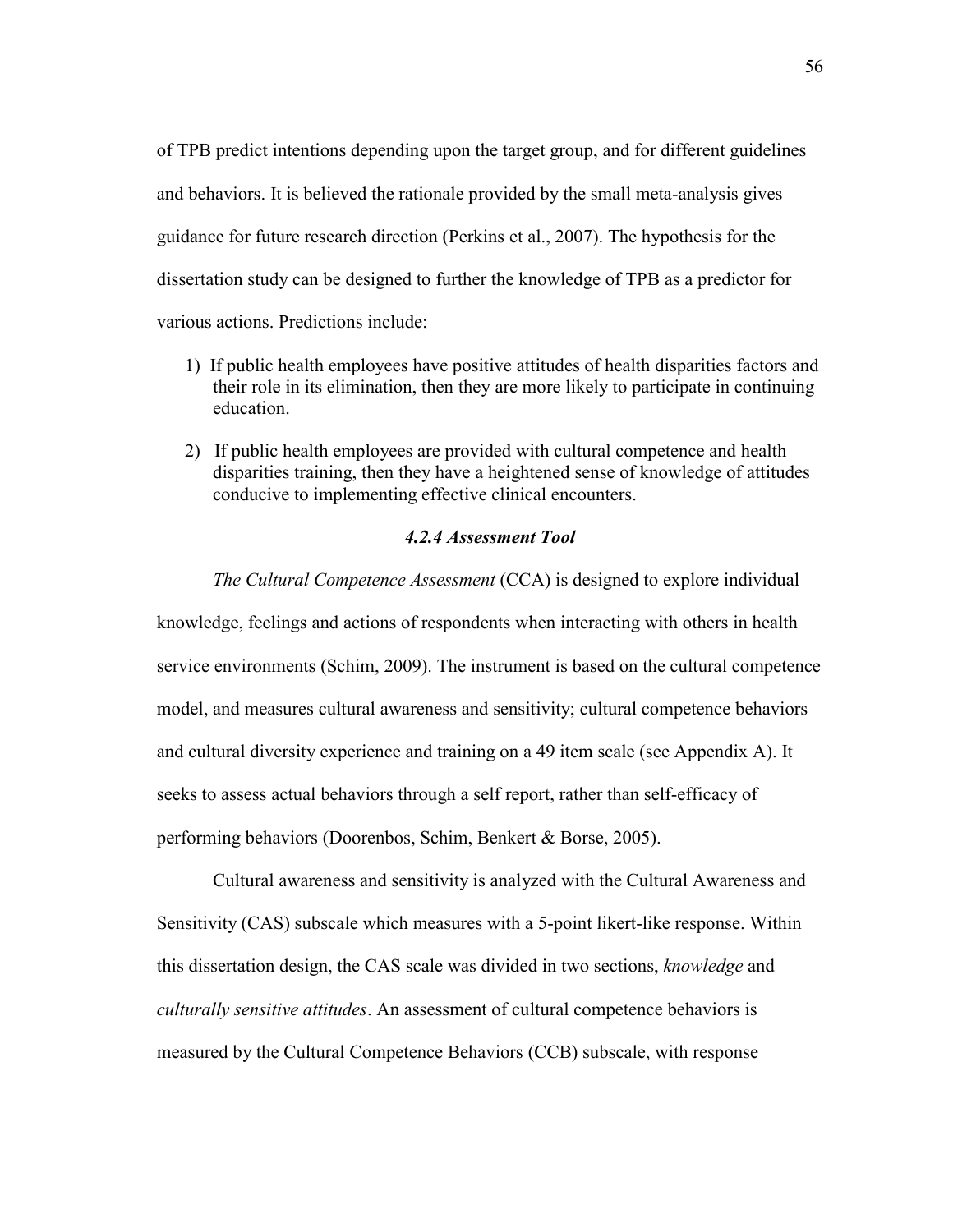categories of always, often, at time, never, and not sure (Doorenbos et al., 2005). A single-item index is used for cultural diversity experience with respondents being asked about the amount of various encounters with minority groups within the past year. Subscale scores are provided by adding the CAS and CCB totals (Doorenbos et al., 2005). Higher scores indicate more positive attitudes, a higher level of knowledge and increased engagement of competence behaviors. In addition, CCA assesses self identified ethical/racial group, age and education (Doorenbos et al., 2005).

A convenience sample of 405 healthcare providers were recruited from hospitals, home health agencies and community health agencies, to research CCA reliability and validity among the population. Content and face validity for the instrument was established and the internal consistency was documented at .92. Cronbach's alphas for CAS and CCB subscales were reported at .75 and .93, respectively (Doorenbos et al., 2005). The psychometric analysis of CCA suggests it is an effective tool to measure cultural competence. It is useful to evaluate healthcare professionals' specific cultural competence training needs which may decrease health disparities (Doorenbos et al., 2005).

Paez et al. (2007) utilized the Cultural Competence Behaviors (CCB) subscale tool to determine if there is an association between cultural competence of primary care providers and the clinics in which they are employed. Forty-nine providers, from twentythree clinics responded to the online survey, across two states. The researchers suggested providers with who possess attitudes which reflect increased cultural learning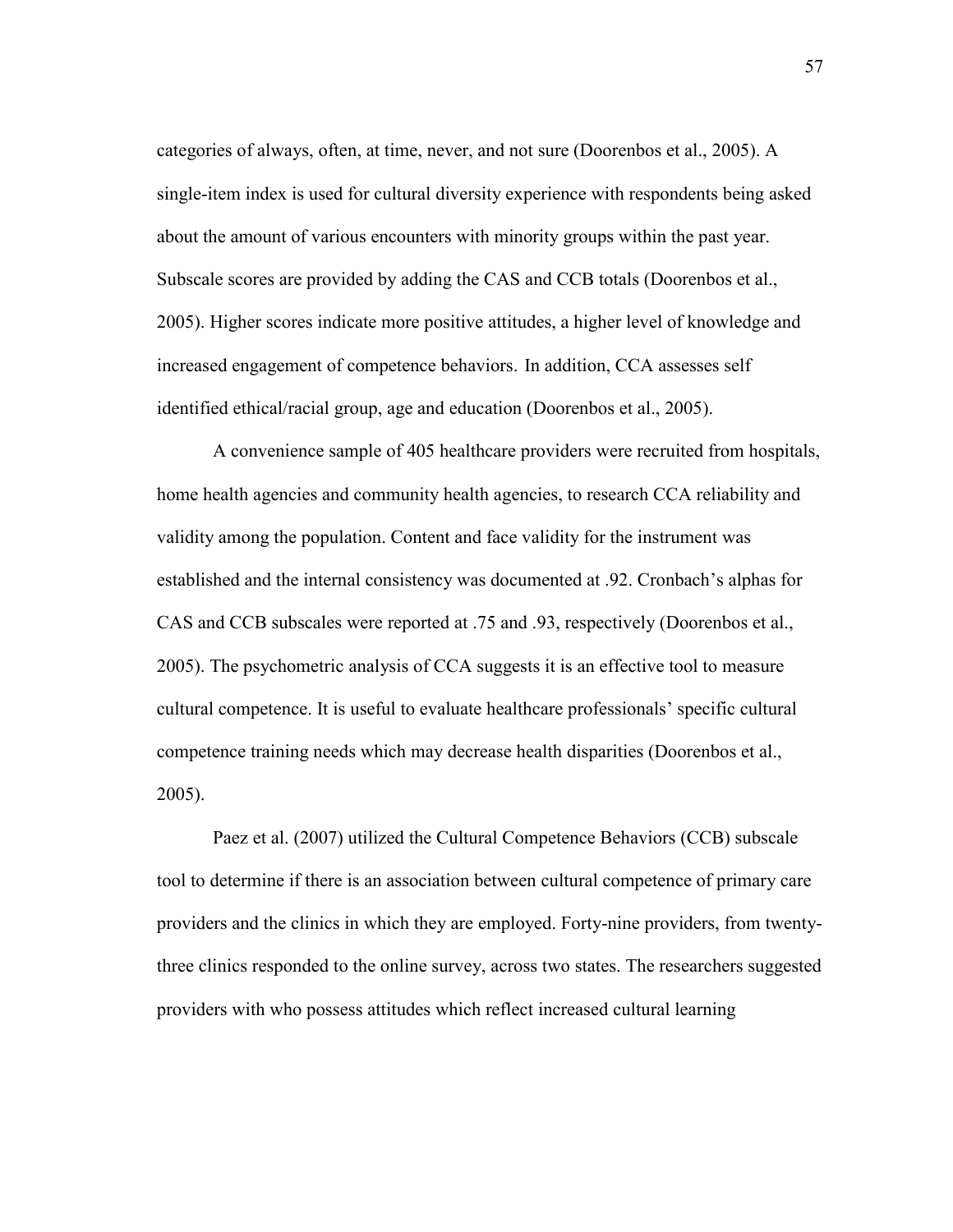motivation, are more likely to work in clinics which offer diversity training and cultural competent patient education materials (Paez et al., 2007).

Starr and Wallace (2009) examined cultural competence of thirty-one public health nurses with CCA. In addition, participants documented personal experiences and perceptions of culturally competent healthcare through qualitative data collection. The findings concluded participation in specific types of training was highly correlated to cultural competence knowledge and attitudes. Many reported increased levels of cultural competency knowledge and beliefs; however they disclosed the need for diversity education opportunities, to enable favorable clinical application (Starr & Wallace, 2009).

# **4.3 Results**

Culturally sensitive attitude scores were determined by the analysis of specific items within the assessment tool (see Figure 4). The data was then assessed to determine association between cultural knowledge items (see Figure 2) and behavioral engagement items (see Figure 3). The data analysis concluded no statistically significant association between respondents' attitudes; and levels of culturally competent behavior engagement and past diversity training participation. However, using the Fisher's Exact Test, within both the clinical and non-clinical groups, a positive association exists between average knowledge scores and culturally sensitive attitudes score (see Table 12 and Table 13). Respondents with increased levels of knowledge possessed attitudes which encompass dignity and respect of minority groups, potentially improving clinical interactions.

There were no significant differences found in attitudes and behavior across race and ethnicity. However, African Americans and Hispanic/Latinos within the non-

58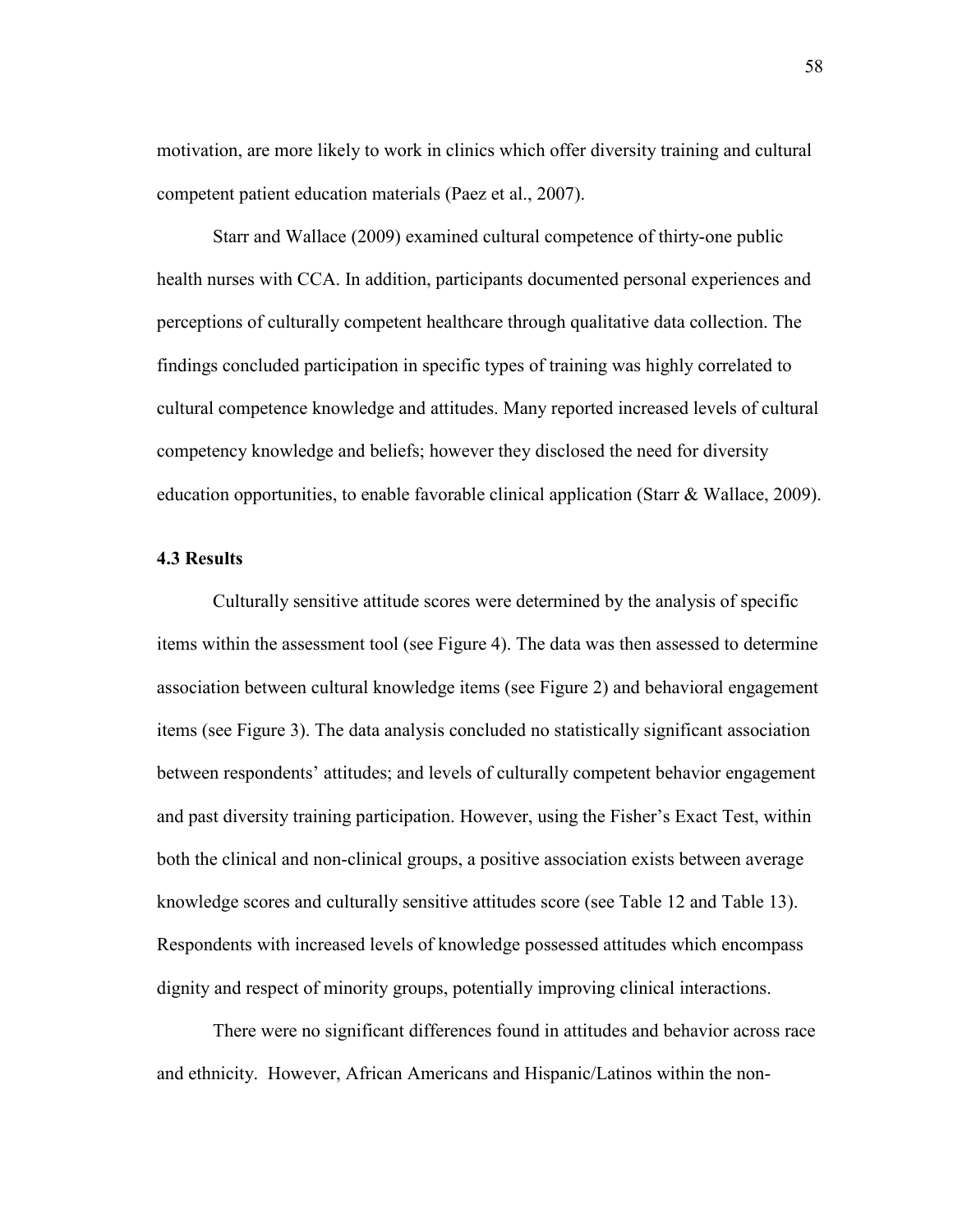clinical subgroup possessed more culturally sensitive attitudes compared to their clinical peers within the same race/ethnicity classification. In addition, non-clinical respondents identifying themselves as Caucasian displayed a lower culturally sensitive attitude score than their clinical peers (see Table 14). Analysis of diploma, high school and GED levels of education suggested culturally sensitive attitudes scores are comparable throughout the subgroups. However, non-clinical workers with Associate and Bachelors degrees had possessed more culturally sensitive attitudes (CAS) than their clinical counterparts. Clinical staff with graduate or professional degrees scored higher in the CSA analysis than non-clinical peers (see Table 15).

#### **Criteria Examined**

I believe that everyone should be treated with respect no matter what their cultural heritage may be.

I understand that people from different cultures may define the concept of "health care" in different ways.

I think that knowing about different cultural groups helps direct my work with individuals, families, groups and organizations.

# **Figure 4.** *Items examined for culturally sensitive attitudes score*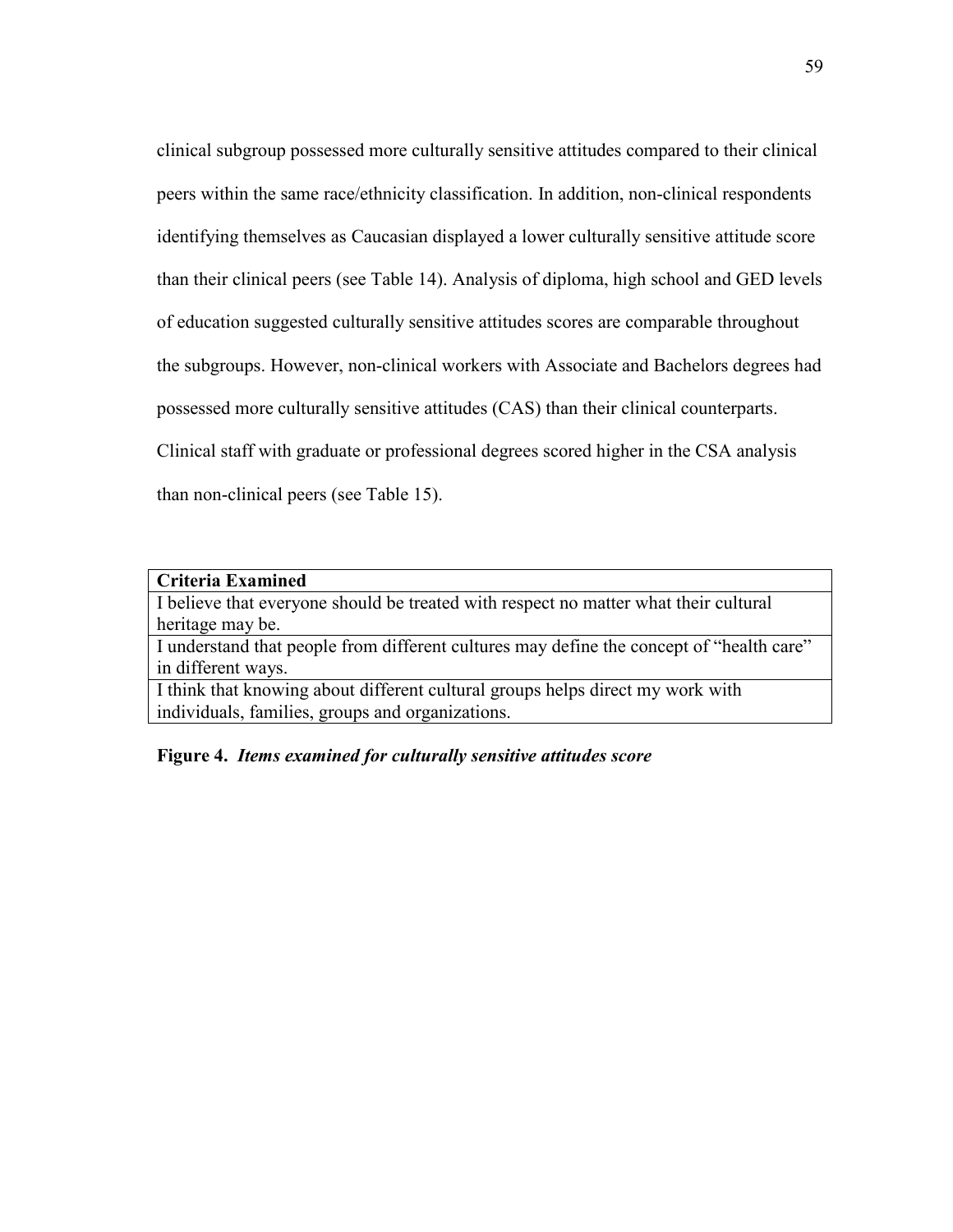| <b>Table of Knowledge by Culturally Sensitive</b><br><b>Attitudes</b>              |                                                                |                              |                              |                               |  |
|------------------------------------------------------------------------------------|----------------------------------------------------------------|------------------------------|------------------------------|-------------------------------|--|
| <b>Knowledge Score</b><br>Quartile                                                 | <b>Culturally Sensitive</b><br><b>Attitudes Score Quartile</b> |                              |                              |                               |  |
| Frequency<br>Percent<br><b>Row Pct</b>                                             |                                                                |                              |                              |                               |  |
| <b>Col Pct</b>                                                                     | $\mathbf{1}$                                                   | $\overline{2}$               | $\overline{\mathbf{4}}$      | <b>Total</b>                  |  |
| $\mathbf{1}$                                                                       | 5<br>8.06<br>31.25<br>41.67                                    | 6<br>9.68<br>37.50<br>23.08  | 5<br>8.06<br>31.25<br>20.83  | 16<br>25.81                   |  |
| $\overline{2}$                                                                     | 3<br>4.84<br>23.08<br>25.00                                    | 6<br>9.68<br>46.15<br>23.08  | 4<br>6.45<br>30.77<br>16.67  | 13<br>20.97                   |  |
| 3                                                                                  | $\overline{2}$<br>3.23<br>11.76<br>16.67                       | 9<br>14.52<br>52.94<br>34.62 | 6<br>9.68<br>35.29<br>25.00  | 17<br>27.42                   |  |
| $\overline{\mathbf{4}}$                                                            | 2<br>3.23<br>12.50<br>16.67                                    | 5<br>8.06<br>31.25<br>19.23  | 9<br>14.52<br>56.25<br>37.50 | 16<br>25.81                   |  |
| <b>Total</b>                                                                       | 12<br>19.35                                                    | 26<br>41.94                  | 24<br>38.71                  | 62<br>100.0<br>$\overline{0}$ |  |
| <b>Fisher's Exact Test</b><br>Table Probability (P) 7.549E-05<br>$Pr \le P 0.5978$ |                                                                |                              |                              |                               |  |

**Table 12.** *Cross-tabulation of knowledge scores by culturally sensitive attitudes scores among clinical staff*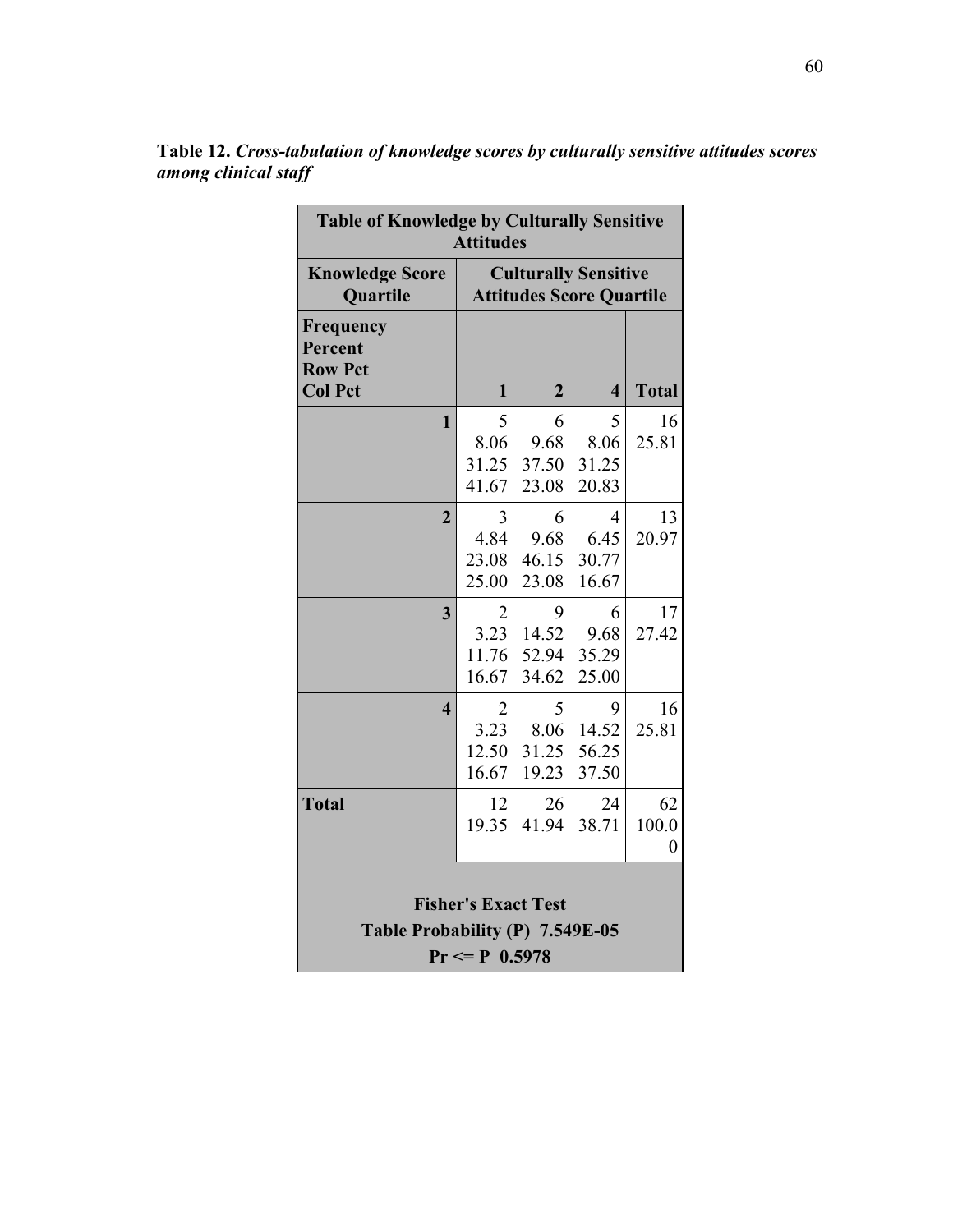| <b>Table of Knowledge by Culturally Sensitive</b><br><b>Attitudes</b>              |                                          |                                                                |                                          |                               |  |  |  |  |  |
|------------------------------------------------------------------------------------|------------------------------------------|----------------------------------------------------------------|------------------------------------------|-------------------------------|--|--|--|--|--|
| <b>Knowledge Score</b><br><b>Quartile</b>                                          |                                          | <b>Culturally Sensitive</b><br><b>Attitudes Score Quartile</b> |                                          |                               |  |  |  |  |  |
| <b>Frequency</b><br>Percent<br><b>Row Pct</b><br><b>Col Pct</b>                    | 1                                        | $\overline{2}$                                                 | $\overline{\mathbf{4}}$                  | <b>Total</b>                  |  |  |  |  |  |
| $\mathbf{1}$                                                                       | 4<br>14.29<br>40.00<br>80.00             | 1<br>3.57<br>10.00<br>8.33                                     | 5<br>17.86<br>50.00<br>45.45             | 10<br>35.71                   |  |  |  |  |  |
| $\overline{2}$                                                                     | $\boldsymbol{0}$<br>0.00<br>0.00<br>0.00 | 6<br>21.43<br>75.00<br>50.00                                   | $\overline{2}$<br>7.14<br>25.00<br>18.18 | 8<br>28.57                    |  |  |  |  |  |
| $\overline{\mathbf{3}}$                                                            | 0<br>0.00<br>0.00<br>0.00                | $\overline{2}$<br>7.14<br>100.0<br>$\theta$<br>16.67           | $\boldsymbol{0}$<br>0.00<br>0.00<br>0.00 | 2<br>7.14                     |  |  |  |  |  |
| $\overline{\mathbf{4}}$                                                            | 1<br>3.57<br>12.50<br>20.00              | 3<br>10.71<br>37.50<br>25.00                                   | 4<br>14.29<br>50.00<br>36.36             | 8<br>28.57                    |  |  |  |  |  |
| <b>Total</b>                                                                       | 5<br>17.86                               | 12<br>42.86                                                    | 11<br>39.29                              | 28<br>100.0<br>$\overline{0}$ |  |  |  |  |  |
| <b>Fisher's Exact Test</b><br>Table Probability (P) 7.434E-05<br>$Pr \le P 0.0482$ |                                          |                                                                |                                          |                               |  |  |  |  |  |

**Table 13.** *Cross-tabulation of knowledge scores by culturally sensitive attitudes scores among non-clinical staff*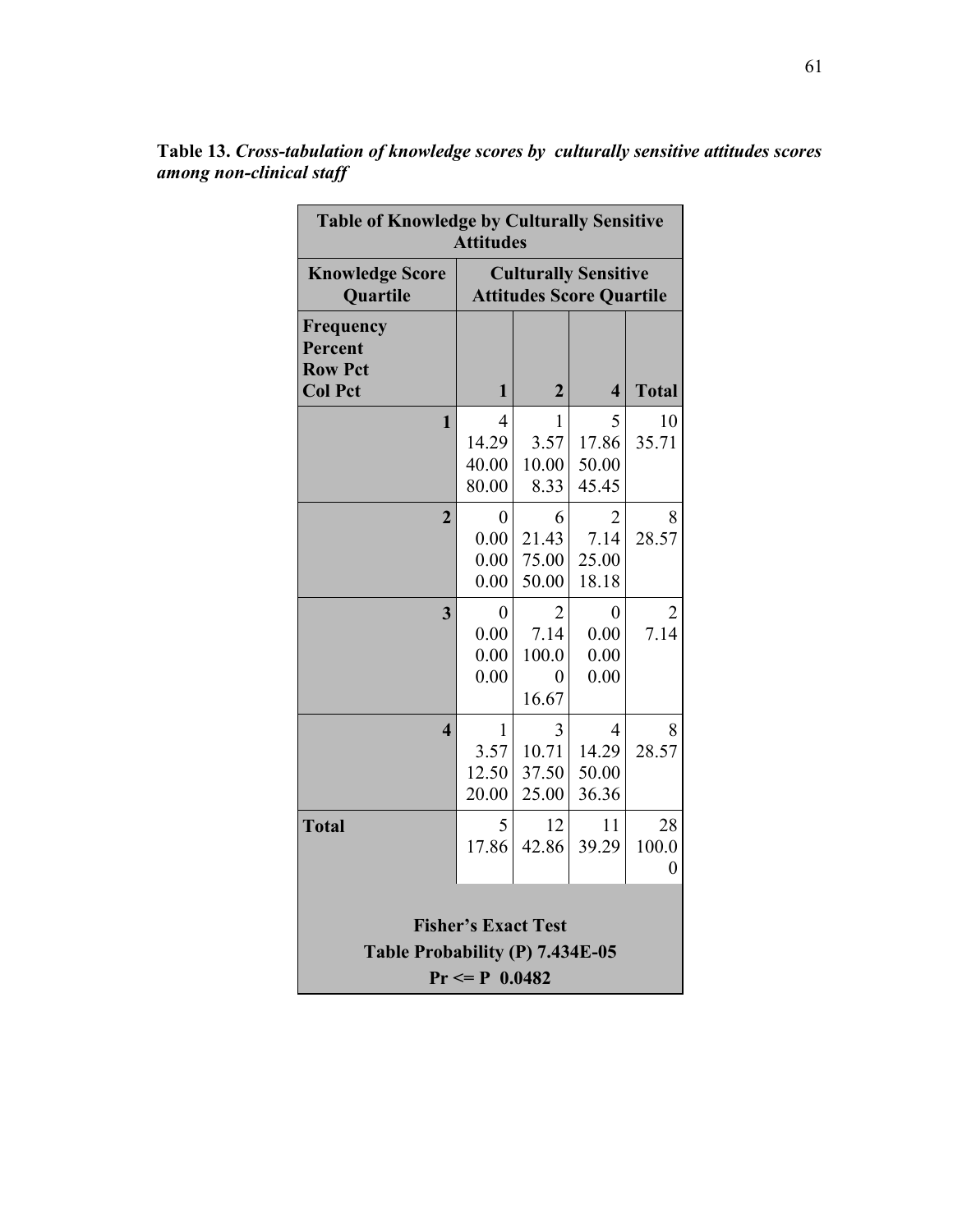| <b>Culturally Sensitive Attitudes</b><br>Score (mean) |                                                            |  |  |
|-------------------------------------------------------|------------------------------------------------------------|--|--|
| <b>Clinical</b><br>$(SD=0.65)$                        | <b>Non-clinical</b><br>$(SD=0.81)$                         |  |  |
| 1.840                                                 | 1.881                                                      |  |  |
| 1.777                                                 | 1.333                                                      |  |  |
| 1.769                                                 | 1.917                                                      |  |  |
| 1.667                                                 | n/a                                                        |  |  |
| 2.333                                                 | n/a                                                        |  |  |
|                                                       | C (F= $(5,51)$ = .19, p>.05) NC (F= $(3,25)$ = .43, p>.05) |  |  |

**Table 14.** *Culturally sensitive attitudes score averages by race/ethnicity*

**Table 15.** *Culturally sensitive attitudes score averages by education* 

| <b>Highest Level of Education Completed</b>                          |                 | <b>Culturally Sensitive Attitudes</b><br>Score (mean) |  |  |  |
|----------------------------------------------------------------------|-----------------|-------------------------------------------------------|--|--|--|
|                                                                      | <b>Clinical</b> | <b>Non-clinical</b>                                   |  |  |  |
|                                                                      | $(SD=0.65)$     | $(SD=0.81)$                                           |  |  |  |
| Less than high school                                                | 3.000           | n/a                                                   |  |  |  |
| Diploma                                                              | 1.90            | 1.888                                                 |  |  |  |
| High School or GED                                                   | 1.880           | 1.871                                                 |  |  |  |
| Associate degree                                                     | 1.575           | 2.250                                                 |  |  |  |
| Bachelors degree                                                     | 1.761           | 1.833                                                 |  |  |  |
| Graduate or Professional degree                                      | 1.545           | 1.000                                                 |  |  |  |
| $C(E-(6.45) - 1.10 \times 0.5)$ , NIC $(E - (5.22) - 72 \times 0.5)$ |                 |                                                       |  |  |  |

C (F= $(6,45)$  =1.19, p>.05); NC (F= $(5, 22)$ = .73, p>.05)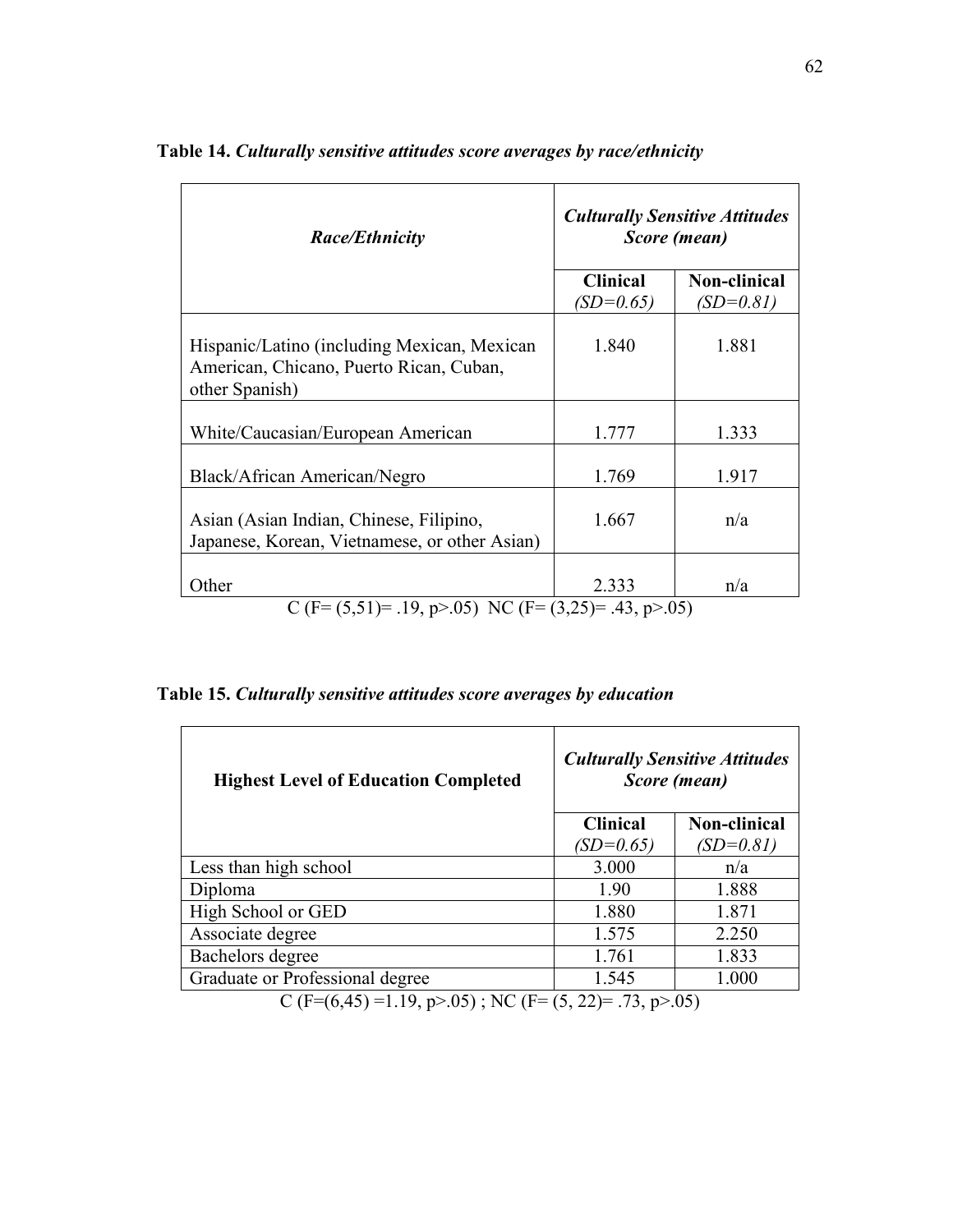#### **4.4 Discussion**

Life expectancy and overall health have improved in recent years for most Americans, thanks in part to an increased focus on preventive medicine and dynamic new advances in medical technology. However, not all Americans are benefiting equally. For too many racial and ethnic minorities in the United States, good health is elusive, since appropriate care is often associated with an individual's economic status, race, and gender. Despite notable progress in the overall health of the nation, there are continuing disparities in the burden of illness and death experienced by Blacks or African Americans, Hispanics or Latinos, American Indians and Alaska Natives, and Native Hawaiian and other Pacific Islanders, compared to the U.S. population as a whole (OMHHD, 2010).

Racial and ethnic health disparity data from a national perspective indicates there is much to learn in the public health workforce about the ongoing health disparity crisis in our state and nation. This suggests a level of urgency for need to assist our public health professionals in obtaining specific skills sets that will assist them in working better with ethnic and racial minority populations. These skills encompass culturally competent care and entails understanding the social and cultural factors which influence individual health beliefs and behaviors (Harvard Catalyst, 2010).

Van Ryn and Fu (2003) stated public health providers may influence race/ethnicity and socioeconomic health disparities in numerous areas. Providers may reflect and/or reinforce societal notions regarding patients' own value, self-reliance, knowledge, and deservingness of effective care. In addition, providers have the ability to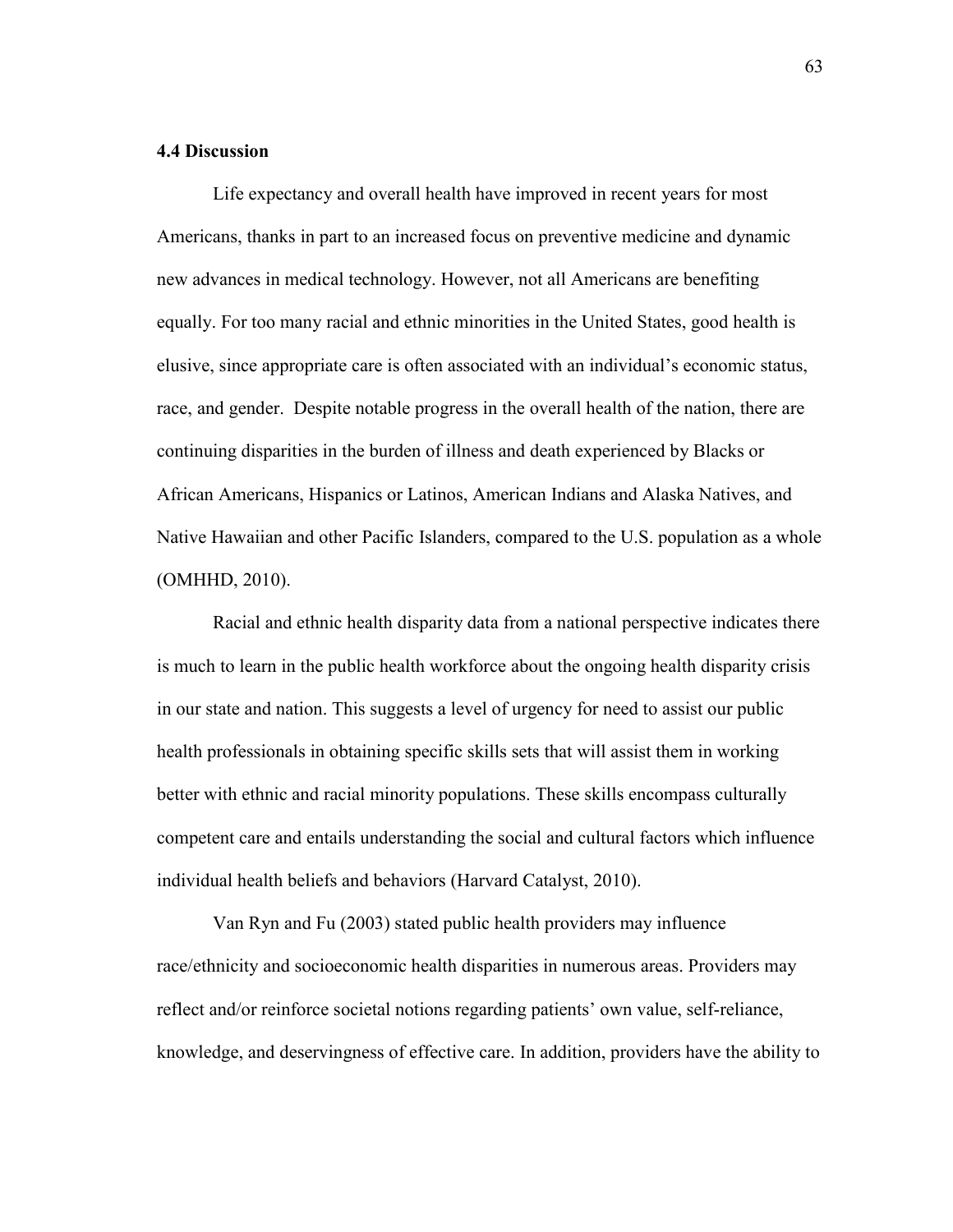communicate lower expectations for patients in disadvantaged social and economic positions (Van Ryn & Fu, 2003). This is an example of the public health workforce's influence on individual's expectations for the degree to which they expect to obtain the resources and services they need, and their expectations for improvements in their conditions and situations.

Novack et al. (1997) suggested when healthcare providers' values, attitudes, biases and past experiences have a direct impact on communication with patients. Negative clinician attitudes may be a barrier to healthcare by some ethnic/racial minority groups. Paez, Allen, Carson and Cooper (2007) noted providers who possess an understanding of the outcomes of cultural diversity in customs and values; and oppressive acts within healthcare, are more confident in caring for underserved patients. Researchers suggested a possible reason for this is health professionals' level of comfortability in providing services to patients of diverse ethnic/racial minority backgrounds, have an open-mind to cultural competence (Paez et al., 2007). In order to establish this competency in clinical care settings, it requires practitioners continuously self-critique and reflect, while seeking to understand the experience from the patients' perspective (Paez et al., 2007).

 The analysis of research determined healthcare professionals' level of knowledge was associated with possessing culturally sensitive attitudes. This suggests when individuals are knowledgeable; they have the necessary foundation to develop beliefs and attitudes conducive to creating an effective clinical encounter. Educational programs must include components which increase participant awareness of diversity. In addition,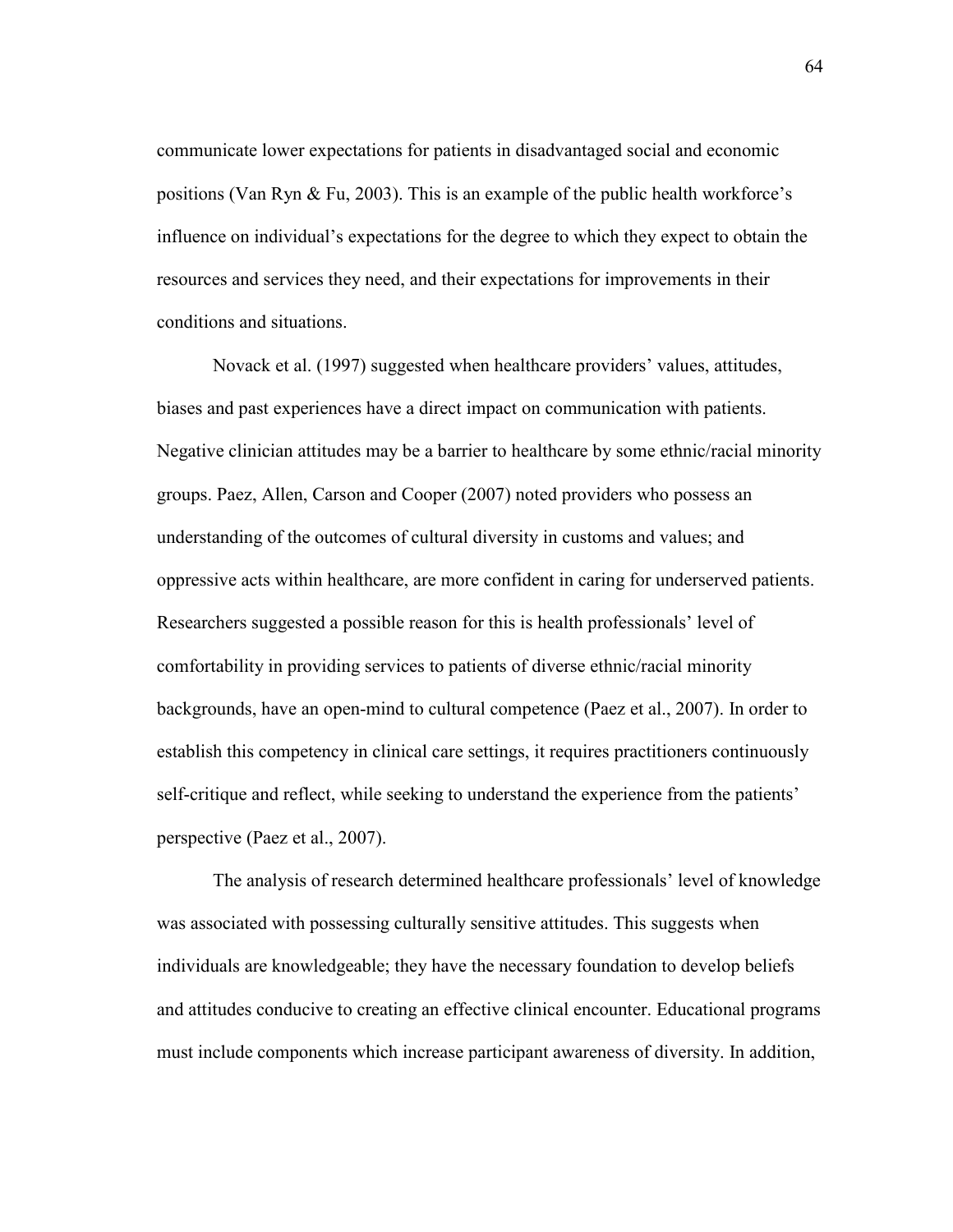training should encompass lessons to foster self-reflection of one's own bias and beliefs and its effect on how workers provide health services.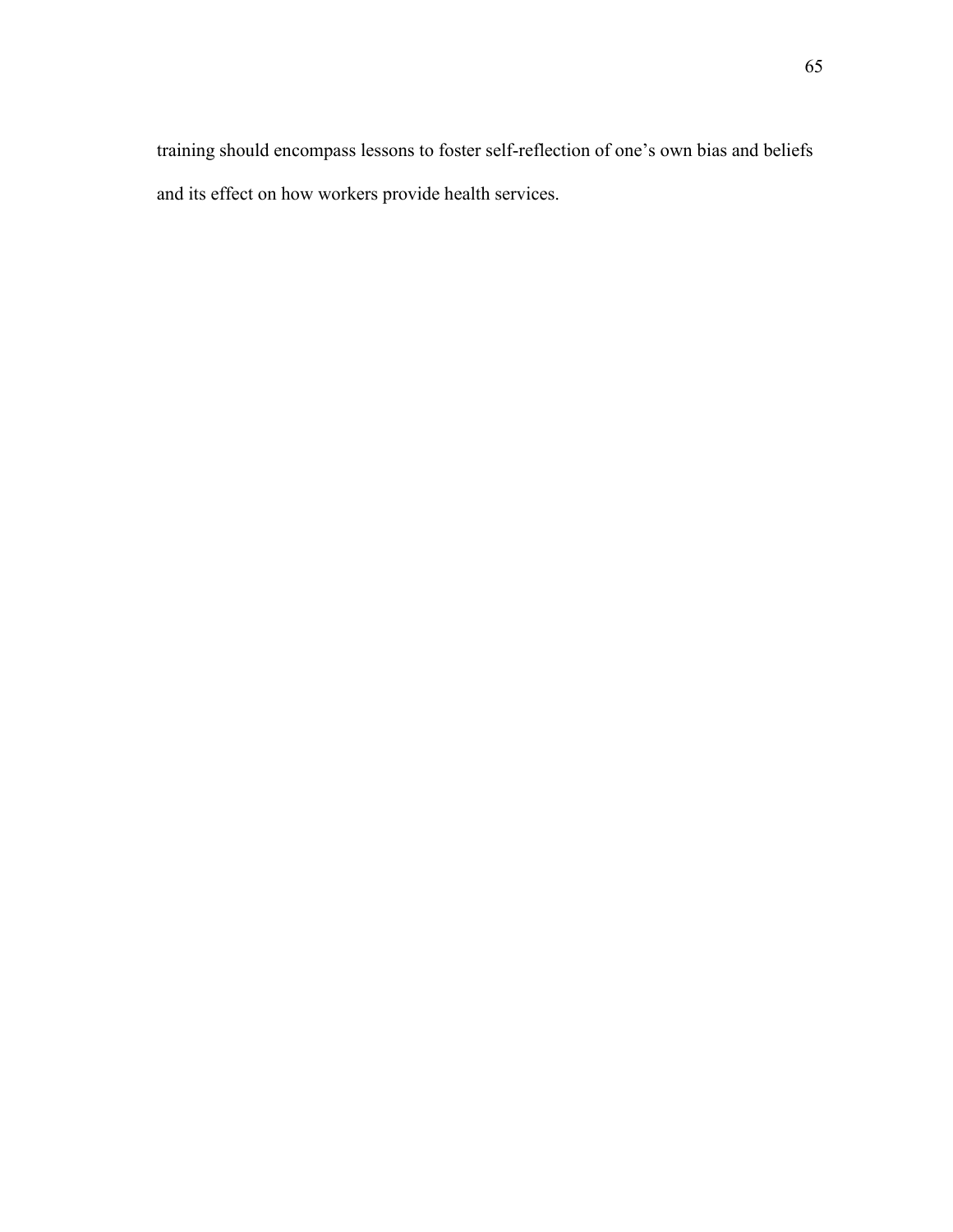#### 5. SUMMARY AND CONCLUSIONS

## **5.1 Summary**

Of the sixty-two clinical respondents, 47% were African American, 44% Hispanic/Latino and 5% Caucasian. This was comparable to the non-clinical subgroup with 43% being comprised of African Americans, 50% Hispanic/Latino and 7% of the total population identifying themselves as Caucasian. In addition, respondents reported high levels of interaction with patients from ethnic and racial minorities. Respondents were asked about their knowledge of CLAS adherence and over two-thirds of both subgroups were not sure if their clinic of employment implemented some of the recommended standards. Observing the clinical and non-clinical respondents, approximately 47% and 57% respectively, stated their cultural diversity training was an employer sponsored program.

 Continuing education offered training was reported among clinical workers at roughly 24% and 35% for non-clinical staff. When assessing respondents with diversity training preparational behaviors, clinical workers sought out information on cultural needs when identifying new individuals in the work environment more often than their non-clinical counterparts. Clinical respondents also had a better understanding of the variance in the definition of "health care" by patients from racial and ethnic minority backgrounds.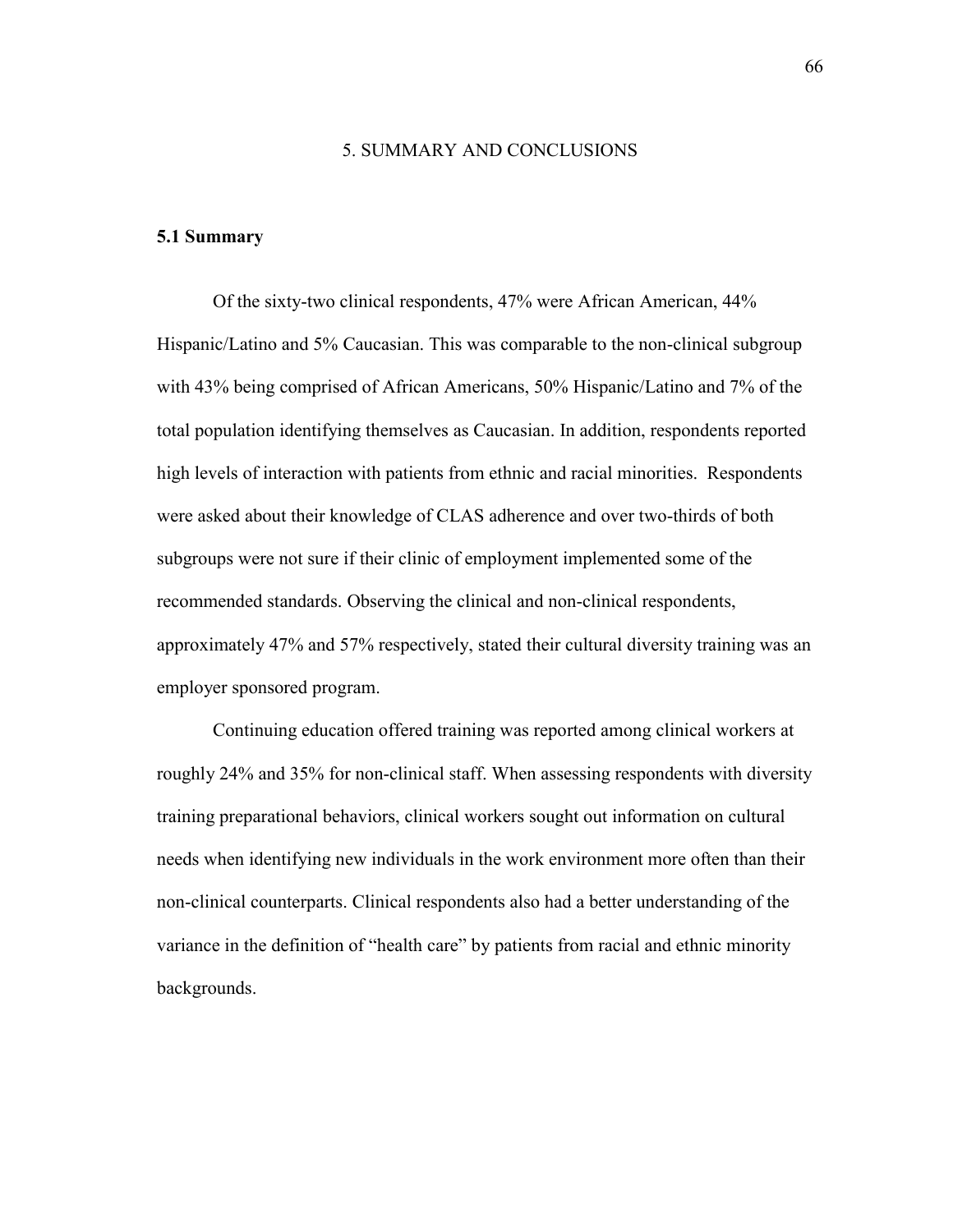Within the non-clinical group, a positive association was found between respondents' knowledge score and diversity training. In addition, non-clinical staff who participated in diversity training in the past had a significantly higher mean knowledge score than their counterparts who had not undergone training. This suggests if healthcare professionals engage in cultural competence education their level of awareness of unique characteristics between ethnic and racial minorities increases. Within the same subgroup, the data analysis confirmed a statistically significant positive association between knowledge score and average culturally competent behavioral score. This allowed researchers to conclude those who exhibit the healthiest behaviors as it relates to effectively working with diverse populations, had a heightened sense of knowledge related to race/ethnicity and healthcare services.

There were no significant differences found in mean scores of knowledge or behavior across race/ethnicity among clinical or non-clinical respondents. However, across all races and ethnicity categories, clinical respondents had higher average knowledge scores compared to their non-clinical peers. Analysis of engagement of culturally appropriate behavior activity determined non-clinical Hispanics/Latinos and Whites engaged in behaviors more conducive to healthier outcomes for patients, compared to their clinical counterparts.

The data analysis concluded no statistically significant association between respondents' attitudes; and levels of culturally competent behavior engagement and past diversity training participation. However, using the Fisher's Exact Test, within both the clinical and non-clinical groups, a positive association exists between average

67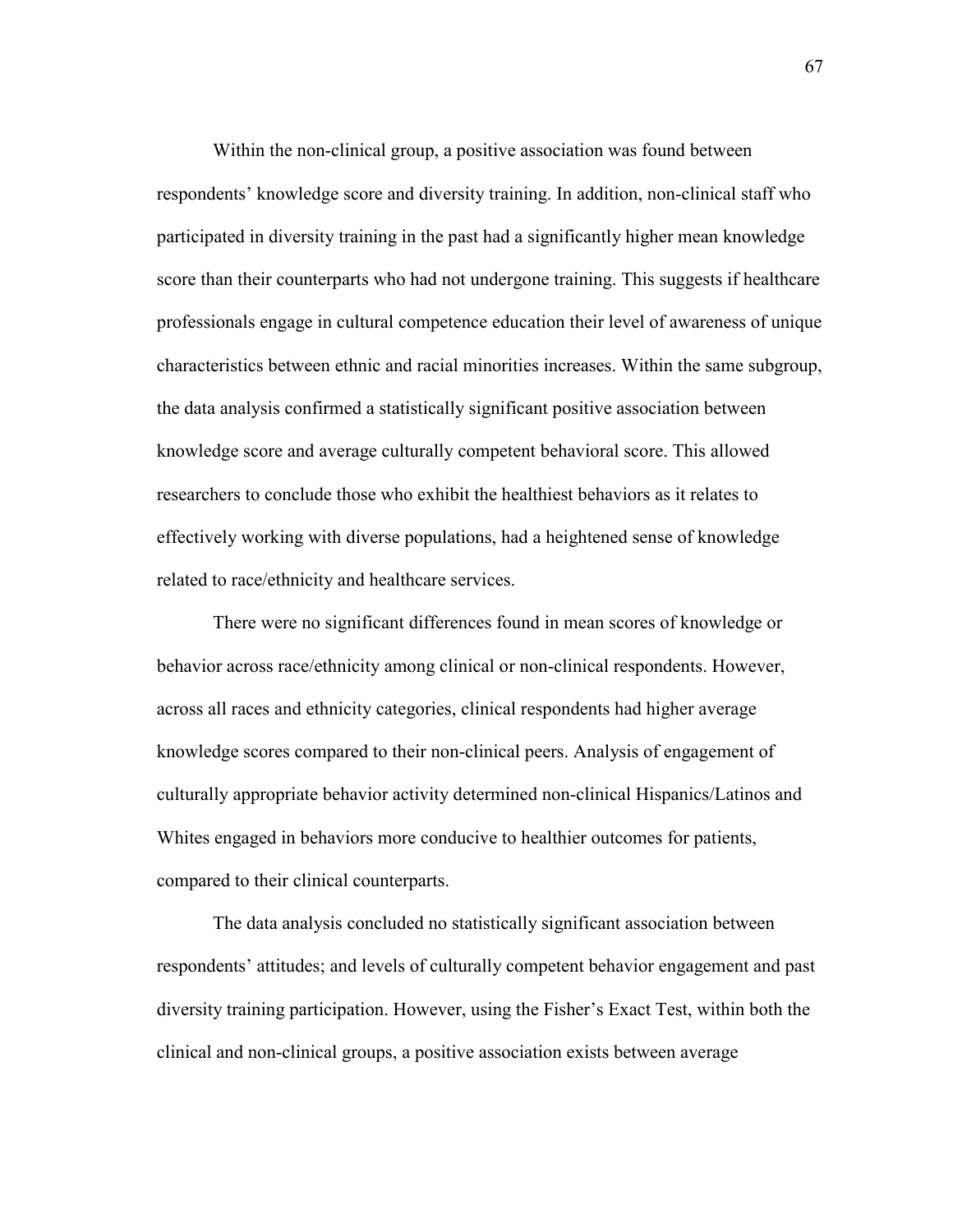knowledge scores and culturally sensitive attitudes score. Respondents with increased levels of knowledge possessed attitudes which encompass dignity and respect of minority groups, potentially improving clinical interactions. There were no significant differences found in culturally sensitive attitudes across race/ethnicity. However, African Americans and Hispanic/Latinos within the non-clinical subgroup possessed more culturally sensitive attitudes compared to their clinical peers within the same race/ethnicity classification.

### **5.2 Conclusions**

Life expectancy and overall health have improved in recent years for most Americans, thanks in part to an increased focus on preventive medicine and dynamic new advances in medical technology (Office of Minority Health & Health Disparities, 2010). However, not all Americans are benefiting equally. For too many racial and ethnic minorities in the United States, good health is elusive, since appropriate care is often associated with an individual's economic status, race, and gender (OMHHD, 2010). Indeed, despite notable progress in the overall health of the nation, there are continuing disparities in the burden of illness and death experienced by Blacks or African Americans, Hispanics or Latinos, American Indians and Alaska Natives, and Native Hawaiian and other Pacific Islanders, compared to the U.S. population as a whole (OMHHD, 2010).

Racial and ethnic health disparity data from a national perspective indicates a level of urgency for need to assist our public health professionals in obtaining specific skills sets that will assist them in working better with ethnic and racial minority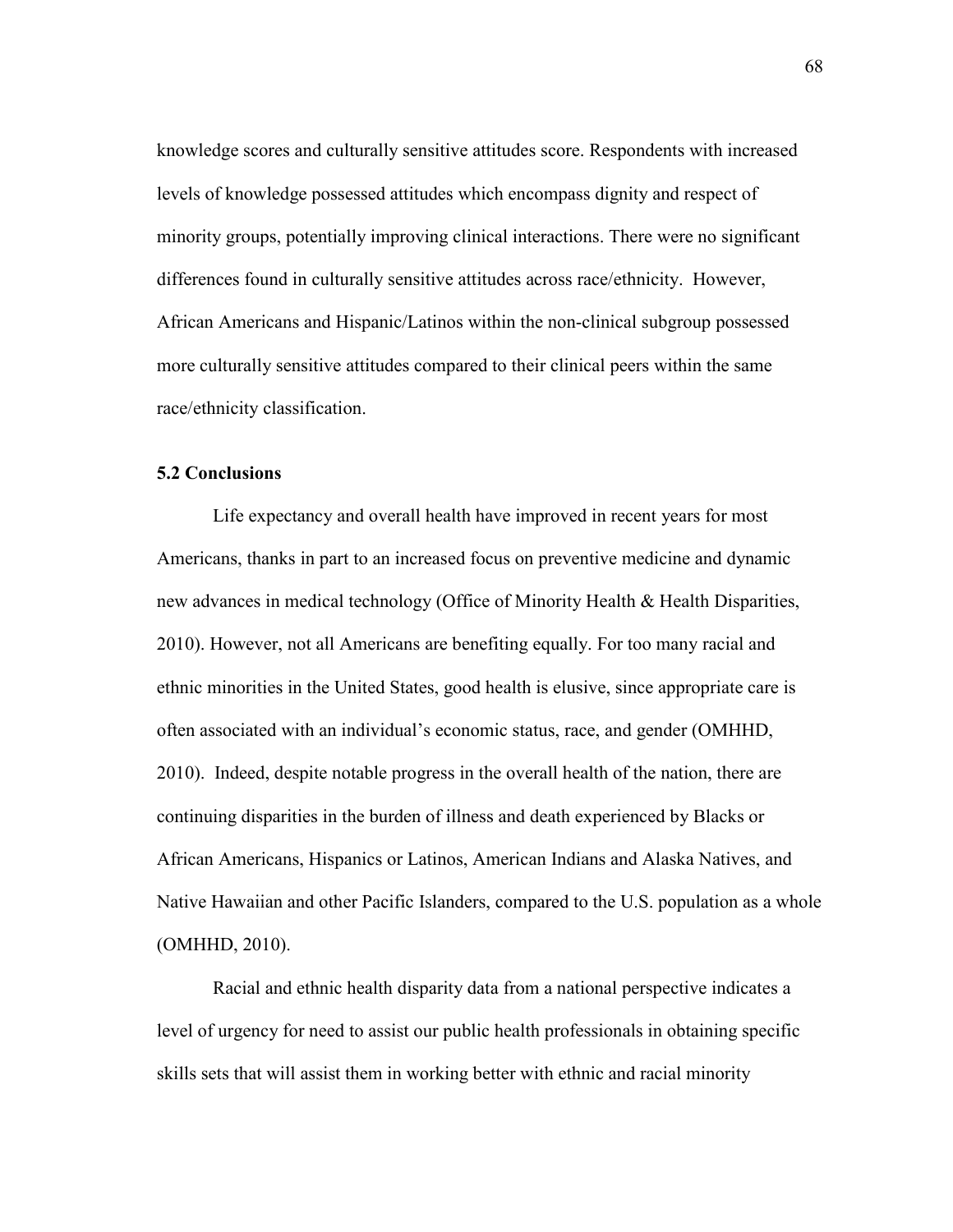populations. These skills encompass culturally competent care and entails understanding the social and cultural factors which influence individual health beliefs and behaviors (Harvard Catalyst, 2010). Public health workers are vital in preventing, controlling and eliminating health disparities. The Office of Minority Health (2006) noted health care is a cultural construct, derived from beliefs about the nature of disease and the human body. Because of this, cultural issues are essential in the avenue of delivery of health services treatment and preventive interventions. By understanding, valuing, and incorporating the cultural differences of populations and exploring personal healthrelated values and beliefs, public health workers can support a system that directly addresses the unique needs of racial and ethnic minority populations (Office of Minority Health, 2006).

Paez, Allen, Carson and Cooper (2007) noted providers who possess an understanding of the outcomes of cultural diversity in customs and values; and oppressive acts within healthcare, are more confident in caring for underserved patients. Researchers suggested a possible reason for this is health professionals' level of comfortability in providing services to patients of diverse ethnic/racial minority backgrounds, have an open-mind to cultural competence (Paez et al., 2007). In order to establish this competency in clinical care settings, it requires practitioners continuously self-critique and reflect, while seeking to understand the experience from the patients' perspective (Paez et al., 2007).

The results of this research highlight the need to increase the capacity of health care professionals in working with diverse populations. Respondents with past diversity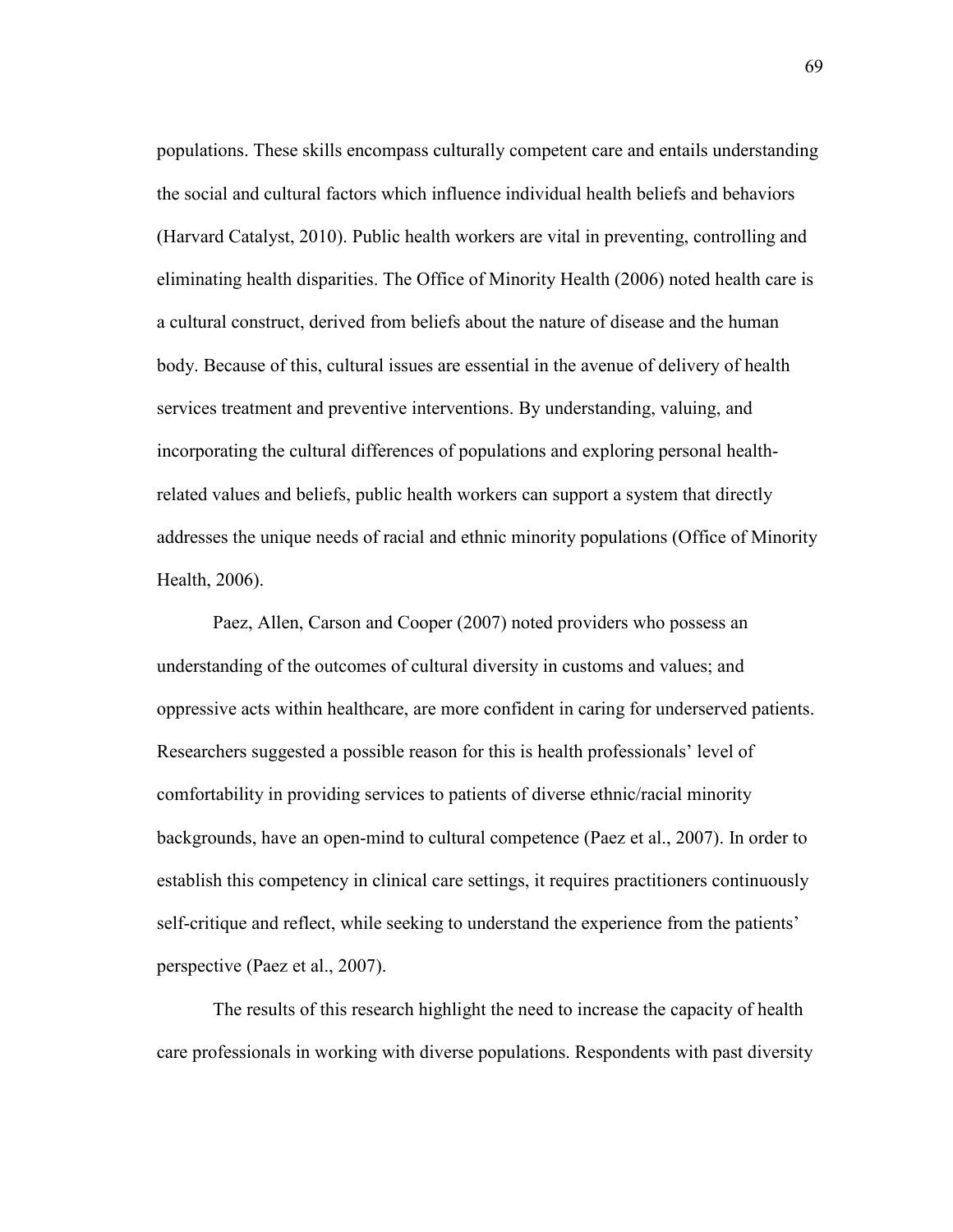training displayed a higher level of culturally competent knowledge when interacting with clients and patients. In turn, their knowledge and awareness led to them engaging in behaviors conducive to improving racial/ethnic health outcomes. Training programs must incorporate educational components which foster skill building to enable subsequent culturally appropriate clinical interactions.

The analysis of research also determined healthcare professionals' level of knowledge was associated with possessing culturally sensitive attitudes. This suggests when individuals are knowledgeable; they have the necessary foundation to develop beliefs and attitudes conducive to creating an effective clinical encounter. Educational programs must include components which increase participant awareness of diversity. In addition, training should encompass lessons to foster self-reflection of one's own bias and beliefs and its effect on how workers provide health services.

There are a few limitations to note regarding this research study. Many of respondents chose to not answer some questions, making the response rate low for specific items. In addition, because of low cell counts and unequal variance, chi-squared tests were not used do to the potential of inaccuracy. The outcomes of the case study suggests the benefits of examination on a larger scale. In addition, the majority of staff participated in past employer sponsored diversity training which may contribute to the favorable knowledge, culturally sensitive attitudes and behavior engagement scores. Potential future research direction includes a larger sample size from additional clinical sites. An experimental design, with a control group, would also allow further evaluation of the association between training, and psycho-emotional and behavioral tendencies.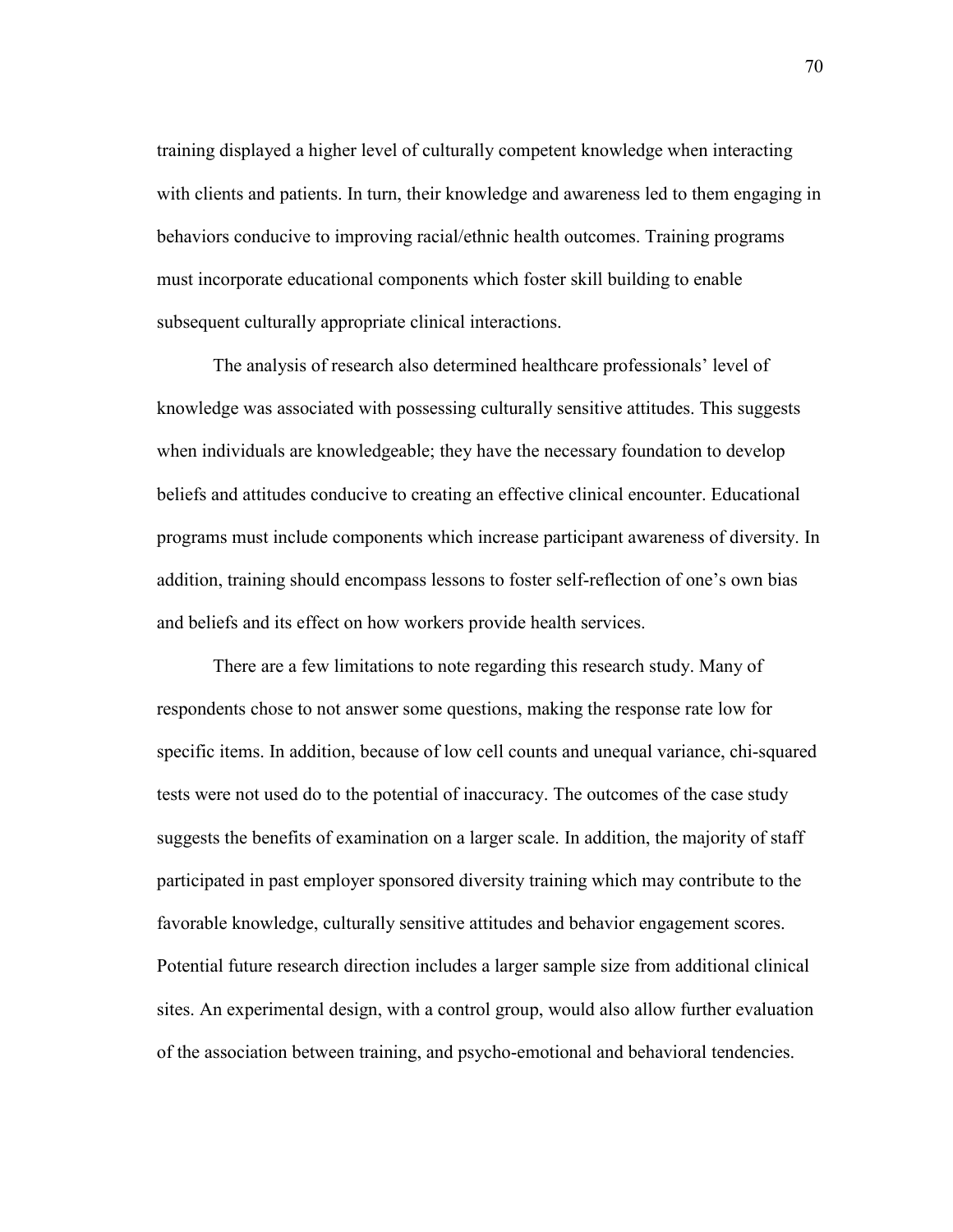Research, such as this dissertation, contributes to the knowledge base of academicians, healthcare professionals and organizations as it relates to proactively addressing effective practices in providing services for ethnic and racial minority patients. Those in the academe must stay abreast of issues which arise during practice in order to prepare students with the skills and competencies they must possess to work with these vulnerable populations. When practitioners have a heightened sense of awareness, knowledge and sensitivity, they implement patient-healthcare professional interaction behaviors conducive to improving health outcomes for those they serve.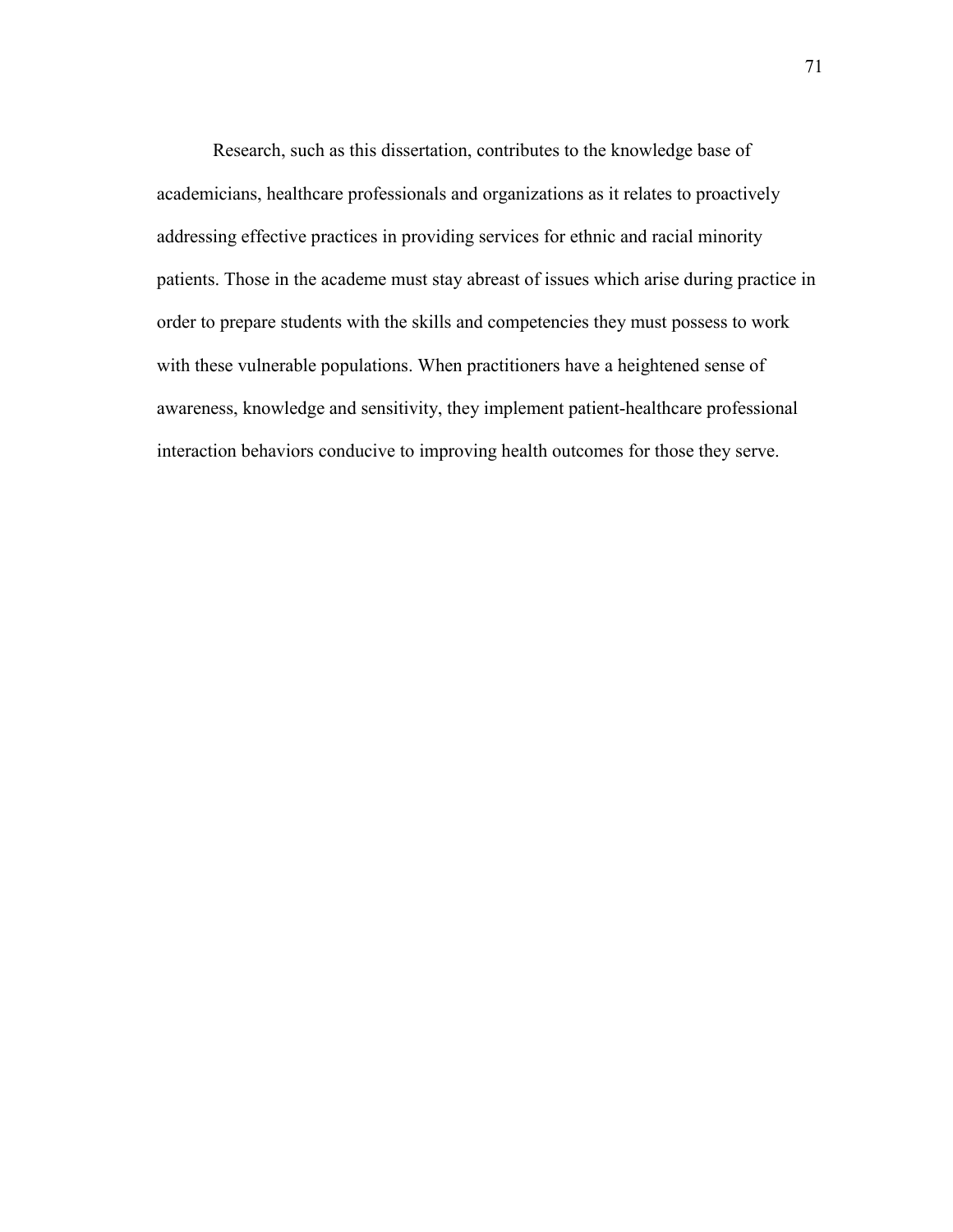#### REFERENCES

- Ajzen, I. (1988). *Attitudes, personality, and behavior.* Chicago: The Dorsey Press.
- Ajzen, I. (1991). The theory of planned behavior. *Organizational Behavior and Human Decision Processes, 50*, 179-211.
- Beach, M., Price, E., Gary, T., Robinson, K., Gozu, A., Palacio, A., Smartin, C., Jenckes, M., Feuerstein, C., Bass,E., Powe, N. & Cooper, L. (2005). Cultural competency: A systematic review of health care provider educational interventions. *Med Care, 43*, 356-373.
- Betancourt, J., Green, A. & Carillo, J. (2002). *Cultural competence in health care: Emerging frameworks and practical approaches.* Retrieved from http://www.commonwealthfund.org/usr\_doc/betancourt\_culturalcompetence\_576 .pdf.
- Betancourt, J., Green, A., Carillo, J. & Park, E. (2005). Cultural competence and health care disparities: Key perspectives and trends. *Health Affairs, 24,* 499-505.
- Bryan, A., Fisher, J. & Fisher, W. (2002). Tests of the mediational role of preparatory safer sexual behavior in the context of the theory of planned behavior. *Health Psychology, 21,* 71-80.
- Burgess, D., Fu, S. & Van Ryn, M. (2004). Why do providers contribute to disparities and what can e done about it? *Journal of General Internal Medicine, 19*, 1154- 1159.

Carter-Pokras, O. & Baquet, C. (2002). What is a "health disparity"? *Public Health*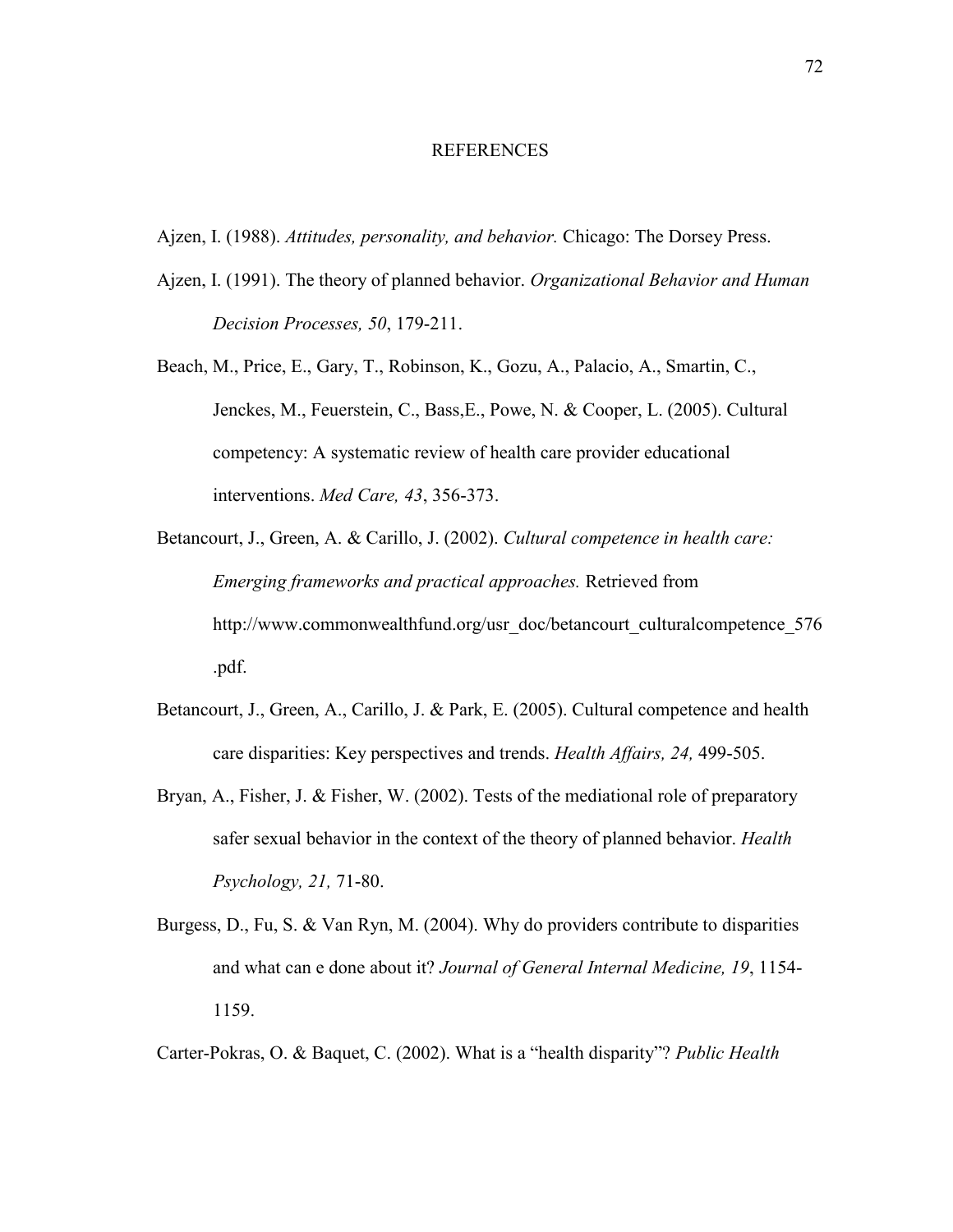*Report, 117,* 426-434.

- Cooper, L., Beach, M., Johnson, R. & Inui, T. (2006). Delving below the surface: Understanding how race and ethnicity influence relationships in health care. *Journal of General Internal Medicine, 21,* S21-S27.
- Crandall, S., George, G., Marion, G. & Davis, S. (2003). Applying theory to the design of cultural competency training for medical students: A case study. *Academic Medicine, 78,* 588-594.
- Doorenbos, A., Schim, S., Benkert, R. & Borse, N. (2005). Psychometric evaluation of the cultural competence assessment instrument among healthcare providers. *Nursing Research, 54,* 324-331.
- Dresher, M. & MacNaughton, N. (2002). Cultural competence in nursing: Foundation of fallacy?. *Nursing Outlook, 50,* 181-186.
- Dressler, W., Oths, K. & Gravlee, C. (2005). Race and ethnicity in public health research: Models to explain health disparities. *Annual Review of Anthropology, 34,* 231-252.
- Fila, S. & Smith, C. (2006). Applying the theory of planned behavior to healthy eating behaviors in urban Native American youth. *International Journal of Behavioral Nutrition and Physical Activity, 3,* 11.
- Flores, G. (2000). Culture and the patient-physician relationship: Achieving cultural competency in health care. *The Journal of Pediatrics, 136,* 14-23.
- Furneaux, B. (2005). *Theories used in research: theory of planned behavior.* Retrieved from http://www.istheory.yorku.ca/theoryofplannedbehavior.htm.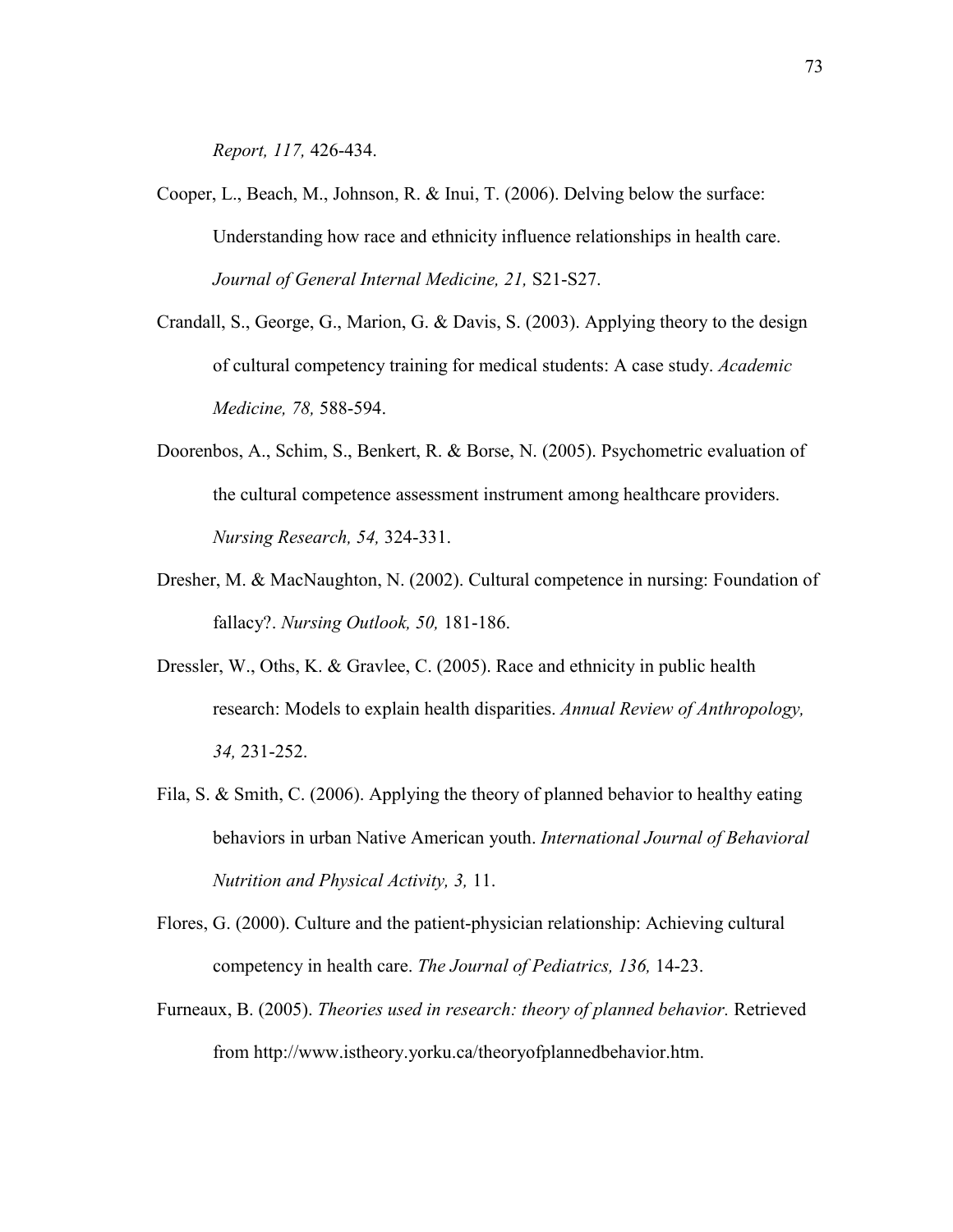- Gallegos, J., Tindall, C. & Gallegos, S. (2008). The need for advancement in the conceptualization of cultural competence. *Advances in Social Work, 9,* 51-62.
- Harvard Catalyst. (2010). *Cultural competence in research*. Retrieved from http://www.mfdp.med.harvard.edu/catalyst/publications/Cultural\_Competence\_A nnotated\_Bibliography.pdf.
- Jones, M., Cason, C. & Bond, M. (2004). Cultural attitudes, knowledge and skills of a health workforce. *Journal of Transcultural Nursing, 15,* 283-290.
- Kagawa-Singer, M. and Kassim-Lakha, S. (2003). A strategy to reduce cross-cultural miscommunication and increase the likelihood of improving health outcomes. *Journal of the Association of American Medical Colleges, 78,* 577-587.
- Kai, J., Beavan, J., Faull, C., Dodson, L., Gill, P. & Beighton, A. (2007). Professional uncertainty and disempowerment responding to ethnic diversity in health care: A qualitative study. *PLOS Medicine, 4,* 323.
- Kassem, N., Lee, J., Modeste, N. & Johnston, P. (2003). Understanding soft drink consumption among female adolescents using the theory of planned behavior. *Health Education Research, 18,* 278-291.
- Marrone, S. (2008). Factors that influence critical care nurses' intentions to provide culturally congruent care to Arab Muslims. *Journal of Transcultural Nursing, 19,*  8-15.
- National Cancer Institute (2005). *Theory at a glance: a guide for health promotion practice* (2<sup>nd</sup> ed.). Retrieved from http://www.cancer.gov/PDF/481f5d53-63df-41bc- bfaf5aa48ee1da4d/TAAG3.pdf.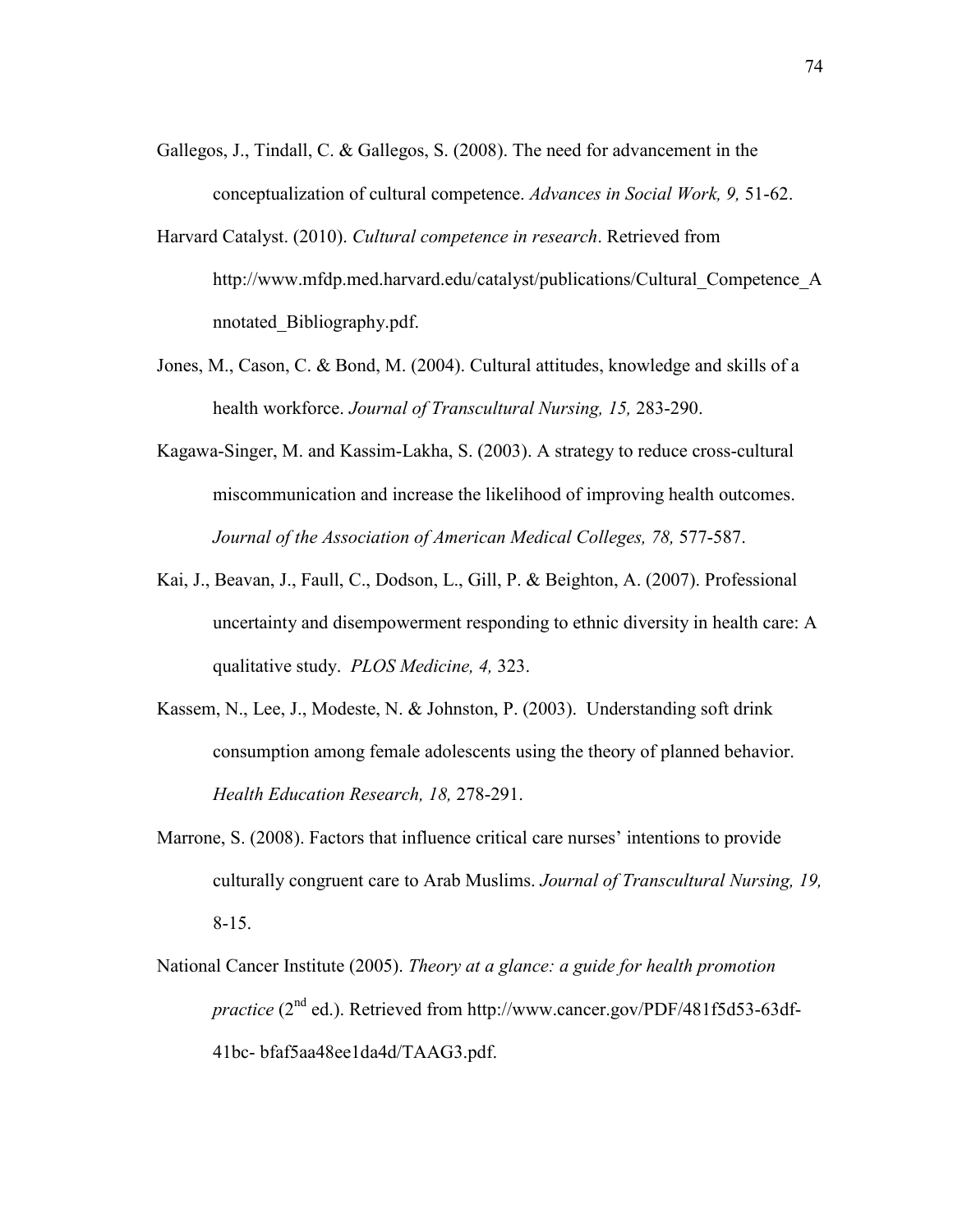- National Cancer Institute. (2010). *Health disparities defined.* Retrieved from http://crchd.cancer.gov/disparities/defined.html.
- Norman, P., Conner, M. & Bell, R. (1999). The theory of planned behavior and smoking cessation. *Health Psychology, 18,* 89-94.

Novack, D., Suchman, A., Clark, W., Epstein, R., Najberg, E, & Kaplan, C. (1997). Calibrating the physician: Personal awareness and effective patient care. The Journal of the American Medical Association, 278, 502-509.

- Office of Minority Health & Health Disparities. (2010). *About minority health*. Retrieved from http://www.cdc.gov/omhd/AMH/AMH.htm.
- Office of Minority Health & Health Disparities. (2009). *Disease burden & risk factors*. Retrieved from http://www.cdc.gov/omhd/AMH/dbrf.htm.
- Office of Minority Health & Health Disparities. (2007). *National standards on culturally and linguistically appropriate services (CLAS).* Retrieved from http://minorityhealth.hhs.gov/templates/browse.aspx?lvl=2&lvlID=15.
- Paez, K., Allen, J., Carson, K. & Cooper, L. (2007) Provider and clinic cultural competence in a primary care setting. *Social Science & Medicine, 66,* 1204-1216.
- Perkins, M., Jensen, P., Jaccard, J., Gollwitzer, P., Oettingen, G., Pappadopulos, E. & Hoagwood, K. (2007). Applying theory-driven approaches to understanding and modifying clinicians' behavior: What do we know?. *Psychiatric Services, 58,*  342-348.
- Rice, M. (2007). A post-modern cultural competency framework for public administration and public service delivery. *International Journal of Public Sector*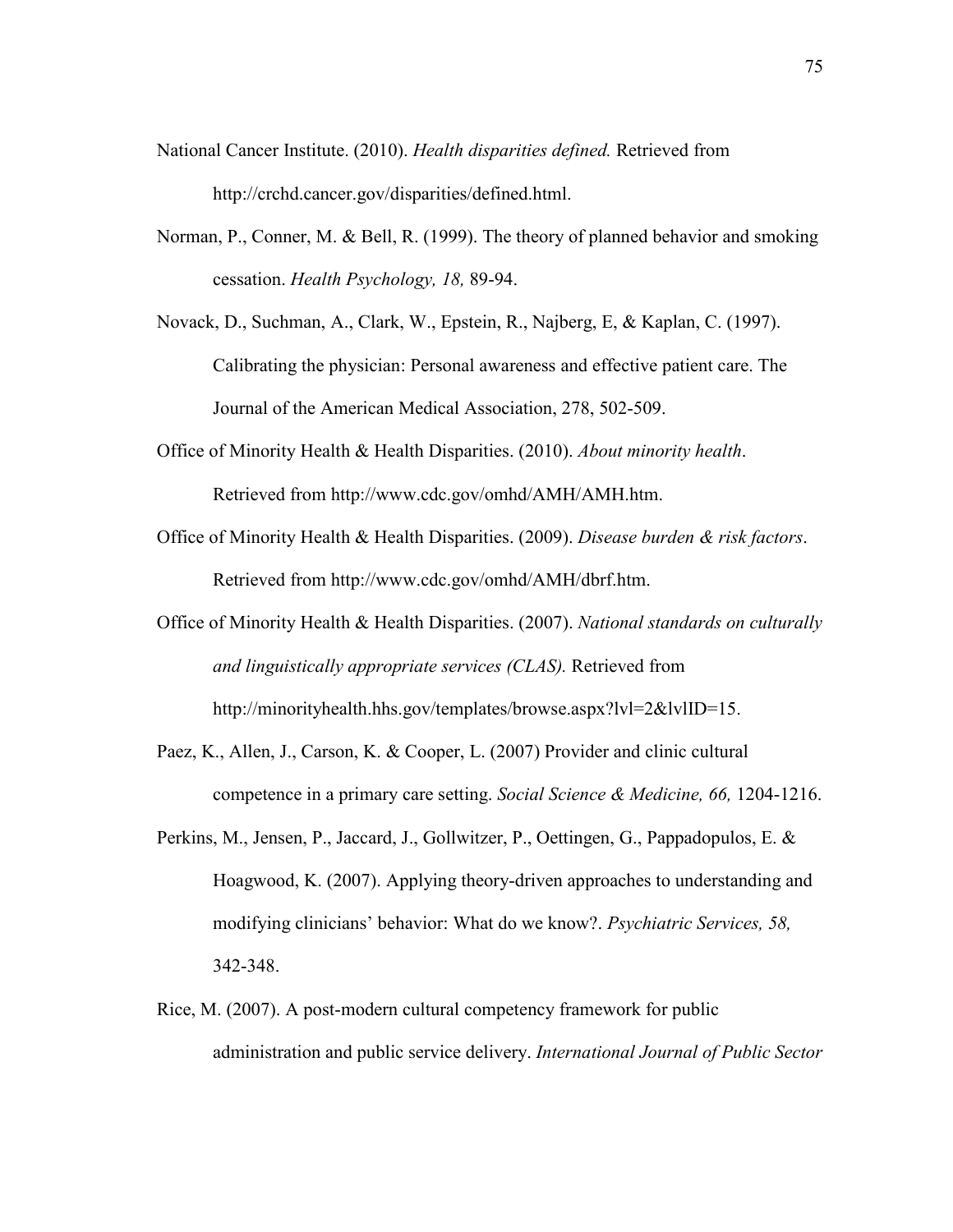*Management* 20:622-637.

- Scarboro, D. (2006). Assessment of a cultural competence intervention on university of Tennessee health science center doctor of pharmacy students. (Doctoral dissertation). Retrieved from ProQuest Dissertations & Theses. (3246571).
- Schifter D. & Ajzen, I.. (1985). Intention, perceived control, and weight loss: An application of the theory of planned behavior. *Journal of Personality and Social Psychology, 49,* 843-851.

Schim, S. (2009). *Cultural competence survey.* Wayne State University: Detroit, MI.

- Scott, S. (2012). Cultural diversity training & education in the workplace. Retrieved from http://smallbusiness.chron.com/cultural-diversity-training-educationworkplace-1853.html.
- Shaya, F. & Gbarayor, C. (2006). The case for cultural competence in health professions education. *American Journal of Pharmaceutical Education, 15,* 124.
- Smith, W., Betancourt, J., Wynia, M., Bussey-Jones, J, Stone, V., Phillips, C., Fernandez, A., Jacobs, E. & Bowles, J. (2007). Recommendations for teaching about racial ethnic disparities in health and health care. *Annals of Internal Medicine, 147,* 654-665.
- Stafford, J., Bowman, R., Ewing, T., Hanna, J., & Lopez-DeFede, A. (1997). Building cultural bridges. Bloomington, IN: National Educational Service.
- Starr, S. & Wallace, D. (2009). Self-reported cultural competence of public health nurses in a southeastern US public health department. *Public Health Nur*sing, *26,* 48-57.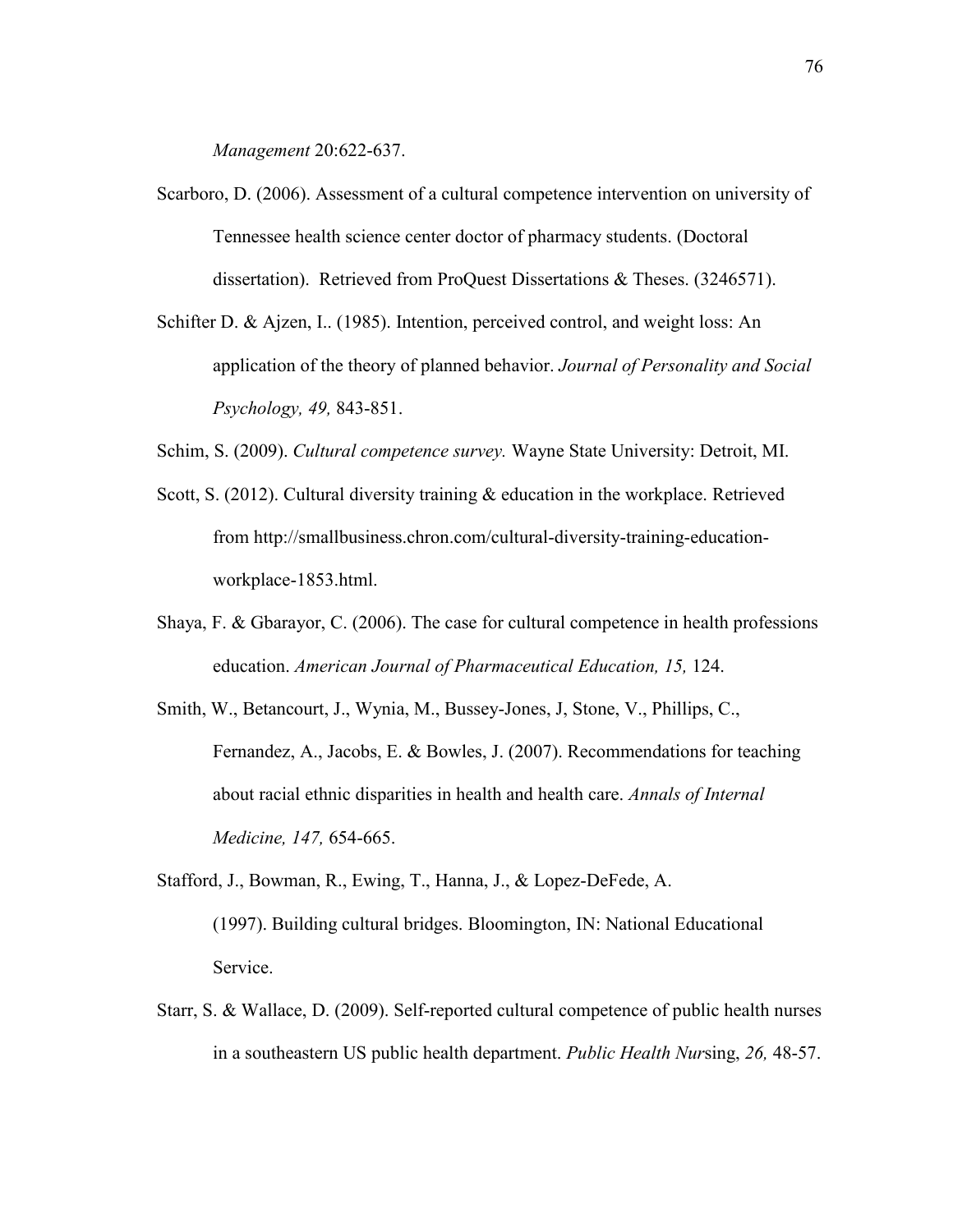- Van Ryn, M. & Burke, J. (2000). The effect of patient race and socio-economic status on physicians' perceptions of patients. Social Science & Medicine, 50, 813-828.
- Van Ryn, M. & Fu, S. (2003). Paved with good intentions: Do public health and human services providers contribute to racial/ethnic disparities in health?. American Journal of Public Health, 93, 48-255.
- Webb, E. & Sergison, M. (2003). Evaluation of cultural competence and antiracism training in child health services. *Archives of Disease in Childhood, 88,* 291-294.
- Weifthoff, C. (2004). Motivation to learn and diversity training: Application of the theory of planned behavior. *Human Resource Development Quarterly, 15,* 263- 268.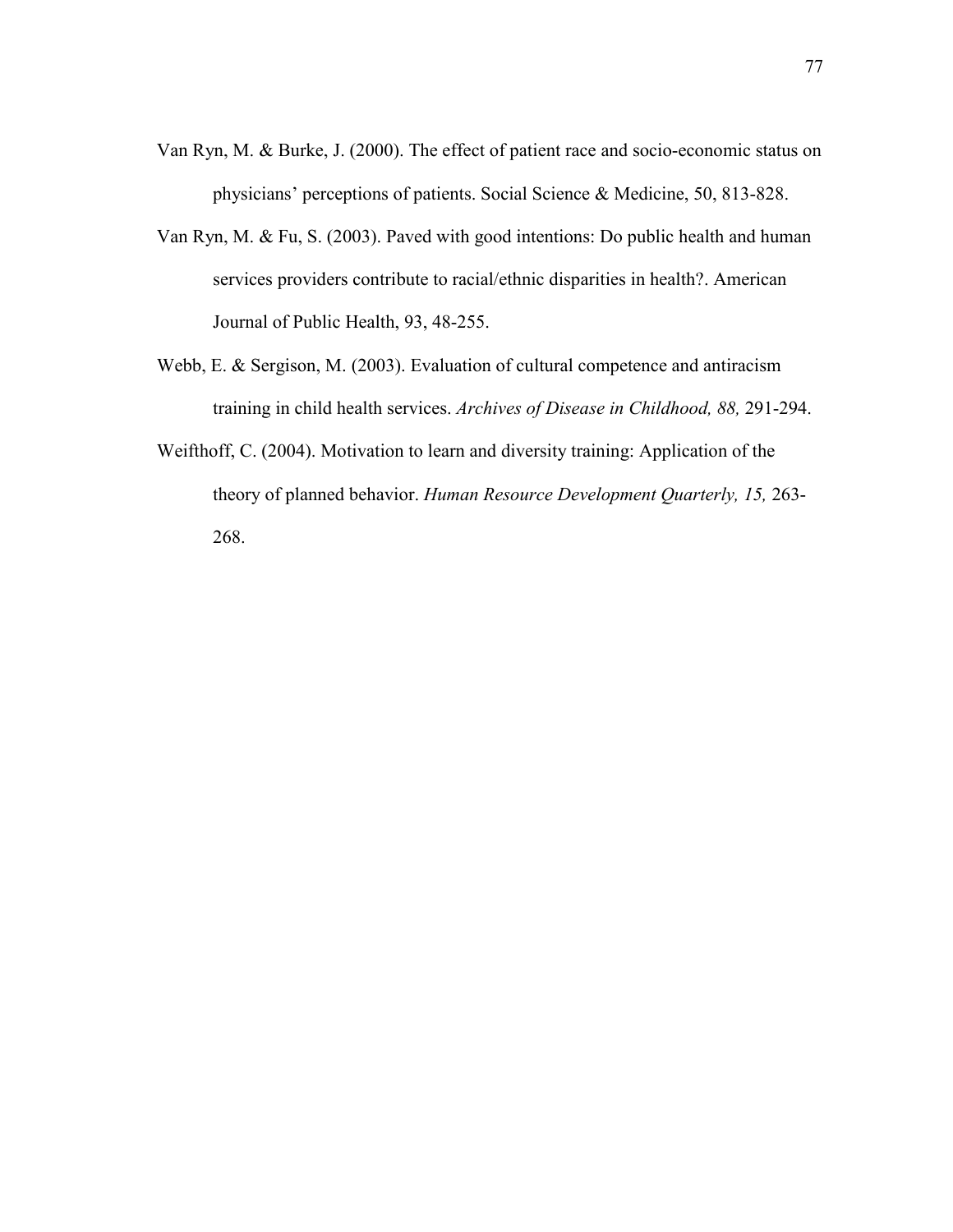## APPENDIX A

# **CULTURAL COMPETENCE SURVEY**

Increasing cultural diversity of people in our communities and workplaces is a fact of life. Diversity among students, co-workers, and organizations is also expanding. Improvements in travel and communication have brought people with different cultures, languages, and customs into contact as never before. A greater variety of people within our communities, schools, and workplaces continues to have an impact on the way that we think, feel, and act.

This survey is designed to explore your knowledge, feelings, and actions when you interact with others in the context of health care and health service environments and in academic settings. *Your answers are strictly confidential.* The researchers will put your answers together with those of others to get an overall profile for group cultural competence and educational needs. We will also use your responses together with those of other people such as yourself to design cultural competency training programs to meet specific needs. Neither your identity nor your individual answers will be shared with anyone.

Questions on this survey are intended to gather information about how you personally think, feel, and act. Some questions may not fit your situation exactly depending on the type of work you do at this time. Please try to answer every question. If you are unsure or have no opinion on an item, use the "No Opinion" or "Not Sure" options. There are no "right" or "wrong" answers.

Completing this survey is completely voluntary. It will take about 20 minutes of your time. You may choose not to participate. You may stop at any time. Your completion of the survey indicates your informed consent to participate in this study.

NOTE: This instrument may only be used with the express permission of the authors. For information contact:

> Dr. Stephanie Myers Schim [s.schim@wayne.edu](mailto:s.schim@wayne.edu)

> > (313) 577-4034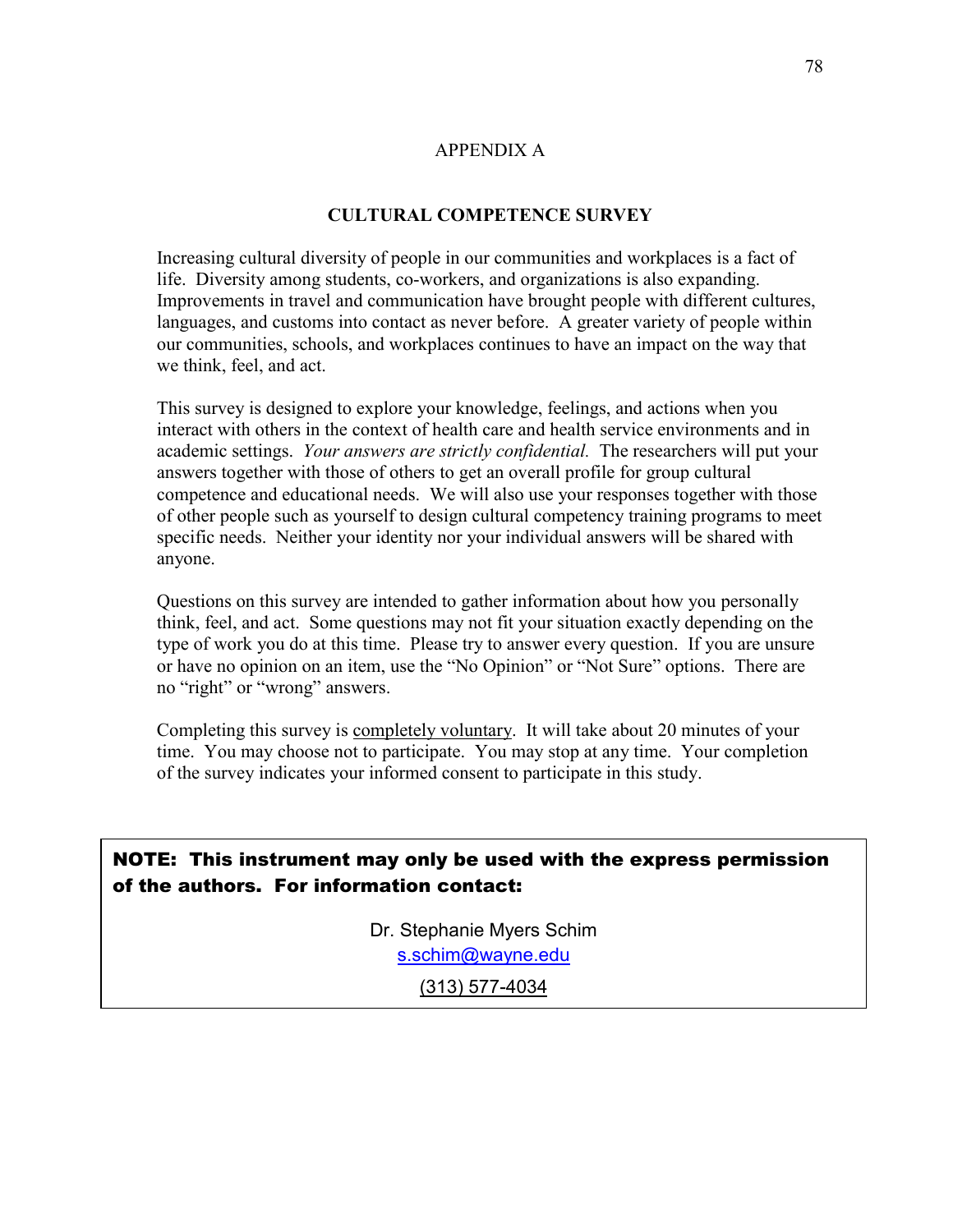- 1. In the past 12 months, which of the following racial/ethnic groups have you encountered among your clients and their families or within the health care environment or workplace? *Mark 'X' for all that apply.* 
	- $\Box$  Hispanic/Latino (including Mexican, Mexican American, Chicano, Puerto Rican, Cuban, other Spanish)
	- □ White/Caucasian/European American
	- □ Black/African American/Negro
	- American Indian/Alaska Native
	- Asian (Asian Indian, Chinese, Filipino, Japanese, Korean, Vietnamese, or other Asian)
	- $\Box$  Native Hawaiian/Pacific Islander
	- □ Arab American/Middle eastern
	- $\Box$  Other (specify)
- 2. In your current environment what percentage of the total population is made up of people from these racial/ethnic groups? *Write in percents to add to 100%*
	- \_\_\_\_ Hispanic/Latino (including Mexican, Mexican American, Chicano, Puerto Rican, Cuban, other Spanish)
		- \_\_\_\_ White/Caucasian/European American
	- \_\_\_\_ Black/African American/Negro
	- \_\_\_\_ American Indian/Alaska Native
	- \_\_\_\_ Asian (Asian Indian, Chinese, Filipino, Japanese, Korean, Vietnamese, or other Asian)
	- Native Hawaiian/Pacific Islander
	- \_\_\_\_ Arab American/Middle Eastern
	- All other groups combined
	- $100 \% = TOTAL$
- 3. In the past 12 months which of the following special population groups have you encountered among your clients and their families or within the health care environment or workplace? *Mark 'X' for all that apply.*

\_\_\_\_\_\_\_\_\_\_\_\_\_\_\_\_\_\_\_\_\_\_\_\_\_\_\_\_\_\_\_\_\_\_\_\_\_\_\_\_\_\_\_\_\_\_\_\_\_\_\_\_\_

- Mentally or emotionally Ill
- □ Physically Challenged/Disabled
- $\Box$  Homeless/Housing Insecure
- □ Substance Abusers/Alcoholics
- Gay, Lesbian, Bisexual, or Transgender
- $\Box$  Different religious/spiritual backgrounds
- $\Box$  Other (specify)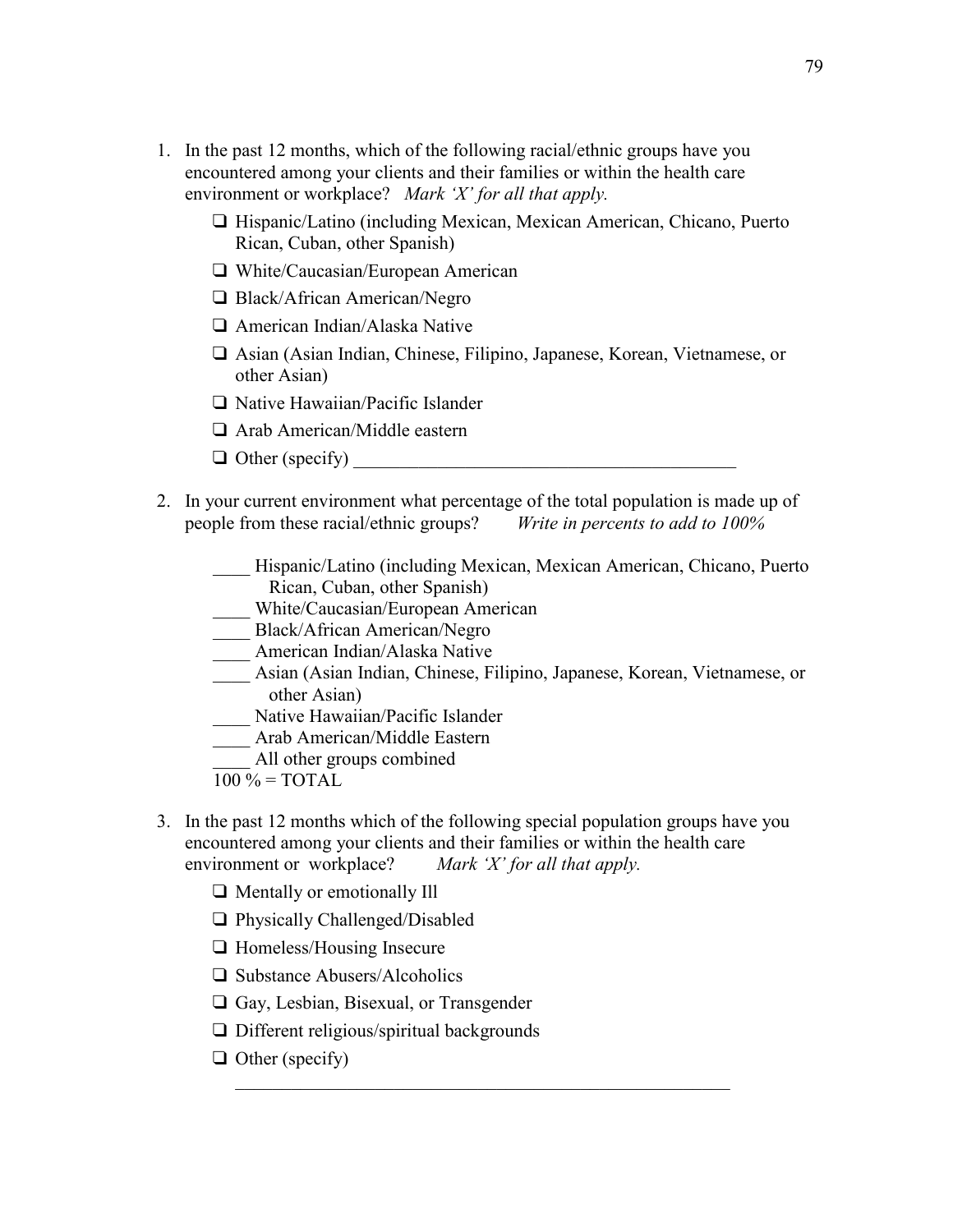- 4. In your current environment what percentage of the total population is made up of people from these special population groups? *Write in percents; may not total 100%*
	- Mentally or emotionally Ill
	- \_\_\_\_ Physically Challenged/Disabled
	- \_\_\_\_ Homeless/Housing Insecure
	- \_\_\_\_ Substance Abusers/Alcoholics
	- \_\_\_\_ Gay, Lesbian, Bisexual, or Transgender
	- Different religious/spiritual backgrounds
- 5. Overall, how competent do you feel working with people who are from cultures different than your own? Neither

|           |           | Neither       |             |             |
|-----------|-----------|---------------|-------------|-------------|
| Very      | Somewhat  | competent nor | Somewhat    | Very        |
| competent | competent | incompetent   | Incompetent | Incompetent |
|           |           |               |             |             |

# **For each of the following statements, put an 'X' in the box that best describes how you feel about the statement.**

6. Race is the most important factor in determining a person's culture.

| <b>Strongly</b> |       | Somewhat | Somewhat                                   | Strongly No |  |
|-----------------|-------|----------|--------------------------------------------|-------------|--|
| Agree           | Agree | Agree    | Neutral Disagree Disagree Disagree Opinion |             |  |
|                 |       |          |                                            |             |  |

7. People with a common cultural background think and act alike.

| Strongly |       | Somewhat | Somewhat                                         | Strongly No |  |
|----------|-------|----------|--------------------------------------------------|-------------|--|
| Agree    | Agree |          | Agree Neutral Disagree Disagree Disagree Opinion |             |  |
|          |       |          |                                                  |             |  |

8. Many aspects of culture influence health and health care.

| Strongly |       | Somewhat | Somewhat                                   | Strongly No |  |
|----------|-------|----------|--------------------------------------------|-------------|--|
| Agree    | Agree | Agree    | Neutral Disagree Disagree Disagree Opinion |             |  |
|          |       |          |                                            |             |  |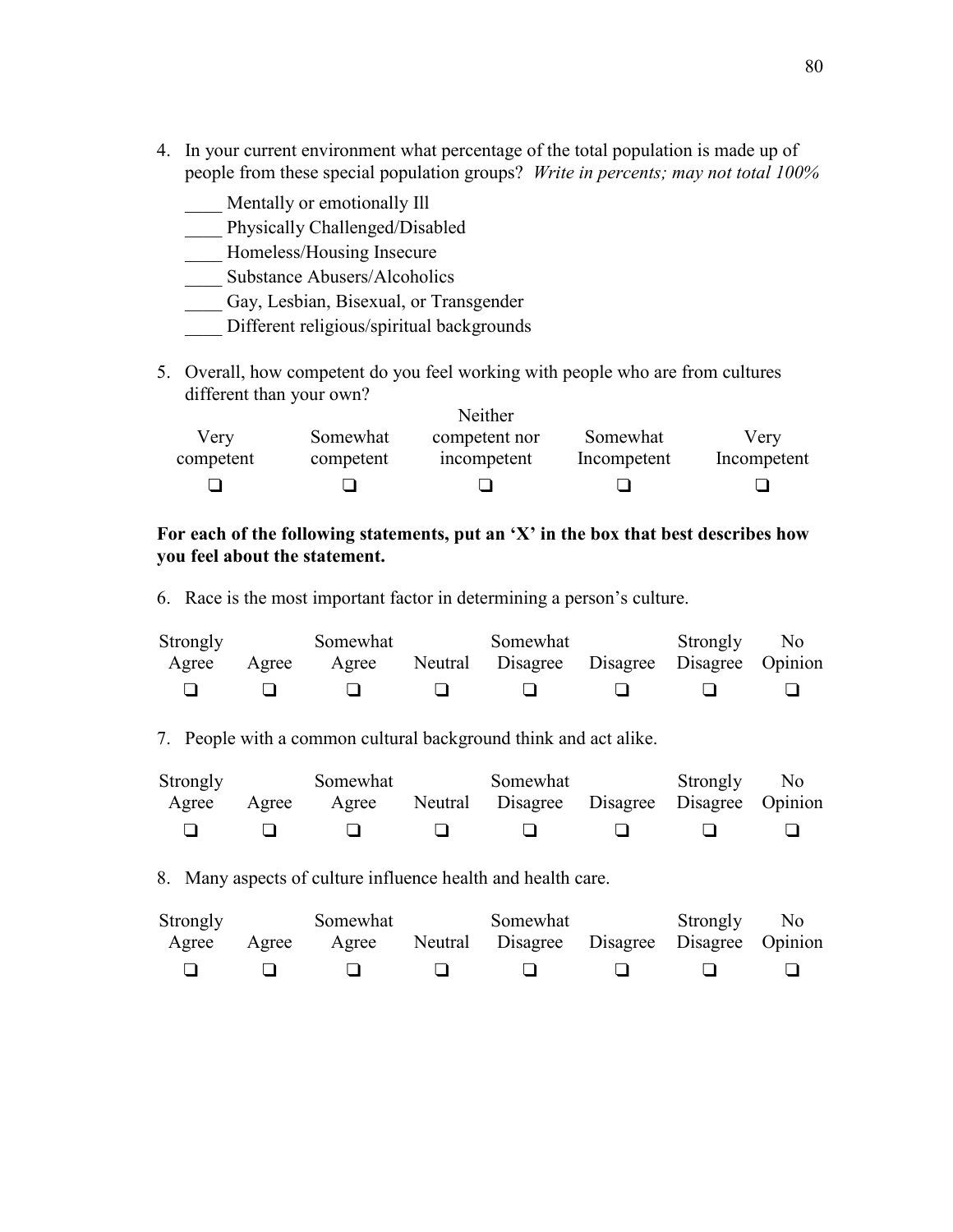9. Aspects of cultural diversity need to be assessed for each individual, group, and organization.

| Strongly |       | Somewhat | Somewhat                                         | Strongly No |  |
|----------|-------|----------|--------------------------------------------------|-------------|--|
| Agree    | Agree |          | Agree Neutral Disagree Disagree Disagree Opinion |             |  |
|          |       |          |                                                  |             |  |

10. If I know about a person's culture, I don't need to assess their personal preferences for health services.

| Strongly |       | Somewhat | Somewhat                                         | Strongly No |  |
|----------|-------|----------|--------------------------------------------------|-------------|--|
| Agree    | Agree |          | Agree Neutral Disagree Disagree Disagree Opinion |             |  |
|          |       |          |                                                  |             |  |

11. Spiritually and religious beliefs are important aspects of many cultural groups.

| Strongly |       | Somewhat | Somewhat                                         | Strongly No |  |
|----------|-------|----------|--------------------------------------------------|-------------|--|
| Agree    | Agree |          | Agree Neutral Disagree Disagree Disagree Opinion |             |  |
|          |       |          |                                                  |             |  |

12. Individual people may identify with more than one cultural group.

| Strongly |       | Somewhat | Somewhat                                   | Strongly No |  |
|----------|-------|----------|--------------------------------------------|-------------|--|
| Agree    | Agree | Agree    | Neutral Disagree Disagree Disagree Opinion |             |  |
|          |       |          |                                            |             |  |

13. Language barriers are the only difficulties for recent immigrants to the United Sates.

| Strongly |       | Somewhat | Somewhat                                   | Strongly No |  |
|----------|-------|----------|--------------------------------------------|-------------|--|
| Agree    | Agree | Agree    | Neutral Disagree Disagree Disagree Opinion |             |  |
|          |       |          |                                            |             |  |

14. I believe that everyone should be treated with respect no matter what their cultural heritage.

| Strongly |       | Somewhat | Somewhat                                   | Strongly No |  |
|----------|-------|----------|--------------------------------------------|-------------|--|
| Agree    | Agree | Agree    | Neutral Disagree Disagree Disagree Opinion |             |  |
|          |       |          |                                            |             |  |

15. I understand that people from different cultures may define the concept of "health care" in different ways.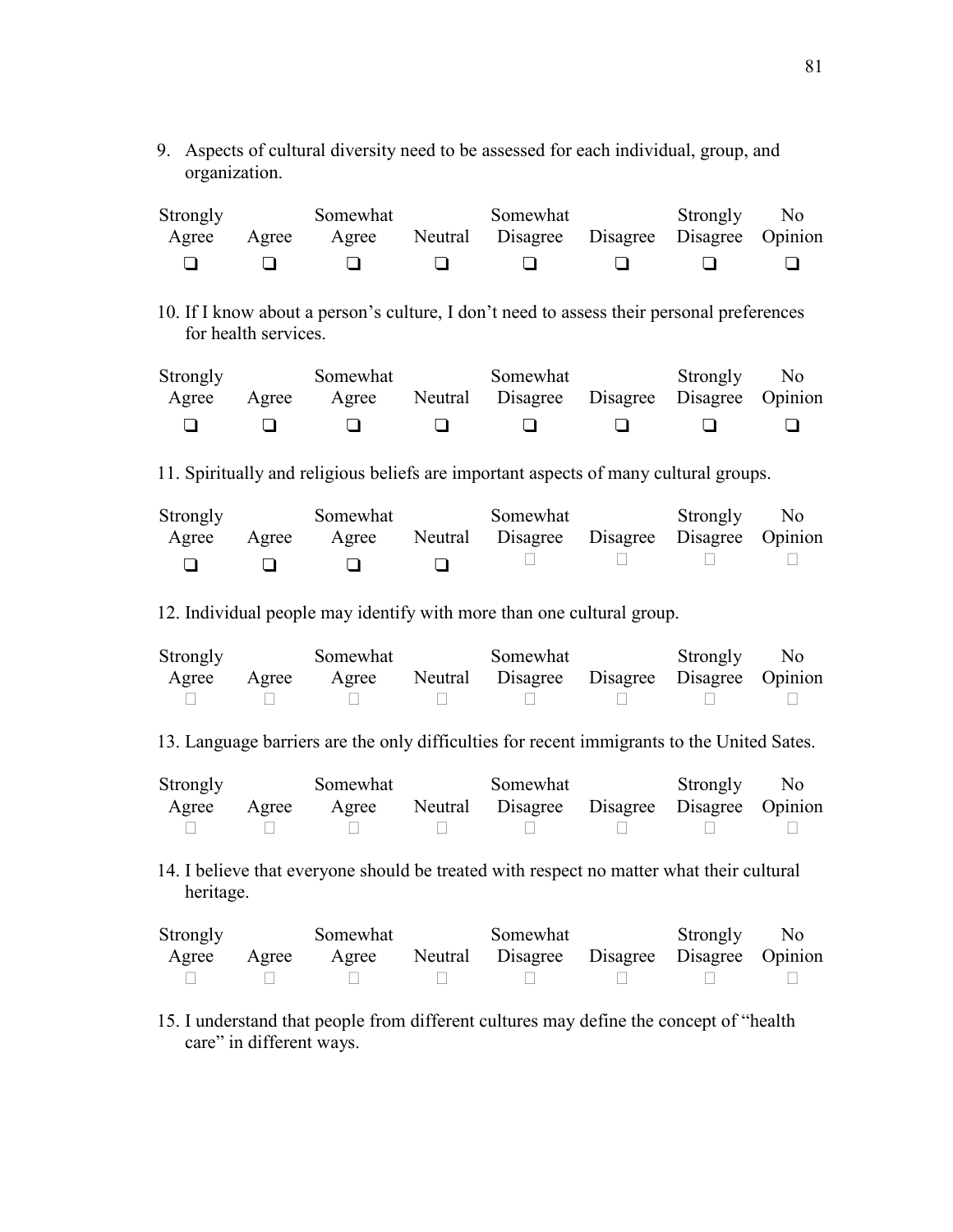| Strongly |       | Somewhat | Somewhat                                   | Strongly No |  |
|----------|-------|----------|--------------------------------------------|-------------|--|
| Agree    | Agree | Agree    | Neutral Disagree Disagree Disagree Opinion |             |  |
|          |       |          |                                            |             |  |

16. I think that knowing about different cultural groups helps direct my work with individuals, families, groups, and organizations.

| Strongly |       | Somewhat | Somewhat                                   | Strongly No |  |
|----------|-------|----------|--------------------------------------------|-------------|--|
| Agree    | Agree | Agree    | Neutral Disagree Disagree Disagree Opinion |             |  |
|          |       |          |                                            |             |  |

# *For each of the following statements put 'X' in the box that best describes how often you do the following***:**

17. I include cultural assessment when I do individual or organizational evaluations.

|  | Very Somewhat |                                                     | Few | Not |
|--|---------------|-----------------------------------------------------|-----|-----|
|  |               | Always Often Often Often Sometimes Times Never sure |     |     |
|  |               | UUNI UUNI UUNI UU                                   |     |     |

18. I seek information on cultural needs when I identify new people in my work or school.

|  | Very Somewhat |                                                     | Few |                                                | Not |
|--|---------------|-----------------------------------------------------|-----|------------------------------------------------|-----|
|  |               | Always Often Often Often Sometimes Times Never sure |     |                                                |     |
|  |               |                                                     |     | $\mathbf{H}$ and $\mathbf{H}$ and $\mathbf{H}$ |     |

19. I have resource books and other materials available to help me learn about people from different cultures.

|  | Very Somewhat |                                                                                                                                                                                                                                | Few | Not |
|--|---------------|--------------------------------------------------------------------------------------------------------------------------------------------------------------------------------------------------------------------------------|-----|-----|
|  |               | Always Often Often Often Sometimes Times Never sure                                                                                                                                                                            |     |     |
|  |               | and the contract of the contract of the contract of the contract of the contract of the contract of the contract of the contract of the contract of the contract of the contract of the contract of the contract of the contra |     |     |

20. I use a variety of sources to learn about the cultural heritage of other people.

|  | Very Somewhat |                                                                                                                              | Few | Not |
|--|---------------|------------------------------------------------------------------------------------------------------------------------------|-----|-----|
|  |               | Always Often Often Often Sometimes Times Never sure                                                                          |     |     |
|  |               | $\mathbf{U}$ is the contract of the contract of $\mathbf{U}$ is the contract of $\mathbf{U}$ is the contract of $\mathbf{U}$ |     |     |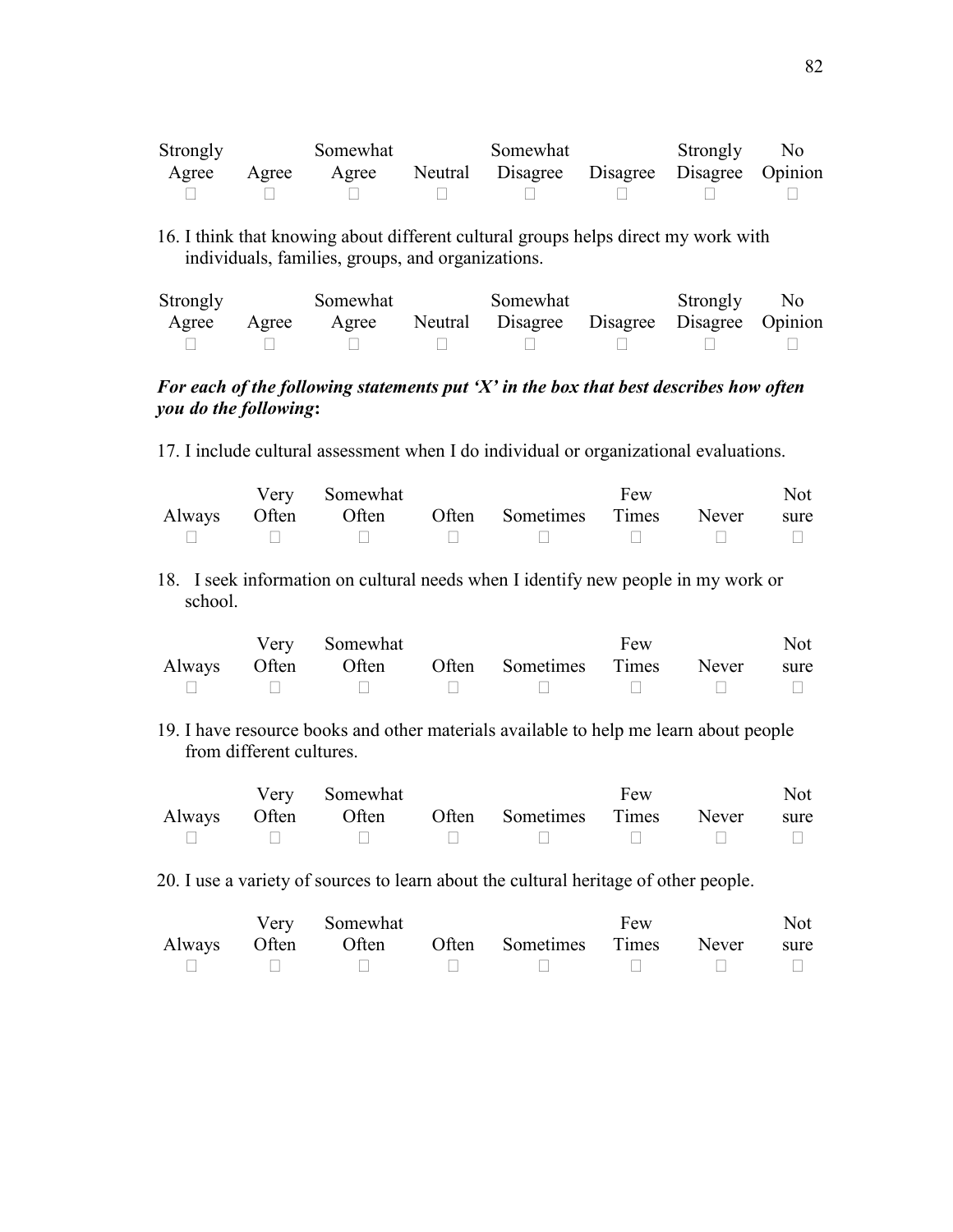| 21. I ask people to tell me about their own explanations of health and illness. |  |
|---------------------------------------------------------------------------------|--|
|---------------------------------------------------------------------------------|--|

|  | Very Somewhat |                                                                                                                                                                                                                                | Few | Not |
|--|---------------|--------------------------------------------------------------------------------------------------------------------------------------------------------------------------------------------------------------------------------|-----|-----|
|  |               | Always Often Often Often Sometimes Times Never sure                                                                                                                                                                            |     |     |
|  |               | and the contract of the contract of the contract of the contract of the contract of the contract of the contract of the contract of the contract of the contract of the contract of the contract of the contract of the contra |     |     |

22. I ask people to tell me about their expectations for health services.

|  | Very Somewhat |                                                     | Few | Not |
|--|---------------|-----------------------------------------------------|-----|-----|
|  |               | Always Often Often Often Sometimes Times Never sure |     |     |
|  |               | UUNI UUNI UUNI UUNI                                 |     |     |

23. I avoid using generalizations to stereotype groups of people.

|  | Very Somewhat |                                                                                            | Few | Not |
|--|---------------|--------------------------------------------------------------------------------------------|-----|-----|
|  |               | Always Often Often Often Sometimes Times Never sure                                        |     |     |
|  |               | $\mathbf{U}$ $\mathbf{U}$ $\mathbf{U}$ $\mathbf{U}$ $\mathbf{U}$ $\mathbf{U}$ $\mathbf{U}$ |     |     |

24. I recognize potential barriers to service that might be encountered by different people.

|  | Very Somewhat |                                                                                                                | Few | Not |
|--|---------------|----------------------------------------------------------------------------------------------------------------|-----|-----|
|  |               | Always Often Often Often Sometimes Times Never sure                                                            |     |     |
|  |               | and the contract of the contract of the contract of the contract of the contract of the contract of the contra |     |     |

25. I remove obstacles for people of different cultures when I identify barriers to services.

|  | Very Somewhat |                                                     | Few | Not |
|--|---------------|-----------------------------------------------------|-----|-----|
|  |               | Always Often Often Often Sometimes Times Never sure |     |     |
|  |               | $\cup$ $\cup$ $\cup$ $\cup$ $\cup$ $\cup$ $\cup$    |     |     |

26. I remove obstacles for people of different cultures when people identify barriers to me.

|  | Very Somewhat |                                                     | Few | Not |
|--|---------------|-----------------------------------------------------|-----|-----|
|  |               | Always Often Often Often Sometimes Times Never sure |     |     |
|  |               |                                                     |     |     |

27. I welcome feedback from clients about how I relate to people from different cultures.

|  | Very Somewhat |                                                                 | Few | Not |
|--|---------------|-----------------------------------------------------------------|-----|-----|
|  |               | Always Often Often Often Sometimes Times Never sure             |     |     |
|  |               | $\mathbf{U}$ and $\mathbf{U}$ and $\mathbf{U}$ and $\mathbf{U}$ |     |     |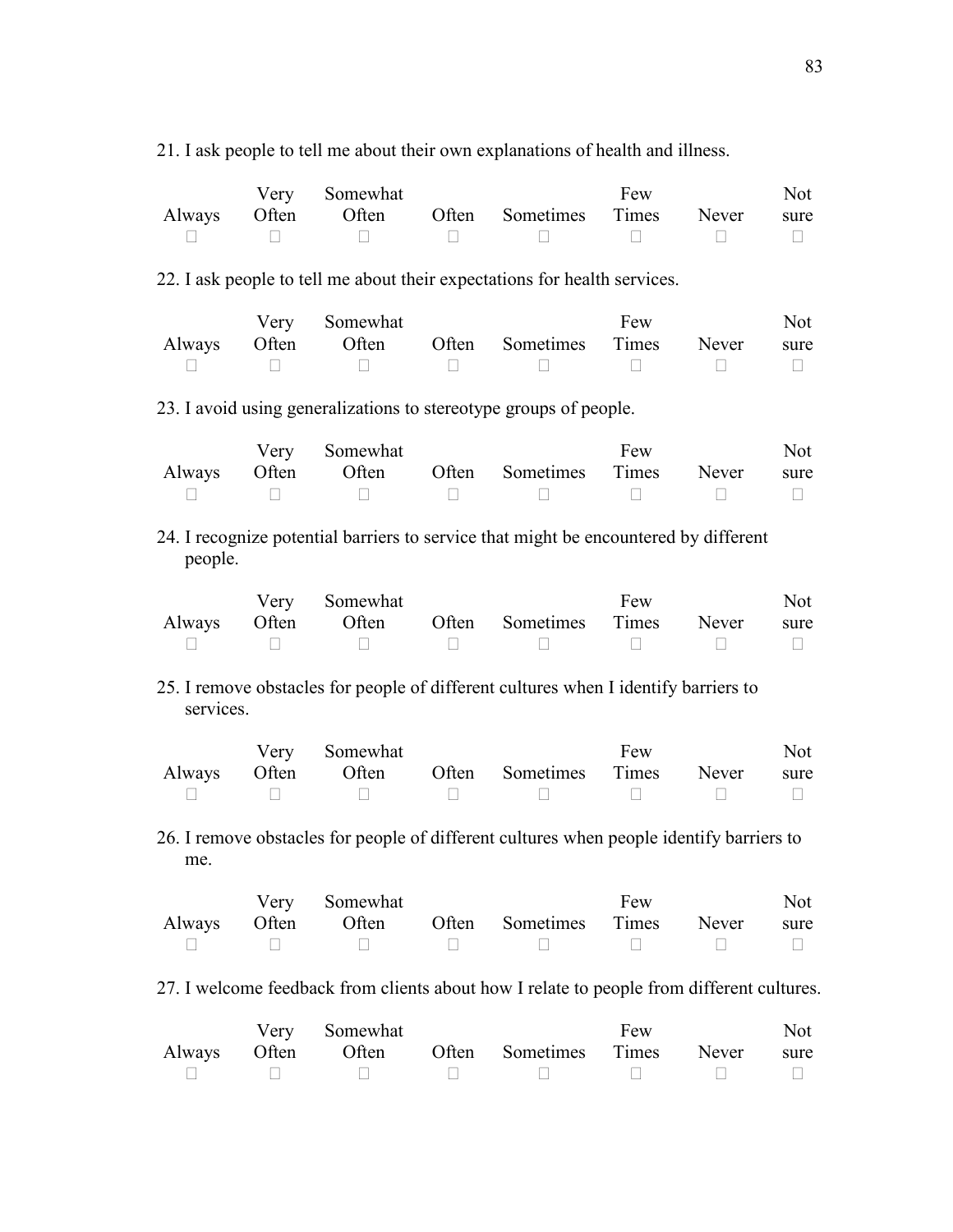28. I find ways to adapt my services to individual and group cultural preferences.

|  | Very Somewhat |                                                     | Few | Not |
|--|---------------|-----------------------------------------------------|-----|-----|
|  |               | Always Often Often Often Sometimes Times Never sure |     |     |
|  |               | UUNI UUNI UUNI UUNI                                 |     |     |

29. I document cultural assessments if I provide direct client services.

|  | Very Somewhat |                                                                                                              | Few | Not |
|--|---------------|--------------------------------------------------------------------------------------------------------------|-----|-----|
|  |               | Always Often Often Often Sometimes Times Never sure                                                          |     |     |
|  |               | $\mathbf{U}$ is $\mathbf{U}$ if $\mathbf{U}$ is $\mathbf{U}$ if $\mathbf{U}$ if $\mathbf{U}$ if $\mathbf{U}$ |     |     |

30. I document the adaptations I make with clients if I provide direct client services.

|  | Very Somewhat |                                                                            | Few | Not |
|--|---------------|----------------------------------------------------------------------------|-----|-----|
|  |               | Always Often Often Often Sometimes Times Never sure                        |     |     |
|  |               | $\mathbf{U}$ and $\mathbf{U}$ are the set of $\mathbf{U}$ and $\mathbf{U}$ |     |     |

**Your answers to these last few questions will help us understand responses from different kinds of people who complete the survey. ALL answers are strictly confidential.**

**Read each item below and decide whether the statement is true or False as it pertains to you personally. Mark your answers with an 'X' in the True or False box.** 

31. It is sometimes hard for me to go on with my work if I am not encouraged.

True False U U

32. I sometimes feel resentful when I don't get my way.

| True | False |
|------|-------|
| U    | U     |

33. On a few occasions, I have given up doing something because I thought too little of my ability.

True False<br>U U  $\cup$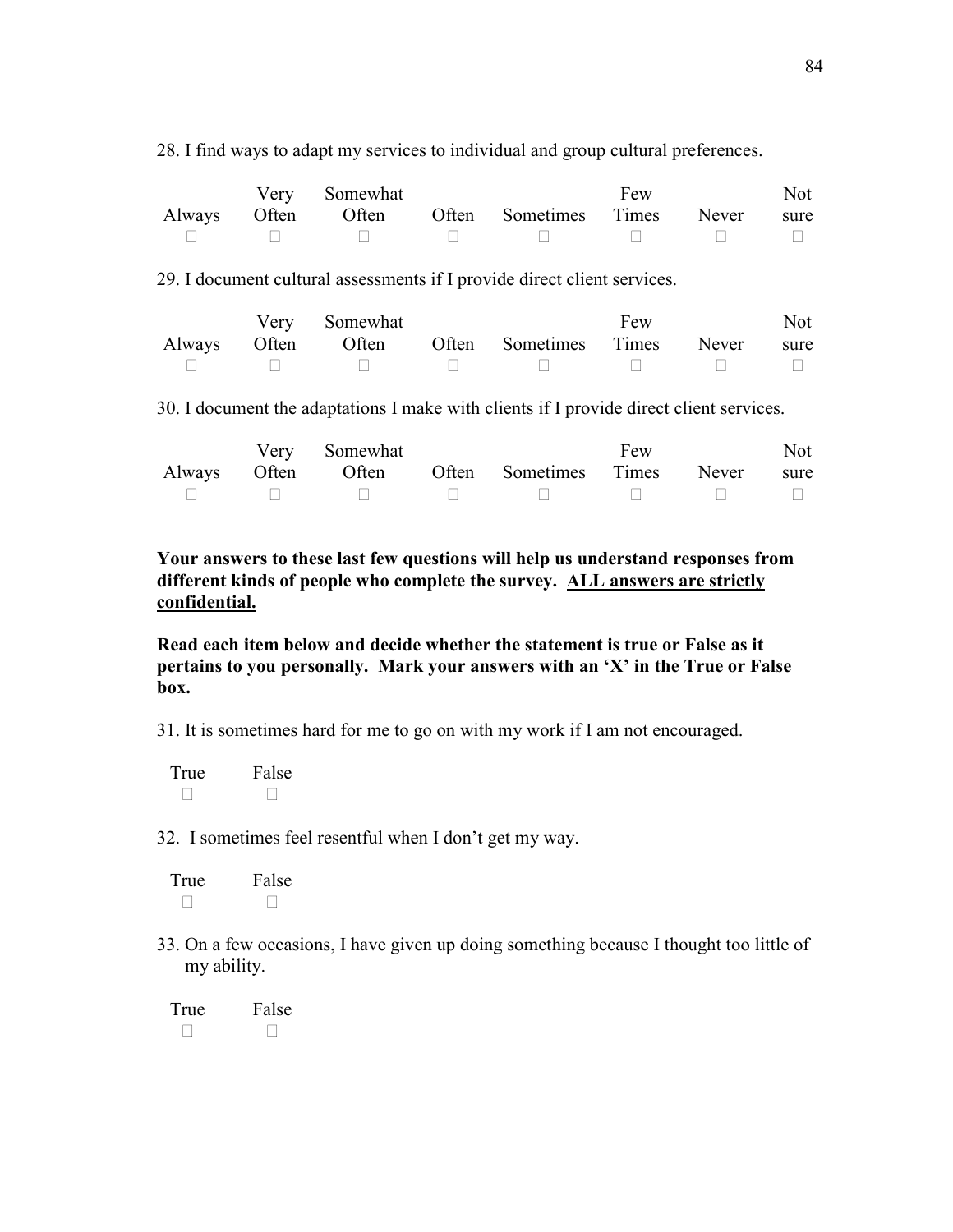34. There have been times when I felt like rebelling against people in authority even though I knew they were right.

| True | False |
|------|-------|
| U    | U     |

35. False matter who I'm talking to, I'm always a good listener.

| True | False |
|------|-------|
| U    | U     |

36. There have been occasions when I took advantage of someone.

| True | False |
|------|-------|
| U    | U     |

37. I'm always willing to admit it when I make a mistake.

| True | False |
|------|-------|
| U    | U     |

38. I sometimes try to get even rather than forgive and forget.

| True | False |
|------|-------|
| U    | U     |

39. I am always courteous, even to people who are disagreeable.

| True | False |
|------|-------|
| U    | U     |

40. I have never been irked when people expressed ideas very different from my own.

| True | False |
|------|-------|
| U    | U     |

41. There have been times when I was quite jealous of the good fortune others.

| True | False |
|------|-------|
| U    | U     |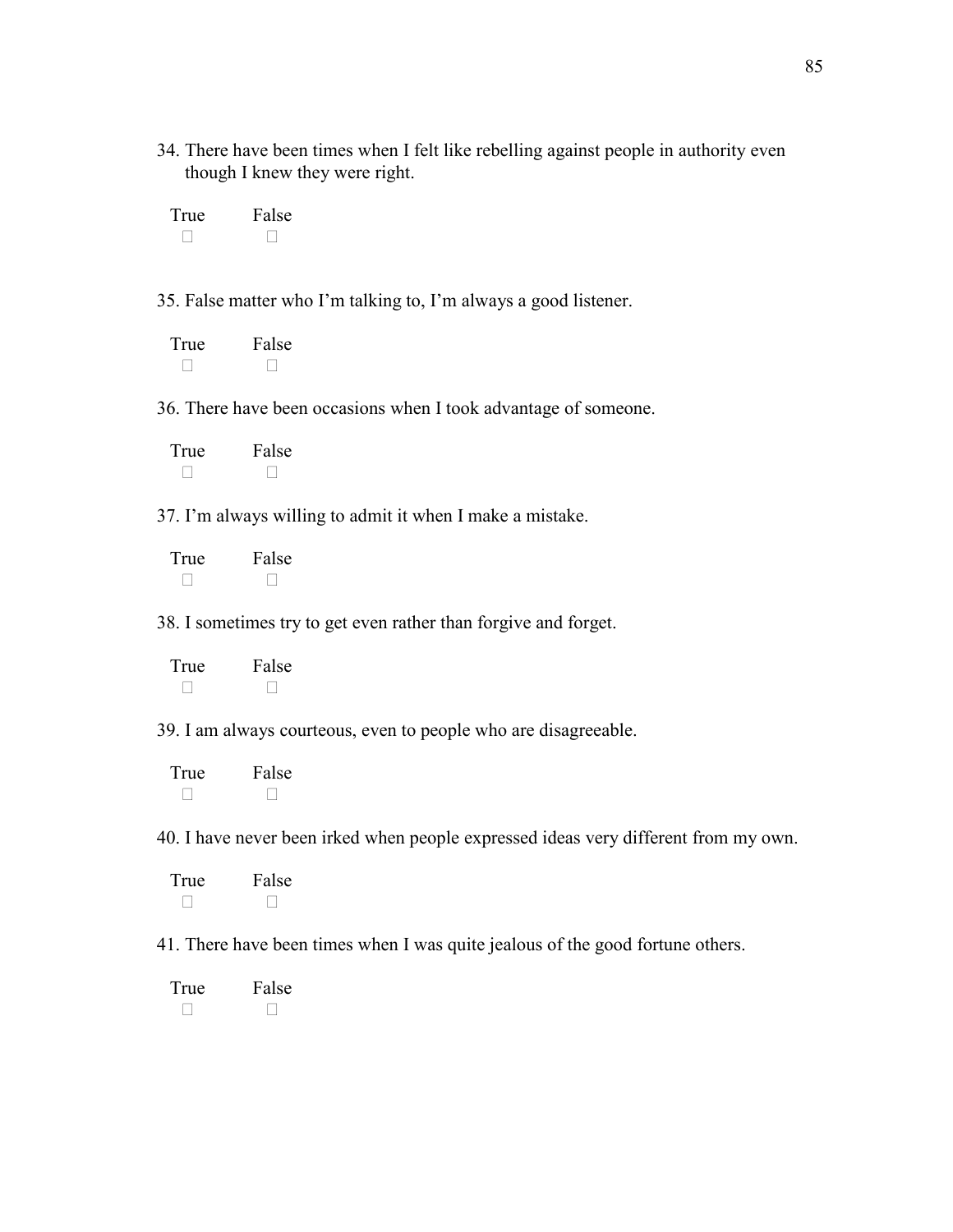42. I am sometimes irritated by people who ask favors of me.

True False U U

43. I have never deliberately said something to hurt someone's feelings.

| True                  | False |  |
|-----------------------|-------|--|
| 44. What is your age? |       |  |

- 45. Using the categories below, what do you consider yourself? *(Choose one or more)*
	- □ Hispanic/Latino (including Mexican, Mexican American, Chicano, Puerto Rican, Cuban, other Spanish)
	- White/Caucasian/European American
	- □ Black/African American/Negro
	- American Indian/Alaska Native
	- Asian (Asian Indian, Chinese, Filipino, Japanese, Korean, Vietnamese, or other Asian)
	- $\Box$  Native Hawaiian/Pacific Islander
	- Arab American/Middle eastern
	- $\Box$  Other (specify)
- 46. What is your highest level of education completed?
	- $\Box$  Less than high school
	- Diploma
	- $\Box$  High school or GED
	- **a** Associate degree
	- $\Box$  Bachelors degree
	- Graduate or professional degree

| 47. Have you ever participated in cultural diversity | Y es | NO. |
|------------------------------------------------------|------|-----|
| training?                                            |      |     |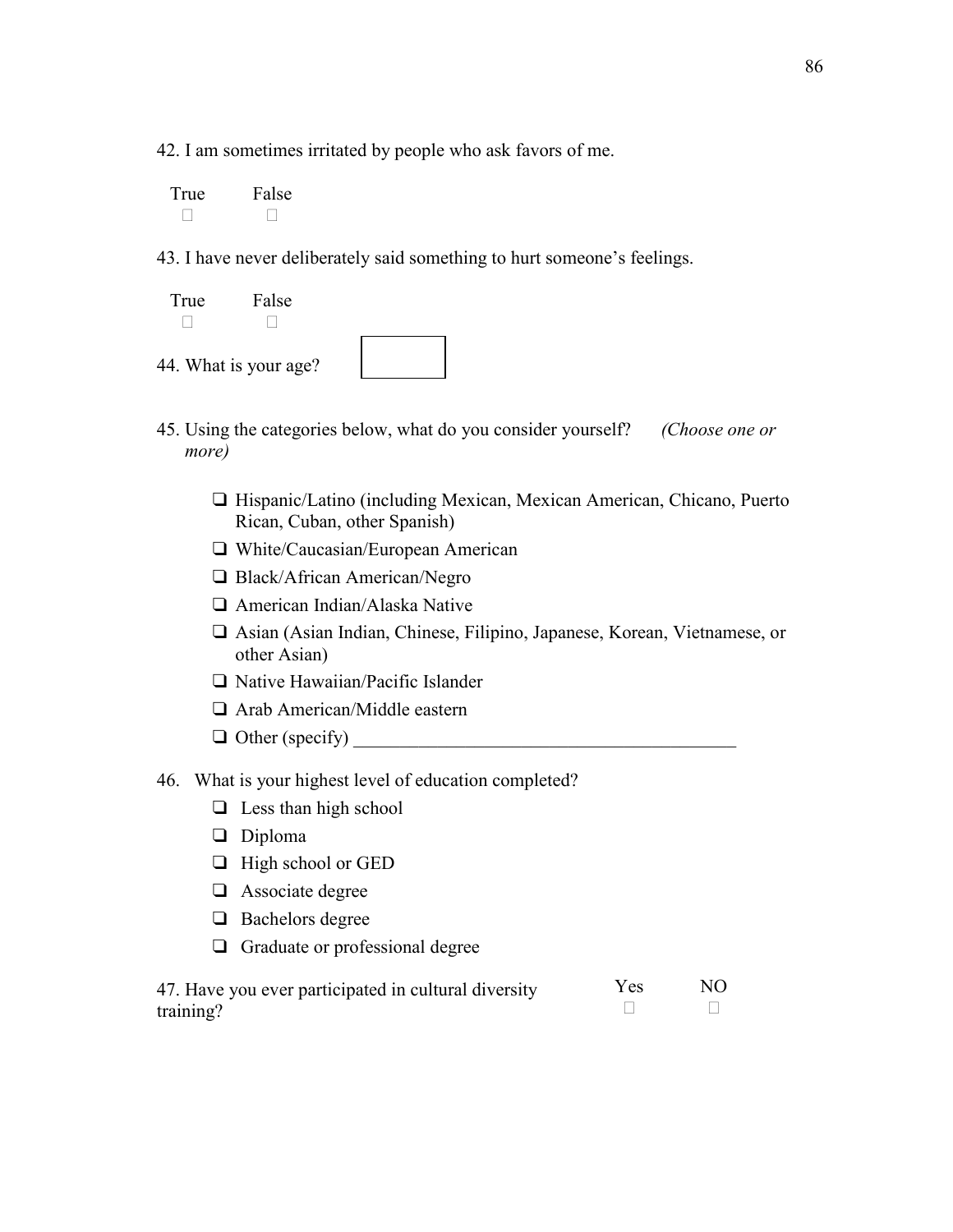- 48. If you have had prior diversity training, which option below best describes it? *(Check all that apply)* 
	- $\Box$  Separate college course for credit
	- $\Box$  Content covered in a college course
	- □ Professional Conference or Seminar
	- Employer Sponsored Program
	- $\Box$  On-line (computer assisted ) Education
	- $\Box$  Continuing Education Offering
	- $\Box$  Other diversity training types (Specify)

49. Does your place of employment adhere to any recommended CLAS national standards?

| Yes    | Nο | Not Sure |
|--------|----|----------|
| $\Box$ | □  | ∩        |

- 50. Which of the following best describes your current role?
	- **Q** LPN
	- **D**RN
	- **Q** Clerical Worker
	- **Q** Nutritionist
	- $\Box$  Therapist (occupational or physical)
	- **D** Physician
	- Other \_\_\_\_\_\_\_\_\_\_\_\_\_\_\_\_\_\_\_\_\_\_\_\_\_\_\_\_\_\_\_\_\_

**Thank you for taking this survey. We appreciate your time and effort!** 

**If you have any questions or concerns about this research, please contact:**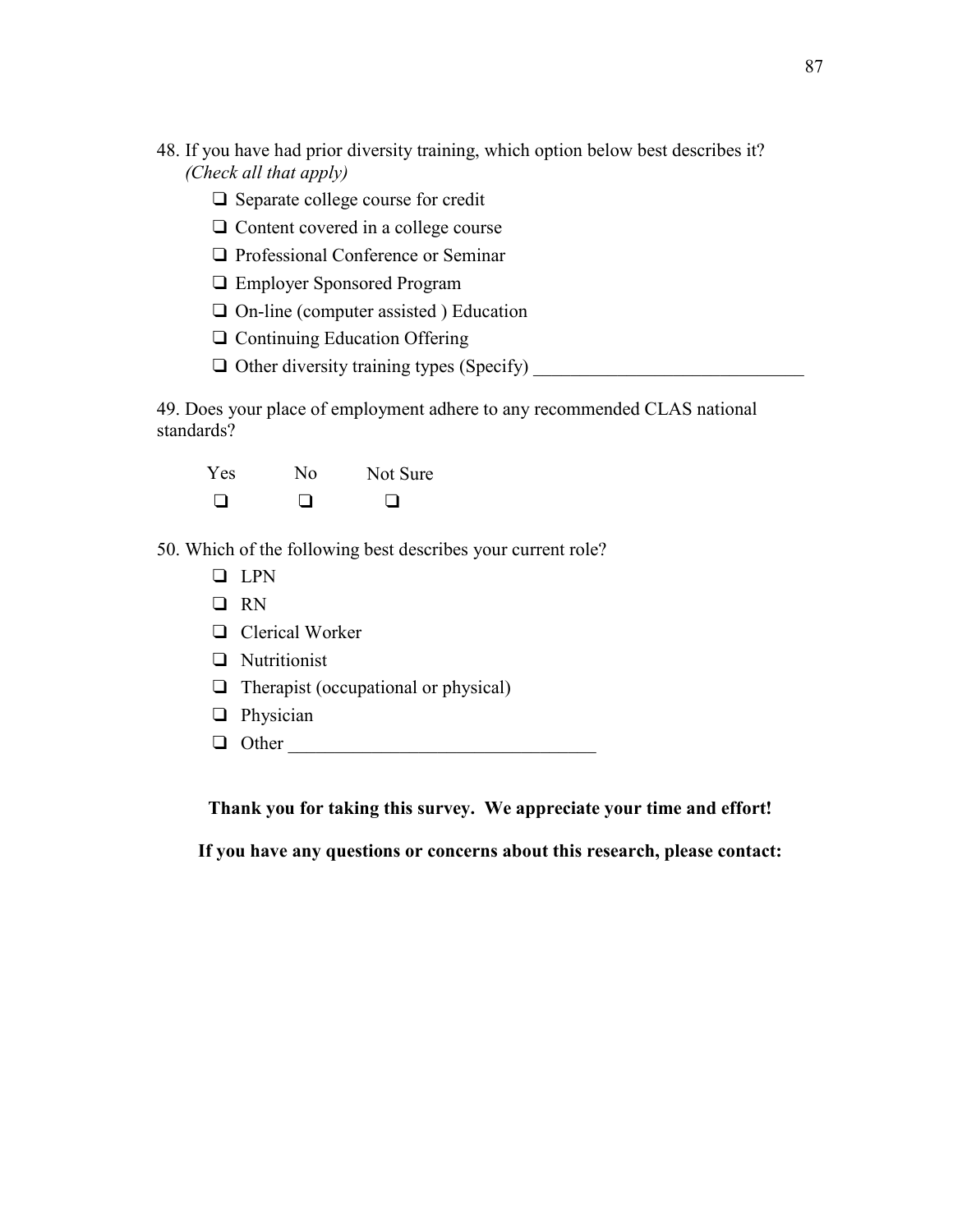#### APPENDIX B

### **SAMPLING TECHNIQUES**

Random sampling refers to any sampling technique that utilizes a random selection method (Trochim, 2006). It ensures the elimination of selection and researcher bias. It also allows researchers to factually develop general conclusions about study participants (Trochim, 2006). Types of random sampling are simple random sampling, stratified random sampling, cluster random sampling and multi-stage sampling (McIntosh, 2008). Trochim (2006) notes stratified random sampling involves the division of the population into homogenous subgroups, in which a simple random sample is applied. Stratified random sampling can be placed into two categories, disproportionate and proportionate stratifications. Proportionate stratification involves a sample size of each of the stratum that is proportionate to the population size of the same stratum (Lund Research, 2010a). Particularly in public health, the approach it ensures not only representation of entire populations, but also key subgroups of the population, such as small minority groups (Trochim, 2006). A disadvantage Lund Research (2010a) documented about the stratified random sampling method is the requirement of the existence of a complete population list, which is frequently nonexistent. However, when a list is available the population must belong to only one delineated stratum (Lund Research, 2010a).

Non-random sampling is a technique in which samples are gathered in a process that gives individuals in the population unequal chances of being selected. This approach is ideal for researchers with time, money and workforce constraints (Castillo, 2009).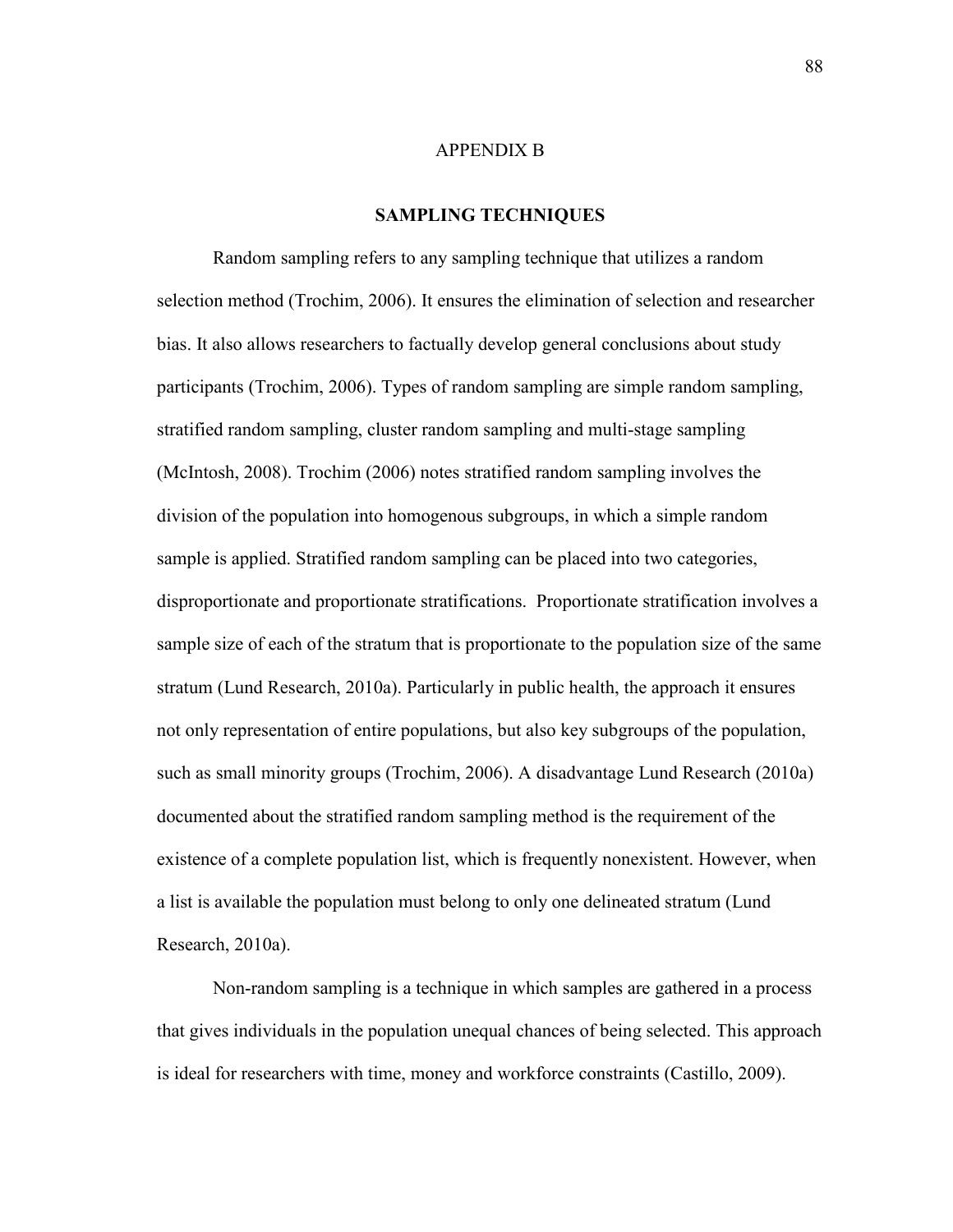Types of non-random sampling include: convenience sampling, consecutive sampling, quota sampling, and snowball sampling (Castillo, 2009). Castillo (2009) states it seeks for the inclusion of all accessible participants. In research, consecutive sampling is considered the most beneficial of non-random approaches. It enables the promotion of representation of the population as a whole. However, because of the absence of randomization, generalizability can never be determined (Castillo, 2009).